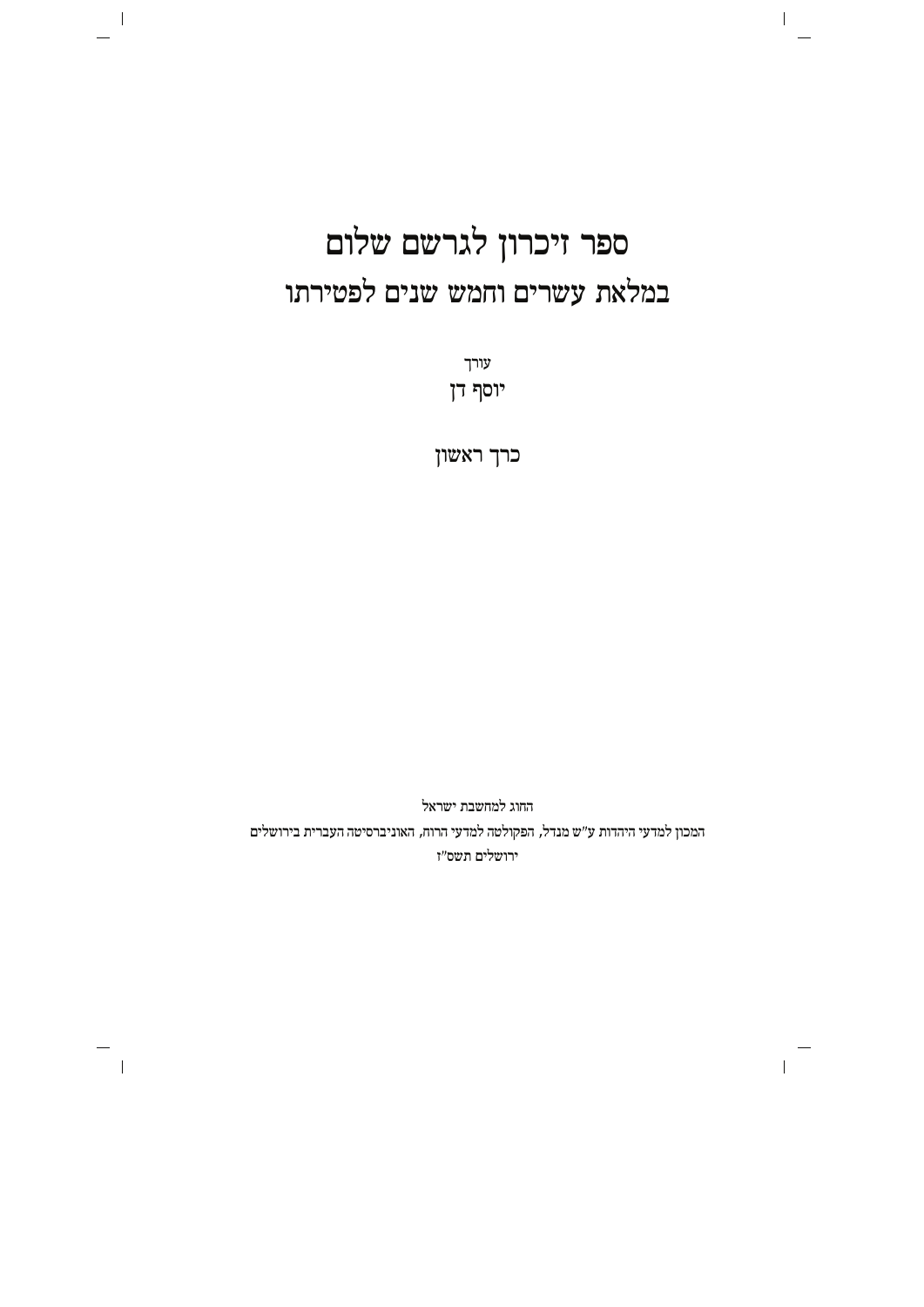# מגילות מדבר יהודה ומסורת המרכבה: הזמן המקודש, המקום המקודש והפולחן המקודש

n`z

רחל אליאור

 $\mathbf{x}$ 

בשנת 1941 פרסם גרשם שלום את חיבורו המקיף על ההיסטוריה של המיסטיקה היהודית  $M$ ישנת השיתה של תורת הסוד בספרות Major Trends in Jewish Mysticism ההיכלות שהתחברה במאות הראשונות לספירה. <sup>ו</sup> מועד חיבורה המדויק של ספרות ההיכלות והמרכבה היה ועודנו שנוי במחלוקת, אולם מוסכם על כלל החוקרים שספרות זו, המיוחסת על ידי מחבריה לר' עקיבא ולר' ישמעאל, התחברה במאות הראשונות לספירה, במקביל לתקופת חיבור המשנה והתלמוד או סמוך לה.<sup>2</sup> בשנת 1941 לא היו בנמצא תעודות עבריות או ארמיות מקוריות בעלות צביון מיסטי מובהק והקשר היסטורי מחוור, שאפשר היה להצביע עליהן ללא היסוס כפרק במסורת המיסטית היהודית שהתחבר לפסה"ג. מגילות מדבר יהודה התגלו בשלהי שנת 1947, והסקירה הראשונה על אודותיהן התפרסמה בשנת 1948 בידי אליעזר ליפא סוקניק בספרו 'מגילות גנוזות מתוך גניזה קדומה שנמצאה במדבר יהודה: סקירה ראשונה', ירושלים תש"ח. בהרצאה 'מיסטיקה וסמכות דתית', שנתפרסמה לראשונה במסגרת ספרי השנה של כינוסי אראנוס בשנת 1957, אמר שלום: 'עדיין לא הוכרעה השאלה, אם צריך או מותר להבין את מגילות ים המלח כעדויות להלך רוח מיסטי, במובן המדויק של המושג. אי־הודאות בפירושם של כתבים אלה, ובעיקר בפירושם של

Gershom Scholem, *Major Trends in Jewish Mysticism<sup>3</sup>*, New York 1954, pp. 40-79 1

2 lr y`zl izd`jex ly zextq zelkidd x`e: mely, my, nr '45±40 ;*Jewish* ,Scholem Gershom ;Gnosticism, Merkabah Mysticism and Talmudic Tradition, New York 1960, pp. 5-8, 24 יוסף דן, המיסטיקה העברית הקדומה, תל אביב תש"ן, עמ' 13-14; David J. Halperin, The Faces of the Chariot, Early Jewish Responses to Ezekiel's Vision, Tübingen 1988, pp. 360-366; Boustan, From Martyr to Mystic: Rabbinic Martyrology and the Making of Merkavah Peter Schäfer, The Hidden and Manifest God, Albany 1992, pp.7-8; Ra'anan Abush- $Mysticism$ , Tübingen 2005

[ספר זיכרון לגרשם שלום, א (מחקרי ירושלים במחשבת ישראל, כ), תשס"ז]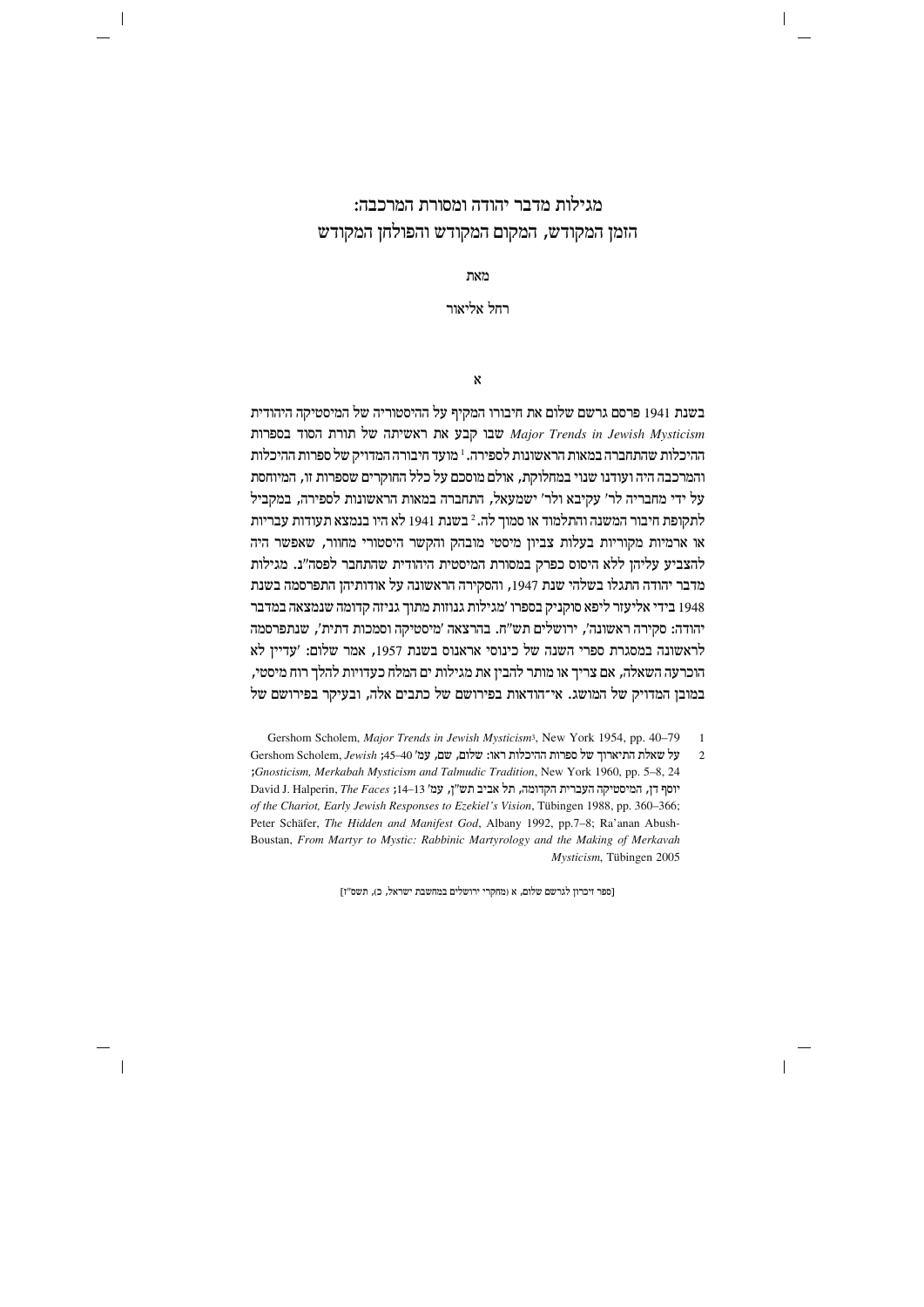# וקל אליאור האליאור באריים ו

היסודות הדתיים האישיים שבהם, רבה עדיין וההכרעה בדבר היא עניין לעתיד'.<sup>3</sup> בתריסר השנים שחלפו בין גילוי המגילות ותיאורן הראשוני לבין פרסום ספרו של שלום המוקדש zextql zelkidd dakxnde *Talmudic and Mysticism Merkabah ,Gnosticism Jewish Tradition*, qtcpy xl`dpey zpya ,1960 l `x`d mely) lkk recid dlerde eiazkn( קשר בעל משמעות בין הספרות המיסטית שעסק בה לבין מגילות מדבר יהודה.

בשנת 1960 פרסם ג'ון סטרגנל את הקטעים הראשונים של שירות עולת השבת במאמר שכותרתו 'The Angelic Liturgy at Qumran: 4Q Serek Širot 'olat Haššabbat' ו־4 סטרגנל, אשר העניק לחיבור את שמו ועמד בקצרה על זיקתו המילולית לחזוז יחזקאל. למקדש ולמרכבה, הגדיר את שירות עולת השבת כליטורגיה מלאכית המיוחסת ליצירה הכיתתית האיסיית. שנים ספורות לאחר מכן ציין גרשם שלום במהדורה שנייה מתוקנת של ספרו הנזכר לעיל על המיסטיקה של המרכבה: 'הפרגמנטים האלה [של שירות עולת השבת] מבהירים ללא שמץ של ספק כי יש קשר בין הטקסטים העבריים העתיקים ביותר של ספרות המרכבה שהשתמרו בקומראז וביז המיסטיקה של המרכבה שהתפתחה בשנים הבאות והשתמרה בטקסטים של ספרות ההיכלות'. <sup>5</sup> שלום לא דן בזהות הכותבים אלא בזיקה שבין הכתבים, ולא הרחיב במשמעות הקשר ובגבולותיו הכרונולוגיים מעבר לאמור לעיל, אולם בדברים קצרים אלה הציב נקודת ציון היסטורית מכרעת בין שתי חטיבות טקסטואליות הדנות במסורת המרכבה לפני ספירת הנוצרים ובמאות השנים הראשונות לספירה. מאז מחצית שנות השישים ועד ימינו זכתה הבחנה זו לתימוכיז מכיוונים שונים במחקרים העוסקים במסורת המרכבה. <sup>6</sup> עם זאת, עיכוב הפרסום המלא של המגילות שנמצאו בקומראן לא אפשר לגבש קביעות ברורות, הנשענות על מכלול הממצא הטקסטואלי, בדבר משמעות הקשר והיקפו. רק לא מכבר, עם השלמת פרסומן של מגילות מדבר יהודה בשנת 2002 Îa39 mikxkd ly dxcqd zipeylÎecd *Desert Judaean the in Discoveries*, egztp` miwte חדשים בפני חוקרי המחשבה היהודית בעת העתיקה בכלל ובפני חוקרי מסורת המרכבה  $^{\prime}$ בפרט. ונתאפשרה בחינה מחודשת של הטענה המצומצמת ושל הקשרה הרחב.

- ה הרשם שלום, 'מיסטיקה וסמכות דתית', פרקי יסוד בהבנת הקבלה וסמליה, תרגם יוסף בן שלמה, ירושלים תשל"ו, עמ' 18. הדברים נאמרו בשנת 1957 בהרצאת אראנוס, ונדפסו בתוך: Religioese' Autorität und Mystik', *Eranos Jahrbuch*, 26 (1957), pp. 243–278
- John Strugnell, 'The Angelic Liturgy at Qumran 4Q Serek Širot 'olat Haššabbat', Congress 4 Volume, Supplement to Vetus Testamentum, 7, (1960), pp. 318–345
- 5 Gershom Scholem, Jewish Gnosticism, Merkabah Mysticism and Talmudic Tradition<sup>2</sup>, New 'At נמשפט: 344 הדיון בעמ' 344 (לעיל הערה 4 (אניל הערה י $\gamma$ ork 1965, p.  $128$ Qumran, for the earliest phases of the dossier of the Merkabah [...]'
- סקירת מחקריהם של יוהאן מאייר, מורטון סמית, קרול ניוסם, דוד הלפרין ויהודה שיפמן העוסקים ס במסורת המרכבה לפני הספירה ומאוחר יותר ראו: רחל אליאור, מקדש ומרכבה, כוהנים ומלאכים, lkid zelkide dwihqina zicedid dnecwd, milyexi qyz"b, nr '.244±242
- 7 2002–255-2005 (להלו Discoveries in the Judaean Desert, 1–39, Oxford 1955–2002). לביבליוגרפיה על

[32]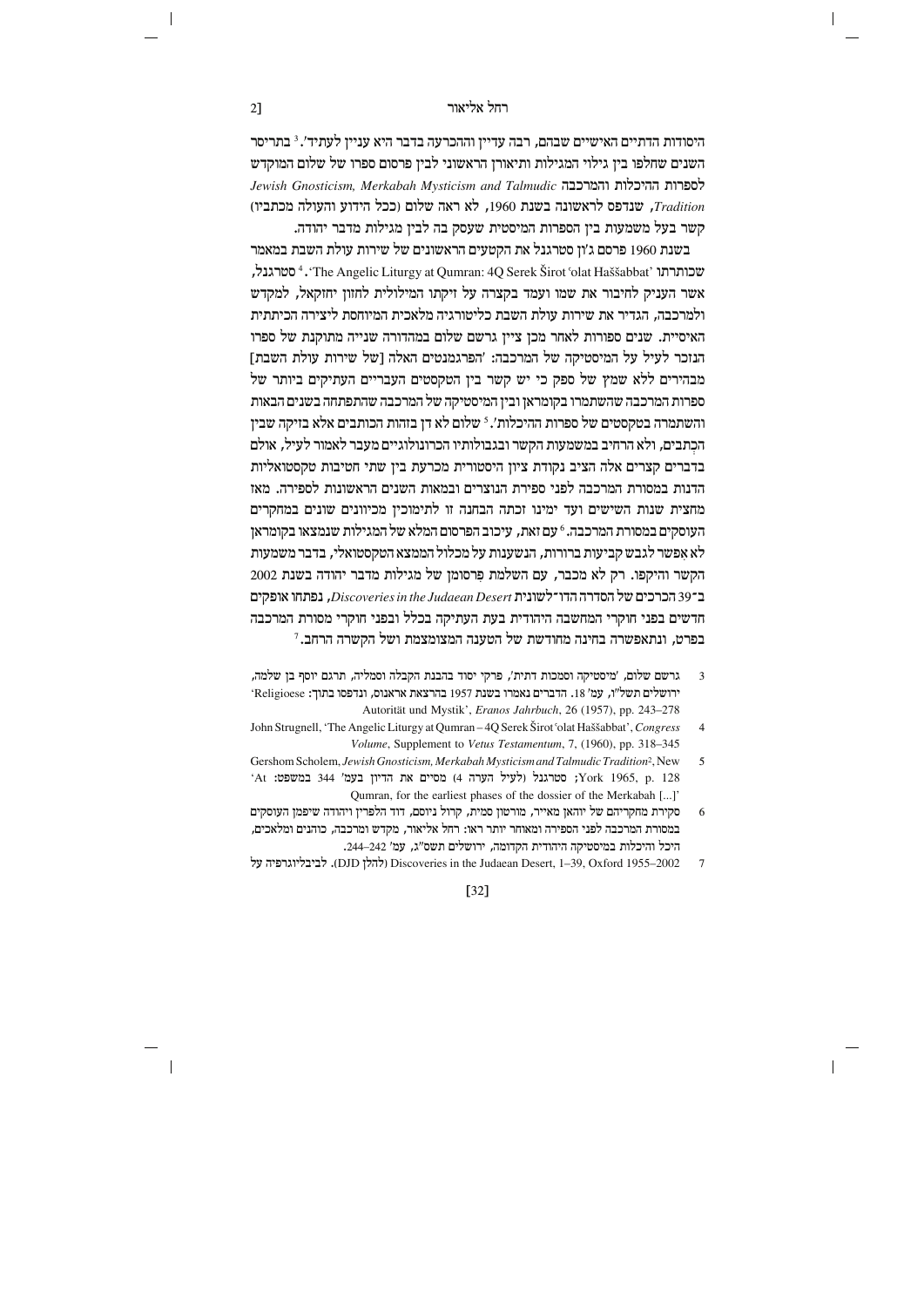$\overline{\phantom{a}}$ 

בעשורים שחלפו מאז הפרסומים הראשונים של המגילות, בשלהי שנות הארבעים וראשית שנות החמישים, חלק חשוב מהממצא הכתוב ראה אור, אולם רק עתה, כשהמכלול השלם על נוסחיו השונים פרוש בפני הקוראים, אפשר לנסות ולהעריך את משמעותו מרחיקת הלכת להבנת ההיסטוריה של היצירה הדתית היהודית, ולמהותה הייחודית של המסורת המיסטית הכוהנית הידועה בשם מסורת המרכבה. ומצויה בחיבורים שונים מלפני הספירה ואחריה.

המונח מרכבה נקשר במסורת המקראית לקודש הקודשים במקדש, מקום מרכבת הכרובים (דה״א כח, 18) ולחזון המרכבה של הנביא הכוהן, יחזקאל בן בוזי, המתאר בחזונו בראשית המאה השישית לפסה"נ, בזמן חורבן המקדש, 'מראות אלוהים'. בחזונו רואה הנביא הכוהן מראה כרובים, המכונים חיות הקודש בפרק א של ספר יחזקאל, ונקראים כרובים בפרק י. הכוהן שמעון בן יהושע בן סירא, המתאר בקצרה את דמותו של הנביא הכוהן יחזקאל, בראשית המאה השנייה לפסה"נ, בשנת 185 לערך, אומר: 'יחזקאל ראה מראה ויגד זני מרכבה' (בז סירא מט. 8). ספר חנוד הראשוז (האתיופי). שחלקו העיקרי נכתב בראשית המאה השנייה לפסה״נ, מתאר את חזון המרכבה הראשון, על פי עדותו של חנוך בן ירד, המפרט את מראה הכרובים שנגלה לו כשנלקח לשמים (בר' ה, 24; חנוך א יד, 14–25). במגילות מדבר יהודה, שנכתבו ברובן במאה השנייה והראשונה לפסה"נ, נזכר המושג מרכבה בהקשרים שונים: בזיקה למקום המקודש בעולמות עליונים, המקביל לקודש הקודשים הארצי. מקום מושב הכרובים: בזיקה לזמז המקודש המתייחס ל׳מרכבות השמים' (חנוך א עה, 2–4) ולמשמרות המלאכים המופקדים על שמירת מחזורי הזמז; ובזיקה לחזון יחזקאל המתאר את מרכבת הכרובים (יח' א; י). במגילת הברכות ממדבר יהודה המרכבה השמימית מתוארת בלשון שיר חידתית, המהדהדת את לשון חזון יחזקאל:

> מושב יקרכה והדומי רגלי כבודכה במרומי עומדכה ומדרך קודשכה ומרכבות כבודכה כרוביהמה ואופניהמה וכול סודיהמה  $^8$ לא.<br>מוסדי אש ושביבי נוגה וזהרי הוד נהרות אורים ומאורי פלא.

 $[33]$ 

 $\sqrt{3}$ 

Florentino García-Martinez and Donald W. Parry, און התשעים התשעים התשעים הת DJD ו-A Bibliography of the Finds in the Desert of Judah 1970-1995, Leiden 1996 הרבים שראו אור ממחצית שנות התשעים ואילך מצויה ביבליוגרפיה מפורטת נוספת. בחיבורם של Florentino García-Martínez and Eibert J. Tigchelaar [eds.], The) אורסייה־מרטינז וטישלאר , Dead Sea Scrolls, Study Edition, 1-2, Leiden 1997-1998) הכולל ברצף את רוב כתבי קומראן מצוי עדכון ביבליוגרפי על הטקסטים עד 1997–1998; בכתבי העת המוקדשים לחקר קומראן ובביבליוגרפיה הממוחשבת של מרכז אוריון לחקר מגילות מדבר יהודה מצוי עדכון מחקרי שוטף: http://orion.mscc.huji.ac.il; עוד ראו הערה 11 להלן.

<sup>&#</sup>x27;4Q286', Carol Newsom, Bilha :נדמה של בלהה ניצן: גוגולת הברכות (4Q286) ו-4Q286'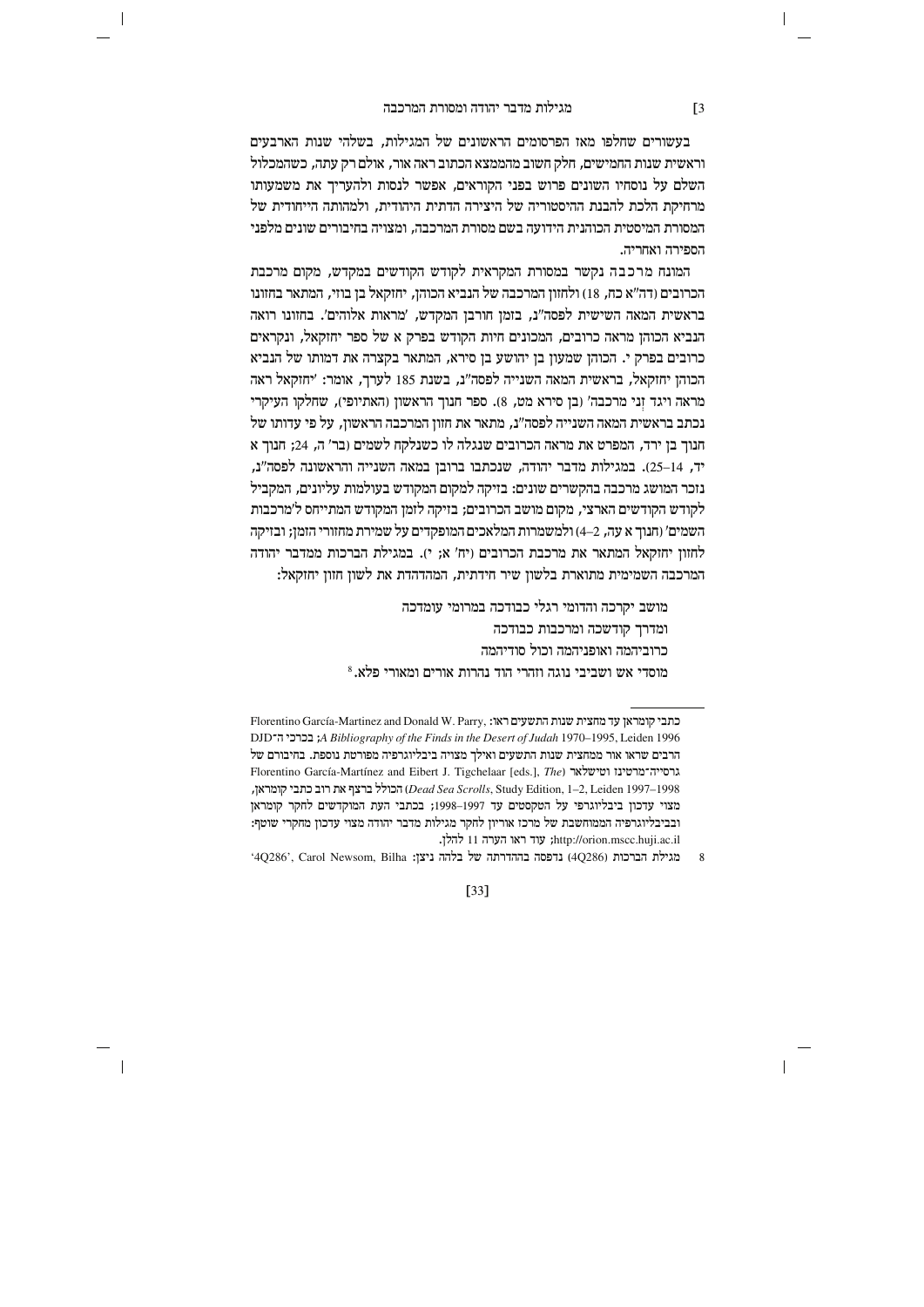בשירות עולת השבת מתואר מרחב שמימי זה בזיקה להיכל הנגלה ולהיכלות הנעלמים, המשקפים את הדביר, מקום מרכבת הכרובים בשמים ובארץ (שמות כה, 17–20; מלכים א ו, 23–28; דברי הימים א כח, 18; דברי הימים ב $10, 10$  ב.

> הללוהו משאי קודש לכסאי כבודו ולהדום רגליו ולכול מרכבות הדרו ולדבירי קודשו [...] ולכול זבולי <sup>1</sup>...] היכלי כבודו.<sup>9</sup>

בשירת עולת השבת השתים עשרה. הנאמרת בשבת שחלה אחרי חג השבועות. מתואר עולם המרכבה השמימי בסימן עבודת הקודש הכוללת הלל, ברכה ורינה:

למשכיל שיר עולת השבת השתים עשרה בעשרים ואחד לחודש השלישי הללו לאלוהי ושני פ]לא ורוממוהו משרתי פני הכבוד במשכוז אלוהי] דעת יפולו לפניו ה[כרו]בים וב[ר]כו בהרומם קול דממת אלוהים נשמע והמון רנה ברום כנפיהם, קול ד[ממ]ת אלוהים תבנית כסא מרכבה מברכים ממעל לרקיע הכרובים [והו]ד רקיע האור ירננו מתחת מושב כבודו ובלכת האופנים ישובו מלאכי קודש יצאו מבין גלגלי כבודו כמראי אש רוחות קודש קדשים סביב מראי שבילי אש בדמות חשמל<sup>10</sup>

מסורת חז״ל במאות הראשונות לספירה רומזת למסורת המרכבה, מבלי לפרט את תוכנה, וקושרת מושג זה לנושאים הטעונים סיוג ואזוטריות בקביעה הלא מנומקת 'אין דורשין בעריות בשלושה ולא במעשה בראשית בשנים ולא במרכבה ביחיד, אלא אם כן היה חכם ומבין מדעתו' (משנה, חגיגה ב, א). עוד מוסיפים חכמים ואומרים בדיון על טקסטים הראויים להיקרא בציבור ועל כאלה שאינם ראויים: 'אין מפטירין במרכבה' (משנה, מגילה ד, י), איסור המתייחס לקריאת חזון יחזקאל כהפטרה בחג השבועות, אחרי קריאת

 $[34]$ 

41

Nitzan, and Eileen Schuller (eds.), Qumran Cave 4, VI: Poetical and Liurgical Texts (DJD, 11), Oxford 1998, p. 12

Carol Newsom, Songs of the Sabbath :סירות של קרול ניוסם  $\overline{9}$ Sacrifice: A Critical Edition (Harvard Semitic Studies, 27), Atlanta 1985. למהדורה מאוחרת יותר ראו ההערה הבאה.

<sup>10 /4</sup>Q405:20/, ניוסם, שם, עמ׳ 303, והשוו לנוסח קודם בפרסומו הראשון של סטרגנל (לעיל הערה 4), עמ' 336. השירות שבו ונדפסו במהדורתה של ניוסם, הנ"ל (לעיל הערה 8), עמ' 173–399. ראו: '11Q17' ['11Qshirot 'olat Ha-Shabbat'], Florentino García-Martínez, Eibert ;345 'שם, עמ' Tigchelaar, and Albert S. Van der Woude, Manuscripts from Qumran Cave 11 (11Q2-11Q18, 11Q20-11Q30) (DJD, 23), Oxford 1997, pp. 283-284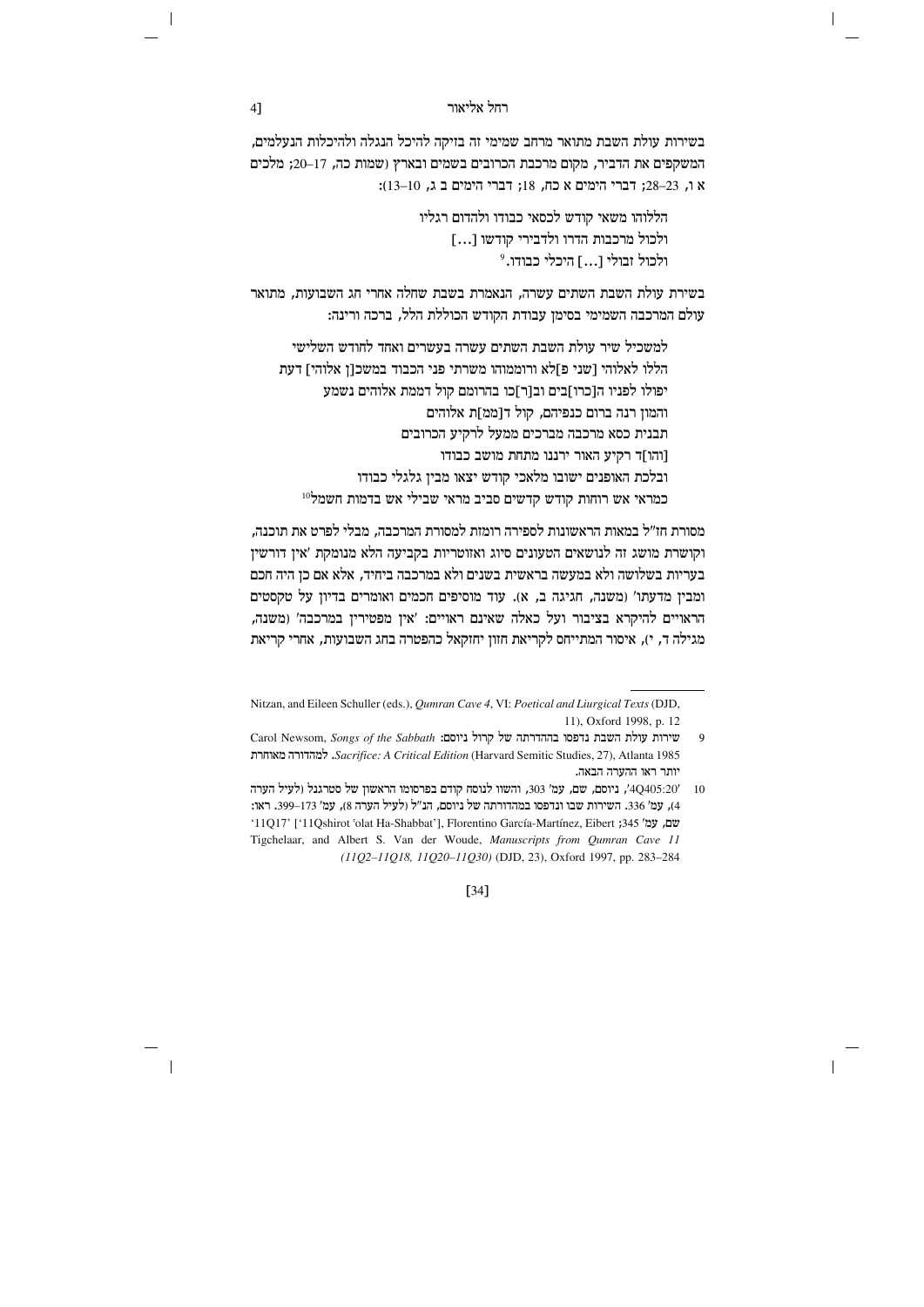ברשת מעמד סיני. עם זאת הם מצביעים על מעלת מסורת המרכבה, בביטוי המאלף: 'דבר גדול ודבר קטן, דבר גדול מעשה מרכבה, דבר קטן הוויות דאביי ורבא' (בבלי, מוכה כח ע"א).

למרות ההקשרים הבולטים למקום המקודש ולזמן המקודש ולמסורות כוהניות נבואיות ומיסטיות הקשורות לספרו של יחזקאל בן בוזי הכוהן, שמקצתן נזכרו לעיל, ועל אף העובדה שחיבורים המכונים בשמות בעלי הקשר כוהני המשקף עניין מובהק במקדש  $\zeta'$ ובעבודת הקודש, כמו 'מגילת המקדש', 'מגילת המשמרות', 'סרך שירות עולת השבת 'צוואת לוי', 'סרך הברכות' ו'מגילת הברכות', היו ידועים לחוקרים מזה יובל שנים, דומה שמכלול הקישורים של המושג מרכבה לעולם המקראי, לתפיסת המקום המקודש שמרכבת הכרובים עמדה בו ולתפיסת הזמן המקודש, הקשור בקודש הקודשים במקדש, ובכוהנים שומרי משמרת הקודש, נעלם כמעט לגמרי מעיני החוקרים שדנו במגילות קומראן. גם מסורת המרכבה בספר חנוך, שקטעים ארוכים ממנו נמצאו בקומראן, ודברי הכוהן בן  $\dot{\tau}$ סירא על חנור ומייסד מסורת הלוח הכוהנית ובעל חזוז המרכבה). על המרכבה ועל יחזקאל ועל הכוהנים בני צדוק, שנמצאו בין המגילות, לא נדונו בזיקה למסורת הכוהנית של המרכבה. כל אלה, וחיבורים רבים נוספים בעלי עניין כוהני־מקדשי מובהק, נדחקו לשולי הדיון בשל ההקשר ההיסטורי האנכרוניסטי שבו הוצגו המגילות בעשורים הראשונים לפרסומו.

 $\,$  עד לא מכבר, העמדה המחקרית הרווחת ייחסה למחברי מגילות מדבר יהודה שני כינויים שהפקיעו מהמגילות כמעט לגמרי כל זיקה למסורת היהודית הכתובה מלפני הספירה, והסיטו את הדיון הביקורתי למיקום היסטורי מוטעה במידה לא מבוטלת, שכן אף אחד משני הכינויים האלה אינו מצוי במאות התעודות שנתגלו בקומראן. הדברים אמורים בשם  $z$ יסיים ובכינוי כת. $^{11}$  השלמת פרסום המגילות מתירה לנו לקבוע בוודאות שמושגים

 $\sigma$ לאיסיים ולזהותה של ביווני המחקר ולתיאור הסתעפותו בעשורים השונים בזיקה לאיסיים ולזהותה של הכת ראו: מגילת הסרכים (מהדורת יעקב ליכט, ירושלים תשכ"ה); הנ"ל, 'מגילות מדבר יהודה: Devorah Dimant, 'Qumran: Sec- ;665-664 כגילות גנוזות', אנציקלופדיה מקראית, ד, שורים tarian Literature', Michael E. Stone (ed.), *Jewish Writings of the Second Temple Period*, Assen and Philadelphia 1984, pp. 483-550; Carol Newsom, 'Sectually Explicit literature from Qumran', William H. Propp et al. (eds.), The Hebrew Bible and its Interpreters, Hartmut Stegemann, 'The Qumran Essenes: Local Mem -; Winona Lake 1990, pp. 167–187 bers of the Main Jewish Union in Late Second Temple Times', Julio Trebolle Barrera and tional Congress on the Dead Sea Scrolls, 1, Madrid 1991, Leiden 1992, pp. 83-166; Geza Luis Vegas Montaner (eds.), *The Madrid Qumran Congress: Proceedings of the Interna-*Vermes, The Dead Sea Scrolls: Qumran in Perspective<sup>3</sup>, London 1994; idem, The Complete Dead Sea Scrolls in English, London 1997, pp. 1-90, esp. pp. 46-48 (Introduction). השקפותיו של ורמש על המגילות והקשרן האיסיי התפרסמו לראשונה בראשית שנות החמישים בעבודת דוקטור שכתב על המגילות, ככל הנראה הדיסרטציה הראשונה שהוקדשה לנושא זה. עוד

[35]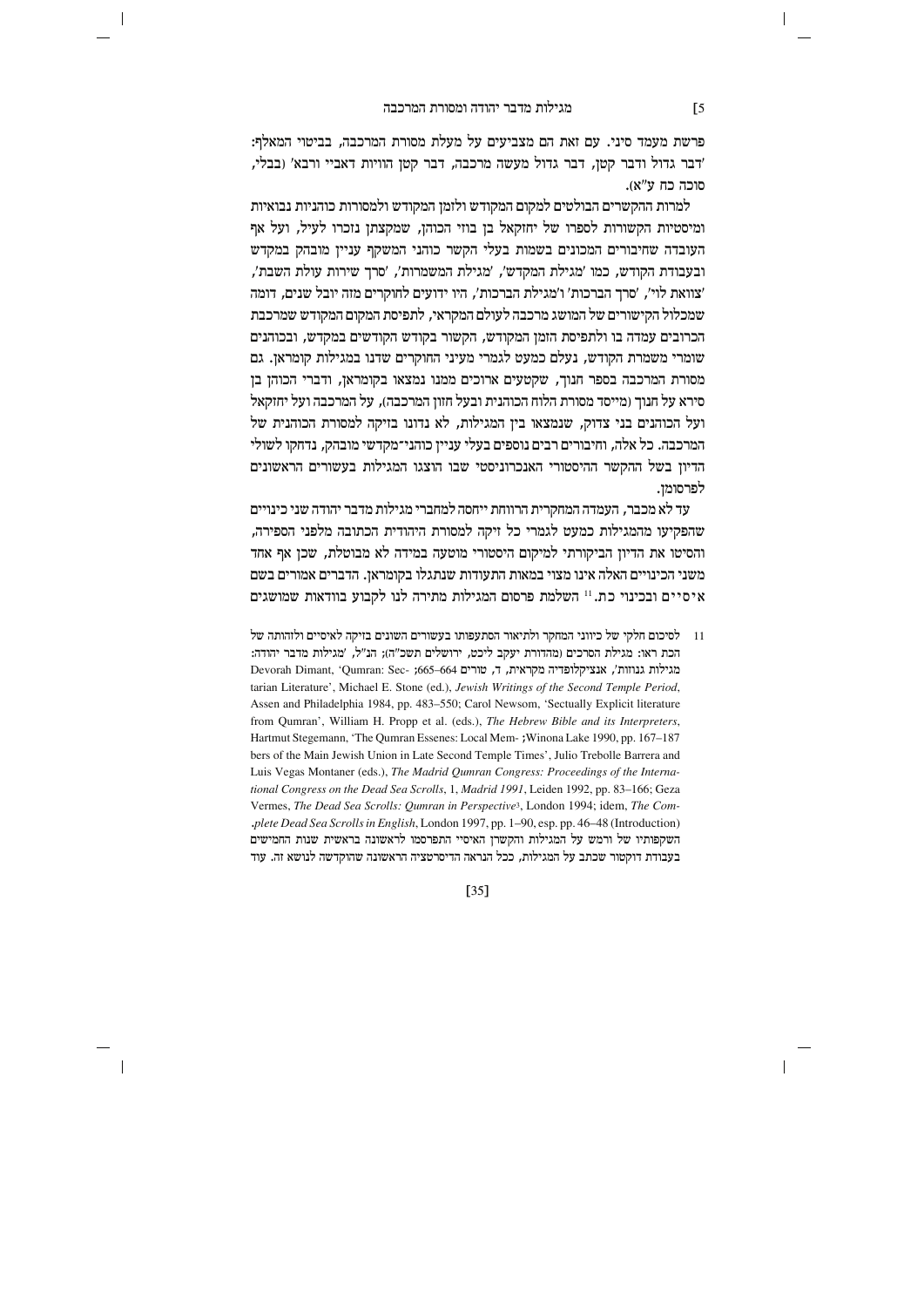אלה אינם נזכרים במגילות ואין לכינויים אלה אחיזה במציאות מנקודת מבטה של הקבוצה שחיבוריה מן המאות האחרונות לפני הספירה נשמרו במערות מדבר יהודה והגיעו לידינו במחצית המאה העשרים.

הקבוצה שחיברה והעתיקה את תשע מאות ושלושים קטעי המגילות, שנמצאו במערות קומראז לחופי ים המלח בעותקים רבים המתייחסים לשלוש מאות חיבורים ותעודות בעלי צביון ייחודי מקודש, חלקם מוכרים וחלקם לא ידועים עד לא מכבר, מגדירה עצמה בשמות בעלי אפיון כוהני מקראי מובהק ובעלי צביון מיסטי לא נודע. בין השמות והמושגים הרווחים במגילות והמתייחסים להנהגה הכוהנית של העדה המעוגנת בסמכות מקראית ובמושגים , הנגזרים ממנה נמצא את 'בני צדוק הכוהנים', 'עד עמוד צדוק', 'כוהן צדק', 'בני אהרון' 'בני צדק', 'בית נאמן', 'זרע לוי', 'נטע הצדקה והיושר', 'מלכיצדק', 'מטעת צדק' ו'מטעת עולם׳. השמות שהם מכנים בהם את עצמם קשורים למקורות היהודיים המתעדים כוהן גדול מבני צדוק מראשית תקופת בית ראשון בימי צדוק בן אחיטוב עד לחורבן בשנת 586 לפסה״נ. ומראשית תקופת בית שני. בשנת 516 לפסה״נ לערר. בימי יהושע בו יהוצדק. הראשון לכוהנים הגדולים בתקופת שיבת ציון ואביהם של כל המשמשים בכהונה גדולה בבית שני, עד לעליית בית חשמונאי. יהושע בן יהוצדק היה נכדו של שריה כוהן הראש בסוף ימי בית ראשון, שהוצא להורג בידי הבבלים בזמן החורבן בשנת 586 לפסה"נ.<sup>12</sup> חברי העדה מכונים במגילות ביו השאר 'באי הברית'. 'עדי הברית'. 'שומרי הברית' ו'עצת

ראו: אוסף מאמריו של דוד פלוסר, יהדות בית שני: קומראן ואפוקליפסה, סרז' רוזאר (עורך), ירושלים תשס״ב, הכולל את מאמרו שנכתב ב־1950 וראה אור לראשונה בתשי״ד, 'כת מדבר יהודה והשקפותיה', (שם, עמ' 1–24). בפתח המאמר קבע פלוסר ש'כת מדבר יהודה זהה לפי כל הנראה עם האיסיים'. במאמר שראה אור בשנת תשנ"ח כתב בלשון נחרצת: 'הכת שישבה בקומראן היא ללא ספק כת האיסיים' (שם, עמ' 19). למרות נחרצות הדברים, המאמר השני עוסק בעיקר בכוהנים ('הכוהן הגדול של אחרית הימים'; הכהונה העולה על המלכות; מעמדם הרם של הכוהנים בקרב הכת; הכוהן המתואר כ'מלאך הפנים'; 'הכוהנים מבני צדוק'; ו'משיח מבית אהרון'), אך המחבר לא ראה סתירה בין דבריו אלה על האיסיים ובין המשך דבריו המוקדש לכוהנים, אף שאין עדות במגילות לקיומם של האיסיים אך הכוהנים מוזכרים לכל אורכן. להשקפה הקושרת את זהות מחברי ברית דמשק (שנמצאה בקומראן וקודם לכן נמצאה בגניזת קהיר ב־1897) לצדוקים, על רקע הזיקה בין Solomon Schechter, Fragments of a Zadokite Work, Cam- בית צדוק להלכה הצדוקית ראו: יעקב זוסמן, 'חקר' Chaim Rabin (ed.), The Zadokite Document, Oxford 1954 ;bridge 1910 תולדות ההלכה ומגילות מדבר יהודה: הרהורים תלמודיים ראשונים לאור מגילת מקצת מעשי התורה'. תרביץ, נט (תש"ן), עמ' 11–76. לנוסח מקצת מעשי התורה ולנוסח אנגלי של דיונו של זוסמן ראו: Qumran Cave 4, IV: Migsat Ma'ase ha-Torah, Elisha Qimron and John Strugnell (eds.), Contributions by Yaacov Sussmann and Ada Yardeni (DJD, 10), Oxford 1994, pp. 179–200 הזהות הכוהנית־צדוקית של מחברי המגילות נדונה בספריו של יהודה שיפמן, הלכה, הליכה ומשיחיות Lawrence H. Schiffman, Reclaiming the Dead Sea Scrolls, ג'ג' Lawrence H. Schiffman, Reclaiming the Dead Sea Scrolls, Philadelphia and Jerusalem 1994

12 מל"ב כה, 18–21; דה"א ה, 41; עז' ב, 2.

 $[36]$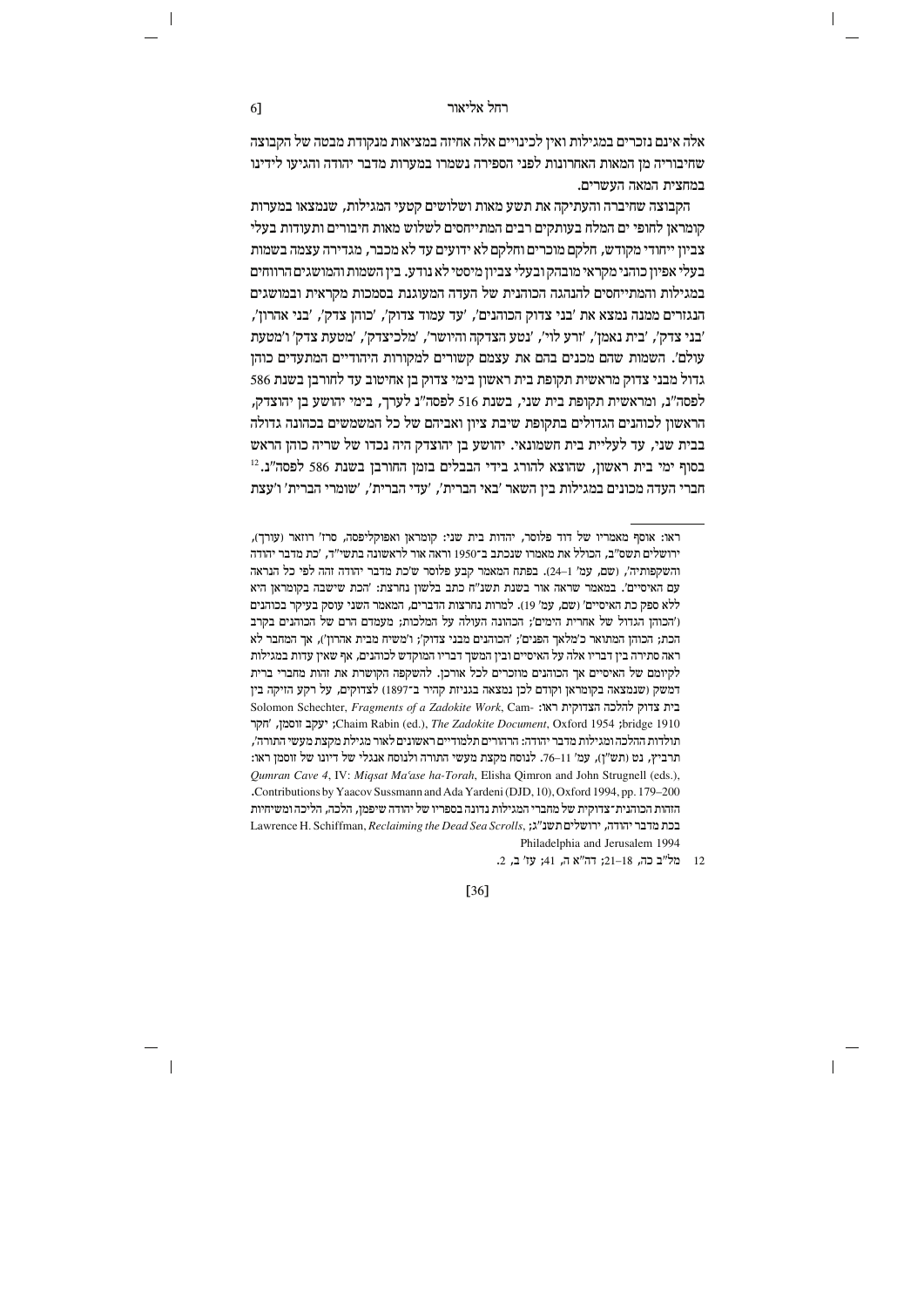$\overline{\phantom{a}}$ 

היחד' בזיקה למסורת הבריתות המקראית, החל בברית נוח, עבור בברית בין הבתרים, בברית עם האבות, וכלה בברית הר סיני. למסורת הבריתות שותפים גם המלאכים בכתבי העדה. בדברי בעל פשר ישעיה במגילות מוגדרת במפורש זהות מייסדי העדה: 'ויסדתיד  $\epsilon$ יסון גר, נבר, נבר וחש' בספירים בספירים ב-11 בין בתבי העדה  $\epsilon$ נמצאו חיבורים וצוואות המיוחסים לבני שבט לוי, נושאי המסורת הכוהנית על פי המסורת המקראית. במסורות השונות שנמצאו במגילות נזכרים צוואת לוי, צוואת קהת, צוואת עמרם וקטעים הקשורים לאהרן, לאלעזר ולפנחס ולכוהן הצדק במאה השנייה לפסה"נ. ביו השמות המתייחסים לזהותה הכוהנית־מיסטית של הנהגת עדת היחד. זהות שעניינה זיקת בני העדה למלאכים וזיקת העולם הסמוי מן העין לעולם הנראה ביחס לשותפות  $\zeta$ בשמירת משמרת הקודש של הזמן המקודש והמקום המקודש, נמצא את 'בני אור', 'גורל  $^{14}$ ' $^\prime$ ' ווכדי, 'נועדי צדק', 'כוהני קורב', 'עדת בני שמים', 'עדת היחד' ו'עדת קדושים'

עולם המושגים המצוי בתשתית ההוויה הלשונית של יוצרי המגילות הוא עולם המקרא, והנחות היסוד המשוקעות בו רווחות בעולמם של שומרי מאתיים וחמישים העותקים הקדומים של הספרות המקראית שנמצאו בקומראן.<sup>15</sup> אורח מחשבתם של יוצרי מאות החיבורים האחרים שלא היו מוכרים עד לגילוי המגילות מושפע גם הוא באופן מכריע מתפיסות הרווחות בחטיבות הכוהניות והנבואיות של המקרא. מושגים כגון ברית, מועד, מקראי קודש. שבת, שבועות, עולה, חלוקת העדה לשבטים, הנהגה כוהנית של בני אהרו (הנקראים בני צדוק במגילות ובספר יחזקאל), רשימות יוחסיו מפורטות של הכהונה, קדושת המקדש, מרכבת הכרובים, מרכזיות שושלת מלכות בית דוד והברית הכרותה עמה, משמרות כהונה, מחזורי הקרבנות ולוח המועדים המקראי – לצד מושגים שונים הנוגעים לכהונה ומקדש ולמסורות השבטים, לחג השבועות ולברית – רווחים במגילות בהקשרים שונים.

- 14 2164, 1', John M. Allegro (ed.), *Qumran Cava 4*, I (DJD, 5), Oxford 1968, p. 27 13
- 14 על שמות ומושגים אלה ראו: שמ"א ב, 35; יח' מ, 47; מג, 19; מד, 15; חנוך א צג, 10-1<br/>; $\bf z$ 17+11; ברית דמשק ג, 19; ה, 4–5; מגילת הסרכים (מהדורת ליכט [לעיל הערה 11]), מפתח; יגאל ידין, מגילת מלחמת בני אור בבני חושך, ירושלים תשט"ו, מפתח; ברית דמשק, מהדורת אלישע קימרון ומגן ברושי, ירושלים 1966; מגילת פשר חבקוק (מהדורת בלהה ניצן, ירושלים תשמ"ו), מפתח; הנ"ל, תפילת קומראן ושירתה, ירושלים תשנ"ז, מפתח. על משמעות השמות המיסטיים שבאמצעותם מתייחסים בני העדה לשותפות עם המלאכים, ראו: אליאור (לעיל הערה 6), עמ' .211±174
- 15 beeiql e`oeit ly ixeaig xnew`o zetewza zepey x`e: *Library Ancient The* ,Cross .M Frank נטגואל טוב, 'מגילות קומראן לאור המחקר החדש', מדעי היהדות:  $of \,Qumran^3$ , Sheffield 1995 Devorah :נמת האיגוד העולמי למדעי היהדות, 34 (תשנ"ד) עמ' 57–67. למיון התעודות ראו rence H. Schiffman (eds.), *Time to Prepare the Way in The Wilderness: Papers on the* Dimant, 'The Qumran Manuscripts: Contents and Significance', Devorah Dimant and Law-Qumran Scrolls, Leiden 1995, pp. 23-58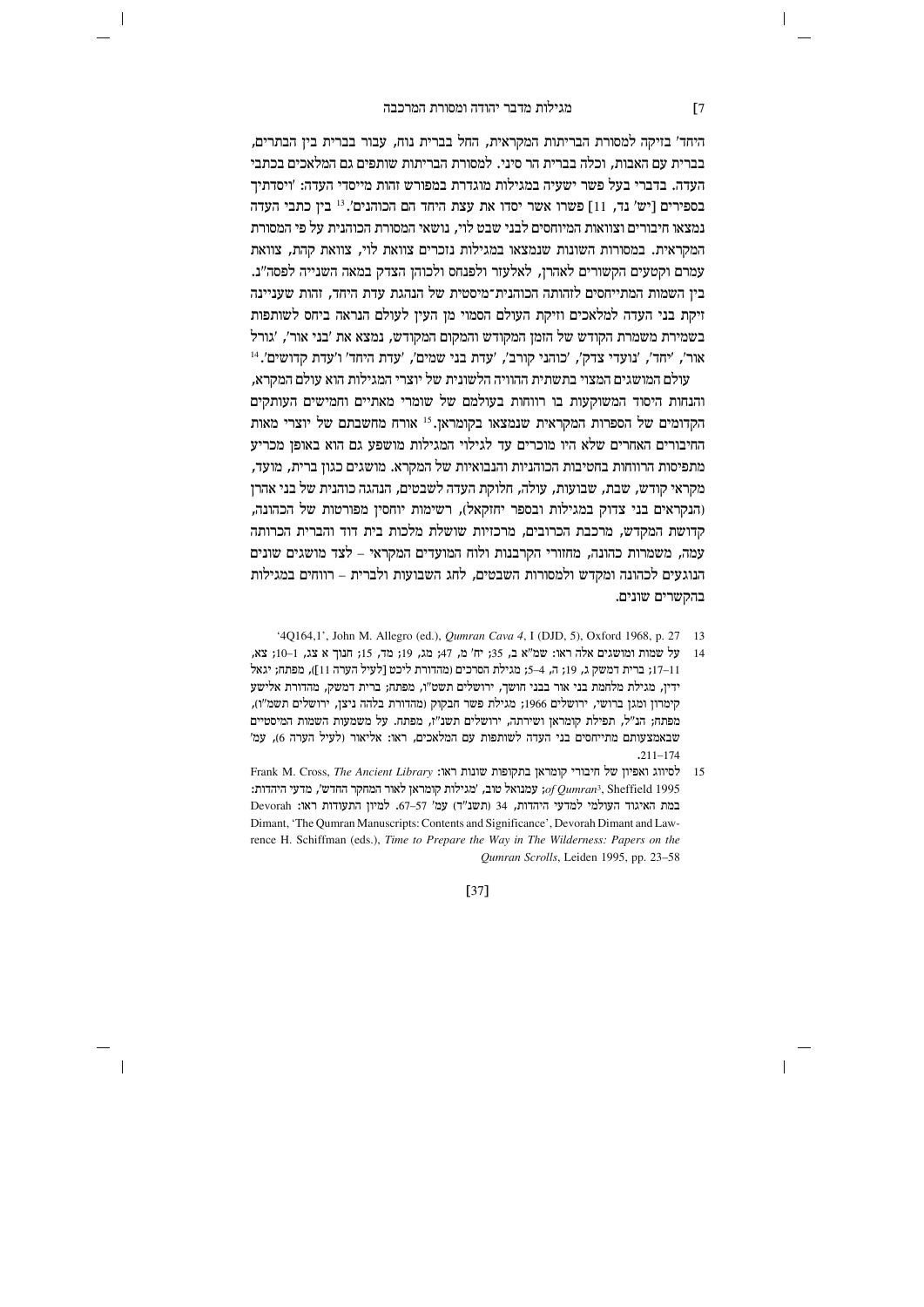לצד מושגים אלה המעוגנים בעולם המקרא, נמצא במגילות עניין רב במלאכים המעידים על נצחיות המחזורים הקוסמיים ועל היסטוריה הקשורה לבחירה, לברית ולגילוי אלוהי, ותובעים שמירה קפדנית של דברי הברית ועל חוקיה בזיקה לשבתות ולמועדים מקודשים. ללוחות שמימיים ולעונות השנה ומחזוריה. עוד נודעת חשיבות במגילות לנוכחות מלאכים בזיקה לעבודת הקודש, למסורת המרכבה ולשירי תהילה לאל במקדש הארצי ובהיכלות השמימיים, לצד חשיבות מודגשת ללוחות שמימיים ולספרים מקודשים השומרים את רצף הבריתות ואת קורות שומריהם בהיסטוריה גזורה מראש. היסטוריה זו הנשמרת בידי מלאכים. כוהנים ונביאים משקפת כוונה אלוהית הכורכת מוסר וטבע. דרכי צדק ושביתה במחזוריות קבועה, שמירת חוק, מועד וברכה, קדושה וטהרה. התשתית השמימית של הסדר המקודש, המאחד מחזורי זמן מקודשים הנשמרים בידי מלאכים וייצוגי מקום מקודש הקשורים לכרובים, נקראת במסורת הכוהנית המיסטית המופקדת על הזמן המקודש והמקום המקודש, בשם מרכבה.

השם איסיים אינו נזכר במכלול הכתבים שנמצאו בקומראז או במקור עברי או ארמי כלשהו לפני הספירה. הוא ניתן למחברי המגילות בידי ראשון חוקריהם אליעזר ליפא סוקניק (1889–1953) בהשראת דמיון מסוים בין הקטעים הראשונים שקרא ב'סרך היחד' לבין מנהגיהם של בני הקבוצה המתוארת בידי היסטוריונים שכתבו בשפה היוונית במצרים וברומא, ביניהם פילון, פליניוס הזקן, ויוסף בן מתתיהו. 16 עדים אלה כתבו במאה הראשונה לספירה. פילוז במחצית הראשונה של המאה במצרים. פליניוס בשלהי שנות השבעים ויוסף בן מתתיהו בשנות השמונים והתשעים לספירה, אחרי החורבן, מחוץ לגבולות ארץ ישראל, ברומא. לעומת זאת, התעודות שהגיעו לידינו ממערות מדבר יהודה הסמוכות לים המלח מתוארכות מבחינת זמן העתקתן בבדיקות שונות פילולוגיות־היסטוריות, פלאוגרפיות ובדיקות רדיו־קרבון לשלהי המאה השלישית, למאה השנייה ולמאה הראשונה לפני הספירה. <sup>17</sup>

המרחק הניכר בין ראשית התקופה ההיסטורית שהמגילות מתייחסות אליה במישרין

- 16 ראו: אלעזר ל' סוקניק, מגילות גנוזות מתוך גניזה קדומה שנמצאה במדבר יהודה: סקירה ראשונה, ירושלים תש"ח, עמ' 16; הנ"ל, אוצר המגילות הגנוזות שבידי האוניברסיטה העברית, ירושלים 1954; והשוו: ליכט (לעיל הערה 11). למקורות היווניים מן המאה הראשונה לספירה ראו: Menahem .Stern, Greek and Latin Authors on Jews and Judaism, 1, Jerusalem 1974, pp. 472, 538-554 להשוואות מפורטות בין העדויות על האיסיים לבין העולה מהמגילות שערכו שטגמן (לעיל הערה 11), ורמש וגודמן, שהביאו את הנוסח המלא של המקורות ואת תרגומם האנגלי ודנו בהקשרם Geza Vermes and Martin D. Goodman, The Essene, According to the Clas- ההיסטורי ראו: sical Sources, Sheffield 1989
- 17 מגן ברושי, 'תארוך מגילות מדבר יהודה בבדיקות פחמן 14 ומשמעותו', קדמוניות, 114 (1997), Jodi Magness, The Archaeology of Qumran and the Dead Sea Scrolls, Cam- ;73-71 'עמ' 17, 28 (לעיל הערה 17, 28 ;bridge Grand Rapids 2002, pp. 9-10, 17, 38

 $[38]$ 

81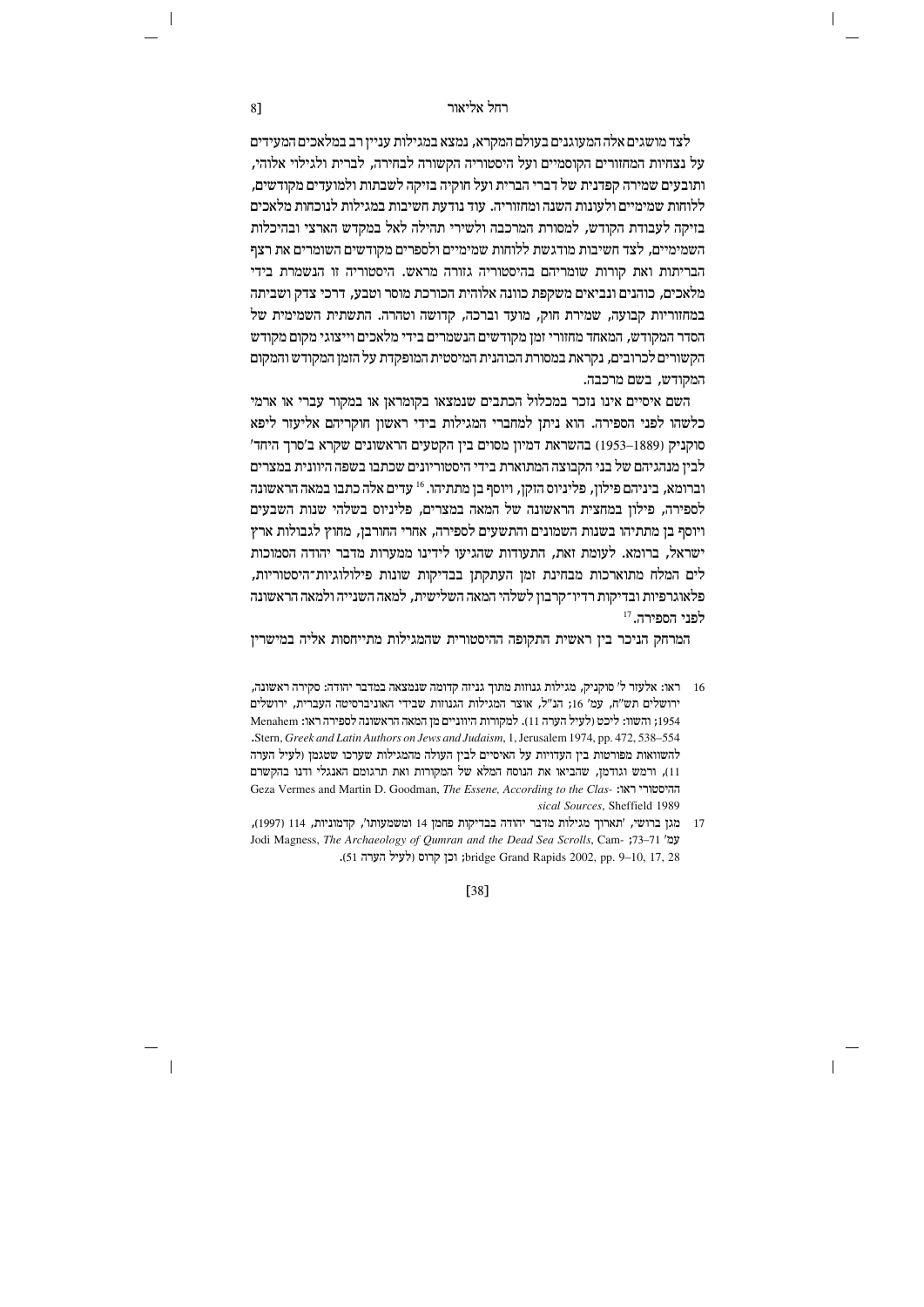$\overline{\phantom{a}}$ 

והתקופה ההלניסטית־סלווקית בארץ ישראל בשליש הראשון של המאה השנייה לפני הספירה והתקופה החשמונאית מן המחצית השנייה של המאה השנייה לפסה״נ ועד לשנות השלושים של המאה הראשונה לפסה"נ. בעת הכיבוש הרומי שראשיתו בשנת שישים וארבע לפסה"נ בימי פומפיוס) לבין זמן כתיבתם של יוסף בן מתתיהו ופליניוס, בשליש האחרוז של המאה הראשונה לספירה.<sup>18</sup> מעורר ספק במהימנות העדות ובמידת השייכות שלה למחברי המגילות. יתר על כז מאומה בתיאוריהם של פילוז. פליניוס או יוסף בן מתתיהו אינו נשען במישרין על מאות הכתבים שהגיעו לידינו, ואף אינו מבאר את מהות הקבוצה המתוארת. את ההיקף העצום של הספרייה שכולה כתבי קודש. שנמצאה במערות לחופי ים המלח, את הלוח הייחודי העולה מכתבי העדה ומספרייתה, המתועד בשמונה או תשעה מקורות שונים. את לשונה המקראית ופיתוחיה הלא מוכרים. את אוצר המונחים המייחד אותה ואת נסיבות התבדלותה של העדה שהחזיקה בספרייה זו בעת התרחשות הדברים.

השם איסיים נטול פשר וכאמור איננו נזכר במקורות יהודיים מלפני הספירה הכתובים בעברית או בארמית. אין הוא נזכר במגילות בשום צורה והקשר, ועמימותו חסרת המובן ונטולת ההקשר הלשוני הדתי וההיסטורי מפקיעה את ייחודה של קבוצה בעלת זהות כוהנית מובהקת, הנטועה במסורת המקראית, שדיוקנה עולה בבירור מן המגילות. גם הספרות החיצונית. הברית החדשה וספרות חז"ל אינו מזכירות במישריו או בעקיפיו קבוצה בעלת דיוקו חברתי, דתי או ספרותי מובחו, המכונה בשם איסיים. הקבוצה שדיוקנה הכוהני עולה מן המגילות נאבקת על שמירתה של מסורת מקודשת לפי נוסח השמור בידיה בתוקף סמכות המעוגנת בהיסטוריה הכתובה ובזיכרון ריטואלי הקשורים שניהם בכוהנים בני צדוק ובמקורות המסורת הכוהנית. כינויה בשם איסיים, הנעדר ממכלול הספרות העברית לפני הספירה ומאוחר יותר, הופך אותה לזרה ומוזרה, לנעדרת מן הזיכרון הכתוב, ולנטולת הקשר היסטורי לעולם המקראי שביסודה (בני צדוק הכוהנים) ולעולמם של חכמים המתייחסים אליה בשם צדוקים וביתוסים. ייתכן שההיסטוריונים שכתבו בשפה היוונית מתארים חלק מן הקבוצה ששרד בזמנם בשלהי המאה הראשונה לספירה, ייתכן שנפל שיבוש בתעתיקי הכינוי במעברים בין השפות וייתכן שיש מקום לשער שאחד מהם, יוסף בן מתתיהו, שהיה כוהן שכתב אחרי החורבן, בחר במכוון לטשטש את זהותה של הקבוצה (איז הוא נוקב במיקומם של האיסיים אלא אומר שהם יושבים בכל עיר ועיר!<sup>19</sup>) אולי כדי להגן על הספרייה המקודשת שהקבוצה החזיקה בה. אולם ברור שהדפים הספורים המוקדשים למנהגיהם הייחודיים של בני הקבוצה המתגוררים סמוך לים המלח לדברי

 $\sqrt{9}$ 

<sup>18 –</sup> על המקורות ההיסטוריים הכתובים יוונית ועל תרגומיהם לאנגלית ראו: שטרן (לעיל הערה 61); וורמש וגודמן (לעיל הערה 61). והשוו: יוסף בן מתתיהו, תולדות מלחמת היהודים עם הרומאים ב, ח, ב-יג (תרגם יעקב נ' שמחוני, תל אביב תשי"ג [ראה אור בתרפ"ג], עמ' 138–142).

<sup>19 –</sup> מלחמת היהודים ב, ח, ד.

 $[39]$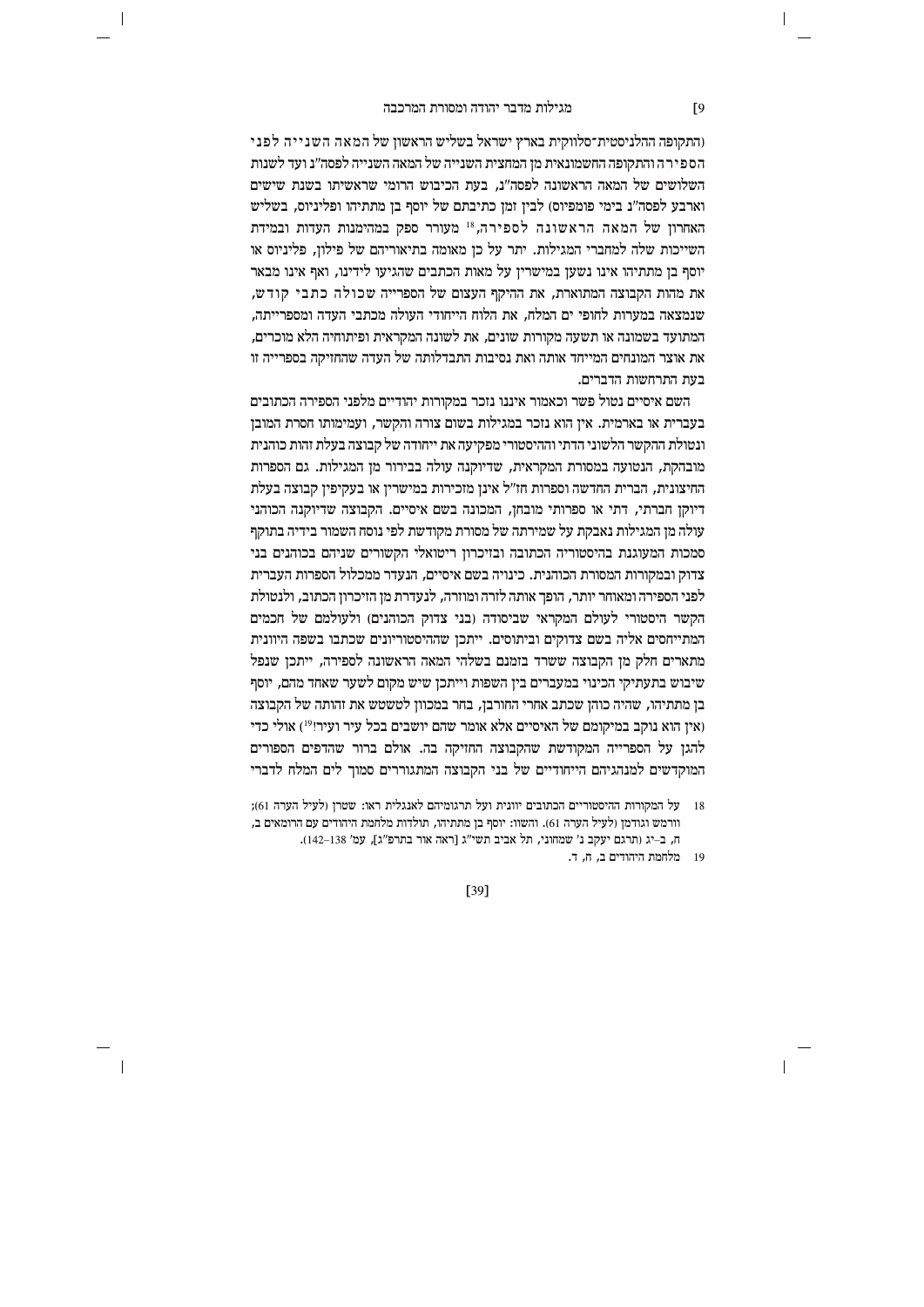או איסיים, אינם Essaioi, Esseni פליניוס (אך לא לדברי יוסף בן מתתיהו) מכונים בשם אלא מקטע זעיר המתאר הבדלים חיצוניים נראים לעין ומנהגים וגינונים חסרי פשר והקשר, מנקודת תצפית חיצונית או מרוחקת. הרחוקה מהבנה או מהזדהות עם הקבוצה. על ייחודה. מניעיה, והגדרתה העצמית. לעומת זאת, השפע הכתוב המצוי בתשע מאות ושלושים התעודות שהגיעו לידינו. הפורשות תמונה עשירה ומרתקת השזורה בעולמה של הכהונה, ובתפיסת העולם המקראית הנשקפת מנקודת מבטה של עדה יהודית החיה ויוצרת תחת השראה והנהגה כוהנית בעלת היסטוריה עתיקת ימים, מעניק הקשר דתי־תרבותי היסטורי רב משמעות לדברים. ומאיר את מרכזיותו של תפיסות הקשורות במסורת המרכבה העוסקות בזמן מקודש, במקום מקודש ובפולחן מקודש.

ההיסטוריונים שכתבו ביוונית אינם מזכירים מאומה ממאפייניה המובהקים של העדה שדיוקנה עולה בבירור מן המגילות: אין הם מזכירים זהות כוהנית מובהקת הנזכרת עשרות פעמים בשמות רבים, לוח שונה המתואר במקורות שונים בלתי תלויים, המפרטים שבתות ומועדים. תקופות שמיטות ויובלים בסדר קבוע. לוח השונה בעקרוז חישובו. בראשית מניינו ובסדרו מהלוח המוכר ממסורת חז"ל. איז הם מזכירים את עשרים וארבע משמרות הכהונה שומרות מחזורי הלוח, הנזכרות במגילות, ואין הם מזכירים ספרייה עשירה רבת עותקים ששרידיה, שנמצאו באחת עשרה מערות בקומראן לחופי ים המלח, מונים 930 קטעי מגילות. בהז רבות המציעות נוסחי מקרא נוספים על אלה הידועים מנוסח המסורה. ספרייה זו. שרבים מחיבוריה לא נודעו קודם לכז. אינה נזכרת בדברי ההיסטוריונים שלא ידעו עברית, פילון ופליניוס, אם כי יוסף בן מתתיהו, שהיה כוהן שנולד בארץ ישראל וידע עברית כמובן, אומר על האיסיים שהם 'שוקדים בכל כוחם ללמוד את ספרי הקדמונים׳20'; 'כי מילדותם שקדו ללמוד את ספרי הקודש וקנו להם דרכי קדושה שונים וגם התבוננו בדברי הנביאים'.<sup>21</sup> ההיסטוריונים אינם מציינים, ולו ברמז, את הרוח הפולמוסית העוינת העולה מז המגילות כלפי אלה שהם מתנגדים להם וחלוקים על דרכם ('ואלה תכוני הדרך למשכיל בעתים האלה לאהבתו עם שנאתו: שנאת עולם עם אנשי שחת ברוח הסתר<sup>221</sup>) ואף לא את ההזדהות הרבה עם בני בריתם, המלאכים – עמדה המשתקפת בעניין מובהק בברכות ובשירות, בטהרה ובקדושה, בשבתות ובמועדים, ששותפים להם כוהנים ומלאכים, העולה ממגילות שונות. אין צריך לומר שאף העניין המובהק במסורת המרכבה הכוהנית־נבואית־חזיונית המאחדת מקום מקודש. זמז מקודש ופולחן מקודש בעולם המלאכים הנעלם מן העין אינו נזכר במקורות היווניים. במגילת הברכות בהמשך השיר המובא לעיל, המתאר את יפעת המקום המקודש הנודע כעולם המרכבה. ופותח בשורה: 'מושב יקרכה והדומי רגלי כבודכה במרומי עומדכה ומדרד

.<br>מלחמת היהודים ב<br/>, $\eta$  , ו.

21 שם ב, ח, יב.

 $\overline{\phantom{a}}$ 

22 מגילת הסרכים 9, 21–22.

 $[40]$ 

10]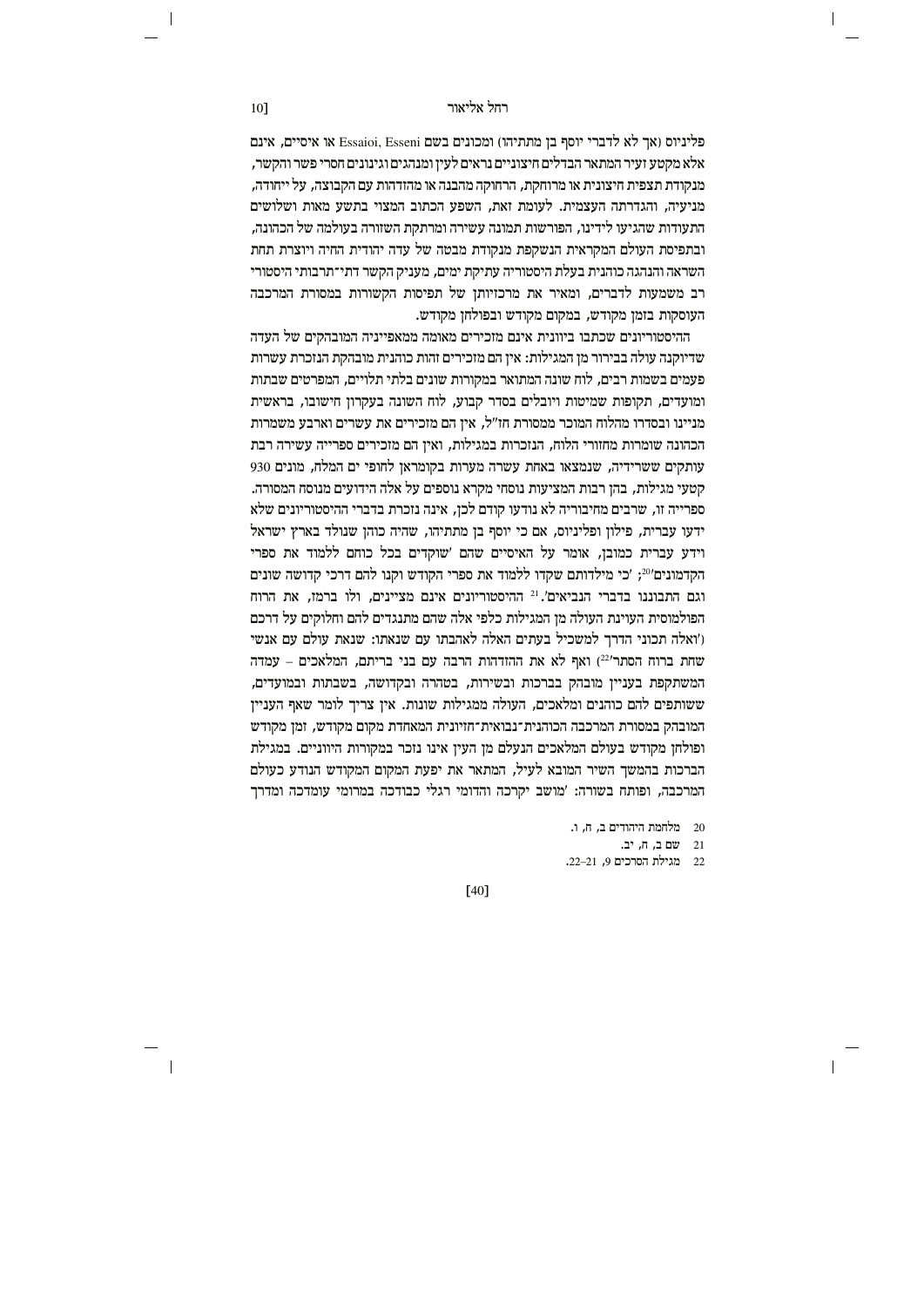$\overline{\phantom{a}}$ 

 $\overline{\phantom{a}}$ 

קודשכה ומרכבות כבודכה כרוביהמה ואופניהמה וכול סודיהמה׳, נאמר על מציאות שמימית זו הסמויה מן העין ונודעת רק למשמע אוזן:

> הוד והדר ורום כבוד סוד קודש ומקור זוהר ורום תפארת פלא הודות ומקוה גבורות הדר תשבוחות וגדול נוראות ורפאות ומעשי פלאים סוד חוכמא ותבנית דעה ומקור מבינה [...] ועצת קודש וסוד אמת אוצר שכל מבני צדק ומכוני יושר רב חסדים וענות טוב וחסדי אמת ורחמי עולמים

בהמשך השיר מתוארת בלשון נשגבת הזיקה בין המקום המקודש, שתבניתו אלוהית, לזמן המקודש, שמקורו אלוהי, המכוננים באחדותם את עולם המרכבה:

> ורזי פלאים בהראותמה ושבועי קודש בתכונמה ודגלי חודשים [במועדיהמה] וראשי שנים בתקופותמה ומועדי כבוד בתעודותמה ושבתות ארץ במחלקותמה  $^{23}$ ומו<br/>טוארי הרורי ה

אולם ההיסטוריונים הכותבים ביוונית ומתארים את האיסיים אינם מזכירים ולו ברמז את העניין המובהק במקום המקודש, בזמן המקודש ובעולם הכוהנים המשרתים בקודש בעיני רוחם, ב׳יחד׳ עם בני דמותם המכונים ׳כוהני קורב׳, ׳מלאכי פנים׳, ׳קדושי קדושים׳ ו׳מלאכי קודש׳, המשרתים בהיכלות בעולמות עליונים.

עולמם הייחודי של כותבי המגילות נשקף בספריית כתבי הקודש, המונה מאות חיבורים מן המאות האחרונות לפני הספירה, שלא הייתה מוכרת להיסטוריונים שכתבו במאה הראשונה לספירה. הדיון המובא להלן מוקדש לתיאור הספרייה בת מאות הכתבים ואלפי הקטעים. ששרידיה נמצאו במגילות מדבר יהודה, ולביאור משזר המושגים העולה מספרייה זו, הקשור לזמן מקודש, למקום מקודש ולפולחן מקודש המכוננים באחדותם את מסורת המרכבה.

23 ניוסם, ניצן ושולר (לעיל הערה 8), עמ' 12, פרגמנט 1; וראו דיונה של ניצן: שם, עמ' 12–17. העריכה השירית וההשלמה בסוגריים מרובעים שלי, ר"א; המושגים בשיר זה נידונים בפירוט בזיקה למסורת המרכבה בספרי, אליאור (לעיל הערה 6), עמ' 56–57, 106–107.

 $[41]$ 

# $\sqrt{11}$

 $\overline{\phantom{a}}$ 

 $\mathbf{I}$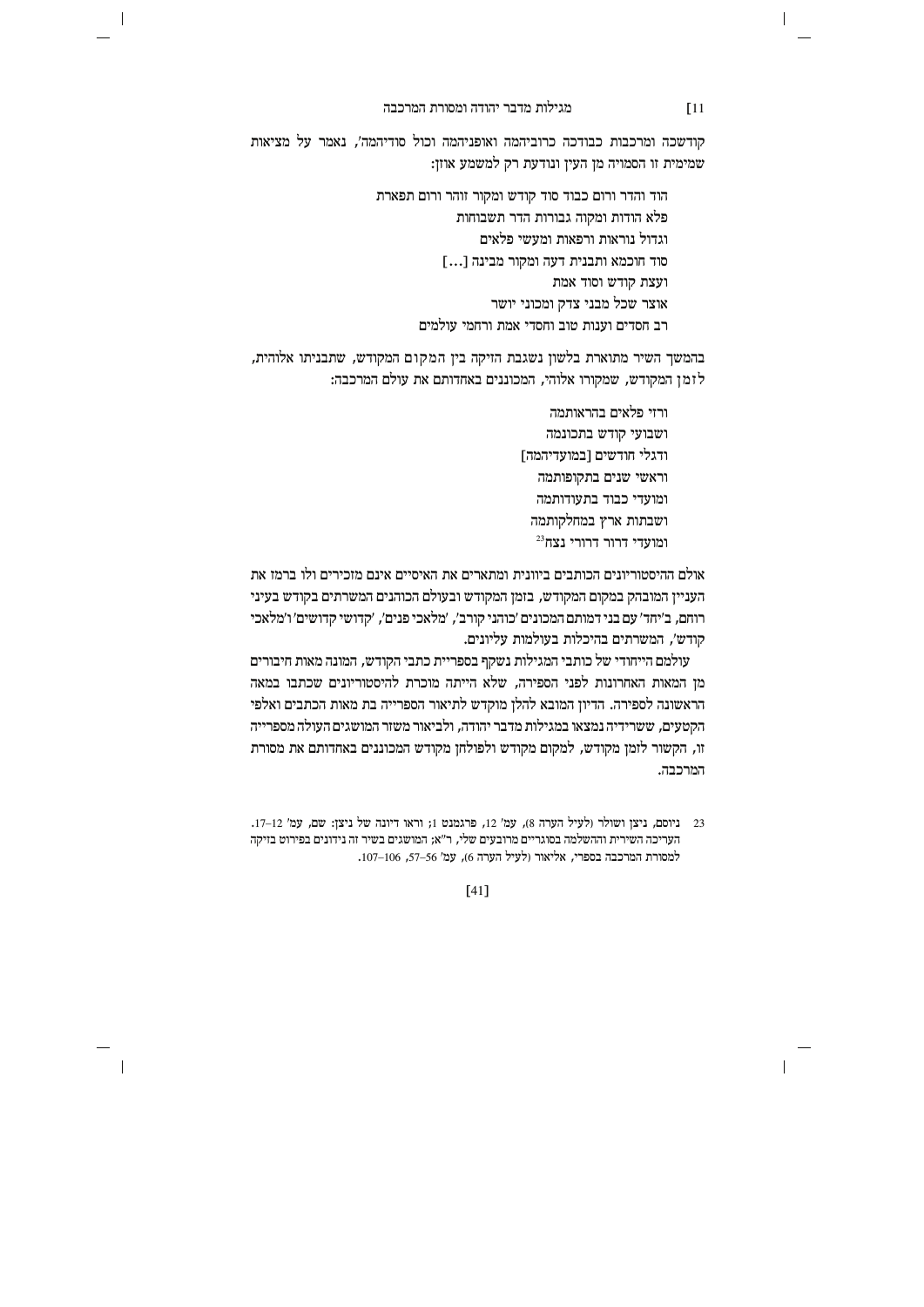התפרייה הרוהוית עצומת הממדית שומצאה רמדרר יהודה מורררת משלוש חטירות משוה הקשורות זו לזו. החטיבה הראשונה כוללת כמאתיים וחמישים מגילות וקטעי מגילות המקבילות בעיקרן למסורת המקראית. שרידים של כל האסופה המקראית מלבד מגילת אסתר נמצאו בין המגילות, ולצדן נמצאו מגילות המתעדות הרחבה של פרקים שונים במסורת המקראית או המציעות נוסח שונה במעט או בהרבה מזה המוכר בנוסח המסורה. דהיינו, לצד פרקי תהלים הידועים בנוסח המסורה מצויים תהלים נוספים שלא נכללו בעריכה המסורתית;<sup>24</sup> לצד סיפור המבול המוכר מספר בראשית, מצוי סיפור מבול מפורט הכולל תאריכים מדויקים שאינם נכללים בנוסח המסורה. ומהווים מצע ללוח שבתות שמשי בן 364 ימים; 25 לצד חזון המרכבה של יחזקאל (יח' א; י), נמצא חזון דומה הכולל פסוקים שאינם בנוסח המסורה, ביניהם פסוק הכולל את הביטוי 'נוגה מרכבה', בנוסחו הקומראני: 26 לצד תיאור מעמד סיני המוכר בספר שמות יט–כ ובדברים ד. 10–15. מצוי תיאור שונה של מעמד ההתגלות בקטע המכונה חומש אפוקריפי, שנאמר בו על אודות

- '11QPs<sup>a</sup>', James A. Sanders (ed.), *The Psalms Scroll of Qumran Cave 11*, (DJD, 4), 24 Oxford 1965. מגילה זו נקראת מגילת תהלים בפי מהדירה סנדרס, ומכונה מגילת המזמורים בפי חוקרים אחרים, המחזיקים בעמדות שונות בשאלת היחס למסורת המקראית. ראו: שמריהו טלמון, 'מגילת המזמורים מקומראן', תרביץ, לז (תשכ"ח), עמ' 99–104; לסיכום המחקר ראו להלן הערה  $.115$
- George Brooke, John Collins et al., Qumran Cave 4,<br/>) אוג 4Q252 ואוג סיפור המבול לסיפור מכור ל ראו דיונו של (XVII: Parabiblical Texts, part 3 [DJD, 22], Oxford 1996, pp. 193-194 המהדיר ברוק: שם, עמ' 185; עיינו: כנה ורמן, 'עיצוב מאורעות המבול בספר היובלים', תרביץ, Moshe Zipor, 'The Flood Chronology: Too Many an Accident', ;202-183 'סד (תשנ"ה), עמ' ובספר היובלים הקלוח הכוהני ב־4Q252 ובספר היובלים. Dead Sea Discoveries, 4 (1997), pp. 207-210 פרקים ה-ו קובעים שהמבול החל ב־יז בחודש השני, דהיינו יז באייר. הלוח הכוהני קובע שהמבול הסתיים ב־יז באייר בשנה שלאחר מכן. תרגום השבעים (שנמצא בכמה מגילות בקומראן) ויוסף בן מתתיהו קובעים את ראשית המבול ל־כז בחודש השני (כז אייר), תרגום השבעים קובע שהמבול הסתיים ב־כז בחודש השני בשנה שלאחר מכן, בדומה לנוסח התורה. כל המסורות מסכימות שהמבול ארך שנה תמימה בת 364 ימים. בין התעודות והחיבורים הנוספים שנמצאו בקומראן העוסקים בלוח השבתות והמועדים הכוהני בן 364 הימים יש לציין את ספר חנוך (דברי המאורות, פרקים עב-פב), ספר היובלים (בזיקה לסיפור המבול, פרקים ה–ו), שירות עולת השבת (בזיקה למועד אמירת השירה בתאריך קבוע, המפורט בפתיחת כל שיר), מגילת המזמורים (בזיקה לסדר הליטורגי המלווה את מחזורי הקרבנות), מקצת מעשי התורה (בזיקה ללוח השבתות בפתיחת האיגרת), מגילות המשמרות (בזיקה למועדי השירות השבועיים של משמרות הכוהנים) ומגילת המקדש (בזיקה לתאריכי שבעת המועדים וימי הביכורים); ראו להלן הדיון במקורות אלה.
- '4Q385', Devorah Dimant (ed.), Qumeran Cave 4, XXI: Parabiblical :ואון יחזקאל ראו .344 'השוו: סטרגנל ולעיל הערה ג, עמ' 344. (DJD, 30), Oxford 2001, p. 42, frag. 4:5–14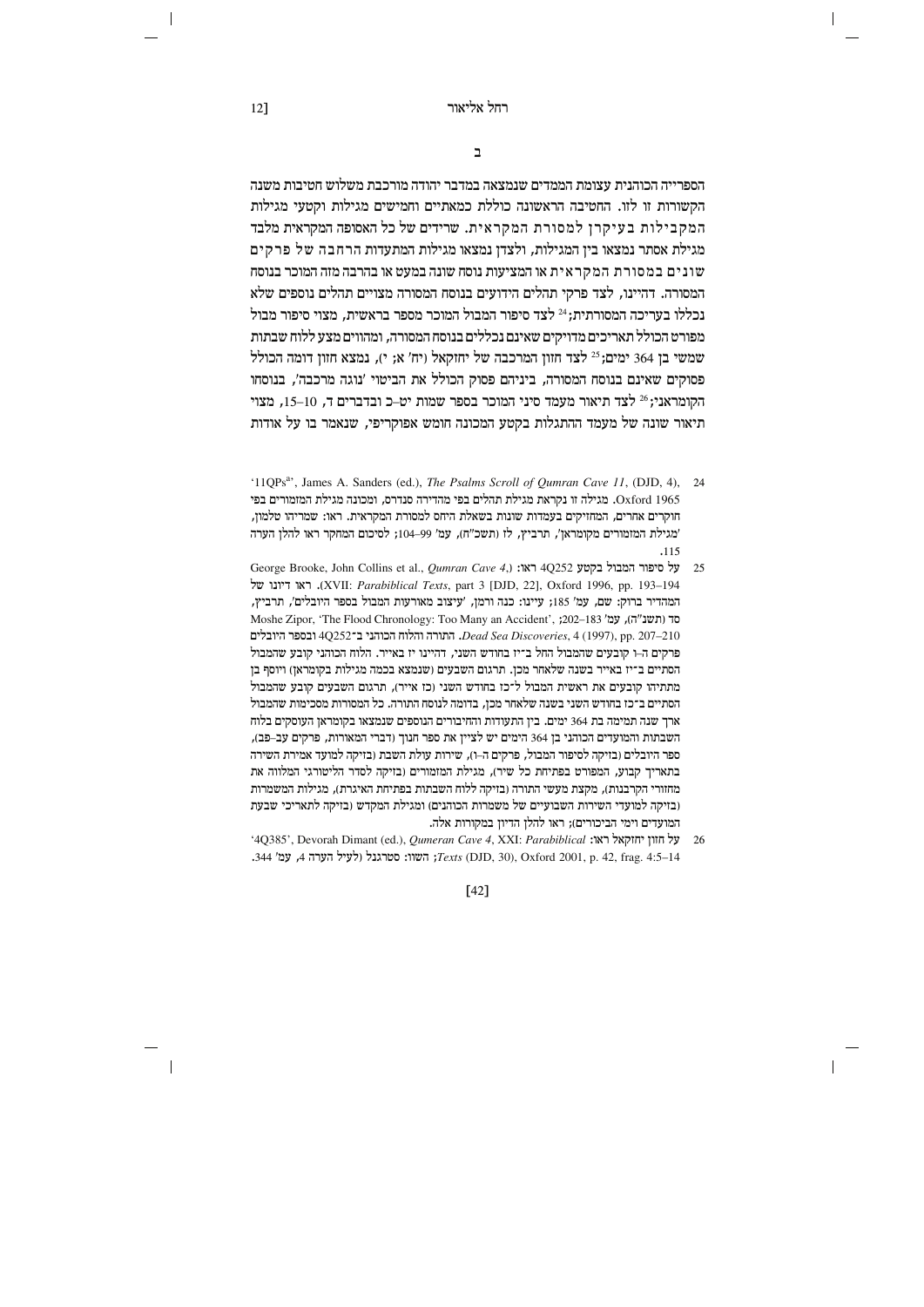$\overline{\phantom{a}}$ 

האל: 'וידבר עם קהל ישראל פנים אל פנים כאשר ידבר איש עם רעהו', <sup>27</sup> לעומת נוסח המסורה 'וידבר ה' אליכם מתוך האש קול דברים אתם שומעים ותמונה אינכם רואים זולתי קול׳ (דב׳ ד. 13): לצד ברכת משה ללוי בפרשת וזאת הברכה. נמצא נוסח שונה במקצת. ששינויו רבי משמעות ביחס לדמותו של לוי; ולצד ספר יהושע מצוי אפוקריפון יהושע, הכולל מסורות נבואיות על הקשר בין בית דוד ובית צדוק.<sup>28</sup> עוד נמצא קטעים הדנים בשושלות יוחסין של הכהונה ובקבורת אלעזר בן אהרן שאינם מצויים במסורת המקראית בנוסח המסורה. דוגמאות רבות ברוח זו מצויות במסורות נוספות או חלופיות בזיקה לבריתות, ללוח המועדים, לשבט לוי, לכהונה, לבית דוד, לבית צדוק, להיסטוריה מקודשת, לעבודת הקודש, למקדש, למלאכים וכרובים, למרכבה ולחזון יחזקאל. אין מדובר בביאור, במדרש או בפירוש אלא בגרסה אחרת או בנוסח נוסף, השונה מזה המסורתי במילה או במשפט, באיות או במשפטים רבים. להבדלים בגרסה האחרת או בתוספת, בגריעה ובהרחבה נודעת משמעות עמוקה שתידון להלן. קטעים שונים המכונים בפי מהדירי המגילות. לעתים בהעדר שם הולם יותר. בשם המצייו את הזיקה למקרא. חומש אפוקריפי, מקרא משוכתב, יהושע השני או אפוקריפון יהושע, יחזקאל השני או אפוקריפון יחזקאל, המגילה החיצונית לבראשית, ספר נוח, מגילת תהלים או מגילת המזמורים, שייכים לחטיבה זו שיש בה הרחבה של הנוסח המקראי או שכתובו על פי גרסה אחרת מזו הידועה מנוסח המסורה. לחטיבה זו שייכת גם מגילת המקדש. שבה עריכה שונה של פרקים מספר ויקרא וספר דברים. הקשורים במקדש. במועדים ובביכורים הנאמרים בפי האל בגוף ראשון, במקום בפיו של משה בנוסח המסורה, והמטעימים לוח מועדים מקראי שונה מן המקובל. 29

החטיבה השנייה מורכבת מחיבורים שאין להם מקבילה מקראית. חיבורים אלה עוסקים בבני דמותם השמימיים של הכוהנים ובמלאכים המתוארים בזיקה למושגים מעולם

- '4Q377', D. Gropp, M. Bernstein et al., Wadi Daliyeh II and Qumran Cave 4, XXVIII: 27 Miscellanea, part 2 (DJD, 28), Oxford 2001, p. 213
- יהושע הקושר בין (4Q175) אלגרו ולעיל הערה 13), עמ' 58; על אפוקריפון יהושע הקושר בין 28 '4Q522', É. Puech (ed.), Qumran Cave 4, XVIII: בית דוד ובית צדוק ראו: החומש המשוכתב Textes Hebreux (4Q521-4Q528, 4Q576-4Q579) (DJD, 25), Oxford 1998, p. 55, frag. 9ii  $3 - 9$
- 29 כל הטקסטים הנזכרים בהערות 23–28 ורובם של מאות הטקסטים האחרים שנמצאו בקומראן מצויים בסדר מספרי רציף לפי מספרי המערות ומספרי הקטעים בשני כרכי הספר של גרסייה־מרטינז וטישלאר (לעיל הערה 7); עוד ראו: נחמן אביגד ויגאל ידין, מגילה חיצונית לבראשית, ירושלים תשי"ז; Joseph T. Milik, The Books of Enoch: Aramaic Fragments of Qumran Cave 4, Oxford 1976; יגאל ידין, מגילת המקדש, ירושלים תשל"ז; Elisha Qimron, The Temple Scroll: A Critical Edition with Extensive Reconstruction, Beer Sheva and Jerusalem 1996. בסופה של מהדורת קימרון־ברושי של מגילת המקדש מצויה רשימה ביבליוגרפית ממוינת מפורטת של המחקרים על מגילת המקדש.

 $[43]$ 

 $\sqrt{13}$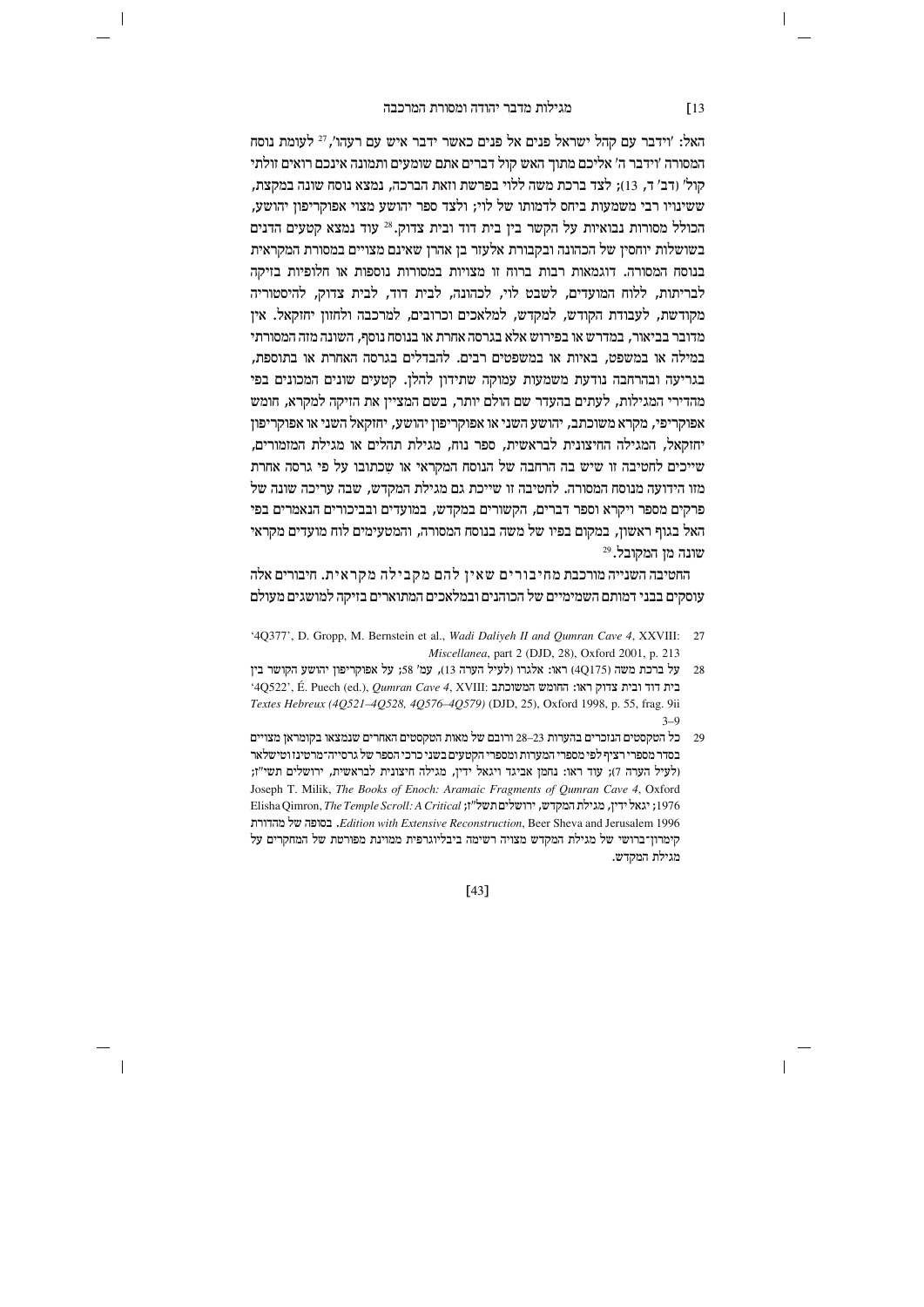הכהונה והמקדש. המלאכים מכונים בשלל ביטויים המעידים על מרכזיותם בעולמם של מחברי המגילות ועל מעמדם כעדי הברית, כשומרי המסורת הכתובה וכשותפי המסורת הליטורגית. ביז השאר הם מכונים בחיבורים השונים: כוהני קורב, קדושי קדושים, נועדי צדק, ידעי עולמים, קדושים, משרתים, מלאכי הדעת, מלאכי הקודש, מלאכי הפנים, מלאכי צדק, רוחות אלוהים חיים, רוחות קודש, רוחות צדק, רוחות דעת, רוח זיו חיה, רוחות קודש קודשים, רוחי אמת ורוחי עולמים. חטיבה זו מורכבת ככל הנראה מחיבורים עתיקים שמועד חיבורם המדויק אינו ידוע, ומחיבורים על קשרי גומלין בין כוהנים למלאכים שנכתבו בידי בני העדה. בשירות עולת השבת.<sup>30</sup> במגילת הברכות<sup>31</sup> במגילת ההודיות, בסרך היחד ובסרך הברכות, בדברי המאורות, ובמגילת מלחמת בני אור בבני חושך<sup>32</sup> מתוארים יחסי הגומלין בין המלאכים לבין הכוהנים ואנשי בריתם. יחסים אלה משתקפים בביטוי ׳יחד׳ ובצירופים שונים הכוללים את הביטוי קודש או קדושים או קודשים (אלוהי קודש, גורל קדושים, 'בית קודש לישראל וסוד קודש קודשים לאהרון'), המזהים את השותפות ביז בני שמים לבני אנוש בכתבי העדה. הזיקה ביז מלאכים לבני אנוש ושותפות הידע ביניהם ביחס לשמירת לוח המועדים, לעבודת הקודש הנגזרת ממנו ולשירות הקודש, המציינות את חלוקתו הנודעת כ׳רזי פלא׳ ו׳נפלאות׳, מתוארת במקורות רבים,  $\,$  בספר היובלים שנמצא היובלים בקומראן,  $^{33}$ בספר היובלים בספר הנוך האתיופי ה אף הוא בין מגילות מדבר יהודה בעותקים רבים,<sup>34</sup> בצוואת לוי, בסיפור המבול בחומש המשוכתב. <sup>35</sup> בדברי המאורות. בשירות עולת השבת. במגילת מלחמת בני אור בבני חושר

- Carol Newsom, Songs of the Sabbath Sacrifice: A Critical Edition (Harvard Semitic Stud- 30 ies, 27), Atlanta 1985; הנ"ל, שירות עולת השבת (לעיל הערה 8), עמ' 173–401; השוו נוסח מערה 11 של השירות: גרסייה־מרטינז וטישלאר וואן דר וודה (לעיל הערה 10).
- 31 ראו: ברכות 4QBerakhot 4Q286-290, מהדורת ב' ניצן (לעיל הערה 8); דיון בחיבור ראו: ניצן, תפילת קומראן (לעיל הערה 41).
- 32 מגילת ההודיות (מהדורת יעקב ליכט, ירושלים תשי"ז); סרך הברכות, בתוך: מגילת הסרכים (מהדורת ליכט [לעיל הערה 11]); ידין, מלחמת בני אור (לעיל הערה 14); אסתר חזון, 'תעודה ליטורגית מקומראן והשלכותיה: דברי המאורות', עבודת דוקטור, האוניברסיטה העברית בירושלים, תשנ"ב.
- 33 ספר חנוך א (תרגמו אברהם כהנא ויעקב פייטלוביץ), אברהם כהנא (עורך), הספרים החיצונים, א, תל אביב תשט"ז. למקורו הארמי מקומראן ראו: מיליק (לעיל הערה 92).
- James C. VanderKam and Joseph T. Milik, :אוּ ('Jubilees') אונדלים מקומראן 34 Herold Attridge et al. (eds.), Qumran Cave 4, VIII: Parabiblicl Texts, part 1 (DJD, 13), לעיל (לעיל יונכסייה־מרטינו וטישלאר (11Q20-31', 11Q2-8'; וואו גם: 20-31', ווערסייה־או היונלעיל הערה 10), עמ' 220–220; נוסח עברי מתרגומו לגעז ראו: ספר היובלים (תרגם משה גולדמן), אברהם כהנא (עורך), הספרים החיצונים, א, תל אביב תשט"ז, עמ' רטז–שיג; הטקסט בגעז ראו אצל James C. VanderKam, The Book of Jubilees: A Critical Text (CSCO, 510 [Scriptores Aethiopici, 871). Louvain 1989
- 35 צוואת לוי, בתוך צוואות השבטים, אברהם כהנא (עורך), הספרים החיצונים (שם), עמ׳ קס–קע, ובאפוקריפון לוי בקומראן. חומש משוכתב 4Q252 (לעיל הערה 28).

 $[44]$ 

 $14$ ]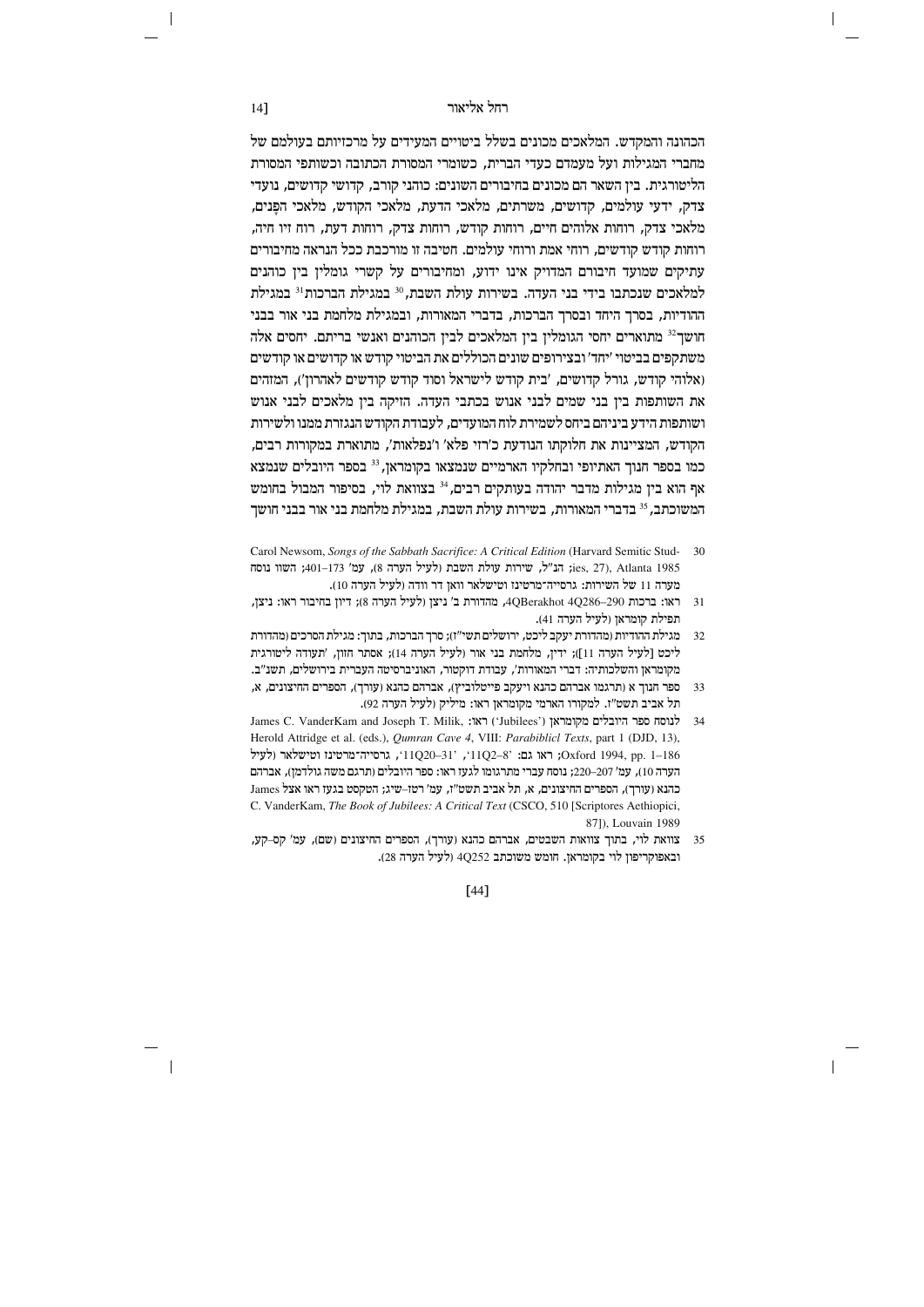$\overline{\phantom{a}}$ 

ובקטעים רבים נוספים. מלאכים ובני אנוש שלמדו מן המלאכים את סדרי הלוח וסדרי השירה ואת זיקתם למסורת המרכבה ולהיכלות השמימיים מכוננים את היחד של בני אור וגורל אור, השותפים בשמירת מועדי ה' ובשמירת הברית באמצעות משמרות כוהנים  $^{36}$ ומשמרות מלאכים.

מושגים אלה הקשורים לכוהנים ולמלאכים, לזמן מקודש ולמקום מקודש, ללוחות שמימיים וארציים, המכוננים את סדרי הפולחן בהיכל ארצי ובהיכלות השמימיים והיוצרים את המארג המושגי הנודע כמסורת המרכבה.

מו החיבורים השונים שנמצאו ביו מגילות מדבר יהודה, ובראשם שירות עולת השבת. מגילת המקדש, מקצת מעשי התורה, מגילת המשמרות, מגילת הברכות, מגילת המזמורים וספר היובלים, עולה בבירור שהברית בין דרי שמים וארץ מעוגנת בלוח מועדים מקודש, המושתת על סדר שביעוני מחזורי, החל משבעת ימי הבריאה. סדר זה כולל שבעים ימי שביתה, המכונים מקראי קודש – מועדי דרור, המורכבים מחמישים ושתיים שבתות שבהן שובתים מלאכים ובני אדם. מלבד הכוהנים המעלים את עולת השבת, ומשמונה עשר הימים של שבעת מועדי ה' מקראי קודש, שבהם אסורה כל מלאכה על הכלל מלבד על הכוהנים המעלים קרבן אשֶה לה', בשבעת חודשיה הראשונים של השנה, מחודש האביב  $^{37}$  ועד חודש האסיף.

שבעים ימי דרור אלה – שבהם האדם שובת ממלאכתו במועדים קבועים וידועים מראש כמקראי קודש ביחס ליום. לחודש ולשנה, ובהם הוא מוותר על ריבונותו בתחום החולין ועובר לתחום המקודש של מנוחה ושביתה ממעש, ועשוי להתקרב למחיצת מלאכי הקודש – מחולקים בחלוקות שביעוניות ורבעוניות שונות בלוח בן 364 ימים, הוא לוח  $^{38}$  השבתות ו־4 התקופות, הידוע כלוח השמש.  $\rm{52}$ 

החטיבה השלישית שתידון בהרחבה בפרק ד היא חטיבה פולמוסית שנכתבה כנגד החולקים על קדושת הלוח והמשבשים את הברית שבין שמים וארץ. חטיבה זו, שחיבוריה

- 36  $v$ על היחד הכוהני־מלאכי ראו: ניוסם, 1985 (לעיל הערה 30), עמ' 23–73; ליכט, מגילת הסרכים  $36$ (לעיל הערה 11); ונדרקם (לעיל הערה 34); אליאור (לעיל הערה 6), עמ' 114-174. על משמרות יהכוהנים ראו: מגילות המשמרות, AQMishmarot Calenderical Texts', Shemaryahu Talmon and Jonathan Ben-Dov (eds.), *Qumran Cave 4*, XXVI: Calenderical Texts, (DJD, 21), Oxford 2001
	- 37 וי' כג; במ' כח-כט. לביטוי 'מועדי דרור' ראו: 4Q286 (לעיל הערה 23).
- 38 על לוח השמש בקומראן בזיקה למשמרות ראו: ידין, מלחמת בני אור (לעיל הערה 41), עמ' 264–269; בזיקה לתאריכי המועדים ראו: הנ"ל, מגילת המקדש, א (לעיל הערה 92); ונדרקם, ספר היובלים (לעיל הערה 34); שמריהו טלמון ויונתן בן דב, '4Q326, מגילת לוח מועדים מקומראן', תרביץ סח (תשנ"ט), עמ' 167–176; טלמון ובן דב, מגילות המשמרות (לעיל הערה 36), שם ביבליוגרפיה James VanderKam, 'The Origin Character and .116-88 מפורטת; אליאור (לעיל הערה 6) Early History of the 364 Day Calendar: A Reassessment of Jaubert's Hypothese of the 364 days Calendar', *The Catholic Biblical Quarterly*, 41 (1979), pp. 390-411

[45]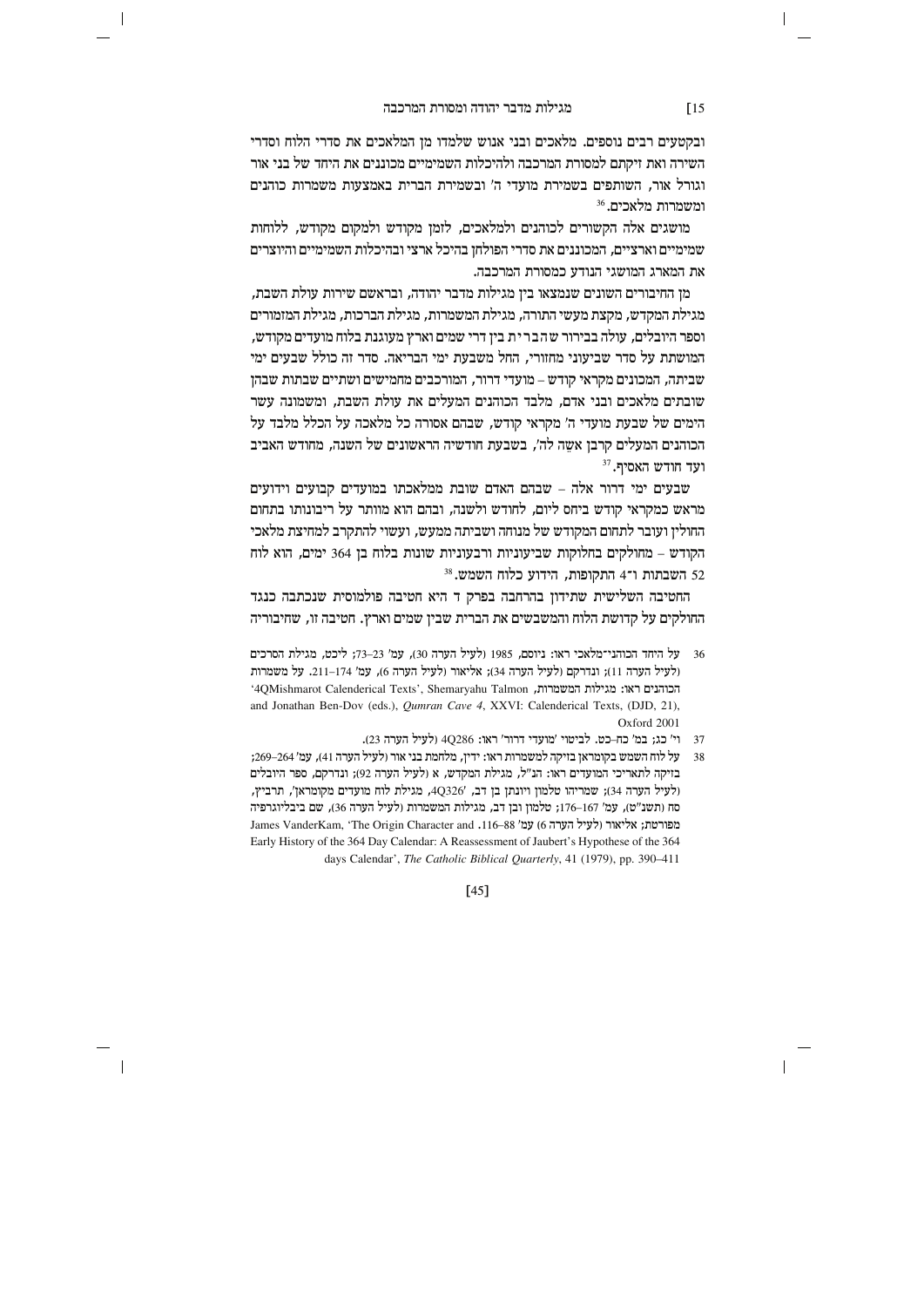לא נודעו עד לגילוי המגילות במדבר יהודה, נכתבה בידי כהונה עתיקה לגיטימית מודחת כנגד כהונה חדשה לא לגיטימית שתפסה את מקומה במקדש והחליפה את הלוח המקודש במחצית המאה השנייה לפני הספירה.

 $\lambda$ 

לוח השבתות והמועדים המהווה תשתית לתפיסת הזמן המקודש של שומרי הברית הובא משמים. על פי המסורת הכוהנית במגילות. בידי השביעי באבות העולם. שמספר שנותיו היה 365 כמספר ימות החמה, הלא הוא חנוך בן ירד שנלקח לשמים בחייו, <sup>39</sup> כדי ללמוד את חישוב הלוח בן 364 הימים מן המלאכים.<sup>40</sup> על חנוך נאמר בספר היובלים בנוסח המתורגם: 'הוא הראשון מבני האדם אשר נולדו בארץ אשר למד ספר ומדע וחוכמה' ובנוסח העברי מקומראן נאמר: 'ויכתוב בספר אותות השמים כחוק חודשיהמה למען ידעו בני אדם תקופות השנים כחוקות לכול חודשיהמה. ראשוז הוא כתב תעודה ויעד בבני  $^{41}$ לים'. בדורות הארץ שבועות היובלים

ספר אותות השמים וחלוקתו לתקופות ולחודשים הוא לוח שנלמד מהמלאכים על פי ספרי חנוך והיובלים. לוח כתוב זה נמסר לבניו של חנוך ולבני בניו הכוהנים, מתושלח, למר. נוח. ניר ומלכיצדק. ופרטי חישובו נלמדים בסיפור המבול בגרסתו המפורטת בספר היובלים (פרקים ה־ו). על פי הפתיחה של ספר היובלים, אחרי יציאת מצרים, הלוח נגלה שוב למשה מפי מלאך הפנים, המוסר לו בהר סיני את 'התורה והתעודה' או את סדר המועדים וטעמיהם הקודמים למעמד סיני (היובלים, א). משה מפקיד את חלוקת לוח השבתות והמועדים השמיטות והיובלים בידי אחיו אהרן ובידי בניו הכוהנים, המכהנים בשושלת רצופה פטרילינארית מימי אהרן ועד לימיו של המחבר, למשמרת עולמים. לוח זה של שומרי הברית הוא המצע המשותף לעבודת שומרי משמרת הקודש – הכוהנים והמלאכים. אלה האחרונים מכונים במגילות בעשרות שמות, המשקפים את עולם הערכים הכוהני, ובהם: כוהני קורב, יַדעים, קדושים, נשיאי ראש ונועדי צדק, אלי אור, אלי דעת, אלי רום, מלאכי הדעת, מלאכי קודש, רוחות אלוהים חיים, רוחי דעת אמת וצדק, רוחי קודש קודשים, כוהני רוש, ראשי נשיאי כהונות פלא, נשיאי פלא, ראשי דבירו, ראשי תבנית אלוהים. ברוכי עד ומלכי צדק כוהו בעדת אל. עוד הם מכונים מלאכי פנים. רוחות קודש, רוחות דעת, צבא קדושים, בני שמים, בני אלים, גיבורי פלא וגיבורי

 $[46]$ 

<sup>39</sup> בר' ה, 24; בן סירא מד, 16; היובלים ד, 17–20; חנוך א-ב; המגילה החיצונית לבראשית (לעיל הערה 29.

<sup>40</sup> חנוך א עב-פב.

<sup>41</sup> גרסייה־מרטינז וטישלאר (לעיל הערה 10), עמ' 212–213. ראו: ספר היובלים ד, 17–18 (מהדורת כהנא. עמ׳ רל).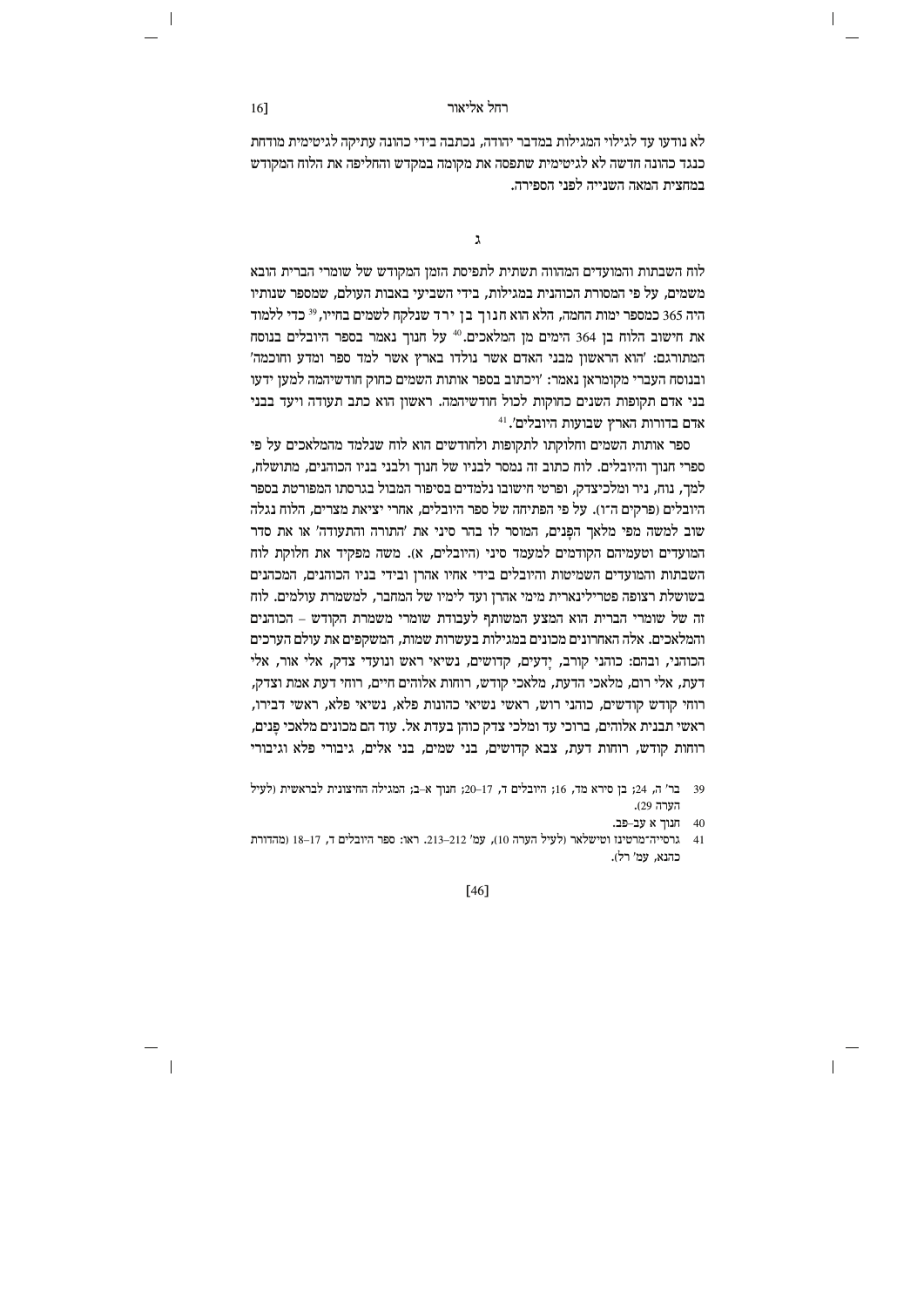$\overline{\phantom{a}}$ 

שמים. 42 המלאכים ובני דמותם הכוהנים הם המופקדים על שמירת היחס המורכב בין חלוקות הזמן הזוגיות והרבעוניות בשמים ובארץ, המכונות 'מרכבות השמים' (ומפורטות בספר חנוך עב-פב), לבין חלוקותיו הפרדיות־השביעוניות, המכונות 'מועדי ה' מקראי קודש אשר תקראו אותם במועדם' (וי' כג, 4), ונשמרות במחזור שביתה של שבתות ומועדים, המצוינים במחזורי פולחן הקרבנות במקדש (ומפורטים במגילת המקדש, במגילת המשמרות ובמזמורי דוד), שנמצאו כולם בקומראן. שמירת מערך יחסים מורכב זה בין מחזורי 'מקראי קודש' לבין 'מרכבות השמים' הוא תפקידם של שומרי משמרת הקודש, והוא המכונו את עולם המרכבה.

תולדות גילויה המלאכי של חלוקת הזמן האלוהית, ומסירתו של הלוח מבני שמים לבני האדם קשורות כאמור בחנוך בן ירד, השביעי באבות העולם, אדם ילוד אישה, שנודע בצדקתו והתהלך עם האלוהים (=עם המלאכים), נלקח לשמים בידי אלוהים כדי ללמוד את סדרי הלוח, והפך למלאך ולעד נצחי, שעליו נאמר: 'ויתהלך חנוך את האלוהים ואיננו כי לקח אותו אלוהים׳ (בר׳ ה, 24). 43 לדמותו של חנור, שחצה את גבולות הזמז והמקום וראה בחזון המרכבה את המקום המקודש בשמים, מקום מושב הכרובים, <sup>44</sup> ולמד מן המלאכים את 'מרכבות השמים' המתייחסות לפרטי חלוקת הזמן המקודש בשמים ובארץ, <sup>45</sup> הוקדשו מסורות רבות לפסה"נ, המפורטות בספר חנוך שנמצא בקומראן, בספר היובלים, במגילה החיצונית לבראשית, בספר הענקים ובספרות חנוך החיצונית המיוסדת על תרגומים מהמקורות העבריים והארמיים. שחלקם נמצאו במגילות מדבר יהודה. במאות השנים הראשונות לספירה התגלגל חנוך בן ירד בדמותו של חנוך־מטטרון, מלאך שר הפנים בספרות ההיכלות והמרכבה, השומרת על חלק מן היסודות הקדומים של מסורת המרכבה מלפני הספירה ומוסיפה עליהם רכיבים חדשים (ספר חנוך השלישי נקרא גם ספר היכלות או ספר שבעה היכלי קודש).

42 על שמות המלאכים ראו: ניוסם, 1985 (לעיל הערה 30), עמ' 23–38; Maxwell J. Davidson, 38–23 'Angels at Qumran: A Comparative Study of 1 Enoch 1-36, 72-108 and Sectarian Writing from Qumran', Journal for the Study of the Pseudepigrapha, supplement series, 11, Sheffield 1992; ליכט, מגילת ההודיות (לעיל הערה 32), עמ' 49–50; ידין, מלחמת בני אור (לעיל הערה 41), עמ' 221-209, מפתח.

Philip S. Alexander, 'From Son of Adam to Second God: The Transformations : על חנוך ראו of the Biblical Enoch', Michael Stone and Theodor Bergren (eds.), Biblical Figures outside the Bible, Pennsylvanya 1998, pp. 87-122; James VanderKam, 'Enoch: A Man for All Generations', Studies on Personalities of the Old Testament, South Carolina 1995; Martha Himmelfarb, Ascent to Heaven in Jewish and Christian Apocalypses, New York and Lon-1993 don; אליאור (לעיל הערה 6), עמ' 94–116.

 $[47]$ 

# $\sqrt{17}$

<sup>44</sup> חנוך א יד, 11–18; עא, 7.

<sup>45</sup> שם, עב-פב.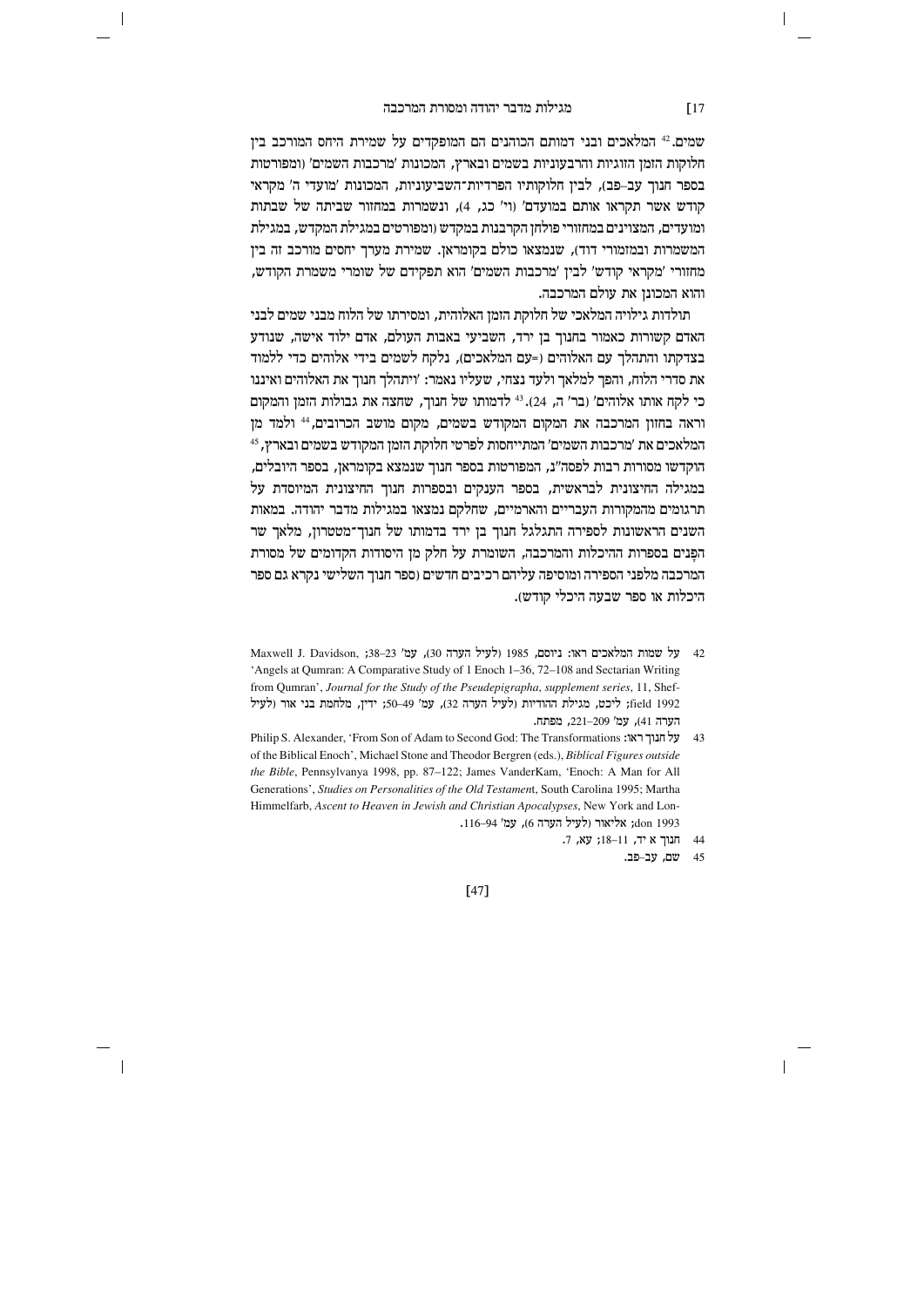הלוח שהביא חנוך בן ירד מחולק לחלוקות שביעוניות ורבעוניות קבועות המתוארות בפירוט בספר חנוך א (עב–פב) המונה את ארבע עונות השנה, ובספר היובלים (ו–ז) המתאר ארבע עונות אלה ביחס לסיפור המבול שחל לאורר שנה תמימה בת 364 ימים. לסיפור המבול וחלוקתו המפורטת לרבעונים מתוארכים נמצאה מקבילה נוספת בקומראן המכונה פשר בראשית.46 חלוקת הלוח לשבתות מפורטת בפתיחת מגילת 'מקצת מעשי התורה' והנמנית עם מגילות מדבר יהודה) ומונה את תאריכי השבתות על פי רבעוני ארבע העונות. ביחס לשנים עשר החודשים. חלוקתו של הלוח לשבעת המועדים. בשבעת חודשי השנה הראשונים. מתוארת במגילת המקדש. במגילת המשמרות מצוינים מועדי השירות של משמרות הכוהגים (דה״א כד) המתחלפות מדי שבעה ימים. ושומרות את חמישים ושתיים השבתות ושבעת המועדים העולים בצירופם לשבעים יום בשנה. בפתיחת כל אחת מ'שירות עולת השבת' המתייחסות לשלוש עשרה השבתות בכל רבעון מצוין לגבי כל אחת מהן המועד הקבוע ביחס לאחת מארבע עונות השנה, המחולקות הן לתשעים ואחד יום והן לשלושה חודשים בעלי מבנה חופף. ארבע העונות האסטרונומיות, הנודעות בשם תקופות, מונות תשעים ואחד יום כל אחת, מספר העולה בערכו הגימטרי למילה מלאך ולמילה אמן, ומקבילות לארבעת פני המרכבה (יח' א). בכל אחת מארבע התקופות מתקיימת חלוקה שביעונית שכן בכל אחת מהן נמנים תשעים ואחד ימים, המתחלקים לשלוש עשרה שבתות או לשלושה עשר שבועות החלים במועדים קבועים. פירוט משמעותו הליטורגית המחזורית של הלוח. הקשורה לסדר מחזורי הקרבנות. מצוי במגילת מזמורי דוד המובאת להלן. פירוטו בספר היובלים וזיקתו למלאכים, קישורו לסיפור המבול כתבנית הלוח המחזורי של ארבע העונות ומקומו המכריע במחזורי השירות של משמרות הכוהנים השומרים על לוח שביעוני־רבעוני זה בעבודת הקודש, כמפורט במגילות המשמרות, קשורים למקומו המרכזי בעבודת הקודש המחזורית, הנזכרת כאמור במגילת המקדש, במזמורי דוד ובלוח שצורף לאיגרת הפולמוסית 'מקצת מעשי התורה'. איגרת זו מבהירה את נסיבות הפרישה של קבוצה כוהנית מהמקדש בירושלים בשל חילול קדושת הזמן, המקום והפולחן, לדעתם של הכותבים, המצביעים על ההבדלים המהותיים בין הסדר הנכון שנהג בזמנם, לבין הסדר המשובש, הנוהג בזמן שבו נכתבת האיגרת, כאשר עניין הלוח עומד בפתח הדברים השנויים במחלוקת.<sup>47</sup> הפרקים השונים על לוח השבתות הכוהני המובאים במגילות. במיתוס. בחוק ובשיר, בהלכה ובדברי מלאכים קשורים למקדש ולמועדי ה', למשמרות הכהונה ולשירות עולת השבת, למרכבות השמים ולמרכבת

 $[48]$ 

18]

<sup>46 2522°,</sup> ברוק, קולינס ואחרים (לעיל הערה 25), עמ' 194–194, טור 1, פרגמנט 1, 22–22; טור  $5 - 3:1$ ו. פרגמנט ו

<sup>47</sup> על מקצת מעשי התורה ראו: קימרון וסטרגנל (עורכים) (לעיל הערה 11). להקשר ההיסטורי וההלכתי העולה מן הפולמוס עיינו: זוסמן, חקר תולדות ההלכה ומגילות מדבר יהודה (לעיל הערה 11), עמ' 11–76; מנחם קיסטר, 'עיונים במקצת מעשה התורה', תרביץ, סח (תשנ"ט), עמ' 317–371.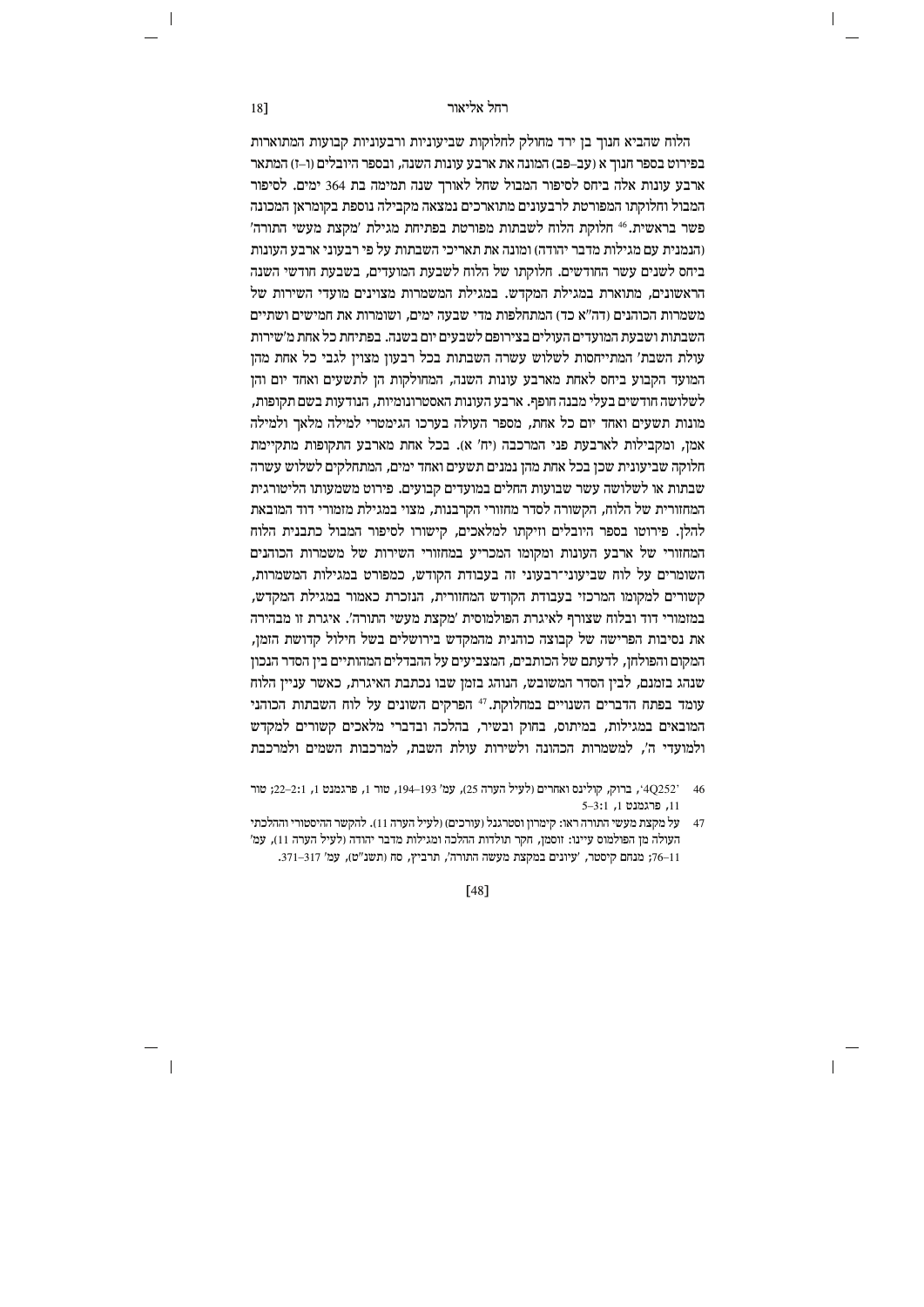$\overline{\phantom{a}}$ 

הכרובים. פרקים אלה מבארים את מהות קדושת הזמן האלוהי, הנשמרת בידי מלאכים וכוהנים בסדר מחזורי קבוע וידוע מראש, המופקד בידי שומרי משמרת הקודש.

 $\overline{7}$ 

החטיבה השלישית במגילות מדבר יהודה היא חטיבה בעלת אופי פולמוסי שנכתבת על רקע הפרישה מהמקדש, שסדרי הלוח הנוהג בו השתבשו וחוללו למן שנת 175 לפסה"נ. ספרות זו נכתבה בזמן פולמוס ומחלוקת כדי לגבש את זהותה המתבדלת של העדה הכוהנית וכדי להסביר את נסיבות ההתבדלות והפרישה הקשורות בשמירת הלוח, ואת מטרת המאבק על שמירתו. חלק מחטיבה זו אינו תלוי במישרין בטקסט המקראי אם כי הוא מושתת עליו בעקיפין ומציע לו ביאור הקשור בפולמוס, הידוע בשם פשר, והוא מגובש בסרכים הפורשים את מאפייני העדה, את הנהגתה הכוהנית ואת זהות מתנגדיה – כוהנים מחללי קודש. משבשי הלוח המקודש בו 364 ימים. המכהנים שלא כדיו במקדש בירושלים. חיבורים אלה מדגישים את חשיבות שמירת הברית ואת הטקס השנתי של חידוש הברית, את מרכזיות לוח השבתות והמועדים הנצחי הקבוע מראש שאינו משתנה, ואת מקומם המרכזי של העדות, המועדים והתעודות בתפיסת עולמה של העדה. חטיבה זו כוללת מסמכים המתעדים את ההיסטוריה של העדה כגון ברית דמשק, <sup>48</sup> מסמכים החורגים מהתשתית המקראית ומרחיבים על מהות המאבק ביו שומרי לוח השמש לביו ההולכים. על פי לוח הירח, מאבק המכונה במגילות מלחמת בני אור בבני חושך, ששותפים לו 'גורל אור' ו'גורל חושך' או בני דמותם השמימית של הצדדים המתפלמסים, המכונים 'בני צדק' ו'בני עוול', 'בני צדק' ו'בני בליעל', 'בני שחר' ו'בני שחת', 'שומרי הברית' ו'מפרי הברית', שבראשם עומדים 'שר אורים' או 'מלאך בני אור', שרם של בני צדק מזה, ו'מלאך חושך' ו'שר משטמה'. שרם של בני עוול מזה.49

שורשיו של מאבק זה בין אור לחושך נקשרו במיתוסים עתיקים הדנים בהיתר ובאיסור בפריצת גבולות: בעלייתו של חנוך בן ירד מן הארץ לשמים ברצון האל, כדי ללמוד מפי המלאך אוריאל את לוח השמש, הלוח הכוהני של בני אור, המבוסס על חישוב מהלכיה הקבועים של השמש וארבע תקופות השנה הקשורות בה; ובירידת בני אלוהים

- 48 על ברית דמשק מז הגניזה ראו: קימרוז וברושי (לעיל הערה 14): על נוסח קומרו, 273–40266, ראו: באומגרטן ומיליק בתוך: ונדרקם, מיליק, אטרידג' ואחרים (לעיל הערה 34).
- 49 סרך היחד, מגילת הסרכים 3, 15–25 (מהדורת ליכט [לעיל הערה 11], עמ' 90–93). על העמדה הדואליסטית הניכרת בספרות זו, המחלקת את העולם לבני צדק ובני עוול, בני אור ובני חושך, נכתב מחקר ענף, שלדעתי החטיא ברובו את המאבק בין כוהנים מודחים לכוהנים משרתים. הביטוי הספרותי של הקרע והזעם שנבעו מתחושת הקיפוח ואי הצדק שבגזילת הכהונה הוא המסתתר מאחורי הלשון המיתולוגית שנוקטים בה בני צדוק כנגד בני חשמונאי.

 $\sqrt{19}$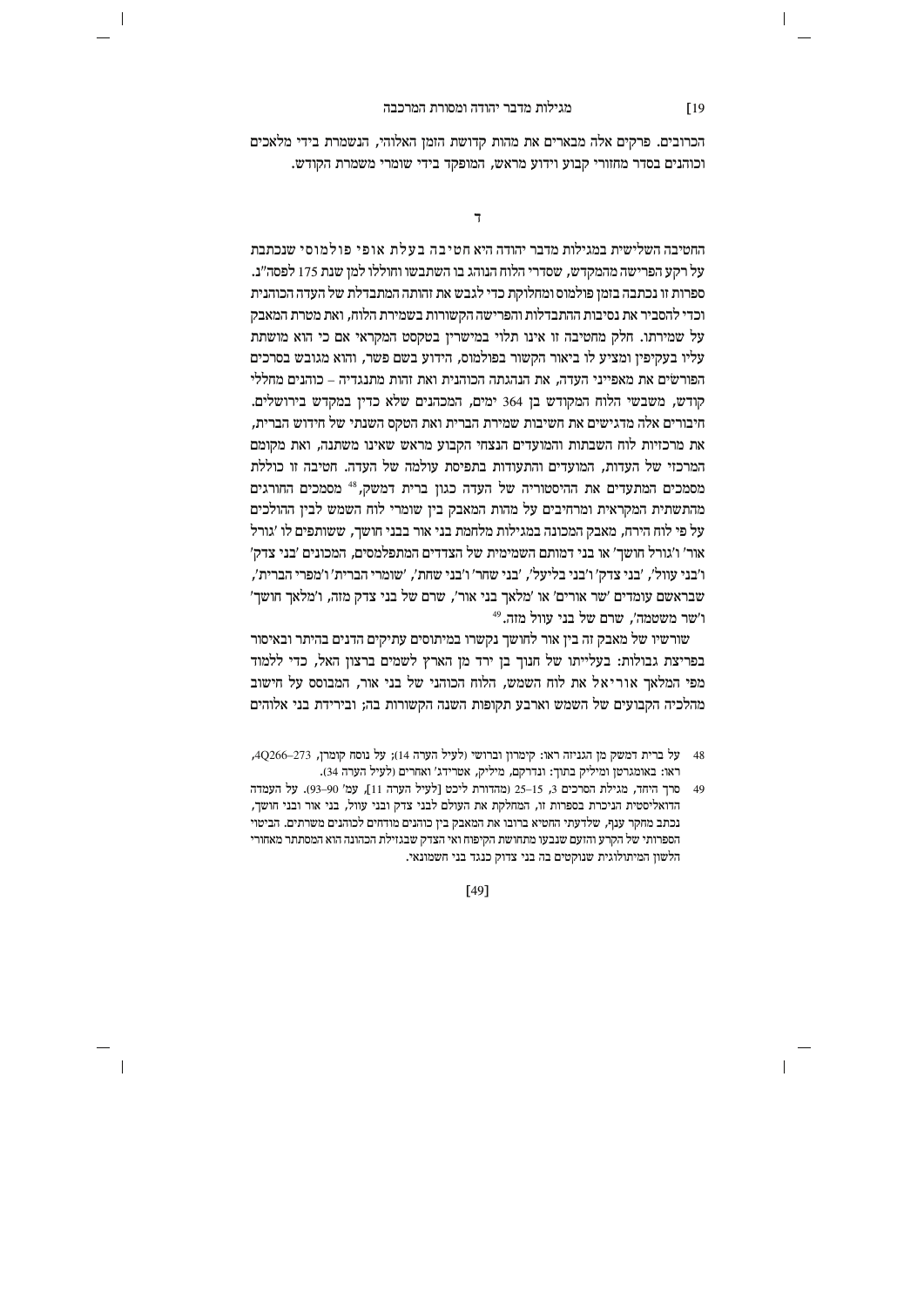שחמדו את בנות האדם, מרדו בבוראם וירדו משמים לארץ משום שרצו להוליד בנים ולחוות את תאוות הבשר, למרות היותם בני רוח, וללמד את בני האדם ידע אסור המביא לידי חטא.<sup>50</sup> בני אלוהים החוטאים מכונים עירים, אולי בזיקה לחטאי העריות ופריצת הגבולות בין בשר לרוח, ומשמשים נושא לסיפורים רבים בספרי חנוך, היובלים וצוואת השבטים, המגלים שבתמורה לידיעת הבשרים האסורה המפרה את סדרי הבריאה, החוצה את גבולות הטאבו והחוצה את הגבולות בין שמים וארץ, לימד מלאך בשם סהריאל את סודות לוח הירח, המבוסס על תצפית בגרמי השמים. מלאכים אחרים שנמנו עם בני אלוהים המורדים. ובראשם עזאזל ושמחזאי. לימדו ידע שהוביל לעבודה זרה. לגילוי עריות ולשפיכות דמים – כפי שמתואר בביטויים חמס, עוול ושחת – וגרם בסופו של דבר לבוא המבול.<sup>51</sup> סיפור המבול בהקשר הכוהני הוא סיפור חישוב הלוח ופרטי חלוקת השנה שתאריכיה ומועדיה, תקופותיה ושבתותיה קבועים וידועים מראש על פי סדר שנלמד מן המלאכים ונשמר בידי הכוהנים.<sup>52</sup> משבשי סדר אלוהי זה, המתוארים בלשון המיתוס כחוטאים שמילאו את הארץ חמס ובאו על עונשם במי המבול (חנור א א–לו). מתייחסים לא רק לימיו של נוח, שעמו נכרתה ברית הקשת בענן במחצית החודש השלישי בחג השבועות, אלא גם לאלה ששיבשו את הלוח המקודש בימיהם של הכותבים והפרו את השבועות והבריתות.

מיתוסים אלה, הנרמזים בפרקים ה–ו של ספר בראשית בזיקה לסיפור המבול, מפותחים בהרחבה במקורות שונים: בספר העירים הכלול בספר חנוד א א–לו, ובגרסתו בספר היובלים המספר את סיפור המבול בפרקים ה–ו; בצוואות השבטים הדנות בחטא העירים שקדם למבול; בספר חנוך השני השב ומספר את סיפור עליית חנוך וירידת העירים; ובמגילות שונות שנמצאו בקומראן. <sup>53</sup> לצד מיתוסים עתיקים הקושרים בין מלאכים לבני אדם בזיקה למאבק בין בני אור לבני חושך, שמשתקף במחלוקות בנות זמנם בין כוהנים שאוחזים בלוח השמש העתיק (שקראו לעצמם 'בני אור') לבין אלה האוחזים בלוח הירח המשובש (שכונו בידי יריביהם בשם 'בני חושך'), כתבו בעלי המגילות כתבים פולמוסיים כגון 'איגרת מקצת מעשי התורה' המפרטת את הצדדים 'ההלכתיים' של השאלות הכרוכות במחלוקת בעבודת המקדש, המתנהל על פי לוח המבוסס על עיקרון מוטעה. חוגים כוהניים אלה אף חיברו את ספרות הפשרים הקושרת בין הנבואות העתיקות לבין התגשמותן בזמנם

- 50 חנור אח, 2–4; קו, 13–14.
- 51 ראו: אליאור (לעיל הערה 6), עמ' 94–141.
- 52 היובלים ה-ו; 20252' (לעיל הערה 46).
- 53 על המלאכים החוטאים המכונים עירים ואף מכונים מלאכים שנפלו ראו דבורה דימנט. 'מלאכים שחטאו במגילות מדבר יהודה׳, עבודת דוקטור, האוניברסיטה העברית בירושלים, תשל״ד; השוו: '4Q203', '4Q206', '6Q8', Stephen Pfann, Philip Alexander et al. (eds.), Qumran Cave 4, לעיל; XXVI: Cryptic Texts and Miscellanea (DJD, 36), Oxford 2000, pp. 8-80 הערה 6), עמ' 141–141.

[50]

20]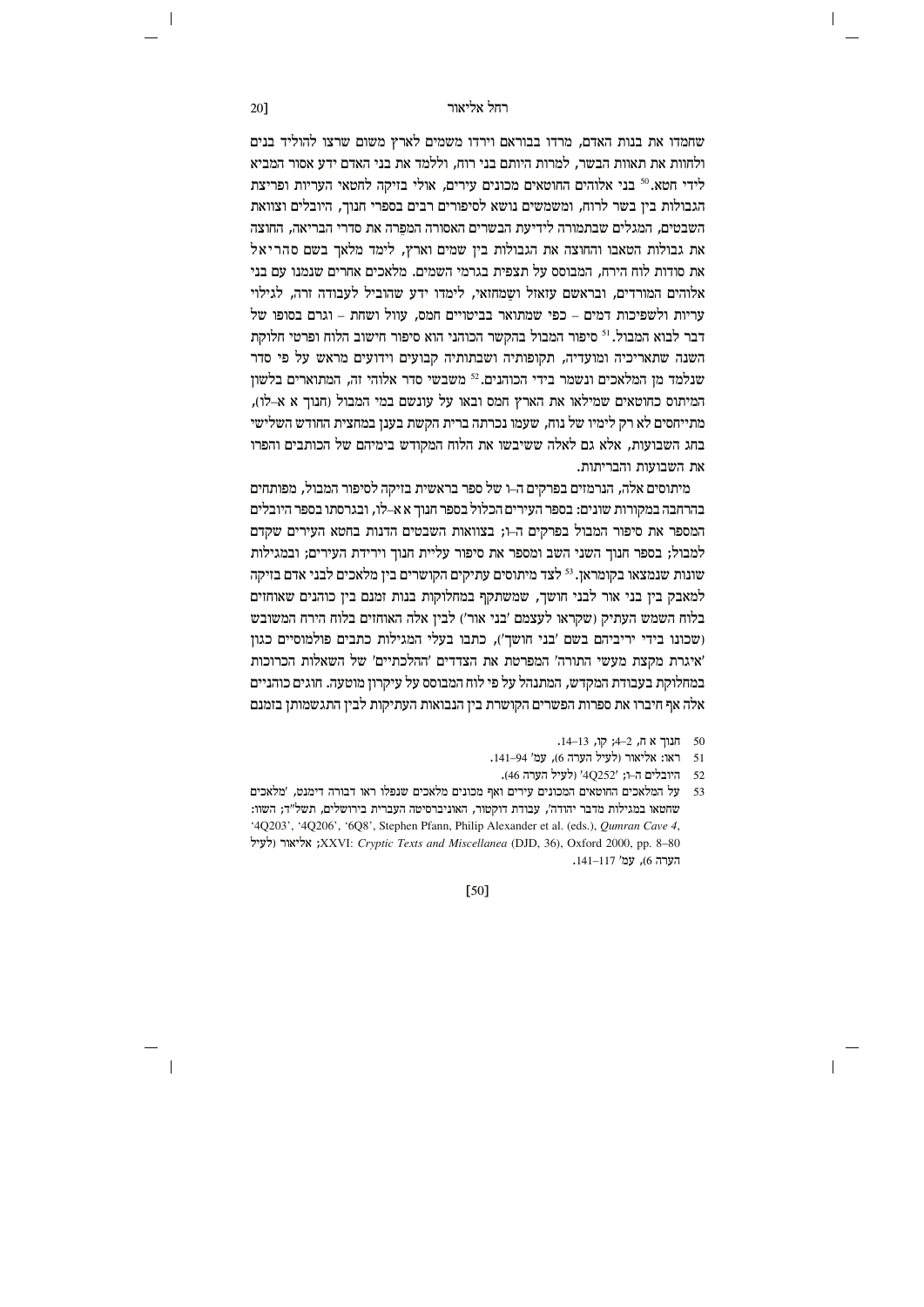$\overline{\phantom{a}}$ 

של הכותבים. בפשר חבקוק נזכר מאבק בין הכוהן מורה הצדק, מנהיג בני אור, החי על פי לוח השמש, לכוהן הרשע מירושלים, מנהיג בני חושך, החי על פי לוח הירח, בדבר מועד צום יום הכיפורים.<sup>54</sup> מורה הצדק החוגג את יום הכיפורים במועד קבוע, ביום שישי, העשירי לחודש השביעי על פי לוח השמש, המתחיל לעולם כל אחת מארבע התקופות ביום רביעי, המכונה יום זיכרון (היובלים ו, 26–28), מעלה את חמתו של הכוהן הרשע, שלעולם לא יחוג את יום כיפור ביום שישי. על פי לוח הירח שראש השנה ושהוא ראש החודש השביעי הנודע כזיכרון תרועה וראש הרבעון השלישי לפי לוח השמש, שיחול תמיד ביום רביעי. יום הזיכרוז) אף פעם לא יחול בו ביום רביעי וממילא יום כיפור לא יחול בו ביום שישי.

 $\mathbf{a}$ 

כהונת בית צדוק. הכהונה העתיקה על פי הסדר המקראי. בראשות צדוק בז אחיטוב וצאצאיו בבית ראשון ויהושע בן יהוצדק ששב מבבל בבית שני (שהיה נכדו של שריה, הכוהן הגדול האחרון מבני צדוק בתקופת הבית ראשון, וצאצאיו כיהנו ברצף עד למאה השנייה לפני הספירה) איבדה את ההגמוניה והלגיטימציה בשנות השבעים של המאה השנייה לפני הספירה. כתוצאה מהכיבוש הסלווקי שהיה כרור בהפצת התרבות היוונית במזרח ובאיחוד פוליטי של האימפריה. בשנת 175 לפסה"נ עלה אנטיוכוס אפיפנס. הוא אנטיוכוס הרביעי, בנו הצעיר של אנטיוכוס השלישי, הגדול, לכס המלכות הסלווקי, אחרי מות אחיו הבכור יורש הכתר, סלווקוס הרביעי, והנהיג סדרים חדשים שתבעו לראות בו אל, לקרוא לו האל המתגלה (אנטיוכוס תאוס אפיפנס, Antiochus Theos Epiphanes), לחוג לו יום הולדת מדי חודש על פי לוח הירח היווני־מקדוני ולהקריב לו קרבנות במועדים קבועים על פי הלוח האימפריאלי הירחי־שמשי. שינוי הזמנים והמועדים שהחיל אנטיוכוס אפיפנס ברחבי ממלכתו מתועדים בספרות בת התקופה: 'והוא ישנא מן קדמיא ותלתה מֲלכין יהַשְפִיל: ומִלין לִצָד עִילַיאֵ ימַלְל ולקדישי עֲליונין יִבָלֵא ויסִבַר לְהַשְנֵיה זִמְנִין ודַת וַיְתְיַהבון בְיִדֶה עַד עָדַן ועָדָנִין ופְלֵג עָדַן [...]'ז<sup>55</sup> 'והוא מְהָשְנֵא עָדָנָיַא וזִמְנַיַא'.<sup>56</sup> מהלך זה, שראשיתו כאמור בשנת 175 לפסה"נ, גרם בעקיפין למאבק בין שני בניו של הכוהן הגדול שמעוז בז יוחנז. הנודע כשמעוז הצדיק. הצעיר בהם, יהושע־יאזוז, תמר בתביעות

 $[51]$ 

# $\sqrt{21}$

<sup>54</sup> פשר חבקוק יא, 2–8 (מהדורת ניצן [לעיל הערה 14], עמ' 190, וראו דיון שם, עמ' 132–136). כוהן הרשע נזכר גם בפשר תהלים, ד 7–10: 2, 4QPs15, 3+ אלגרו (לעיל הערה 13), עמ' 45. ככל הנראה הכוונה ליהונתן החשמונאי ששמו כוהן הרשע או הכוהן הרשע הוא משחק מילים על הביטוי כוהן הראש או הכוהן הראש, השם הרשמי של מחזיק המשרה במקרא.

 $.25-24$ , דנ' ז, 24

<sup>56</sup> שם, ב, 21; השוו: מקבים א א, 41–61; מקבים ב ו, 1–11.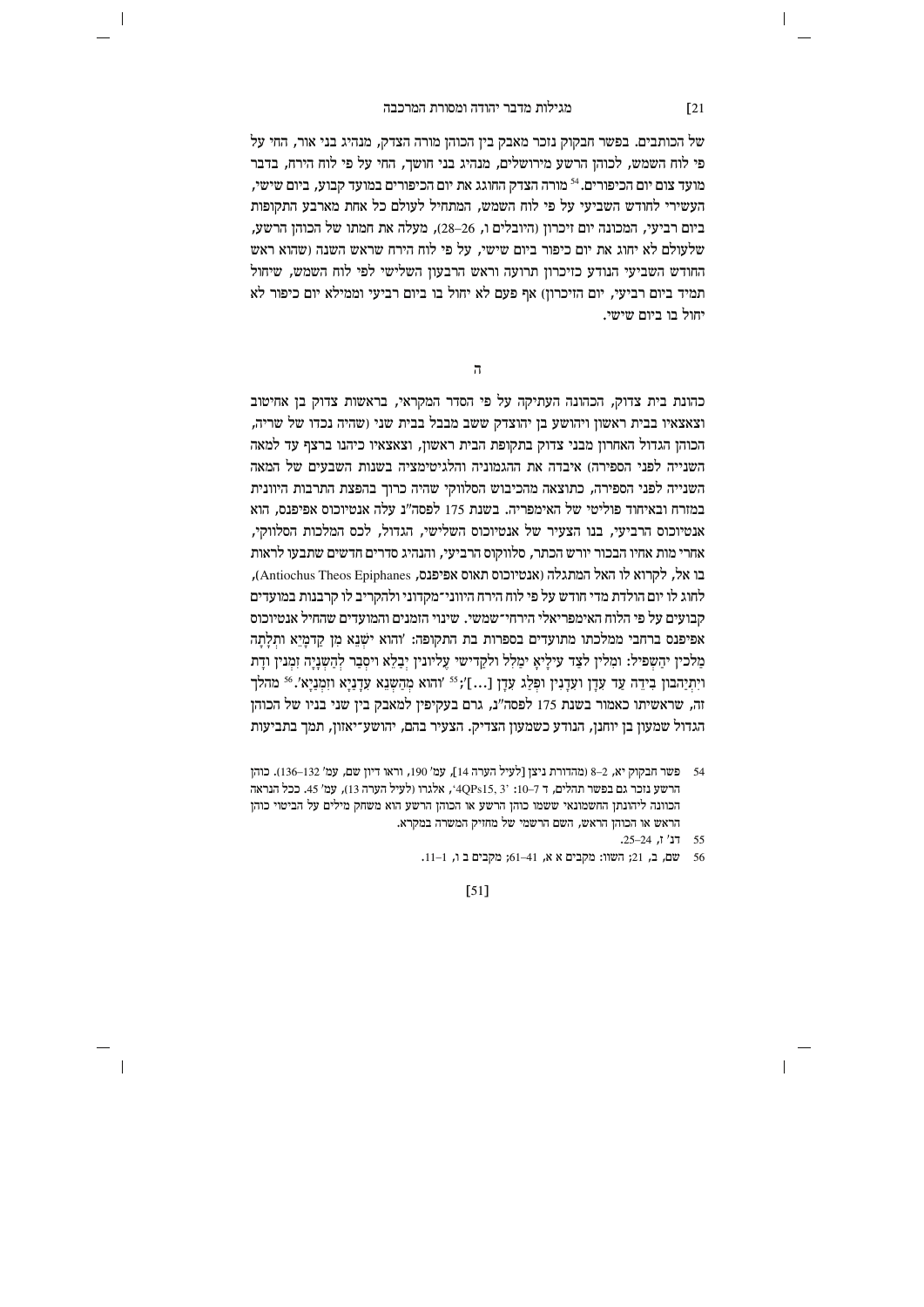המלך להפצת התרבות היוונית והלוח הסלווקי הירחי־שמשי העומד ביסודה, בתמורה לקבלת הכהונה הגדולה, שלא היה זכאי לה. <sup>57</sup> הבכור, הכוהן המשוח המכהן בתוקף בכורתו, חוניו, שכיהן משנת 187 לפסה"נ, התנגד לתביעות אלה בכל תוקף<sup>58</sup> והודח בשל כך מתפקידו<sup>59</sup> בשנת 175 לפסה"נ. המאבק התנהל בין חוניו השלישי, שירש את מקום אביו ככוהו גדול. בהיותו הבכור, לביו אחיו הצעיר יהושע־יאזוז. שהיה מתייווז קיצוני שקשר קשר בשנת 175 לפסה"ג להדיח את אחיו חוניו ולרכוש את הכהונה הגדולה בכסף מידי אנטיוכוס. ולשלם למלד עבור הזכות להפור את ירושלים לפוליס יוונית בשם 'אנטיוכיה'. ולייסד בה גימנסיון ואפביה® שיפיצו את התרבות היוונית־סלווקית ויקנו ללומדים ולמשתתפים בהם זכות להיות אזרחי הפוליס. יאזון כיהן בין השנים 175–172 לפסה"נ, אחרי שחפצו להדיח את אחיו צלח בידו, בשעה שקנה כהונתו בכסף, הפך את ירושלים לפוליס יוונית וציית לתביעה הסלווקית להחלפת הלוח וגרם לבריחת אחיו המודח לאנטיוכיה שעל האורונטס. עד מהרה תפס את מקומו של יאזוז מנלאוס מבית טוביה. שלא נמנה על משפחת הכהונה הגדולה, אלא היה בא כוחם של המתייוונים הקיצונים. בשנת 172 לפסה"נ הציע מנלאוס סכום כסף גדול יותר לאנטיוכוס אפיפנס, והתחייבות להפצה רחבה עוד יותר של היוונות.<sup>61</sup> מנלאוס, שרכש כהונתו בכסף רב, והפך לכוהן גדול במינויו של אנטיוכוס, לא הסתפק בגזלת הכהונה מבית חוניו בשנת 172 לפסה"נ, אלא גם גרם לרציחתו של הכוהו הגדול חוניו השלישי ושנמלט לעיר המקלט דפני שליד אנטיוכיה) בידי אנדרוניקוס שליחו בשנת 171 לפסה"נ, כדי להבטיח את שלטונו מפני טוענים לגיטימיים לכס הכהונה.<sup>62</sup> מנלאוס היה כאמור כוהן מתייוון מבית טוביה (יוסף בן טוביה נשא לאישה את אחותם של חוניו ויאזון והסית את העם נגד הנהגת יאזון, והביא להחלפתו בבן משפחת טוביה, מנלאוס) שכיהן כעשר שנים עד שנת 163–162, ותרם לרפורמה ההלניסטית, לביות אוצר המקדש ולחילול ההיכל בידי אנטיוכוס אפיפנס.<sup>63</sup> מנלאוס הוצא להורג<sup>64</sup> והוחלף אחרי עשור לכהונתו בידי יקים־אלקימוס, כוהן מתייוון אף הוא, שהיה נאמן לסלווקים ושימש ככוהן גדול בין השנים 162–159 לפסה"נ, במינויו ובחסותו של דמטריוס הראשון, סוטר (שעלה לשלטון בשנת 162–162 ושלט עד שנת 150), בנו של סלווקוס הרביעי (187–175), שהיה אחיו הבכור של אנטיוכוס אפיפנס (שנהרג

- 57 מקבים ב ד, 7-14; קדמוניות יב, ה, 1.
	- 58 שם, ג, 1: טו, 12.
		- 59 דנ' ט, 26; יא, 22.
	- 60 דנ' יא, 22–23; מקבים ב ד, 7–14.
		- 61 מקבים ב ד, 23–28.
			- 62 שם, ד, 32–34.
			- $.23$ , שם. ה. 15–16. 23.

 $\mathbf{I}$ 

64 שם, יג, 3–8; קדמוניות יב, 385–385.

 $[52]$ 

22]

 $\overline{\phantom{a}}$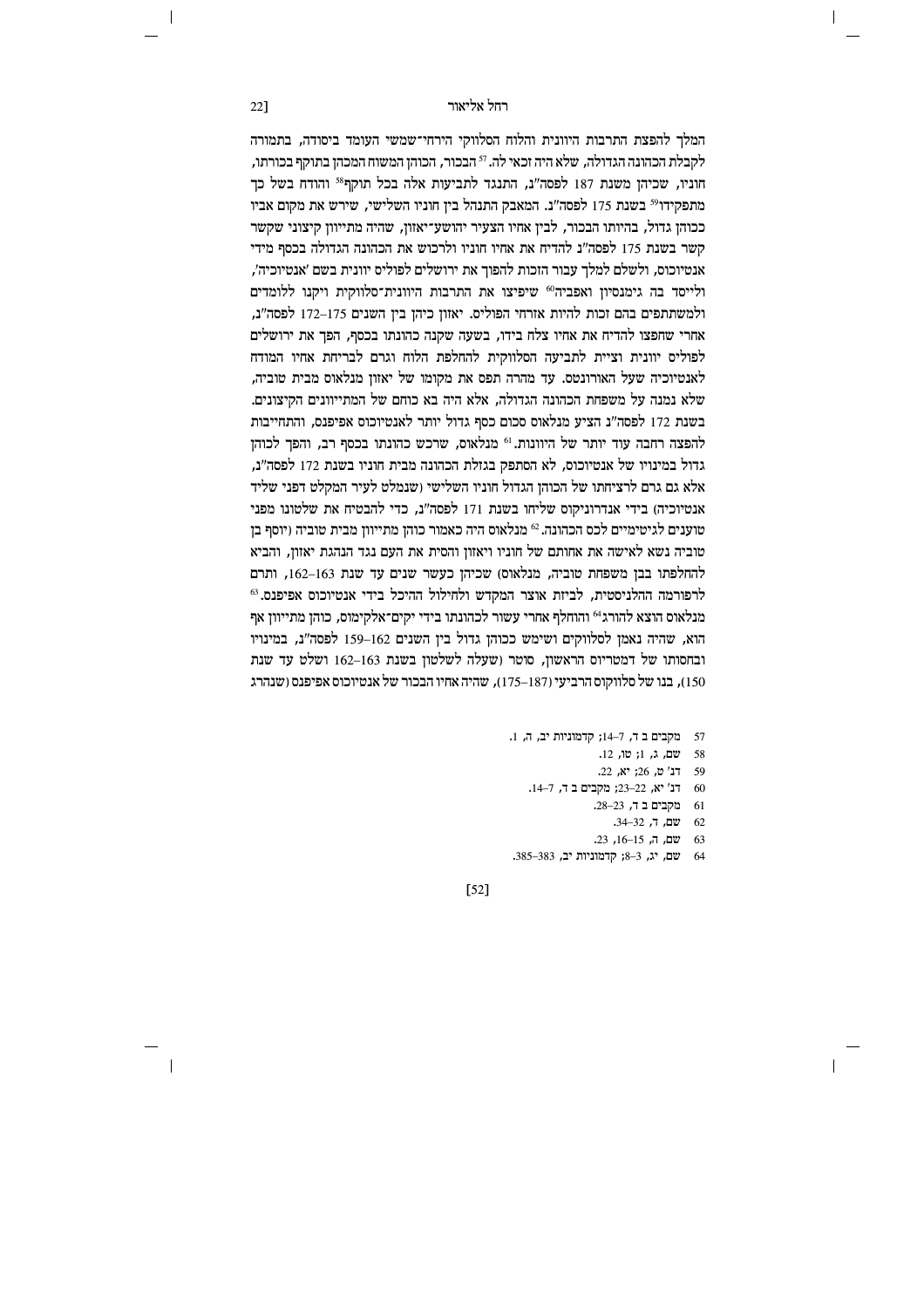$\overline{\phantom{a}}$ 

בכסלו 164), ובחסותו של באקחידס שר צבאו שהעלה את אלקימוס לכהונה. דמטריוס ובאקחידס היו שותפים לאלקימוס במאבק נגד יהודה המקבי. <sup>65</sup> אלקימוס חילל את המקדש כחלק מהשקפתו בדבר הפצת ההלניזם ואימוץ רכיביה השונים של התרבות היוונית. 66 התרחשויות אלה שהפרו את הסדר הישו שהתבסס על קדושת המקדש ועל מושגי העולם המקראי גרמו למרד החשמונאי בשנת 167 לפסה"נ<sup>67</sup> ולתקופה ארוכה של כאוס. פריעת סדרים ומאבק ביז יורשי אנטיוכוס וביז הזרמים היהודיים השונים במחצית השנייה של המאה השנייה לפסה"ג. תקופה זו הסתיימה בתפיסת הכהונה הגדולה בידי יהונתו אחי יהודה המקבי, משנת 152 או 150 ואילך, אחרי שמשרת הכוהן הגדול לא הייתה מאוישת שבע שנים, על פי המקורות החשמונאיים. כהונתו של יהונתן נרכשה שלא כדין שכן הוא זכה בה הודות לסיוע הצבאי שיכול היה להציע לטוען הלא חוקי לכתר הסלווקי, אלכסנדר באלאס. אלכסנדר באלאס, שהועלה לשלטון בידי מתנגדי דמטריוס הראשון שנתמכו בידי התלמיים שליטי מצרים, נאבק על הכתר הסלווקי עם דמטריוס הראשון, שעלה לכס המלוכה בסתיו של שנת 162, אחרי מהפכת חצר באנטיוכיה, ומלך עד שנת 150. דמטריוס מלך אחרי שהיה בן תשע אנטיוכוס החמישי, אופטור (בנו של אנטיוכוס הרביעי שהיה בן תשע במות אביו, בשנת 164, ומלך בחסות אפוטרופוסו, ליסיאס, בין השנים 164–162). המלך־ הילד ואפוטרופוסו נרצחו בידי דמטריוס כמפורש בספר מקבים א י.

סופו של המאבק בין הטוענים לכתר הסלווקי, שהסתיים בשלב הראשון בניצחונו של אלכסנדר באלאס, שהסתייע בתמיכתו הצבאית של יהונתן במאבקו עם דמטריוס הראשון, עמד בסימן הכתרת יהונתן לכוהן גדול בידי אלכסנדר באלאס, בשנת 152 (או 150 שנת מות דמטריוס הראשון), כמתואר במכתבו של המלך הסלווקי לבן חסותו היהודי: 'המלך אלכסנדר לאחיו יהונתן שלום. שמענו עליך כי איש גיבור חיל אתה ונאה לך להיות אוהבנו. ועתה העמדנוך היום לכהן גדול לעמך ואוהב המלך תקרא וישלח אליו ארגמן ועטרת זהב'.<sup>68</sup> מן הדברים עולה במפורש שכוחו הצבאי של יהונתן הוא בלבד הקנה לו את הכהונה הגדולה מידיו של אלכסנדר באלאס, לאחר שבע שנים, 159–152, שאין בהן כהונה גדולה הראויה להיזכר לפי המסורת החשמונאית. בשנות הארבעים המשיך המאבק בין דמטריוס השני, ניקאטור, בנו של דמטריוס הראשון, שהתקומם בשנת 147 לפסה"נ נגד אלכסנדר באלאס ונטל ממנו את הכס הסלווקי. שמעון, אחיו ויורשו של יהונתן, תמך בדמטריוס השני. ואילו טריפוז. העוצר של בנו של אלכסנדר באלאס. אנטיוכוס השישי. הרג כאמור את יהונתו בשנת 142, אחרי שזה העביר את תמיכתו לדמטריוס השני. אנטיוכוס

> 65 מקבים אז, 1–5, 12–13, 25–23. 66 שם ט, 54–57. 67 שם ב, 1–47, 66–68; ג, 1–9.

68 שם, י, 18–20.

 $[53]$ 

 $[23]$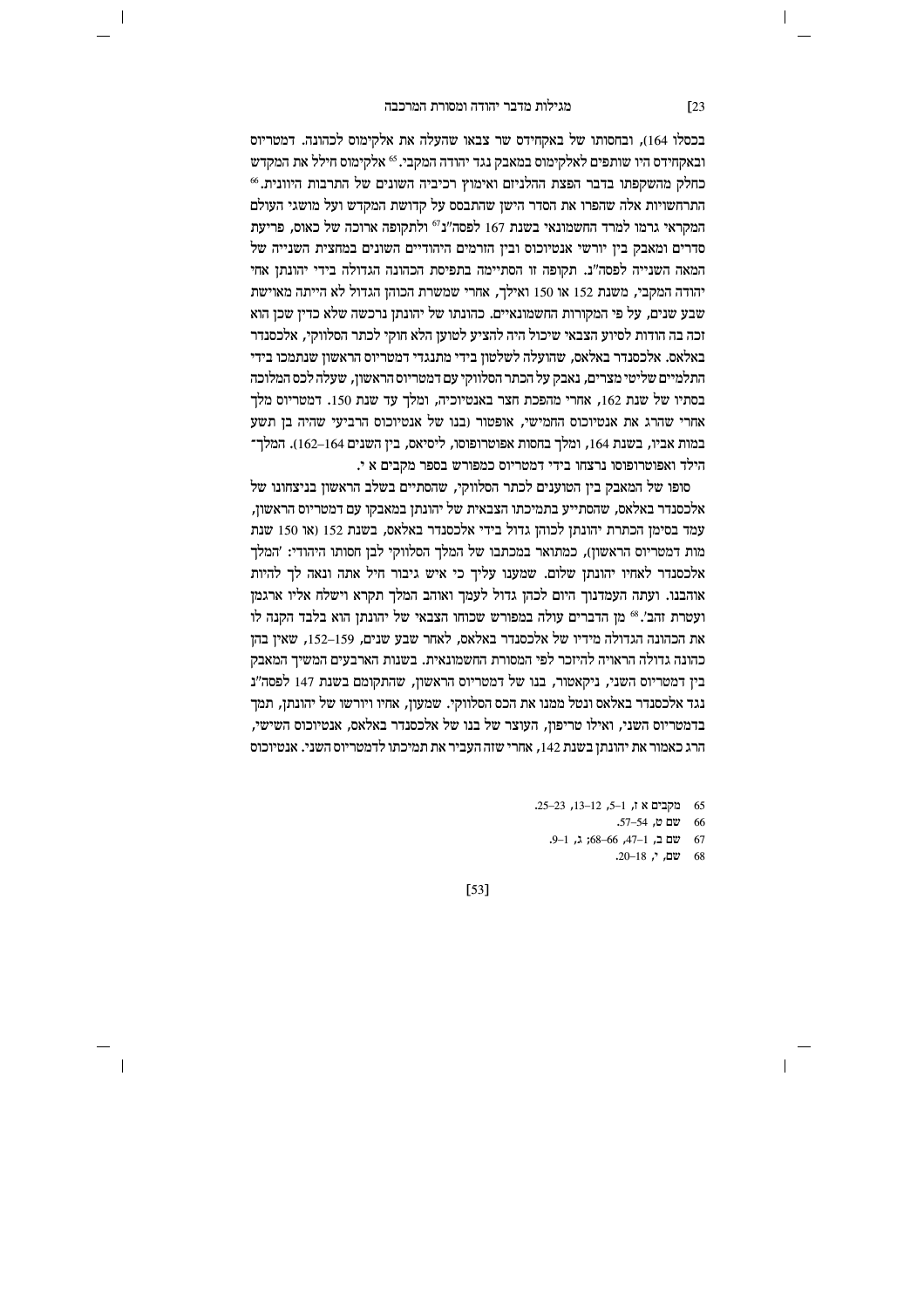השביעי, סידטס, אחיו של דמטריוס השני, ניקאטור, היה מעורב ברצח שמעון בידי חותנו, תלמי בן חבוב, בשנת 134 לפסה"נ אחרי ששלט וכיהן כעשור משנת 142 לפסה"נ.

רגשי הזעם והמשטמה של שרידי כוהני בית צדוק. שייצגו את הכהונה העתיקה מדורי דורות לפי המסורת המקראית, ושל אנשי בריתם שתמכו בטענתם, כלפי הכוהנים המתייוונים בתקופה הסלווקית במחצית שנות השבעים וראשית שנות השישים של המאה השנייה לפסה"נ,<sup>69</sup> וכנגד בני חשמונאי שתפסו את מקומם שלא כדין, בתוקף מינוים של יורשי בית סלווקוס, משנת 152 או 150 לפסה"נ ואילך, אין בהם כדי להפתיע, שהרי הם שירתו בקודש ככוהני ראש על פי ההיסטוריה המקראית בימי אהרז בז עמרם כמתואר במקרא, <sup>70</sup> ובהמשך בימי צדוק בן אחיטוב בימי דוד ושלמה על פי ספר שמואל ב, מלכים  $^{72}$ א ודברי הימים א,  $^{71}$ אחר כך בימי בני צדוק בסוף ימי בית ראשון, לפי ספר מלכים ב ועד לשיבת ציון, על פי עזרא נחמיה ודברי הימים א, <sup>73</sup> בסדר פטרילינארי שושלתי רצוף. סדר זה ממשיך על פי בן סירא עד שנות השמונים של המאה השנייה לפסה"נ, לימי שמעון  $^{74}$ בז יוחנז כוהז גדול הוא שמעוז הצדיק. שנפטר בשנת 187 לערד, אביהם של חוניו הנרצח ויאזון אחיו המתייוון, וממשיך על פי כתבי קומראן המצדדים במשפחת בני צדוק ובית חוניו, משפחת הכהונה הגדולה שכיהנה בפועל, בסמכות מתועדת וברשות מוסכמת על הכלל, עד לשליש הראשון של המאה השנייה לפסה"נ.<sup>75</sup>

- 69 בתקופה זו ראש המשפחה חוניו השלישי, שכיהן בין 175–175 לפסה"ג, נרצח בידי שליחו של הכוהן המתייוון אלקימוס בשנת 171 לפסה"נ, ובנו, חוניו הרביעי, ברח למצרים בשנת 171 לפסה"נ בעקבות הירצחו של אביו, וייסד בהליופוליס, עיר החרס, את מקדש חוניו, שפעל עד שנת 73 לספירה. לדיון מפורט בתולדות מקדש חוניו ראו להלן בהערה 154.
- 70 שמות כח-ל, מ, 12-16; וי' ח, 21-22; במ' יז-יח, כה; דה"א ו, 34-38; כג, 13, 28-32; כד, 1-5.
- 71 שמואל ב ח, 17; טו, 24, 25, 27-29, 35; יט, 12; כ, 25; מל"א א 32-39; ב, 35; דה"א ה 29-41; ט, 11; כד, 3-6; כט, 22.
	- 72 כג, 4; כה, 18; השוו: יח' מ, 46; מג, 19; מד, 15-17, 23-25; מח, 11-11.
	- 73 עז' ז, 2-5; נח' יא, 11; יב, 10-11; דה"א ה, 29-41; ט, 11; כד, 3-6; כט, 22.
- 74 שמעון בן יוחנן כוהן גדול, המכונה בפי חז"ל שמעון הצדיק, אינו נזכר כלל בדברי בעל ספר מקבים א שנכתב סמוך לשנת 129 לפסה"נ, ומבקש להשכיח את בני צדוק כדי שלא לעמעם את דיוקנה של משפחת החשמונאים כמשפחת כהונה יחידה שעמדה בפרץ, וכדי להשכיח לגמרי את טענת בית חוניו לכהונה גדולה, על פי המסורת המקראית המקודשת, שכן עובדה זו הופכת את כוהני בית חשמונאי לאוזורפטורים.
- Emil Schürer, The History of the Jewish :<br>ד. ההשתלשלות ההיסטורית האונה היא ה People in the Age of Jesus Christ, revised editon, Geza Vermes, Fergus Milar, Mathew Black and Martin Goodman (eds.), 1, Edinburg 1972; אביגדור צריקובר, היהודים בעולם היווני והרומי, תל אביב תשכ"ב. על יחס ספר מקבים א לחוניו השלישי ראו: שם, עמ' 169. על ההיבט הצבאי והפוליטי של ראשית התקופה החשמונאית בארץ ישראל ועל זמן חיבורם של ספרי המקבים ראו: בצלאל בר כוכבא, מלחמת החשמונאים: ימי יהודה המקבי, ירושלים תשמ"א. על מועד כתיבת מקבים א ראו: שם, עמ׳ 64, 144. על דמטריוס הראשון ראו: שם, עמ׳ 265. על העלמת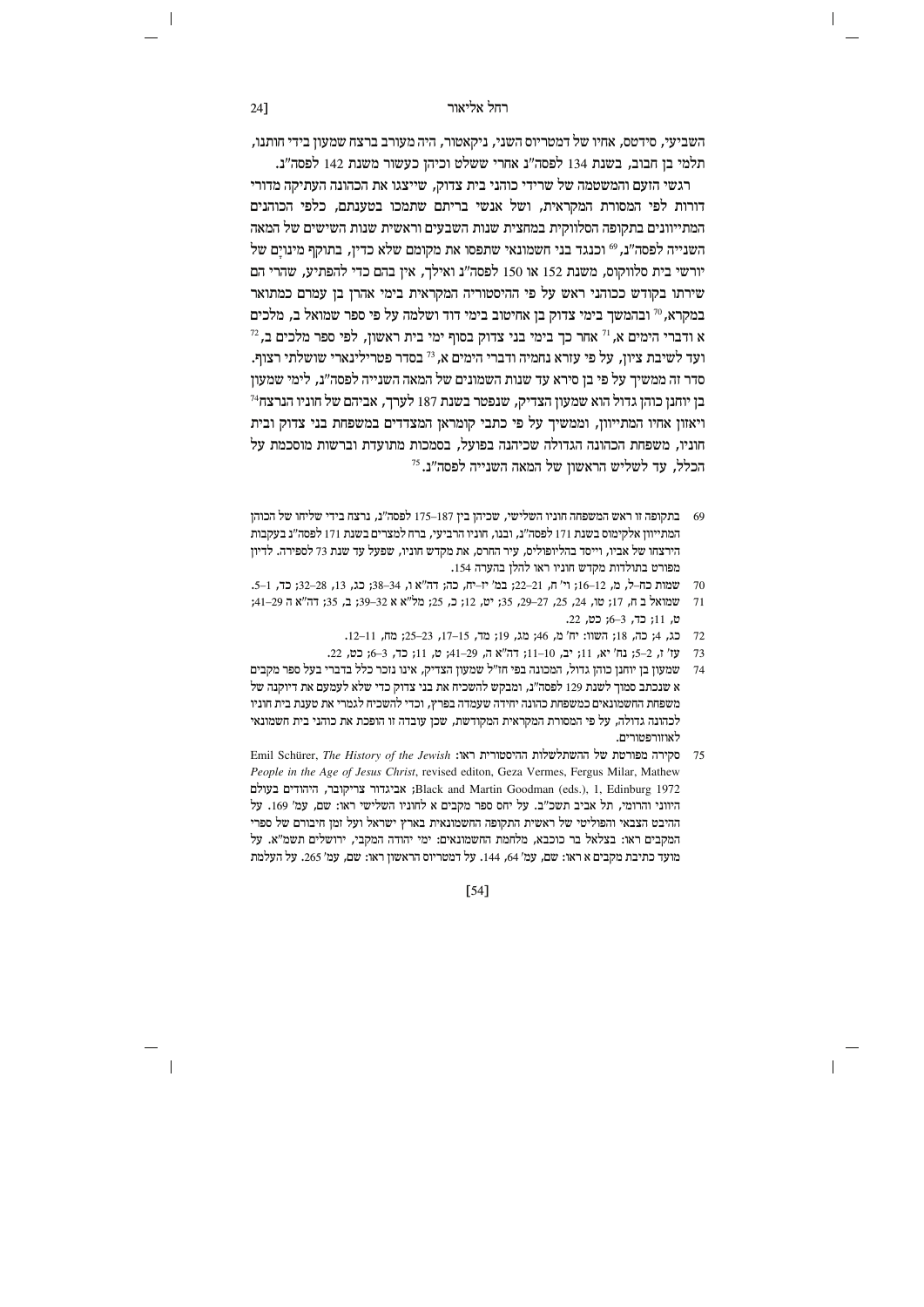$\overline{\phantom{a}}$ 

לעומת בני חשמונאי, שהיו כוהנים ממשמרת יהויריב שלא היה להם כל קשר לכהונה הגדולה על פי המסורת המקראית ועל כן נתפסו כאוזורפטורים נטולי סמכות אשר מונו בידי השליטים הסלווקים שתפסו את מקומו של אנטיוכוס אפיפנס (שנהרג בקרב בסתיו של שנת 164 לפסה״נ). המלכים היריבים. אלכסנדר באלאס ודמטריוס הראשוו. בו אחיו של אנטיוכוס. נזקקו לתמיכה צבאית והעניקו תמורתה את הזכות לכהז בקודש. יהונתז זכה לתמיכת אלכסנדר באלאס שהעניק לו כהונה. אך נרצח בידי העוצר טריפוז. שהגז על היורש, הילד אנטיוכוס השישי, בנו של אלכסנדר באלאס, ביו השנים 145–142, משום שראה בו בוגד שהתכחש לחובו לבאלאס, כשהעביר את תמיכתו לדמטריוס השני, בשנת 142 לפסה"ג. טריפון שהפך לטוען לכתר הסלווקי בין השנים 142–138 (כשדמטריוס השני נשבה בידי הפרתים) הרג כאמור את יהונתן שלחם לצד פטרונו הסלווקי דמטריוס, יריבו של טריפון. אחיו של יהונתן, שמעון, אבי השושלת החשמונאית, צידד אף הוא כאחיו בדמטריוס השני וזכה לחסותו של מלך זה בעקבות תמיכה צבאית שהעניק לו. שמעון כיהן בין השנים 134–134 לפסה"נ, ונרצח בידי חתנו, תלמי בן חבוב, ביריחו, ככל הנראה בהשראת אנטיוכוס השביעי סידטס, אחיו של דמטריוס השני (שנפל בשבי הפרתים בשנת 138), שמשל בין 138–129 לפסה"נ. השליטים החשמונאים – יהונתן שכיהן בין השנים לפסה"נ בחסות אלכסנדר באלאס, שנהרג בשנת 145, <sup>76</sup> ושמעון שכיהן בין 142–142 לפסה"ג בחסות דמטריוס השני.<sup>77</sup> וממשיכיהם יוחנו הורקנוס שמלך משנת (134–142 134–135 לפסה"נ ועד שנת 104, ונכנע לאנטיוכוס סידטס שכבש את ירושלים בשנת 132  $\tau$ לפסה"ג; ממשיכיהם אריסטובלוס (104–103) אלכסנדר ינאי, (103–76) ואנטיגונוס השני, המלך האחרון לבית חשמונאי (40–37) - כיהנו ללא שום זיקה למסורת הכהונה הגדולה המקראית, שהייתה שמורה רק לבית צדוק ומשפחת חוניו, שכיהנה בזיקה לשבט יהודה ולבית דוד. לכהונה העתיקה שכינתה עצמה במאה השנייה לפסה"נ, בזמן התהפכות היוצרות שהביאה להדחתה, בשם בני צדק ובני אור קמו יורשים מקרב בני צדוק ששמרו את מסורת הלוח המקדשית המבוססת על לוח השמש, וכינו את יורשיהם נטולי הלגיטימציה מבית חשמונאי, שקיבלו את לוח הירח של בית סלווקוס, בשם בני עוול, בני בליעל ובני

חוניו השלישי מספר מקבים א ראו: שם, עמ' 232. יוסף בן מתתיהו מציין בקדמוניות כ, 237 שמשרת הכוהן הגדול לא אוישה במשך שבע שנים, כך עולה מספר מקבים א השוכח ומשכיח את בית צדוק. חוקרים רבים, בהם שטגמן, מרפי־אוקונור, ראולי, וונדרקם, סבורים שבשבע השנים שאין לגביהן שום תיעוד היסטורי, בין מות אלקימוס הכוהן המתייוון בשנת 159 לפסה"נ ובין עליית יהונתן החשמונאי לכס הכהונה בשנת 152 או 150 בחסות אלכסנדר באלאס, כיהן מורה הצדק ככוהן גדול; James VanderKam, '2 Maccabees 6, 7A and Calendrical Change in :לסיכום הטיעון ראו Jerusalem', Journal for the Study of Judaism, 12 (1981), pp. 52-74; idem, Calendars in the Dead Sea Scrolls: Measuring Time, London 1998, pp. 114-116

 $[55]$ 

76 מקבים א $\cdot$  18–20. 77 שם יג, 30–40.

 $[25$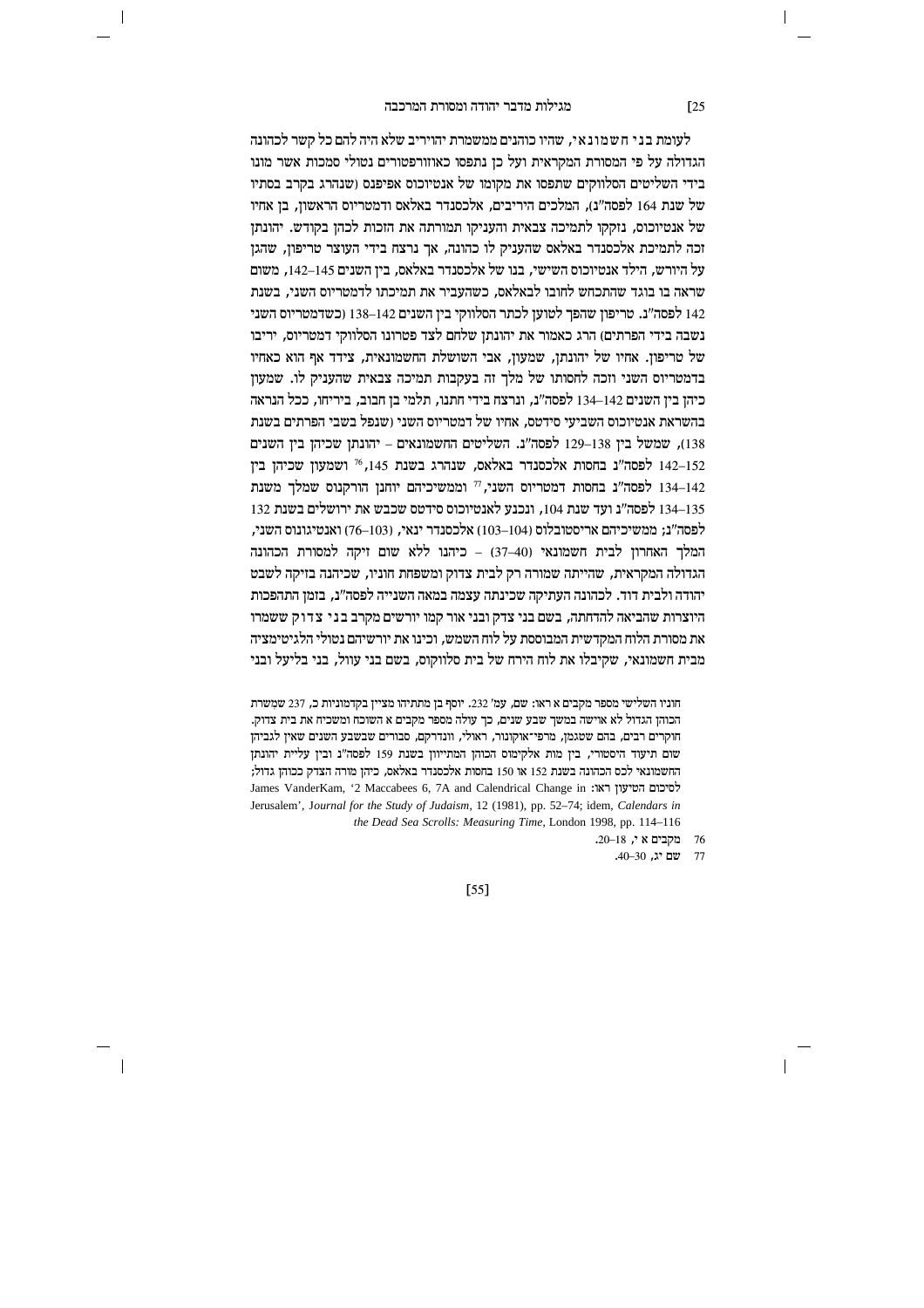# וקל אליאור החל אליאור בא

חושך. ההגמוניה המודחת של בית צדוק, שכינתה את עצמה בכתביה בני צדק ובני אור, ביססה את סמכותה על ספרי קודש, על לוחות שמימיים, על מיתוס ועל מיסטיקה הקשורים בבני בריתם המלאכים. 'נועדי צדק', על תפיסה עצמית של 'מטעת צדק', שומרי הברית i ושומרי סדרי הפולחן המקודש בזיקה למלאכים וללוח השמש. סמכותם הייתה מעוגנת בספרייה רחבת היקף של ספרי קודש, שמקורה במקדש, ושרידיה נמצאו במאות המגילות שנתגלו בקומראן. הואיל ובני צדוק הורחקו מהמקדש הארצי שנשלט בידי כהונה אוזורפטורית שחיללה את תפיסת המקום המקודש, הזמן המקודש והפולחן המקודש, והייתה כפופה ללוח האימפריאלי הירחי ולסדריו המלכותיים. מיקדו כוהני בית צדוק ואנשי בריתם את עיונם במקדש השמימי, שבו נשמרו התפיסות האידאליות של הזמן המקודש, המקום המקודש והפולחן המקודש בזיקה ללוח השבתות השמשי, למסורת המרכבה ולעולם המלאכים.

ה'ונדאי שמאות המגילות שנמצאו בקומראן – שרבות הן כאמור עותקים של ספרי  $\epsilon$ הקודש ונוסחים קרובים של המקרא, ואחרות דנות במשמרות הכוהנים, בביכורים המובאים למקדש ובנושאים הקשורים למקדש ולכהונה. לטומאה וטהרה – היו שייכות בחלקו הגדול<sup>.</sup> לספריית המקדש, שהרי ברבים ממקדשי העולם העתיק היו ספריות ששימשו מרכזי יצירה ושימור ערכי תרבות מקודשת, מקום שמפקידים בו נוסחים מוגהים מכריעים של ספרי הודש ותעודות מקודשות. <sup>78</sup> ייתכז שבני צדוק – שנותרו אחרי המאבקים ביז יאזוז לחוניו השלישי. שנרצח כאמור בשנת 171 לפסה"ג בידי שליחו של הכוהז המתייווז מנלאוס מבני טוביה, ובין הכהונה החשמונאית בירושלים, לבין חוניו הרביעי, שברח למצרים בשנה שבה נרצח אביו וייסד שם את מקדש חוניו – נטלו עמם את ספרייתם, וייתכן שהעתיקו מחדש בעותקים שונים את הספרים שבני צדוק המקראיים לקחו חלק בחיבורם, בהנחלתם ובשמירתם. מכל מקום, היקפה הרחב של ספריית כתבי הקודש שנמצאה בקומראן, שרק אלפי שרידיה המקוטעים הגיעו לידינו, מעיד בעליל על המרחב הכוהני־ מקדשי של מקורה.

ההקשר הכוהני המיתי והמיסטי, המעוגן בעולם המקראי ההיסטורי ומתרחב מעבר לו לכיוון שמימי, מיסטי ופולחני הקושר בין עבודת מלאכים במקדש השמימי לבין בני דמותם הכוהנים המודחים מן המקדש הארצי, מזה, ולכיוון פולמוסי ארצי ומיתי כנגד הכוהנים המדיחים. מזה, שולל את נכונותו של הכינוי כת והופר אותו לאנכרוניסטי ושיפוטי. ההנהגה הפוליטית מימי שיבת ציון בסוף המאה השישית לפסה"נ הייתה מסורה בידי שרידי משפחת בית דוד, זרובבל בן שאלתיאל<sup>79</sup> וההנהגה הדתית בידי יהושע בן יהוצדק מבית

[56]

<sup>57 .58 .57 .58</sup> km 1976, Palestine, New York IST, Palestine , Tex: מנחם שטרן, התעודות למרד החשמונאים, תל אביב תשכ"ה, עמ' 32–33; בתעודה מימי ראשית המאה השנייה, מימי אנטיוכוס הגדול אביו של אנטיוכוס אפיפנס, נזכרות זכויות של סופרי המקדש.

<sup>79</sup> עז' א, 2; ב, 2; דה"א ג, 19.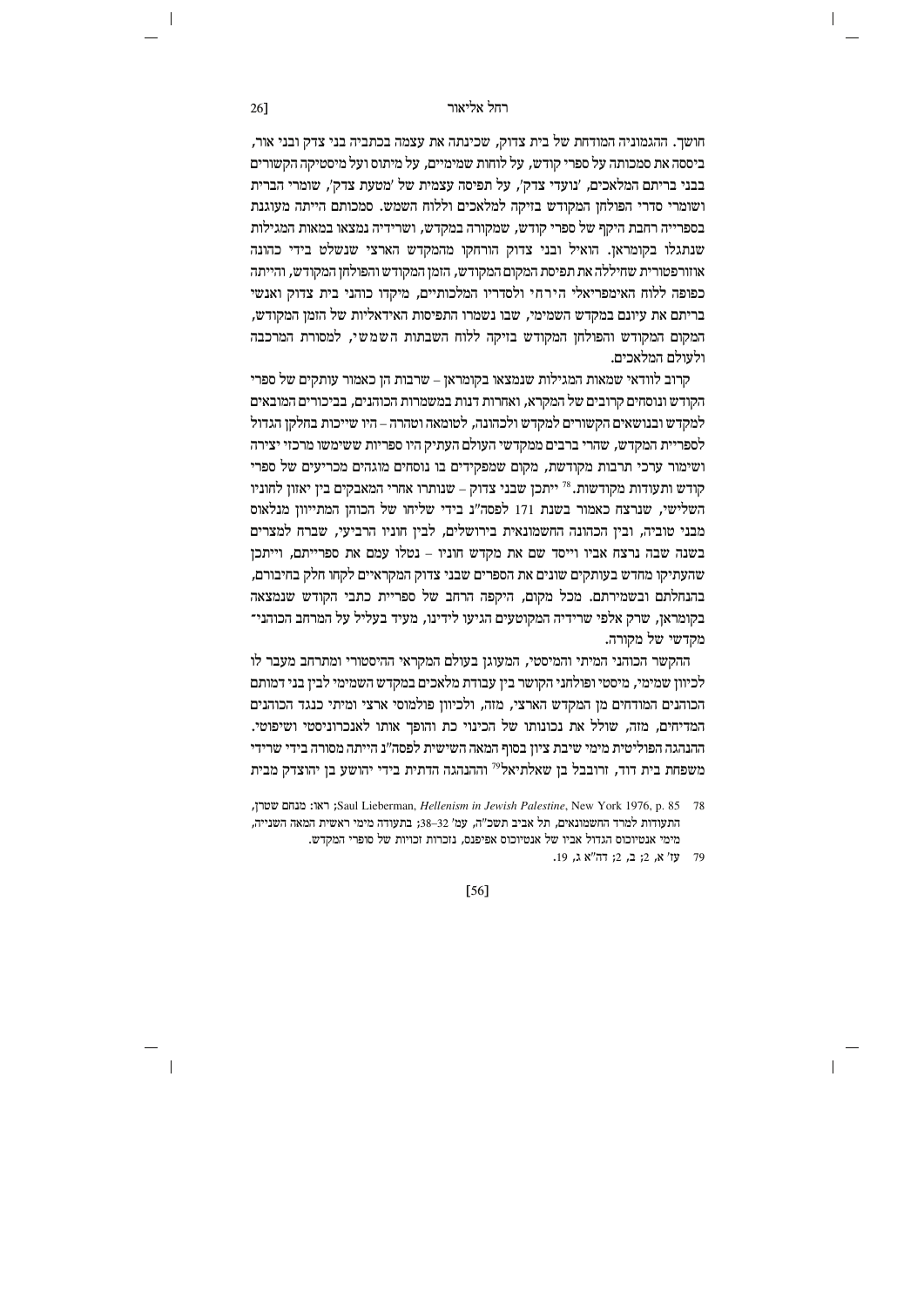$\overline{\phantom{a}}$ 

צדוק;<sup>80</sup> ובידי עזרא בן שריה מבית צדוק<sup>81</sup> עד לעשור השלישי במאה השנייה לפסה"נ, שבו כאמור הודח חוניו בן שמעון הצדיק בידי כוהנים מתייוונים שקנו משרתם בכסף מאנטיוכוס אפיפנס, ואחר כך בידי כוהני בית חשמונאי, שרכשו כהונתם כתוצאה מסיוע צבאי שהעניקו לשליטים הסלווקיים, אלכסנדר באלאס, דמטריוס הראשון ודמטריוס השני, ואלה העניקו להם בתמורה את הזכות לכהן בקודש.<sup>23</sup> אשר על כן אין בית צדוק, שכהונתו מתועדת בהרחבה במסורת המקראית<sup>83</sup> בדברי בן סירא ובמגילות מדבר יהודה, בבחינת שוליים ביחס למרכז הגמוני מוסכם, שאינו בנמצא בתקופה זו, וודאי שאין הוא כת ביחס לממסד דתי מוסכם. שעדייז טרם התגבש. גם במחצית השנייה של המאה השנייה וראשית המאה הראשונה לפסה"נ אין לבית חשמונאי אחיזה במסורת המקראית או הסכמה גורפת, כפי שמעידות המחלוקות הנוקבות עם הפרושים שעליהם מספר יוסף בן מתתיהו (מסורת הפרושים מדברת על תלייתם של שמונה מאות מאנשיהם ורדיפתם בידי בית חשמונאי בראשית המאה הראשונה לפסה״נ, בידי המלך החשמונאי אלכסנדר ינאי) וכפי שמלמדת העובדה המאלפת שבשעה שחכמים ערכו את הקנוז המקראי במאה השנייה לספירה בחרו לחתום אותו בחיבורים הקודמים לתקופה החשמונאית.  $^{\rm 84}$ 

חכמים התעלמו לגמרי מחיבוריהם התועמלניים של החשמונאים שביקשו ליצור לגיטימציה רטרוספקטיבית למעשיהם ולשושלתם ולזכות בתמיכת יהודי מצרים, כשם שעשו ביחס לזהותם של המכהנים בקודש מטעם בית חשמונאי. ואלה נותרו רק בתרגום יווני. בכתבי הכנסייה. מחוץ לגבולות הקנוז היהודי ומחוץ לזיכרוז ההיסטורי. החיבורים החשמונאיים, הידועים כספר מקבים א–ב, שנכתבו לכל המוקדם בימי יוחנן הורקנוס בן שמעון החשמונאי, שמלך בשנים 135–104 לפסה"נ, מנסים לשכנע את יהודי מצרים לחוג עמם את חג החנוכה שסיבתו התרחשה בשנת 164 לפסה"נ. הכוהנים המתייוונים, יאזון (כיהן עד 172 לפסה"נ), מנלאוס (כיהן מ־172 עד 163–162 לפסה"נ, אז הוצא להורג) ואלקימוס (נפטר 160–159 לפסה"נ) במחצית הראשונה של המאה השנייה לפסה"נ. שסייעו למלכות וזכו בזכויות כהונה בתמורה לסיוע הכספי שהעניקו לשליט הסלווקי, או הכוהנים החשמונאים יהונתן ושמעון, שהפכו לבעלי זכויות וזכו בכהונה בתמורה לסיוע הצבאי

- 80 עז' ב, 2; ג, 2, 8.
	- .5–1, עז' ז,  $1 81$
	- 82 מקבים א $\,$  ,  $\,$  82
- 83 מל"א א. 32. 35–39: כב. 4: מל"ב כה. 18: דה"א ה 29–41: ט. 11: כד. 3–6: כט. 22: עז' ז. 2–5: נחמ' יא. 11: יב. 10–11.
- 84 ספר דניאל הוא המקור היחיד שהתחבר בתקופת גזרות אנטיוכוס ובתקופת המרד שנכנס לאסופה המקראית, והוא המאוחר בחיבורי המקרא; כתיבתו הסתיימה בשנת 165 לפסה"נ. שמונה עותקים של הספר נמצאו בקומראן. הספר מתייחס בלשון רמזים ומשלים לימי אנטיוכוס אפיפנס ולמעשיו, כפי שידוע מימי הפילוסוף היווני פורפיריוס, ממחצית המאה השלישית לספירה, ומעשים אלה מתייחסים כאמור לעיל לשינוי זמנים ומועדים.

 $\sqrt{27}$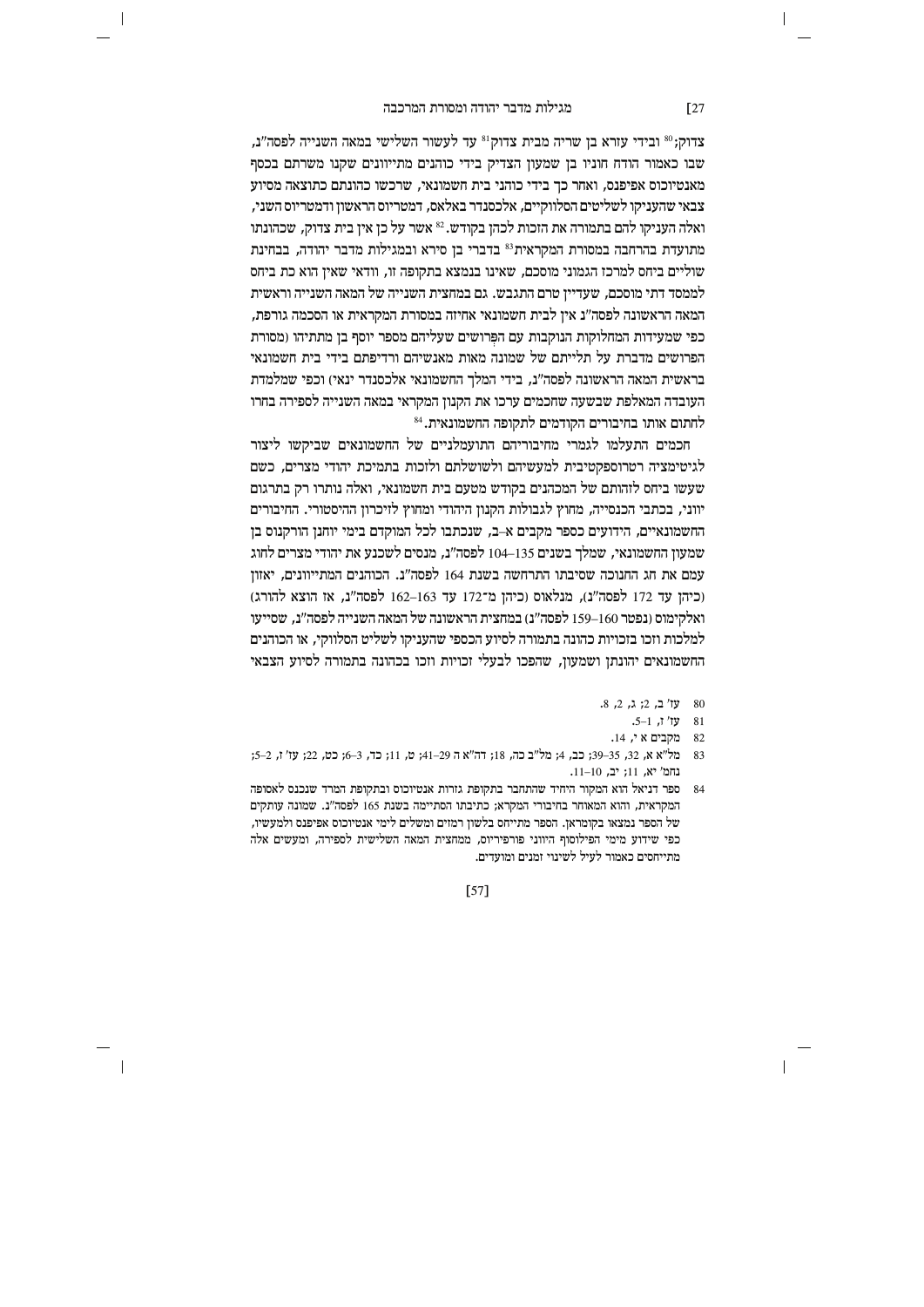שהעניקו לשליטים הסלווקים היריבים, וממשיכיהם יוחנן הורקנוס (134–104), אלכסנדר ינאי (103–76) וצאצאיהם שכיהנו משנת 152 או 150 לפסה"ג ועד שנת 30 לפסה"ג, שדעת חכמים לא הייתה נוחה מהם. והתעלמה מהם – כל אלה לא זכו למעמד מקודש ומוסכם או להכרה ציבורית רחבה.<sup>85</sup> הכוהגים החשמונאים. או הכוהגים שמינה הורדוס בשלהי המאה הראשונה לפסה״נ. לא היה בהם כדי להחליף את הטוענים לשושלת המקראית של הכהונה מבית צדוק מבחינת סמכות היסטורית מוכרת, זכות מקודשת או לגיטימציה כתובה.

התורה והוראתה היו מופקדות בידי הכוהנים בני שבט לוי על פי המסורת המקראית.<sup>86</sup> ושומרי מסורת זו המשיכו ושמרו עליה והמשיכו והרחיבו אותה לאורך האלף הראשון לפסה"נ. ההרחבה היצירתית של הטקסט המקראי וריבוי נוסחיו וגרסותיו, שנשמרו כולם ככתבי קודש כפי שעולה מאופן שמירתן ועטיפתן של המגילות שנמצאו בקומראן, לצד הדיונים המפורטים בשאלות הקשורות לטהרת המקדש, למחזורי הקרבנות, לכהונה, למשמרות הכוהנים ולבני דמותם בעולם המלאכים. המכונים כוהני קורב. ולצד הפירוט של ההיסטוריה של הבריתות. המועדים והלוח – כל אלה מעידים על כד שהכותבים ראו עצמם כממשיכים של העולם המקראי מבחינת סמכות והנהגה וראו עצמם בני בית בספרייה המקראית, שלגבי דידם מעולם לא נחתמה, וראו עצמם ככותביה, לומדיה, מרחיביה ומעתיקיה, שומריה ויוצריה. דומה שאין מקום להשתמש במושג כת כאשר איו ממסד מרכזי מוסכם וחוקי, ודומה שאיז בנמצא בראשית המאה השנייה לפסה"נ ובראשית המאה הבאה אחריה מרכז לגיטימי מוסכם על כלל הציבור, הנהנה מזכויות העוברות בירושה ומוכרות על ידי מורשת כתובה מקודשת. כאמור, החיבורים החשמונאיים שטענו לזכויות מעין אלה לצאצאי שמעון החשמונאי, לא נזכרו במסורת היהודית ולא זכו לשום מעמד של תוקף, של סמכות או של קדושה. הכהונה החשמונאית (השם חשמונאי לא נזכר בספר מקבים אלא רק אצל חז"ל) שהפכה עד מהרה למלוכה חשמונאית שנויה במחלוקת, ששפיכות דמים רבה הייתה כרוכה בה, בוודאי שלא זכתה למעמד מוסכם מעין זה בציבור שידע שעל פי המסורת המקראית המלוכה שמורה לבית דוד והכהונה לבית צדוק. בית צדוק הוא משפחת כוהן הראש (המכונה מן התקופה החשמונאית ואילך הכוהן הגדול) השומרת על קו ירושה פטרילינארי ישיר המתועד במקרא ובמגילות מימי לוי בן יעקב ואילר – בנו קהת. נכדו עמרם ונינו אהרז (צוואתם של קהת ועמרם נמצאה כאמור

[58]

28]

<sup>85 –</sup> כפי שעולה מהדילוג ההיסטורי במשנה במסכת אבות על כל הכוהנים שפעלו אחרי ימיהם של שמעון הצדיק, הוא שמעון בן יוחנן הכוהן הגדול האחרון לבית חוניו (=בית צדוק), ובן זמנו אנטיגונוס איש סוכו, הראשון בחכמים, בראשית המחצית הראשונה של המאה השנייה לפני הספירה, תוך פסיחה על כל ההיסטוריה החשמונאית מהמחצית השנייה של המאה השנייה לפני הספירה ועד לראשית השליש השלישי של המאה הראשונה לפני הספירה.

<sup>86</sup> וי' ו, 11; דב' יח, 5; לא, 9-10; לג, 9-11; יח' מד, 15, 23-24; מל' ב, 4-7.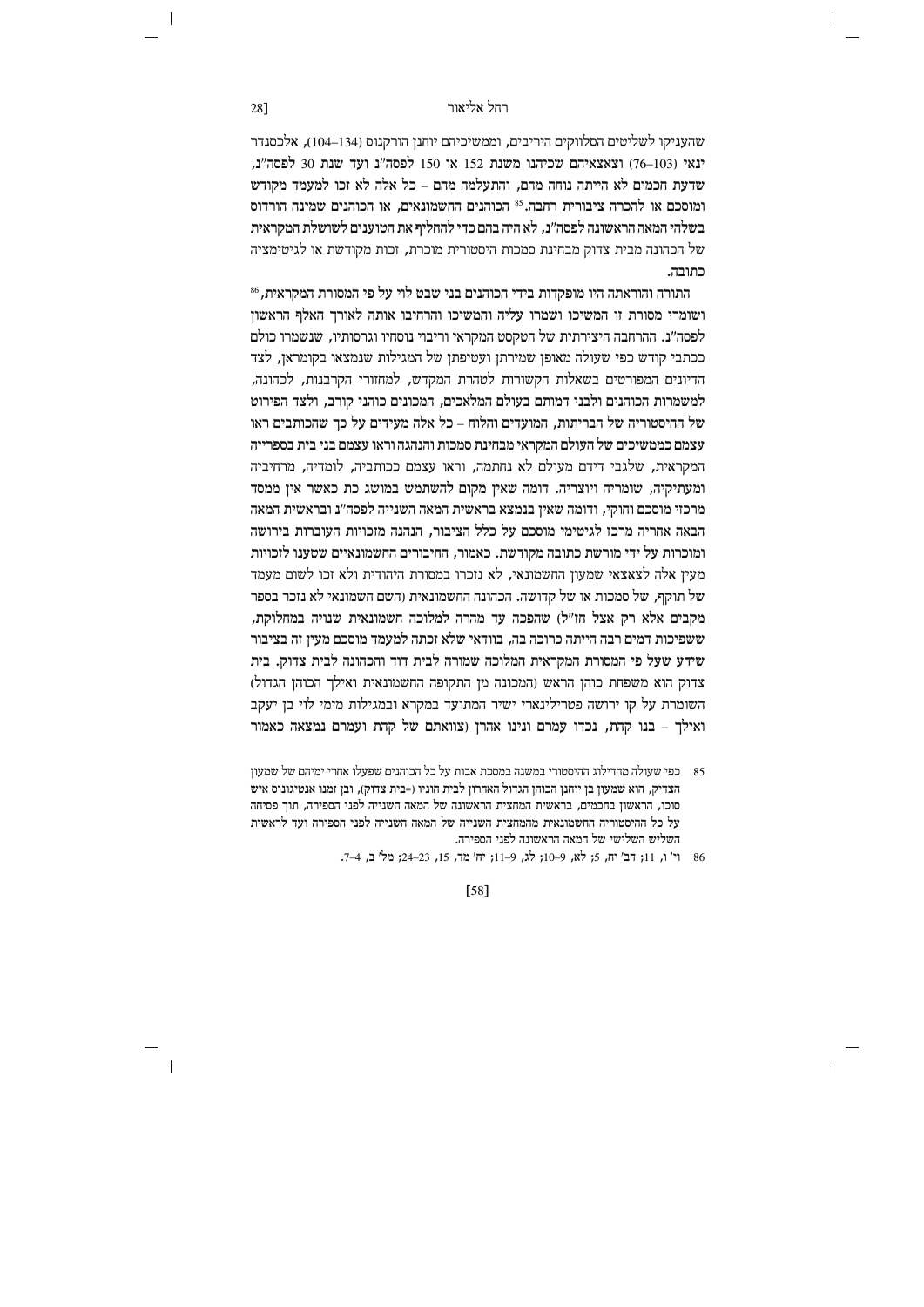$\overline{\phantom{a}}$ 

בקומראן), בנו של אהרן אלעזר, בנו פינחס, בנו אבישוע ושושלת בניו של אבישוע, נכדיו וניניו וניני ניניו, בוקי, עוזי, זרחיה, מריות, עזריה, אמריה, אחיטוב, צדוק, ושלום. חלקיה, עזריה, שריה ועזרא (עז' ז, 1–5) וממשיכיהם ששירתו בקודש בבית שני. עד לימי שמעון בן יוחנן, הידוע גם כשמעון השני, הוא שמעון בן חוניו הנודע במסורת חז"ל כשמעון הצדיק. הכוהן שמעון בן יהושע בן סירא מספר בשבחם של בני צדוק בעשורים הראשונים של המאה השנייה לפסה"נ, אחרי שסקר את גיבורי המסורת המקראית (פרקים מד-נ) בהדגש הכוהני המונה בין השאר את חנוך, משה, אהרן, דוד ויחזקאל, ואומר במזמור הלל שנהג במקדש בזמנו: ׳הודו למצמיח קרז לבית דוד כי לעולם חסדו. הודו לבוחר בבני צדוק לכֲהן כי לעולם חסדו'.<sup>87</sup> מזמורים, ברכות ודברי שבח רבים לבני צדוק ולבית דוד נמצא גם במגילת הסרכים בקומראן, בברית דמשק, בפשרים ובקטעים המכונים 'פלורילגיום'. 88 אולם ממחצית המאה השנייה ואילך, בתקופה שהמלוכה והכהונה הגדולה נלקחו מבית צדוק ועברו לידי בית חשמונאי, מזמור זה הוצא ממחזור התהלים והמזמורים.

מחברי המגילות. בדומה לבו סירא. מפליגים בשבחו של דוד בו ישי ומזכירים שצדוק בן אחיטוב הכוהן היה לצדו בעת יסוד שושלת המלוכה.<sup>89</sup> במקומות רבים הם מכנים את הנהגת העדה בשם בני צדוק הכוהנים ומונים את ייחוסם הכוהני עתיק היומין בשושלת כוהנית מורכבת. שראשיתה המיתית וההיסטורית מעוגנת בארבעים ותשעה היובלים הקודמים למעמד סיני. מסורת יוחסיו זו מתוארת בספר היובלים המתחיל את השושלת הכוהנית בשביעי באבות העולם, חנוך בן ירד, מייסד הכהונה ומביא הלוח משמים, זה שזכה לחזון המרכבה ולראיית מרכבות השמים, לאמור, זה שייסד במסורת הכוהנית את תפיסת מקורם השמימי של המקום המקודש והזמן המקודש ואת זיקתם לכרובים ומלאכים, השותפים כולם לרזי פלא של מחזוריות החיים הנצחית בטבע ולרציפותם ההיסטורית הקיומית התלויה בשמירת מחזורי הפולחן ובשמירת המצווה והחוק. ספר היובלים, בדומה לספר חנוך א ו־ב, ממשיך את המסורת הכוהנית הפטרילינארית בבנו של חנוך, מתושלח, בנכדו למך, בנינו נוח ובצאצאיו, ניר (אחיו של נוח) ובנו מלכיצדק כוהן לאל עליון, הנזכרים בפירוט במסורת חנוך א קו, חנוך ב כב–כג וצוואת מלכיצדק. המסורת ממשיכה בשושלת הרציפה של אבות ובנים נבחרים שומרי הברית בספר היובלים, צאצאי חנוך, בני בניו של שם בז נוח. אברהם. יצחק. יעקב. בנו לוי. בנו קהת. בנו עמרם ומסתיימת

 $[59]$ 

 $\sqrt{29}$ 

<sup>87 -</sup> בז סירא נא, 29–29.

<sup>88</sup> לדברי שבח על בני צדוק ראו: גרסייה־מרטינז וטישלאר (לעיל הערה 7), עמ' 78, 80, 100, 102, 104, 324, 326, 354, 554, 586; לדברי שבח על דוד ושושלתו ראו: שם, עמ' 552, 504, 1048,  $.1178$ 

<sup>89</sup> ראו אפוקריפון יהושע, 4Q522:, פואש (לעיל הערה 28), עמ' 55, פרגמנט 9–3 9ii.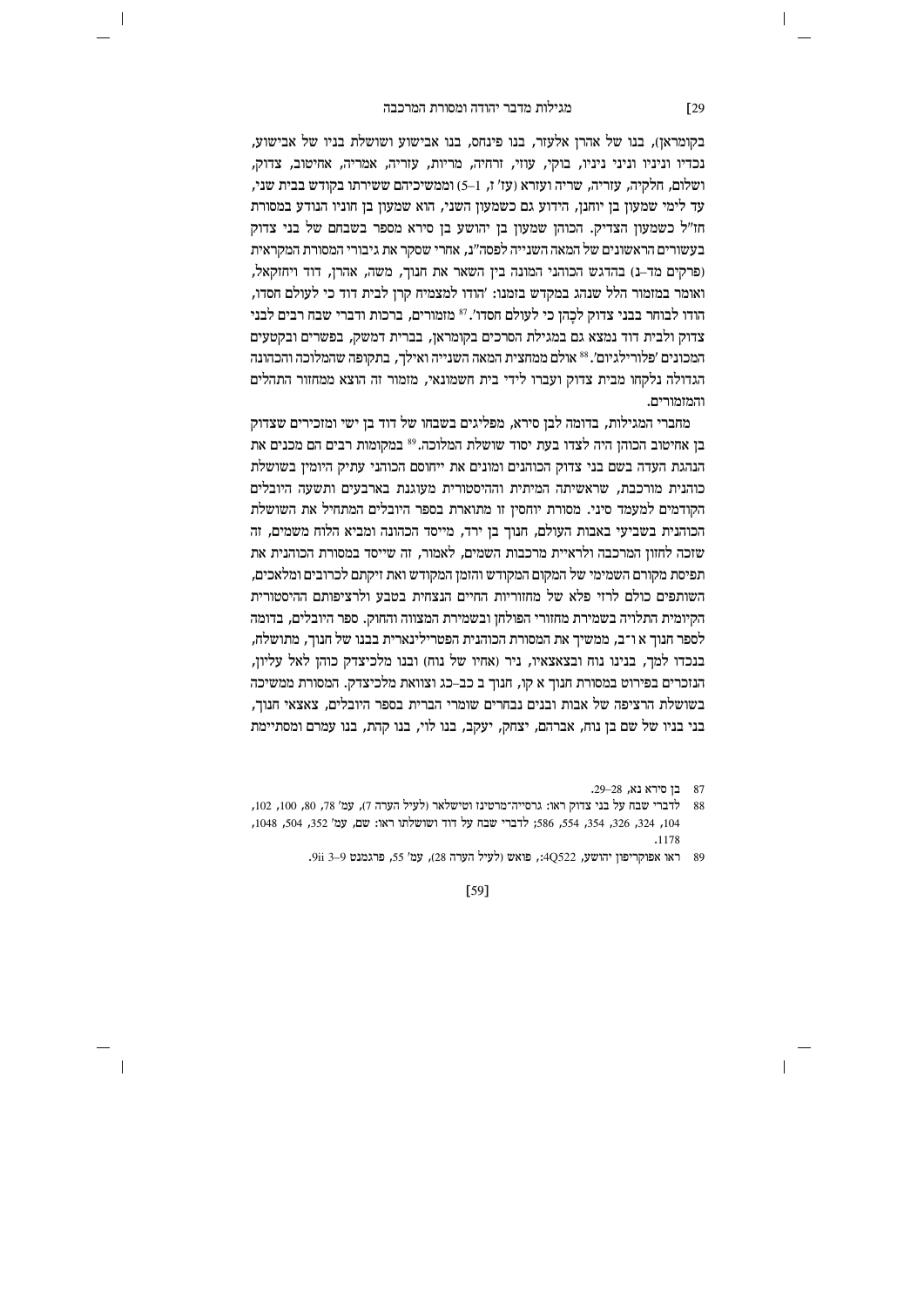באהרן בן עמרם, שמלאך הפנים מכתיב לאחיו משה בפתיחת ספר היובלים את ההיסטוריה המקודשת של הבחירה, הברית והכהונה.<sup>90</sup> מסורות מקבילות מקוטעות במגילות, כגון בקטע של צוואת לוי הארמי, <sup>91</sup> מונות את חנוך, נוח, אברהם, יצחק, יעקב, לוי ואהרן בנוסח אחד היוצר רצף שביעוני של בחירה – חנוך הוא השביעי באבות העולם מאדם ועד נוח, ואהרן הוא דור שביעי לאברהם ברצף פטרילינארי של אבות ובנים נבחרים (אברהם, יצחק, יעקב, לוי, קהת, עמרם, אהרן).

המשכה של השושלת, שלעתים נמנית מלוי בן יעקב וקהת בנו, עמרם בנו, אהרן בנו, אלעזר בנו. פנחס בנו, עבור בכוהני בית ראשוז וכלה ברשימות הכוהנים המפורטות בעזרא (ז), בנחמיה (י, 10-11; יב, 1-7, 23-26) ובדברי הימים א (ה, 27-41), נפרש לאורך האסופה המקראית ומגיע בדברי בן סירא עד לימי הכוהן הגדול שמעון בן יוחנן המכונה שמעון הצדיק אביו של חוניו השלישי, שבימיו נסתיימה השושלת הלגיטימית המכהנת במקדש בירושלים. בין אם זו היסטוריה המשקפת ממשות חברתית, תרבותית, דתית עתיקת ימים ומתועדת בפירוט. וביז אם זו היסטוריה ספרותית עשירה ומגוונת של קהילות מדומיינות, המומצאת בדיעבד לשם כינון זהות, רציפות ותודעה מקודשת של קהילה ממשית, הנאבקת על ייחודה, על רציפותה ועל זהותה הרוחנית וההיסטורית, בשעה שקיומה מאוים וסכנה צפויה להמשכיותה במציאות ההיסטורית המשתנה, אין חולק על מקורותיה בעולם המקראי בעת העתיקה. חלקים נכבדים של היסטוריה כוהנית זו מצויים בכתבי הקודש. הו אלה שנכנסו לקנוז המקראי הז אלה שנשארו מחוצה לו. ונותרו בספרייה הכוהנית, שהפכה מאוחר יותר, בידי חכמים, לספרות חיצונית, ונותרה כספרות מתורגמת, ונתגלתה במקורה העברי והארמי העתיק מן המאות שלפסה״נ, במגילות מדבר יהודה.

כאמור, המריבות בין שני בניו של שמעון הצדיק על רקע עליית השלטון הסלווקי, שמאבקיו הפנימיים בין הטוענים לכתר הפך את השליטים לנזקקים לתמיכה מקומית צבאית וכספית, ואפשר את רכישת הכהונה הגדולה, בתמורה לממון, לסיוע צבאי, ולהפצת ההתייוונות בידי אלה שלא היו זכאים לה, הם שהביאו לסיום כהונתם של בני צדוק, ולהחלפתם בידי בני מקבי, או בית חשמונאי, שלא היו זכאים לכהונה גדולה או למלוכה על פי הסדר הפטרילינארי המקראי, שהכיר רק בשושלת פטרילינארית אחת של כהונה גדולה ובשושלת אחת של מלוכה. דהיינו בבית צדוק ובבית דוד. הפצת התרבות ההלניסטית והלוח היווני־מקדוני ירחי של בית סלווקוס בארץ ישראל, והמאבקים על רכישת הכהונה הגדולה תמורת כסף, ההלניזציה והחסות המלכותית, שהותנתה בציות ללוח האימפריאלי

 $F601$ 

30]

<sup>90</sup> על ספר היובלים בנוסחיו השונים ראו: ונדרקם (לעיל הערה 34).

<sup>91 –</sup> ראו: מרטינז וטישלר (לעיל הערה 7), 2, עמ' 1134, והשוו: :M. Kister, '5Q13 and the Avodah A Historical Survey of its Significance', Dead Sea Discoveries, 8 (2001), p. 137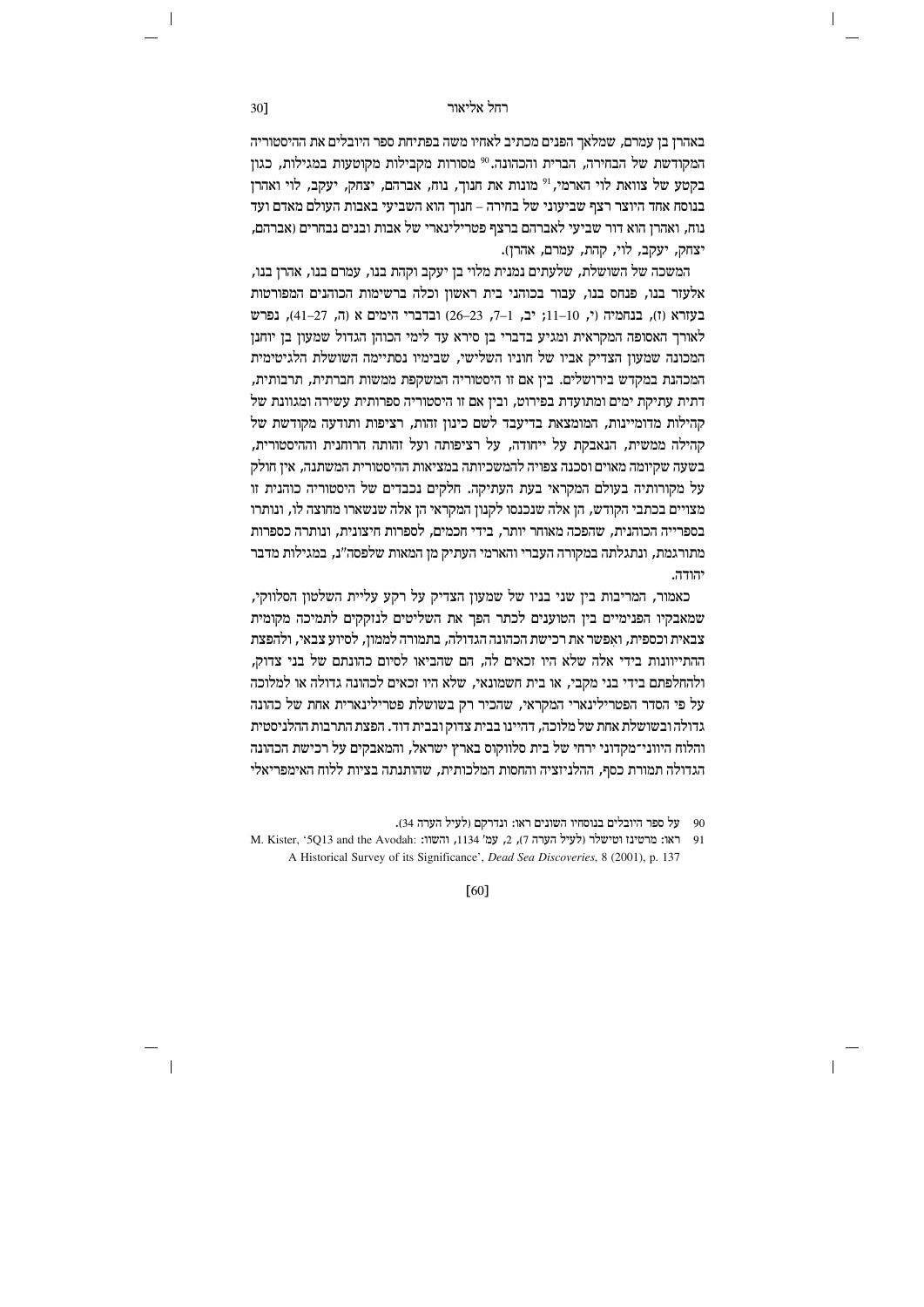$\overline{\phantom{a}}$ 

הירחי, לא חדלו מימי יאזון, מנלאוס ואלקימוס בשנות השבעים והשישים<sup>92</sup> ועד ימי יהונתן, שמעון ויוחנן וממשיכיהם במחצית השנייה של המאה השנייה לפסה"ג. <sup>93</sup>

 $\mathbf{1}$ 

דומה שעבור כוהני בית צדוק, שאחזו בלוח השמש העתיק ויצרו ושמרו את הספרייה של המגילות שנמצאו בקומראן, התורה מעולם לא נחתמה, הנבואה לא פסקה והכהונה לא חדלה מלשמור את משמרת הקודש. התורה נמסרה ונשמרה מגילות מגילות ('תורה – מגְלֹה מגלה נתנה׳, גיטין, מ ע׳׳א), ולצד המגילות ששמרו את נוסח ספרי המקרא השונים נמצאו מגילות ששמרו חיבורים מקודשים נוספים בעלי צביון כוהני־מלאכי מובהק המיוסד על לוח השבתות, הוא לוח השמש הכוהני. חיבורים הדנים בעולם המלאכים או בעולמם של הכוהנים המופקדים על שמירת משמרת הקודש בשמים ובארץ, המיוסדים כולם על לוח השמש ועל מסורת המרכבה, כגוז שירות עולת השבת. מגילת המשמרות. מגילת הברכות. יחזקאל השני. מזמורי דוד. דברי המאורות או מגילת המקדש. הם הרחבה כוהנית של מסורות מקראיות שאין להן המשך במסורת חז"ל. אין במסורת חכמים המשך לרשימות יוחסין כוהניות, לתהלים ולמזמורים ולשירי מלאכים הקשורים ללוח השבתות והמועדים, לתפילות. לסדרי משמרות. למועדי המקדש. למסורות על מייסדי הכהונה. להיסטוריה מקודשת של בריתות ובחירה אלוהית ולחיבורים נוספים המיוסדים כולם על לוח השמש הקבוע מראש ומבוסס על מסורת מפי המלאכים ביחס למועדי כריתת הבריתות. לוח זה מכונה במסורת חנוך, המתארת בלשון מראות וחזיונות את חלוקת הזמן המתמטית  $^{94}$ האסטרונומית המופשטת, בשם 'מרכבה', 'מרכבת השמש', ו'מרכבות השמים'.

הכוהנים המודחים, שומרי המגילות ומחבריהן ראו עצמם כיורשי בית צדוק המקראי ונושאי הדגל של היהדות שומרת הברית החיה בכפיפות להנהגה כוהנית מסורתית של בני בניו של לוי, ונינו אהרן בן עמרם, הרואה בשבט יהודה ובצאצאיו מבית דוד את הראויים הבלעדיים למלוכה. שני בתי אב אלה היו קשורים ביניהם בשלבים מוקדמים של ההיסטוריה המקראית – אהרן בן עמרם, בן קהת, בן לוי, לקח לאישה את אלישבע בת , עמינדב, אחות נחשון בן עמינדב נשיא שבט יהודה. <sup>95</sup> עמינדב הוא בנו של רם, בן חצרון בז פרץ. בז יהודה. 3⁄8 שושלת בית צדוק המשתלשלת מאלעזר בנם של אלישבע בת עמינדב משבט יהודה ואהרן בן עמרם משבט לוי מאחדת במסורת המקראית שני שבטים אלה

92 יוסף בן מתתיהו, קדמוניות יב 239, 385.

- 93 מקבים אי, 20; יג, 34–42; יד 38–39.
- 94 ספר מהלך מאורות השמים, בתוך: ספר חנוך א עב, 5; עה, 4, 9.
	- 95 שמות ו, 23.
	- 96 רה"א ב, 10; רות ד, 18–22.

 $F611$ 

 $\sqrt{31}$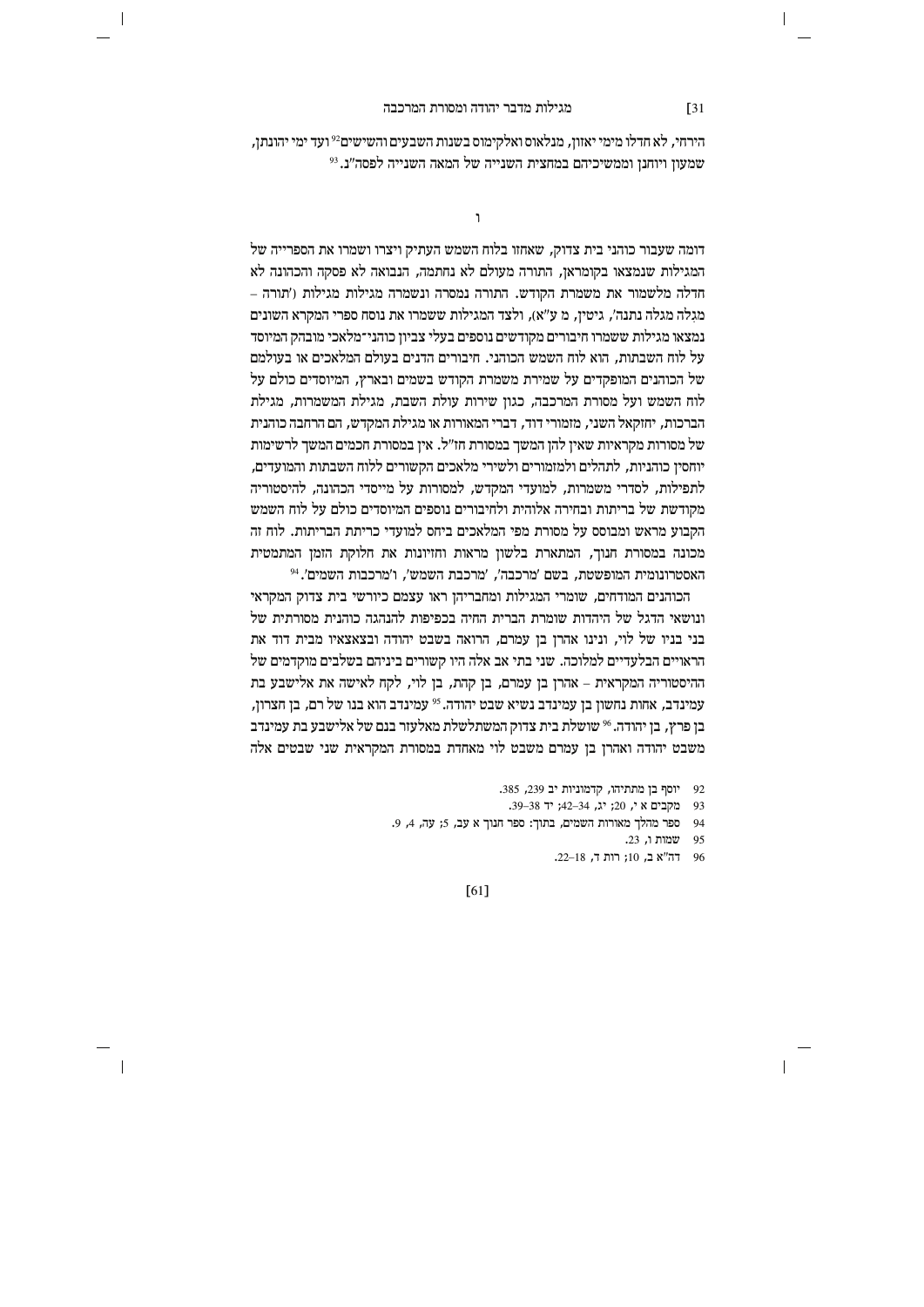בקשרי משפחה, זיכרון ומסורת מקודשת ובתביעת בלעדיות על המלוכה והכהונה. בכתבי קומראן נמצאו כאמור קטעים מצוואת קהת ומצוואת עמרם, ובהם מצוינים הקשרים בין בית דוד לבית צדוק בתקופת המלוכה. בחיבור נבואי המיוחס ליהושע, המתאר את העתיד בזיקה לבית דוד ובית צדוק, נאמר:

כי הנה בן נולד לישי בן פרץ בן יה[ודה בן יעקב והוא אשר ילכוד] את סלע ציון ויורש משם את וכל] האמורי מירושלים ועד הים ויהיה עם לבבו] לבנות ואת] הבית ליהוה אלוהי ישראל זהב וכסף [נחושת וברזל יכין ועצי] ארזים וברושים יביא [מ]לבנון ובנו הקטן [הוא יבננו וצדוק הכוהן] יכהן שם ראשון מ[בני פינ]חס [ואהרון] ואותו ירצה ב[כול ימי חייו ויברך] בכול [מ]עון מן השמי[ם] כי ידיד יהו[ה] ישכון לבטח ו[יהוה מגינו כול] הימים ועמו ישכון לעד.<sup>97</sup>

ייתכן שמובא כאן נוסח מקוצר המתאר את ההיסטוריה המשולבת של בית דוד ובית צדוק וייתכו שקיטועה האקראי של מגילה זו הוא שגרם לשיבוש הכרונולוגי. שכו על פי המסורת המקראית, השושלת היא בת שנים עשר איש מיעקב ועד דוד: בן נולד לישי בן עובד בן בועז בן שלמון בן נחשון בן עמינדב בן רם בן חצרון בן פרץ בן יהודה. מכל מקום שושלת בית דוד ושושלת בית צדוק שותפות במסורת זו בזיקה למקדש: הראשונה מכוננת את המקדש. והשנייה מכהנת בו: הראשונה מנהיגה את העם בתמורות ההיסטוריה מז העבר אל העתיד, ואילו השנייה מופקדת על שמירת העדות, על וכירת הברית, על הנצחה טקסית מקודשת של העבר ועל שמירת מחזוריות ריטואלית של שבתות ומועדים המתנה את הברכה האלוהית ואת רציפות הקיום מהעבר המיתי, דרך ההווה הריטואלי ועד לעתיד העומד בסימן השגחה שמימית. לצד האחריות לגבי שמירת משמרת הקודש מופקדת שושלת בני צדוק גם על הנחלת מכלול החוק האלוהי<sup>98</sup> ועל המשך היצירה הכתובה בהשראה אלוהית ומלאכית, הקושרות בקשר ריטואלי מחזורי בין העבר, ההווה והעתיד. על פי המסורת המקראית, דוד מצייר בכתב את תוכנית המקדש שיבנה שלמה בנו, שבמרכזו 'תבנית

- 97 4Q522′ (לעיל הערה 89). בחיבור המכונה דברי המאורות מובא קטע מאלף על ירושלים, על בחירת שבט יהודה ועל בית דוד: 'משכנכה בירושלים העיר אשר בחרתה בה מכול הארץ להיות שמכה שם לעולם כי אהבתה את ישראל מכול העמים ותבחר בשבט יאודה ובריתכה הקימותה לדויד להיות [כרועה?] נגיד על עמכה, וישב על כסא ישראל לפניך כול הימים, וכול הגויים ראו את כבודכה אשר נקדשתה בתוך עמכה ישראל, ולשמכה הגדול ויביאו מנחתם כסף וזהב ואבן יקרה עם כול חמדת ארצם לכבד את עמכה ואת ציון עיר קודשכה ובית תפארתכה, ואין שטן ופגע רע כי אם Maurice Baillet (ed.), Qumran Grotte 4, III: 4Q482-4Q520 (DJD, 7), Oxford , 143–144. 1982, pp. 143–144 פילוג הממלכה, בימי רחבעם בן שלמה, רק שבט יהודה, שבט בנימין ושבט לוי נותרו בממלכת יהודה, שאר השבטים עברו לממלכת ישראל.
	- 98 וי' י, 11; דב' לג, 9–10; מל' ב, 3.

 $[62]$ 

32]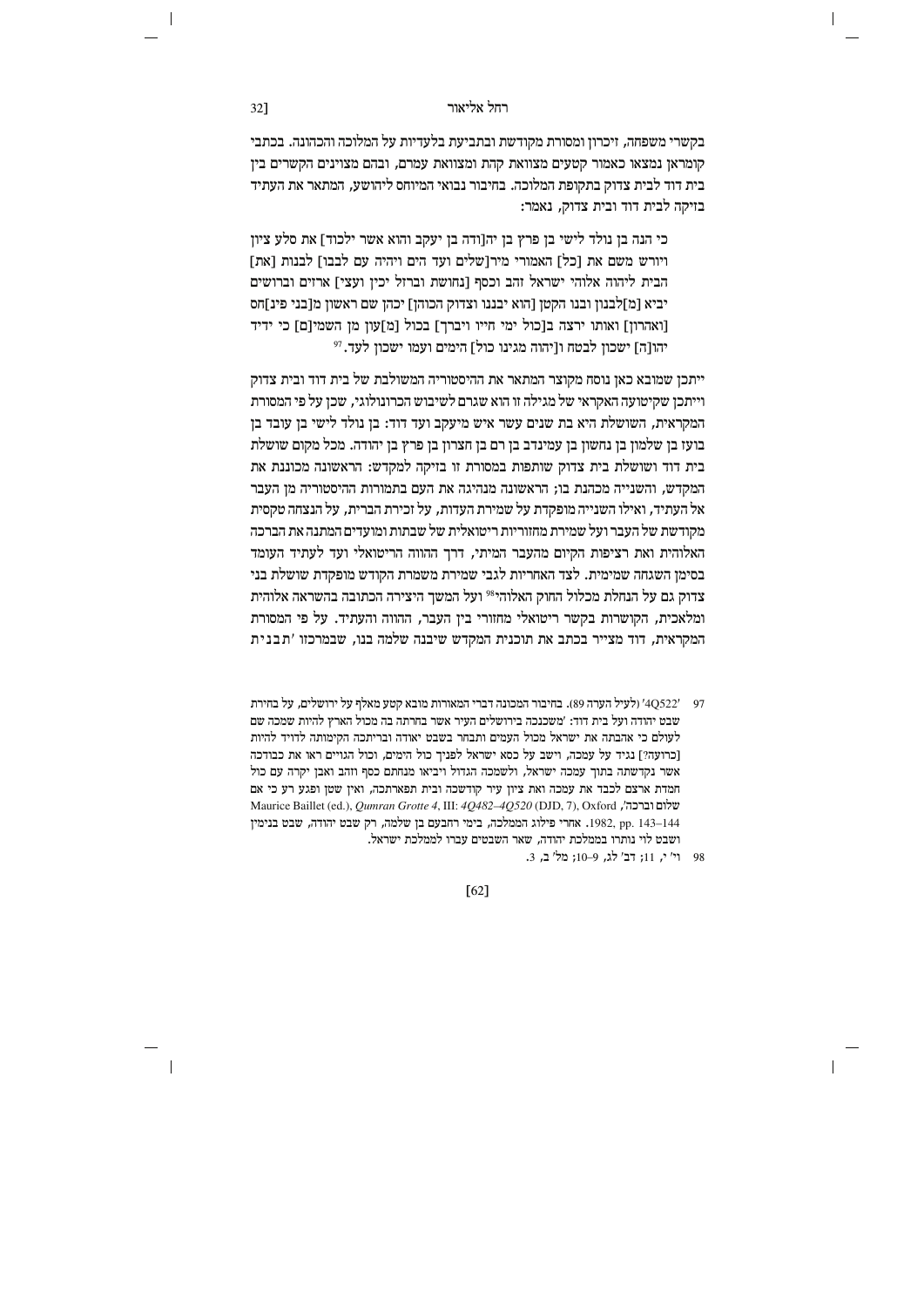$\overline{\phantom{a}}$ 

המרכבה הכרובים זהב לפורשים וסוככים על ארון ברית ה". <sup>99</sup> יתר על כן, על פי המסורת המקראית, דוד וצדוק הכוהן מייסדים יחד את החלוקה המחזורית של כ״ד משמרות הכוהנים שומרי משמרת הקודש.<sup>100</sup> ולדוד, נעים זמירות ישראל, מיוחסת המסורת הליטורגית בתהלים הקשורה למחזורי עבודת המקדש. על פי מסורת מגילת המזמורים שנמצאה בקומראז. דוד הוא מייסד מחזורי השירים המלווים את מחזורי הקרבנות המועלים בידי שומרי משמרת הקודש על פי לוח השבתות והתקופות הידוע כלוח השמש. <sup>101</sup> בנוסחי תהלים שלא מצאו דרכם לסדר הקנוני מצוי, כאמור, גם מזמור התהילה לבני דוד ולבני צדוק.

כותבי המגילות מבססים את סמכותם של החוזים. בני שבט יהודה ובני שבט לוי. על השראה אלוהית הנגלית בחזיונות נבואיים ועל ידע המעוגן בדברי המלאכים, בשעה שהם יוצרים ספרות כוהנית־מלאכית מיתית. מיסטית וריטואלית המאששת את בחירתם ואת צדקת דרכם בזיקות שונות למסורת הזמן המקודש, המקום המקודש והפולחן המקודש היוצרים באחדותם את מסורת המרכבה.

f

הספרות המיתית עוסקת בעבר המכונן את ההווה הכוהני, ופורשת את ההשתלשלות ההיסטורית־מיתולוגית בדבר ראשית הזיקה בין מלאכים לנבחרים שומרי הברית, המייסדים את המיתוס הכוהני ומבססים אותו על לוח השבתות השמשי ועל לוחות השמים. לוחות התורה והתעודה (הקודמים ללוחות הברית) ולוח המועדים. לוחות אלה קשורים כולם במלאך אוריאל, הקרוי גם מלאך שר הפנים, ובחנוך בן ירד, הרואה את הכרובים בחזון המרכבה<sup>102</sup> ולומד מן המלאכים את המחזורים הקוסמיים של מסלולי השמש  $^{103}$ המונחים ביסוד הלוח בו 364 הימים. מחזורים אלה מכונים כאמור 'מרכבות השמים' וקשורים בנוח ובמסורת הלוח הקשורה למבול שנמשך שנה תמימה. שנה זו מתחלקת ל־364 ימים, לארבע תקופות בנות 91 ימים, לשנים עשר חודשים בני 30 יום כל אחד ולארבעה ימים המפרידים בין ארבע התקופות. עוד קשורה המסורת המיתית במלכיצדק כוהן לאל עליון, במלאכים עדי הלוח ועדי הבריתות שומרי השבת וחג השבועות ובמלאך  $^{104}$  הפנים המכתיב מסורות אלה למשה בהר סיני אחרי קבלת לוחות הברית. בספר היובלים. $^{\rm 104}$ 

- 99 <sup>דה"א כח, 18.</sup>
	- 100 הה"א כד.
- 101 סנדרס, מגילת המזמורים (לעיל הערה 24), עמ' 48, 91–93, טור 27, שורות 2-11; וראו מחקרים . על חיבור זה לעיל הערה 24 ולהלז הערה 115
	- 102 תנוך א יד,  $8-8$ .
		- 103 שם, עה, 3.
- 104 לפירוט מסורות אלה ראו: ספר חנוך א עב–פב; ספר היובלים א–ח; ספר נוח; ספר חנוך השני ו, 13−6; יג, 10; כג, 20–26, 36–47, 50–63.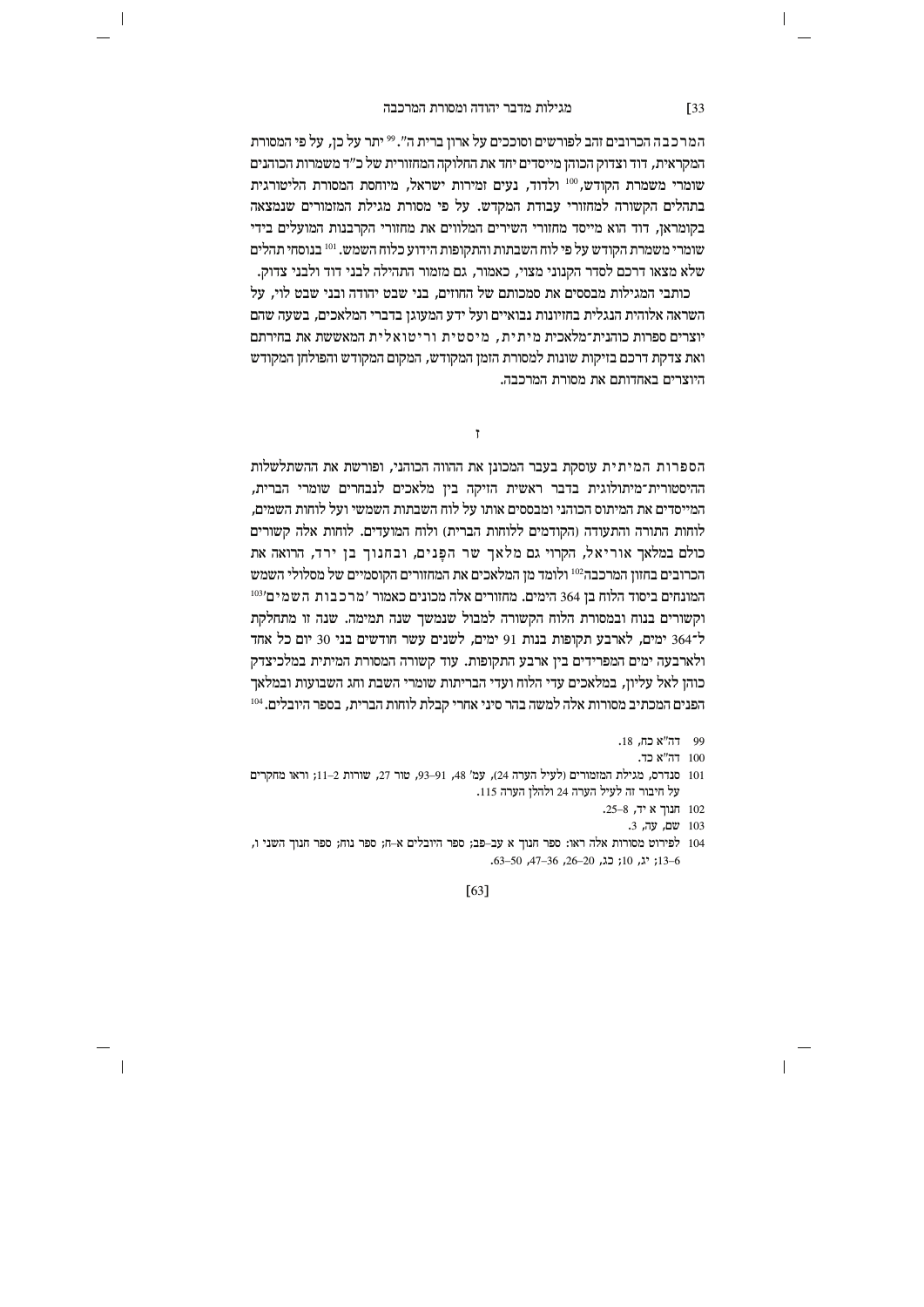פרקים נוספים של היסטוריה מיתית זו, המקבילים למסורת המקראית ומרחיבים את נוסחה, דנים בראייה חזיונית המתארת את העברת ההנהגה מידי משה ויהושע לבית דוד ובית צדוק, בזיקה לבניית המקדש (אפוקריפון יהושע) ובחזון המרכבה של יחזקאל שבנוסחו הקומראני נאמר 'המראה אשר ראה יחזקאל [...] נוגה מרכבה וארבע חיות'. <sup>105</sup> נוסח זה מיוחס לנביא הכוהו המרבה לדבר בשבחם של הכוהנים בני צדוק. 106 ומייסד את מסורת המרכבה המיסטית בחזונו.

הספרות המיסטית עוסקת בהווה המושתת על מסורת הבריתות שנכרתו בעבר ומתארת את תפקידי המלאכים בשמים. את שירותם בשבתות ובמקראי קודש במחיצת בני העדה המתקדשים ומטהרים, השותפים למלאכים בתפילה בשבח ובהלל במקצב שביעוני מחזורי קבוע. שותפותם בשמירת השבת, הנתפסת בספר היובלים כיום המלאכים, לצד מקומם המיוחד בחג השבועות, המכונה משנה חג, שכן חג זה הוא חג הבריתות עם נוח (היובלים ו א, 10), עם אברהם (שם יד, 10) ועם משה (שם א, 1; ו, 11), החג שהמלאכים שומרים בשמים. חג חידוש הברית על פי סרד היחד. וחג הביכורים והעלייה לרגל החל שבע שבתות אחרי מועד קציר שעורים, לפי המסורת המקראית ולפי מגילת המקדש.<sup>107</sup> חג השבועות, הנחוג על פי מסורת בני צדוק במחצית החודש השלישי, ביום ראשון ט"ו בסיוון, הוא המועד שבו התרחש מעמד סיני ונכרתה שבועת הברית כאמור בספר היובלים. הוא אף המועד על פי לוח השמש שבו נראה חזוז המרכבה ליחזקאל והמועד שבו נקרא חזוז מרכבת יחזקאל כהפטרה לקריאת התורה של חג השבועות108 המתארת את הברית במעמד הר סיני.<sup>109</sup> ההנהגות החמורות בתחומי הפרישות והטהרה שגזרו בני

- 105 ב-40385, דימנט וסטרגנל (לעיל הערה 26), עמ' 42; ועיינו דיונה של המהדירה דבורה דימנט על נוסח זה. שם.
	- 106 יח' מ, 46; מג, 19; מד, 15–24; מח, 11.
- 107 על מקום המלאכים בשבת ראו: ניוסם, שירות עולת השבת (לעיל הערה 30); Daniel K. Falk, y ;Daily, Sabbath and Festival Prayers in the Dead Sea Scrolls, Leiden 1998; על מקומם 'Hodayot<br/>4Q427', Esther Chazon et al. (eds.),  $Qumran \;Cave \; 4, \; :\!\! \text{Ker} \;$  בשמירת בשמירת ב : והשוו; XX: Poetical and Liturgical Texts, part 2 (DJD, 29), Oxford 1999, pp. 109-110 מגילת ההודיות (מהדורת ליכט [לעיל הערה 32], עמ' 162–163, 181–182); היובלים ב, ב; על מקומם בתפילה ראו: ניצן, תפילת קומראן (לעיל הערה 14); על כמה מאיפיוניהם השוו: ידין, מלחמת בני אור (לעיל הערה 14), עמ' 209–221; על מקומם המרכזי בשבת ובחג השבועות ראו: ספר היובלים, א-י; ל-לא; לניקוד החג כנגזר משבועה עיינו: יצחק א' זליגמן, מחקרים בספרות המקרא, ירושלים תשנ"ב, עמ' 438–439, והמחקרים הנזכרים להלן בהערה 206. לעניין חידוש הברית בנוכחות המלאכים בחודש השלישי ראו: סרך היחד א, 16–ב, 25 בתוך מגילת הסרכים (מהדורת ליכט [לעיל הערה 11], עמ' 66–73), ודבריו של מיליק המובאים שם, עמ' 55–56; וכן, אליאור (לעיל הערה 6), עמ' 11-142.
	- 108 תוספתא מגילה ג, ה.
	- 109 שמות יט; תה' סח, יח.

 $[64]$ 

34]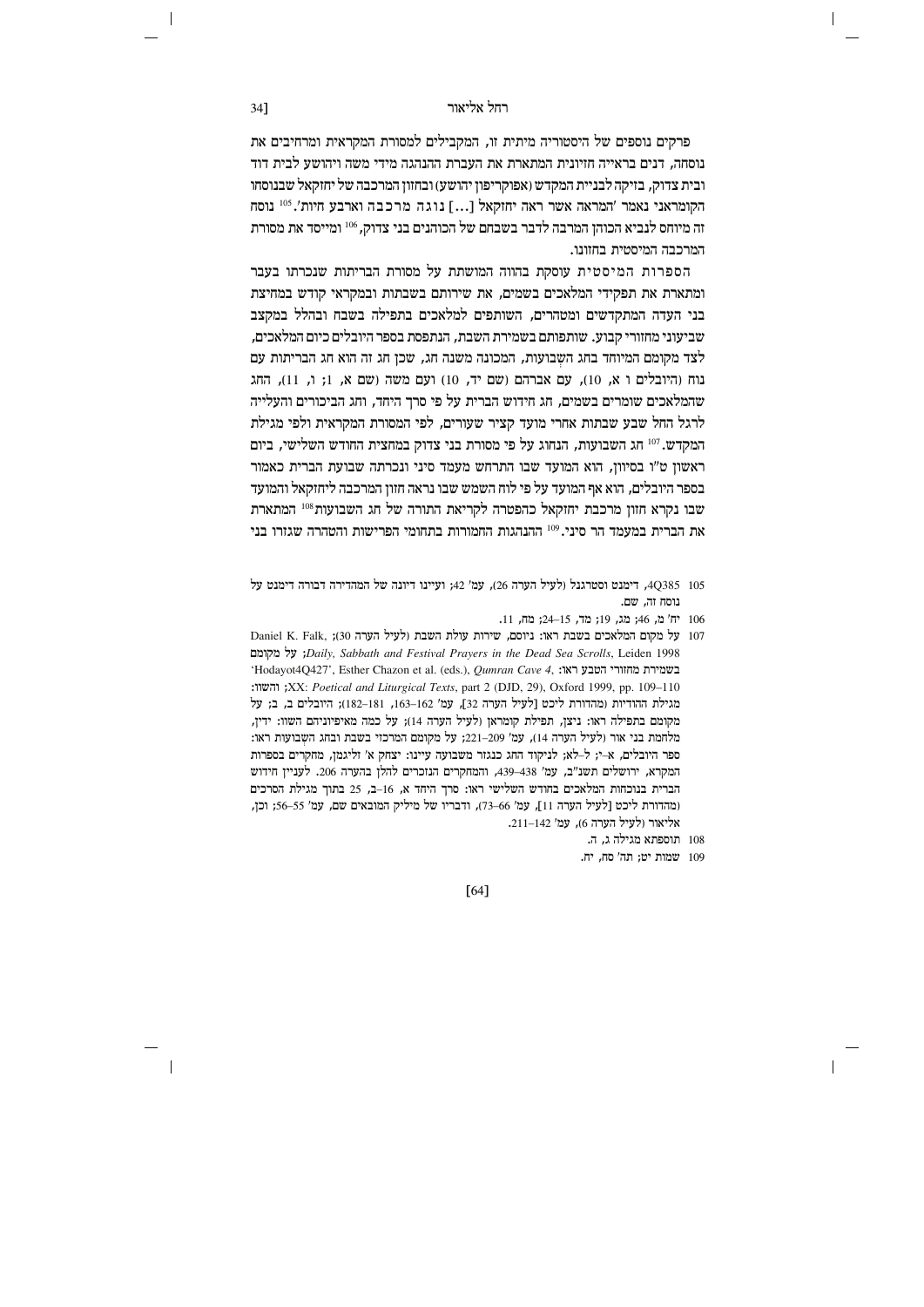$\overline{\phantom{a}}$ 

העדה על עצמם, המתוארות בסרך היחד, במגילת המקדש ובמגילת המלחמה, נבעו מהנחת נוכחות המלאכים בקרבם בזיקה לספירה שביעונית מחזורית המציינת את שבועות הברית השונות הכרוכות בשבתות ובמועדים.<sup>110</sup> נוכחות מלאכית מחזורית זו הייתה גם הטעם לאיסור נוכחות נשים בקומראן, שהיה מקביל לאיסור נוכחות נשים בקודש הקודשים, מקום מושב הכרובים, מבחינת חוקי הקדושה והטהרה החלים עליו. מטעם זה של איסור טומאה בקרבה אל הקודש, אף נאסרה נוכחותן בעיר המקדש, ככתוב במגילת המקדש, או במחנה המלחמה באחרית הימים שבו משתתפים מלאכים, כמתואר במגילת המלחמה. ככל הנראה, הכוהנים, השותפים למלאכים בעבודת הקודש ב'מקדש אדם', <sup>111</sup> התחלפו ושבו מדי פעם למקום מגוריהם, שם חיו בני משפחותיהם, אולם מקום המפגש עם המלאכים מדי שבעה ימים ובשבעת מועדי ה' בשבעת חודשי השנה הראשונים היה שמור לגברים טהורים בלבד, בדומה לקודש הקודשים במקדש, שם שירתו כוהנים בלבד, שכן נוכחות המלאכים חייבה הקפדה קיצונית על טהרה, טבילה, שביתה, התקדשות ופרישות, וכן שמירה על מחזורי הזמז המקודשים המחושבים מראש ונשמרים באמצעות מחזורי שיר ותפילה. מחזורים ליטורגיים אלה שומרים מרחב נשלט תחום בגבולות של קדושה וטהרה המגינים, באמצעות מניין, ספירה ומחזורי שיר וריטואל, על המשכיות ונצחיות החיים מפני כוחות בלתי נשלטים הכרוכים במחזורי הטבע ביחס לגוף האדם, והקשורים לתחום הטומאה והמוות. שאיז להם שיעור ומספר. כל אלה תבעו פרישה מחיים רגילים לשם יצירת מרחב מקודש וזמז מקודש המופקדים בידי קהילת קודש המנותקת מהמקדש בירושלים וקוראת לעצמה בביטוי 'מקדש אדם'.

הספרות הריטואלית מתארת את הטקסים הארציים הנערכים בזיקה למסורת הבריתות, למועדי ה', ללוח השבתות בשנת השמש הנשמר בידי כוהנים ומלאכים ולייצוגיה השונים של מסורת המרכבה בזמן מקודש ובמקום מקודש. ספרות זו מזכירה בסרך הברכות בין השאר את הברכה לכוהן הגדול המשרת בקודש, המתואר כמלאך המשרת עם מלאכים, 112 ולצדה את הברכה לבני צדוק הכוהנים 113 ואת מעמד המעבר בברית בחג השבועות הנזכר בסרך היחד, במגילת הברכות, בברית דמשק ובמגילת המלחמה, בזיקה לנוכחות מלאכים.

הספרות הריטואלית מפרטת את לוחות המשמרות, שהיו מעין לוח ליטורגי חי של משמרות הכוהנים. המיוסד על לוח השבתות השמשי ושומר על מחזוריו השביעוניים המתחלפים מדי שבת ועל מחזוריו השש שנתיים בין השמיטות. מחזורים אלה נשמרו בחילופי עשרים וארבע משמרות הכוהנים ששירתו בשלושה עשר מחזורי שירות שבועיים

[65]

<sup>110</sup> ראו: ידין, מלחמת בני אור (לעיל הערה 14), פרק תשיעי, עמ' 209–221.

<sup>111 (</sup>Florilegium) 4Q174 (Florilegium) 13, עמ' 53

<sup>112</sup> מגילת הסרכים (מהדורת ליכט [לעיל הערה 11]), עמ' 284–285.

<sup>113</sup> שם, עמ' 281–282.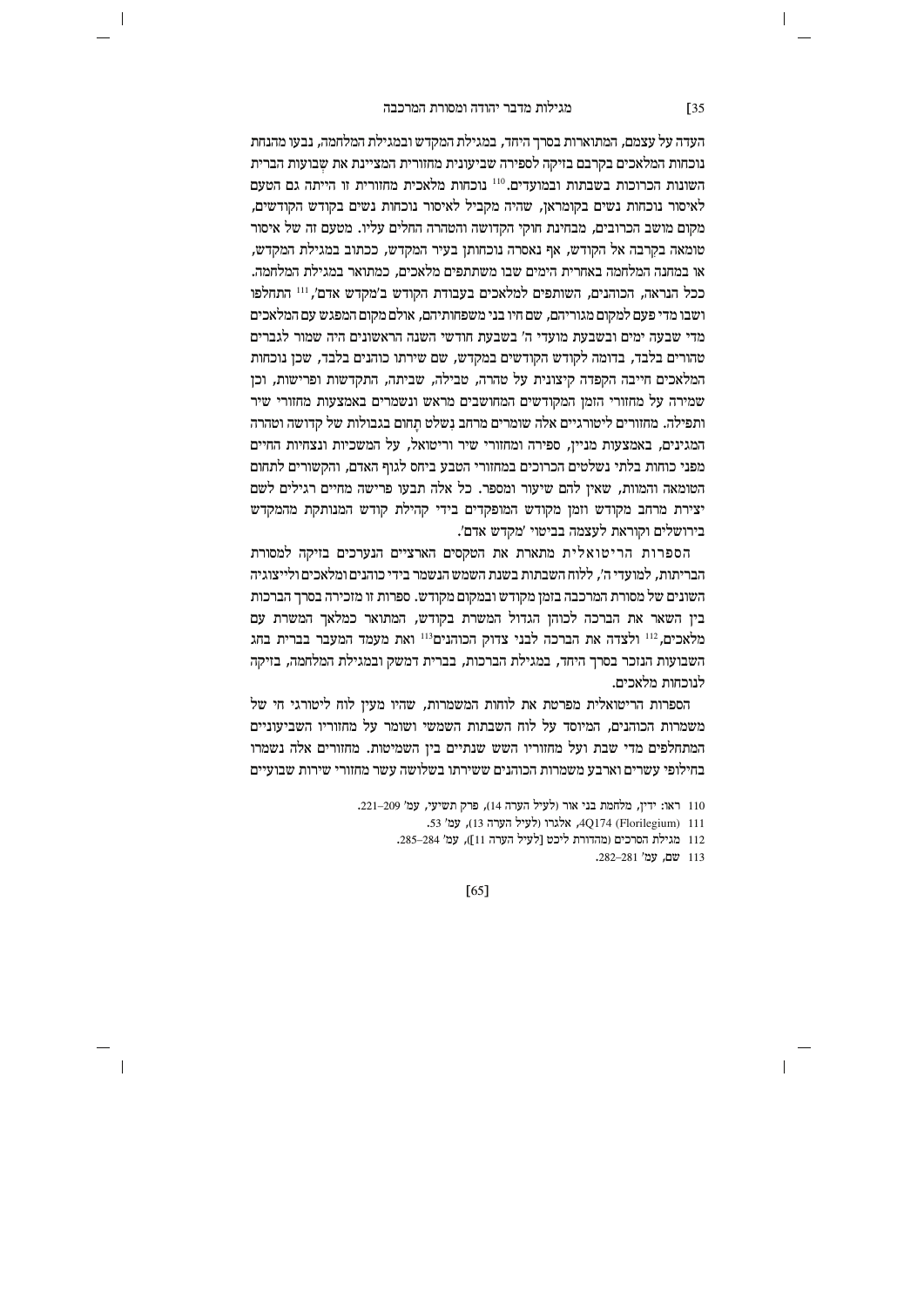מדי שש שנים. מחזורי משמרת הקודש היו מופקדים על שמירת הזמן באמצעות מחזורי הקרבנות ומחזורי השירות. 114 התשתית הליטורגית המחזורית הנצחית של סדר זה הנזכרת במגילת המזמורים התחברה בידי הנביא המשורר דוד בז ישי. שזכה להארה אלוהית:

ויהי דוד בן ישי חכם ואור כאור השמש וסופר ונבון ותמים בכול דרכיו לפני אל ואנשים. ויתן לו ה' רוח נבונה ואורה. ויכתוב תהלים שלושת אלפים ושש מאות. ושיר לשורר לפני המזבח על עולת התמיד לכול יום ויום לכול ימי השנה ארבעה וששים ושלוש מאות; ולקרבן השבתות שנים וחמישים שיר; ולקרבן ראשי החדשים ולכול ימי המועדות וליום הכפורים שלושים שיר. ויהי כול השיר אשר דבר ששה וארבעים וארבע מאות. ושיר לנגן על הפגועים ארבעה. ויהי הכול ארבעת אלפים וחמשים. כול אלה דבר בנבואה אשר נתן לו מלפני העליוז.<sup>115</sup>

כאמור לעיל, הספרות הכוהנית מייחסת לדוד, השביעי בבני ישי<sup>116</sup> בן שבט יהודה<sup>117</sup> שנולד על פי המסורת בחג השבועות. את ההשראה לבנייז המקדש שנגלה לו בנבואה ואת תיאור תבנית מרכבת הכרובים, <sup>118</sup> את כינון סדרי כ"ד המשמרות<sup>119</sup> ואת חיבור השירה הדתית המחזורית השומרת באמצעות מחזורי הקרבנות את המחזור השביעוני של מקראי הקודש ואת המחזור הרבעוני של ימי החול. מספרי השירים במובאה לעיל מקשרים ביו חלוקות הלוח למחזורי הקרבנות הנשמרים במחזורי השירה השונים: 3600 תהלים מתייחסים לעשרת התהלים הנאמרים מדי יום בפי הלויים ב־360 ימי היסוד של הלוח השמשי הנראה לעין, ללא זיקה לקרבנות; 364 שירים מושרים ביחס ל־364 ימי הלוח הפולחני הנשמע לאוזן והנשמר בהעלאת עולת התמיד בידי הכוהנים מדי יום; 52 שירי עולת השבת מציינים את מספר שבתות השנה שבהן מועלה עולת השבת בידי הכוהנים; 30 שירים מושרים כנגד הקרבן המוסף המועלה בידי הכוהנים ב־30 הימים הנוצרים מצירוף 12 ראשי חודשים ו־18 הימים של שבעת המועדים הנזכרים בפרשת המועדות

- 114 טלמון ובן דב, מגילות המשמרות (לעיל הערה 36), ושם רשימת מחקרים. לפירוט החישובים של מועדי השירות ראו: אליאור (לעיל הערה 6), עמ' 40–43.
- ראו: גרסייה־ 115 מגילת המזמורים כז, 11–11<br/>(לעיל הערה 24). על מזמורי דוד 11QPsª, Col. 27:2–11 ולעיל ה נורטינז וטישלאר (לעיל הערה 7), עמ' 1178. לסיכום המחקר על טקסט זה ראו: .James C , ספר פ"מ קרוס, VanderKam, 'Studies on David's Compositions', ארץ ישראל, כו (תשנ"ט), ספר פ"מ קרוס, עמ' 212\*-220\*; שמריהו טלמון, 'לוח המועדים בשנת החמה של עדת היחד על פי רשימת שירי יובל (עורכים), ובלהה ניצן (11QPs<sup>a</sup>, XXVII) ודוד במגילת המזמורים ממערה 11 (11QPs<sup>a</sup>, XXVII) לחקר מגילות מדבר יהודה, ירושלים תשס"א, עמ' 204–219. הפיסוק בציטוט על פי טלמון, שם; וכן ראו: אליאור (לעיל הערה 6), עמ' 48–52.
	- 116 דה"א ב, 14.
	- 117 רות ד, 17–22.
	- 118 הה"א כח, 18. 119 שם, כד, 3.
	-

[66]

36]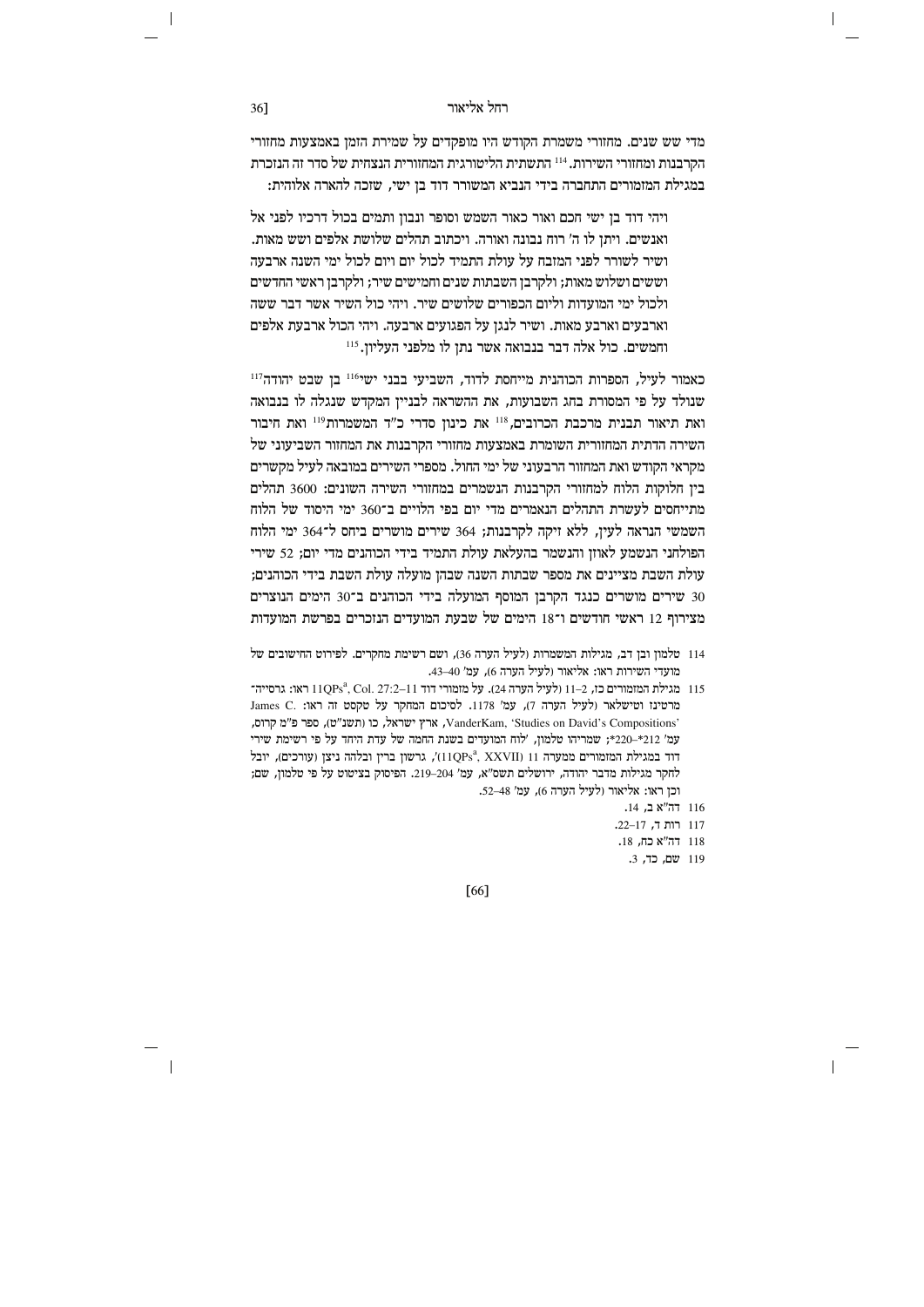$\overline{\phantom{a}}$ 

(וי' כג); וארבעה שירים המציינים את ארבעת הימים האפוגמנליים הנקראים פגועים, מלשון פגש־פגע (בר׳ כח, 11), שבהם ארבע עונות השנה פוגשות־פוגעות זו בזו כמתואר בספר חנור א פב. 14–20: עה, ובספר היובלים ו, 23–30 ומציינות את חילופי האביב. הקיץ, הסתיו והחורף הנראים לעין בעונות בנות 91 יום כל אחת, המתחילות ביום ד ומסתימות ביום ג בשבוע. ארבעה ימים אלה, ימי הפגועים, מציינים את סיום ארבע העונות. דהיינו ימי שלישי. שהם היום ה־31 בכל אחד מהחודשים השלישי. השישי. התשיעי והשנים עשר. יום רביעי שהוא ראש הרבעון שבו הם פוגשים־פוגעים הוא יום זיכרון, לאמור הראשון לחודש הרביעי, הראשון לחודש השביעי, הראשון לעשירי, והראשון לחודש הראשון, מתייחסים לימי השוויון של האביב והסתיו (1.1 ו־1.7), ליום הקצר בשנה 1.10 וליום הארוך בשנה 1.4.

לוח השמש המתמטי הסימטרי בעל ארבעת הרבעונים החופפים קשור לפרקים שונים בחומש בנוסחו הקומראני, החל בסיפור חנוך בן ירד (בר' ה, 24) המביא משמים את הלוח בו 364 הימים שלמד מז המלאכים – המחולק לארבעה רבעונים שווים בני 91 ימים. העולים לכלל 52 השבתות, 13 שבתות בכל רבעון, כמפורט בספר חנוך ובספר היובלים וב־13 שירות עולת השבת; דרך מועדי הביכורים מדי שבע שבתות בשבעת חודשיה הראשונים של השנה, כמפורט במגילת המקדש; וכלה במועד קציר העומר וחג השבועות, מועד קציר חטים שהוא מועד ביכורי הדגז. ומועד התירוש והיצהר. הקשורים לחלוקה שביעונית כוהנית זו של מועדי הבאת ביכורים למקדש.<sup>120</sup> לוח 364 הימים וארבעת הרבעונים מפורט בסיפור המבול במסורת ספר היובלים ובנוסחים שונים בקומראן של חיי נוח הקשורים למועד הברית בחג השבועות. ביטויו הריטואלי המחזורי בשבתות, בשמיטות וביובלים הנשמרים בידי עשרים וארבע משמרות הכוהנים שהשבועות נקראים בשמותיהם בסדר מחזורי רציף, מפורט במגילות המשמרות המונות חלוקות שביעוניות ורבעוניות  $^{121}.$ הקודש. השירות של שומרי משמרת ה

לצד ספרות שיש לה תשתית מקראית ברורה המתייחסת ל'מרכבות השמים' או לזמן המקודש ולחלוקתו השביעונית־רבעונית בלוח השמש הקושר בין עבודת כוהנים ומלאכים שומרי משמרת הקודש של מועדי ה' ובין מסורות לוח הקשורות בחנוך בן ירד, בנוח בן למך המדגים את חלוקתו בסיפור המבול, 122 בלוי בן יעקב הנמשח לכהונה בידי

- 120 על מגילת המקדש ראו: לעיל הערה 29; דיון בהיבטים ההלכתיים השנויים במחלוקת העולים מהמגילה ראו אצל: שיפמן, הלכה, הליכה ומשיחיות (לעיל הערה 11).
- 121 ראו: ספר היובלים ו; השוו התאריכים הפותחים כל אחת משלוש עשרה שירות עולת השבת; ראו: ניוסם, ניצן ושולר (לעיל הערה 8); השוו: פשר בראשית 4Q252, ברוק, קולינס ואחרים (לעיל הערה 25), עמ' 193–194, 198–199, טורים 1–11; על המשמרות השוו: טלמון ובן דב, מגילות המשמרות (לעיל הערה 36); ידין, מלחמת בני אור (לעיל הערה 14), עמ' 264–269.

122 '40252'. שם.

 $[67]$ 

 $\sqrt{37}$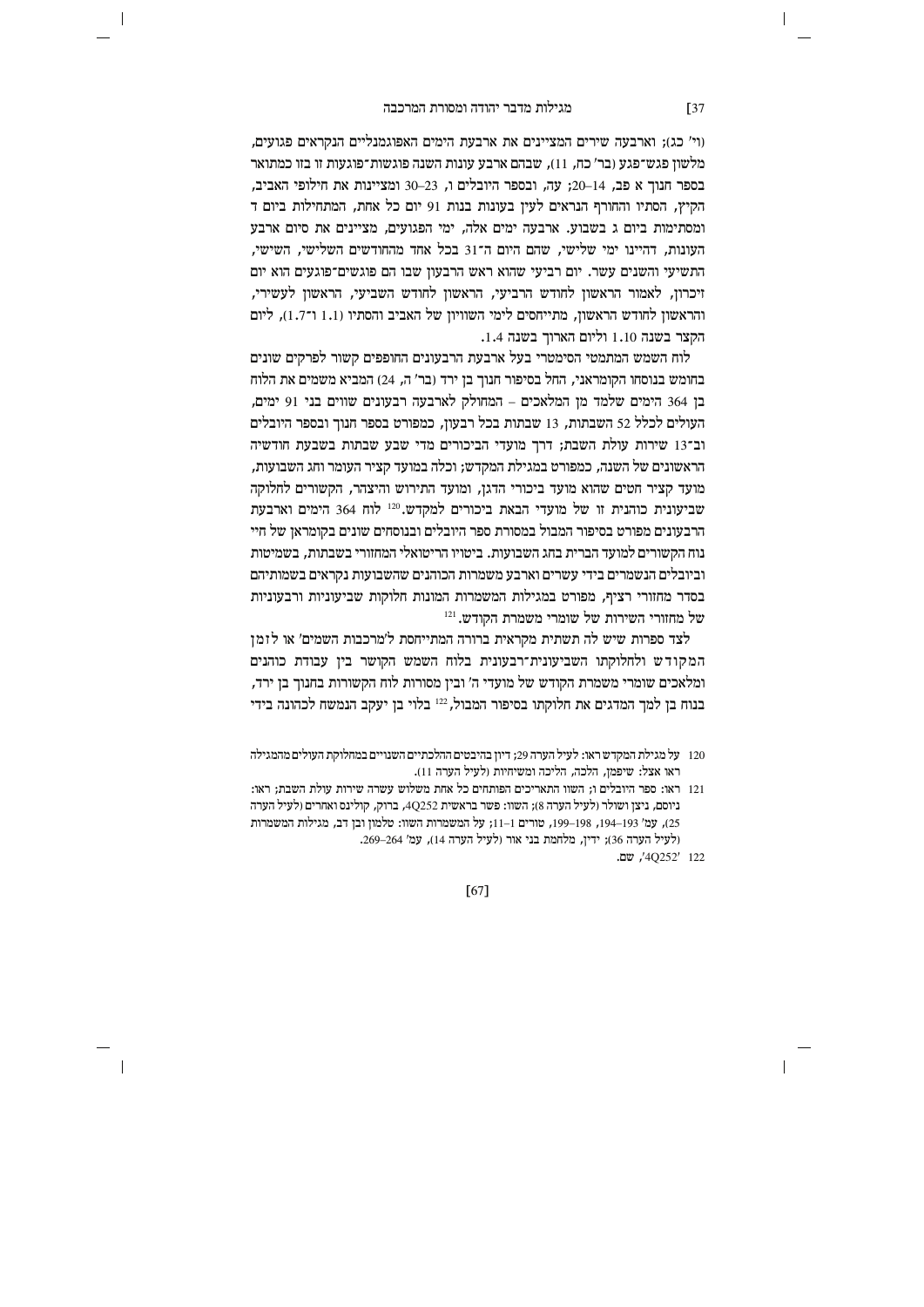# וועל אליאור האליאור האליאור הא

שבעה מלאכים בספר היובלים והופך ליורש מסורת הלוח בצוואת לוי, במשה בן עמרם  $\alpha$ על הר סיני הלומד את פירוט הלוח ממלאך הפנים בספר היובלים, בדוד בן ישי המבטא את חלוקותיו במחזורי שיר במגילת המזמורים ובמחזורי המשמרות, וביחזקאל המעניק מבע מיסטי לחלוקתו הרבעונית בחזון המרכבה הפונה לארבע רוחות השמים, נמצא מסורות כוהגיות מיסטיות הדנות במקום המקודש, בתשתיתו המקראית במסורת המרכבה ובהרחבתו המיסטית הכוהנית בספרי חנוך והיובלים.

מסורת המרכבה המתייחסת למרכבת הכרובים משקפת את תבנית המקום המקודש במרחב השמימי. ראשוו מתעדיה של מסורת המרכבה בספרות הכוהנית הוא חנור בז ירד המתאר את מסעו בשמים ואת מקומם של כרובי האש במקדש השמימי. <sup>123</sup> מסורת המרכבה  $5$ קשורה במישרין בכפורת ובכרובים במשכן שמשה הוראה בהר $^{124}$  ובמרכבת הכרובים במקדש שדוד הוראה משמים<sup>125</sup> המתוארים בפסוק 'ולתבנית המרכבה הכרובים זהב לפורשים וסוככים על ארון ברית ה'<sup>126</sup> מסורת המרכבה קשורה כאמור בפרקים שונים לחזיונות נבואיים של חנור הרואה חזוז מרכבה של ׳כרובי אש׳: ללוי שראה בחזונו את שערי השמים בשעה שזכה לברכת הכהונה מדרי העולם העליוז: <sup>127</sup> למשה שהוראה בהר 128  $\cdot$ את תבנית הכרובים: לדוד שראה את ׳תבנית המרכבה׳: ליחזקאל הרואה ׳זני מרכבה׳: ולמורה הצדק מקומראן שחיבר יצירות העוסקות במרכבה השמימית על פי השראה אלוהית בעולה מפשר חבקוק: 'פשרו על מורה הצדק אשר הודיעו אל את כול רזי דברי עבדיו הנביאים'.<sup>129</sup> לחמישה מביו השישה יש זיקה לכהונה – חנור מייסד הסדר הכוהני לפני המבול, המתואר בספר חנוך א ו־ב, בספר היובלים ד, 11–18 ובצוואות השבטים; לוי  $\alpha$ ממשיך המסורת הכוהנית־מלאכית בימי האבות; משה בן שבט לוי המוראה משמים את תבנית המשכן ומראה הכרובים; יחזקאל בן בוזי הכוהן הרואה את חזון המרכבה ומראה הכרובים בזמן חורבן בית ראשון; ומורה הצדק שהיה כוהן שהנהיג את העדה במאה השנייה לפסה"נ, שתיאורי המרכבה שלו נשמרו במגילות קומראן. המרכבה או מקום מושב הכרובים בקודש הקודשים, קשורה למקום התגלות האל, לקודש הקודשים בהיכלות  $n$ עליונים ולייצוגים של כרובי גן עדן הקשורים לסוד החיים, לראשית הזמן ולראשית המקום ולתבניותיהם האלוהיות הנצחיות הנגלות בהשראה נבואית. שירית ומיסטית.

- 123 חנוך איד, 11, 19.
- 124 שמות כה, 17-22; לז, 6-9.
- 125 מל"א ו. 23–28: דה"ב ג. 10–13.
	- 126 הה"א כח, 81.
	- 127 צוואת לוי ה, 1–2.
	- ו יח' א; י; בן סירא מט, 8.
- 129 מגילת פשר חבקוק, דף 7, שורות 4–5 (מהדורת ניצן [לעיל הערה 14], עמ' 171. השוו: שם, עמ' 152, דף 2, שורות 7–10: 'מפי הכוהן אשר נתן אל בלבו דעה לפשור [את] כול דברי עבדיו הנביאים אשר בידם ספר אל את כול הבאות על עמו'.

[68]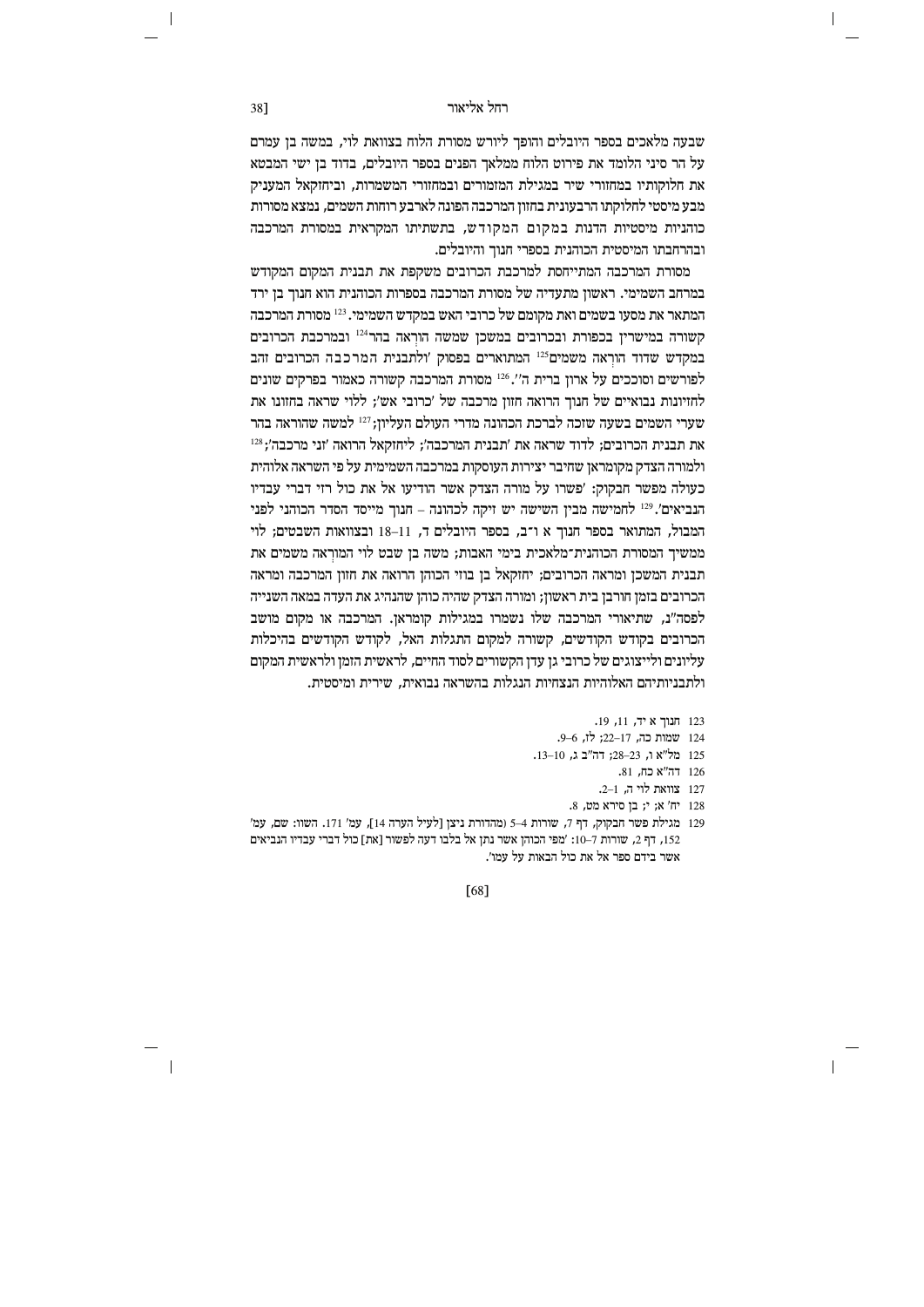$\overline{\phantom{a}}$ 

מרכבה היא התבנית השמימית החזיונית של המקום המקודש, הזמן המקודש והפולחן המקודש המיוצגים במקדש הארצי, והיא מתייחסת לייצוגים מיסטיים, ליטורגיים וריטואליים של קודש הקודשים ולייצוגי הזמז והמרחב של עבודת הקודש בעולם המלאכים.<sup>130</sup> הומן המקודש מתייחס ללוח השמש המחולק בתודעה הכוהנית מלאכית למחזורי זמן משבית ולמחזורי זמן פורה, דהיינו לשבתות ולרבעונים, או לשביעיות ולרביעיות במרחב השמימי והארצי. הנשמרים בעבודת הקודש של מחזורי השירה ומחזורי הקרבנות. המקום המקודש מתייחס לשבעת ההיכלות השמימיים או לייצוגי מרחב של הזמז המקודש של מחזורי מקראי קודש המתוארים בשירות עולת השבת. לשבעת חלקי המקדש בתחום הארצי ולייצוגי מרחב של הזמן הרבעוני המתוארים בזיקה  $\tau$ לגן עדן – מקום ראשית החיים ורציפותם הנצחית, שיש בו נהר הנפרד לארבעה ראשים וכרובים מכונפים. מרחב זה מיוצג כארבע חיות הקודש, וכארבעת פניה של המרכבה הפונים לארבע רוחות השמים (יח' א). חלוקות מרחביות אלה, המתייחסות לעולם הלא נראה המצוי בתשתית התפיסה הכוהנית של העולם הגלוי לעיז. והמבוססות על מסורות הנקשרות ביחזקאל, בחנוך, בלוי, במשה ובדוד, נשמרות בידי המלאכים המחולקים לשביעיות משרתות ומשוררות בשירות עולת השבת. החוזרות על הביטוי 'שבעה בשבעה דברי פלא', ולארבעת ראשי המלאכים אוריאל, רפאל, גבריאל, ומיכאל, כנגד ארבע  $^{132}.{\rm 'X}$ תקופות השנה וארבע רוחות השמים.  $^{131}$  ארבעה אופנים ו'ארבעה מוסדי רקיע הפלא מסורת המרכבה מתייחסת לאחדות הזמז המקודש. המקום המקודש והפולחז המקודש  $a$ במרחב השמימי ובמרחב הארצי, אחדות סינכרונית של שביעיות ורביעיות, המייצגות את יחסי הגומלין בין שבועת השביתה והקדושה מזה, ובין ברית נצחיות החיים, הרבייה, הרביעה (שם עונת הגשם) והפריון מזה, הנשמרת בידי עשרים וארבע משמרות הכוהנים בארץ, המתחלפות מדי שבעה ימים במחזורים שש שנתיים, בין שמיטה לשמיטה, ובידי שביעיות המלאכים המכהנים בשבעה היכלות עליונים. מול ארבעת פני המרכבה וארבעת  $133$  ראשי המלאכים.

מסורות אלה הן מסורות מיסטיות הקושרות בין תופעות אסטרונומיות מחזוריות בעולם הנראה הניכרות במחזוריו הנצחיים של הטבע, לבין תופעות מחזוריות בעולם הלא  $\alpha$ נראה הנודעות בדברי נביאים וחוזים כוהנים ולויים, השומרות את מחזורי הפולחן ואת מקורו הנשמע והנגלה בחזוז. הסינכרוניזציה ביז מחזורי הטבע הרבעוניים הנראים. שעליהם מופקדים המלאכים השומרים את ברית מחזורי הבריאה הנצחיים ברצף היוצר של הטבע, הנמדד במספרים זוגיים ורבעוניים – ארבע עונות, שנים־עשר מזלות בשמים,

130 אליאור (לעיל הערה 6), עמ' 94–116.

131 ספר חנוך א פב, 13–15.

132 6–5 ,11017, col VIII, גרסייה־מרטינז וטישלאר (לעיל הערה 10), עמ' 288.

133 אליאור (לעיל הערה 6), עמ' 33–60.

[69]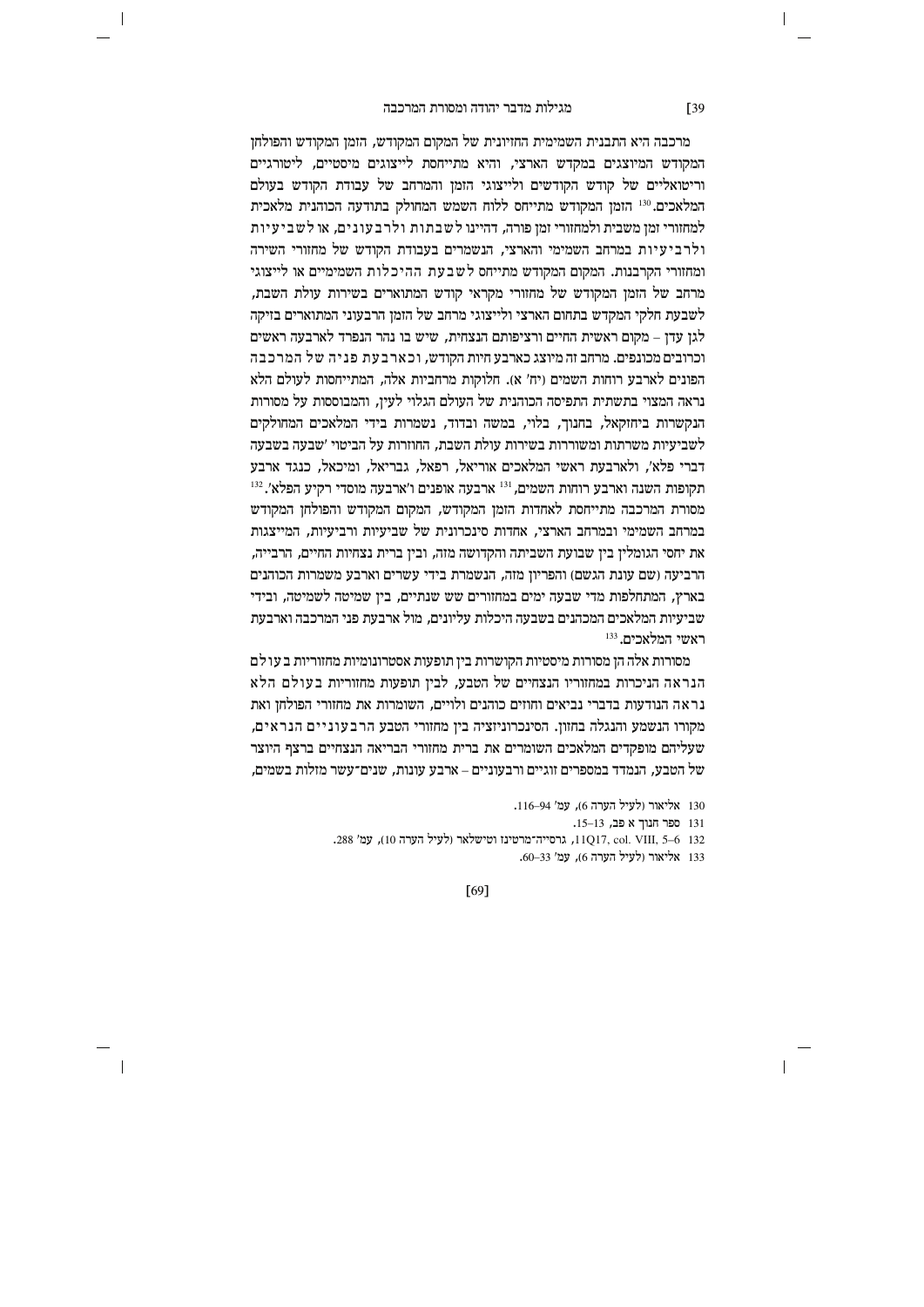תריסר חודשים בארץ, יום ולילה, 364 ימים בשנה – אשר אותם שומרים הכוהגים במחזורי עולת התמיד ובמחזורי עולת החודש ובשירי ארבעת הימים הפוגשים־הפוגעים, המסמנים את חילופי ארבע העונות. לביו מחזורי מקראי הקודש השביעוניים הנשמעים. המציינים במספרים פרדיים המתחלקים לשבע את מחזורי השביתה ומועדי הדרור, הנשמרים בידי כוהנים ומלאכים (שבתות, שמיטות, שבעה מועדי ה', יובלים), שאותם שומרים הכוהגים במחזורי עולת השבת ובמחזורי עולות המוספים במועדים – סינכרוניזציה זו היא הקושרת בין הנראה לנשמע ובין המוחש למופשט, בין מחזורי החול והקודש ובין עבודת כוהנים ומלאכים. הקדושה, הברכה ושמירת הברית של נצחיות החיים תלויות בסינכרוניזציה בין הרצף היוצר המכונן את עולם החולין הנגלה לעין במחזורים רבעוניים קבועים של יצירה והתחדשות הבריאה, לבין ההשבתה השביעונית המכוננת את הקודש, השביתה, השמיטה, והבלימה על יסוד ציווי ממקור אלוהי נשמע ובלתי נראה.

תפיסת הזמז הכוהנית כורכת את תמורות העתים בתבנית אלוהית שביעונית מחזורית ידועה מראש של 'שבועי קודש'. שעניינם שמירת שבועת מחזורי ההשבתה. החירות והדרור, מדי שבעה ימים, מדי שבעה מועדים, שחלקם קשורים בהשבתה מדי שבעה שבועות, בשבעת חודשי השנה הראשנים, בשמיטה מדי שבע שנים, וביובל מדי שבע שביעיות שנים. השבתה המכונה 'מועדי דרור' שמקורם בציווי אלוהי ובעדות מלאכית. הנשמרת בידי בחירים וידעים המשגיחים על שבעים ימי דרור בשנה (המונים כאמור 52 שבתות ושבעה מועדים, המצטרפים ל־18 ימי מועד, מקראי קודש שאסורה בהם כל מלאכה). תפיסת זמן כוהנית זו נשקפת במגילת הברכות, הפותחת ברזי הזמן הנראה לעין ובמחזוריו המופקדים בידי מלאכים, וממשיכה ומתארת את המורכבות השביעונית של מחזורי השביתה והדרור המיוסדים על מחזורים שביעוניים הנשמעים בציווי אלוהי והמכונים תכונים. מועדים. שבתות ומועדי דרור. הנשמרים בשבועה בידי הכוהנים לוויים ואנשי בריתם:

> ורזי פלאים בהר[אותמ]ה ושבועי קודש בתכונמה ודגלי חודשים [ראשי ש]נים בתקופותמה ומועדי כבוד בתעודות[מה ]ושבתות ארץ במחל[קותמה ומו]עדי דרוןר ד]רורי נצח אור וחשבוני [...] כי אתה בראתה במועדיהמה

[70]

40]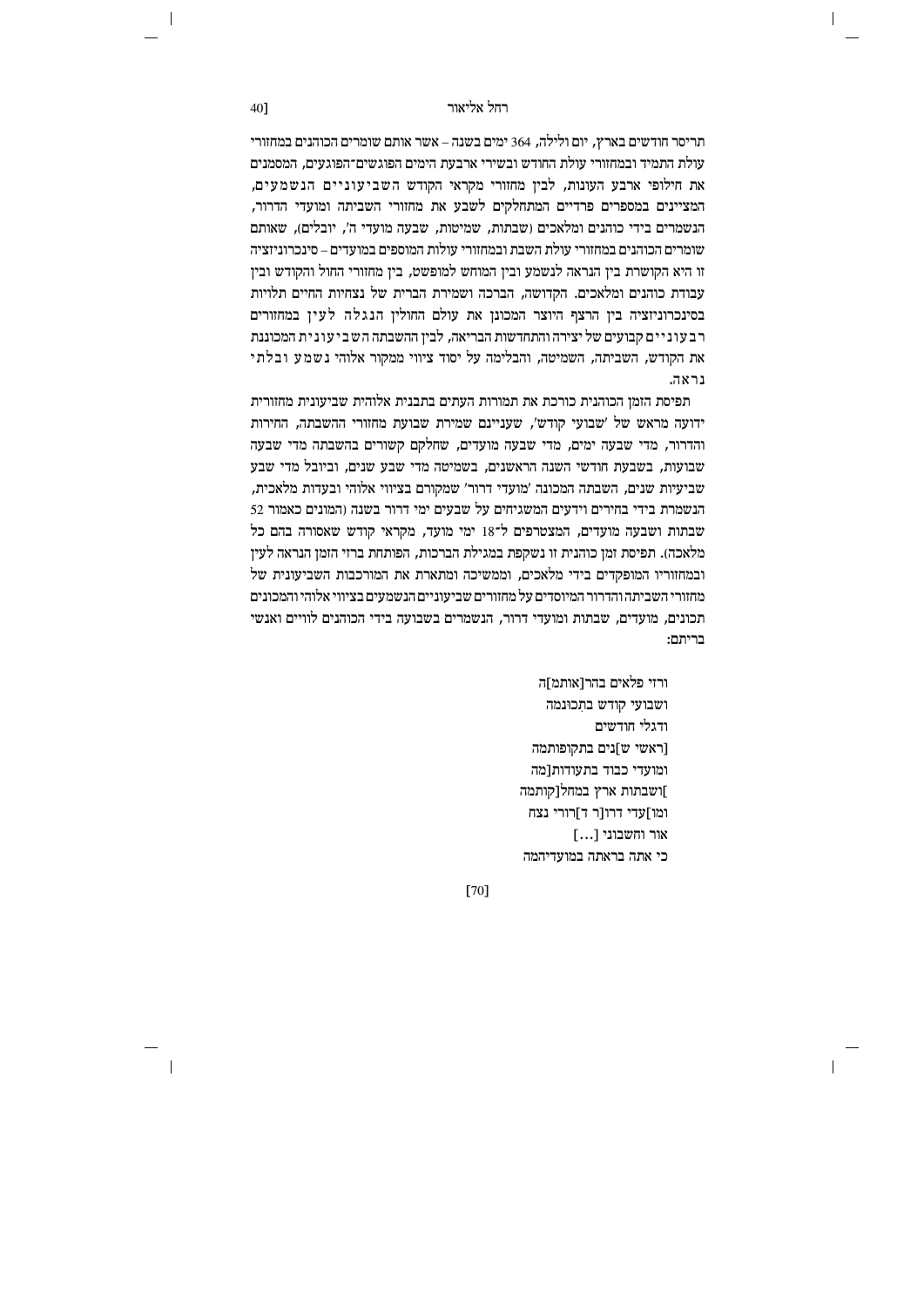$\overline{\phantom{a}}$ 

ומחדש 1 1 להשביעמה וכו]ל בחיריהמה וכול [י]דעיהמה בתהלי וברכות אמת בקצי מועד<sup>134</sup>

לשוז השיר מתייחסת לרזי הפלא של המרכבה הקוסמית הכוללים את מחזורי הטבע הרבעוניים הנראים ואת מחזורי מועדי הקודש השביעוניים הנשמעים: שבועות השנה ושבתותיה שמספרם חמישים ושניים קבוע כ'תיכון' או חוק נצחי בל יעבור; החודשים שמספרם שנים עשר; התקופות שמספרן ארבע והן נבדלות זו מזו בארבעת ימי הזיכרון הנודעים כדגלי החודשים; המועדים שמספרם שבעה ב'תעודתם' או במועדם הקבוע; שבתות הארץ, הלא הן השמיטות הנמנות מדי שבע שנים (וי' כה, 2–4) ומחלקות את מחזורי עבודת המשמרות; ו'מועדי דרור' שהם היובלים מדי שבע שביעיות שנים (וי' כה, 8–13) המנציחים את רעיון קדושת החירות, המובטחת במקראי קודש, שעניינה הוא הוויתור על ריבונות אנושית במחזוריות שביעונית של ימי שביתה מקודשים שכל מלאכה נאסרת בהם. מחזורים אלה. שמסורת המרכבה מיוסדת עליהם. משתרגים זה בזה ומעידים על הנצחיות. המחזוריות והמורכבות של הסדר האלוהי הנשמר בידי בני מרום ובני אדם.

 $\mathbf{a}$ 

עיון במהות ההבדלים בין המסורת המקובלת הידועה מנוסח המסורה וממסורת חז"ל ובין המסורת שנמצאה במגילות מדבר יהודה ובנוסחים המקבילים להן בספרי חנוך והיובלים, צוואת לוי וצוואות השבטים, שקטעים ארוכים מכל אחד מהם נמצאו בין המגילות, מעלה שמתנהל מאבק עקבי בין הבלטה או מחיקה של מסורות הקשורות בקדושת הזמן ובביטויו בלוח השמש ובמרכבות השמים; של מסורות הקשורות בקדושת המקום ובביטויה במסורת המקדש והמרכבה; ושל מסורות הקשורות בקדושת הפולחן ובביטויו במסורת משמרות הכוהנים ומשמרות המלאכים המשרתים במקדש ובקודש הקודשים בהיכל הארצי, ובמרכבה העליונה בשבעת ההיכלות השמימיים. שלוש מסורות אלה קשורות לעבודת הקודש של כוהנים ומלאכים ולשילוב העולם הסמוי מז העיז בעולם הנראה על מחזוריו הנצחיים הקבועים והידועים מראש, והן משלבות יסודות מיתיים, מיסטיים וליטורגיים הקשורים לפולחן, עם המצע המקראי המוכר, הקשור במועדי ה', מקראי קודש והמקדש.

134 /4Q286', ניוסם, ניצן ושולר (לעיל הערה 8), עמ' 12, קטע iii: 8–12; עמ' 24–24, קטעים 6–7:  $-4-1$   $-3-1$ 

 $[71]$ 

 $[41]$ 

 $\overline{\phantom{a}}$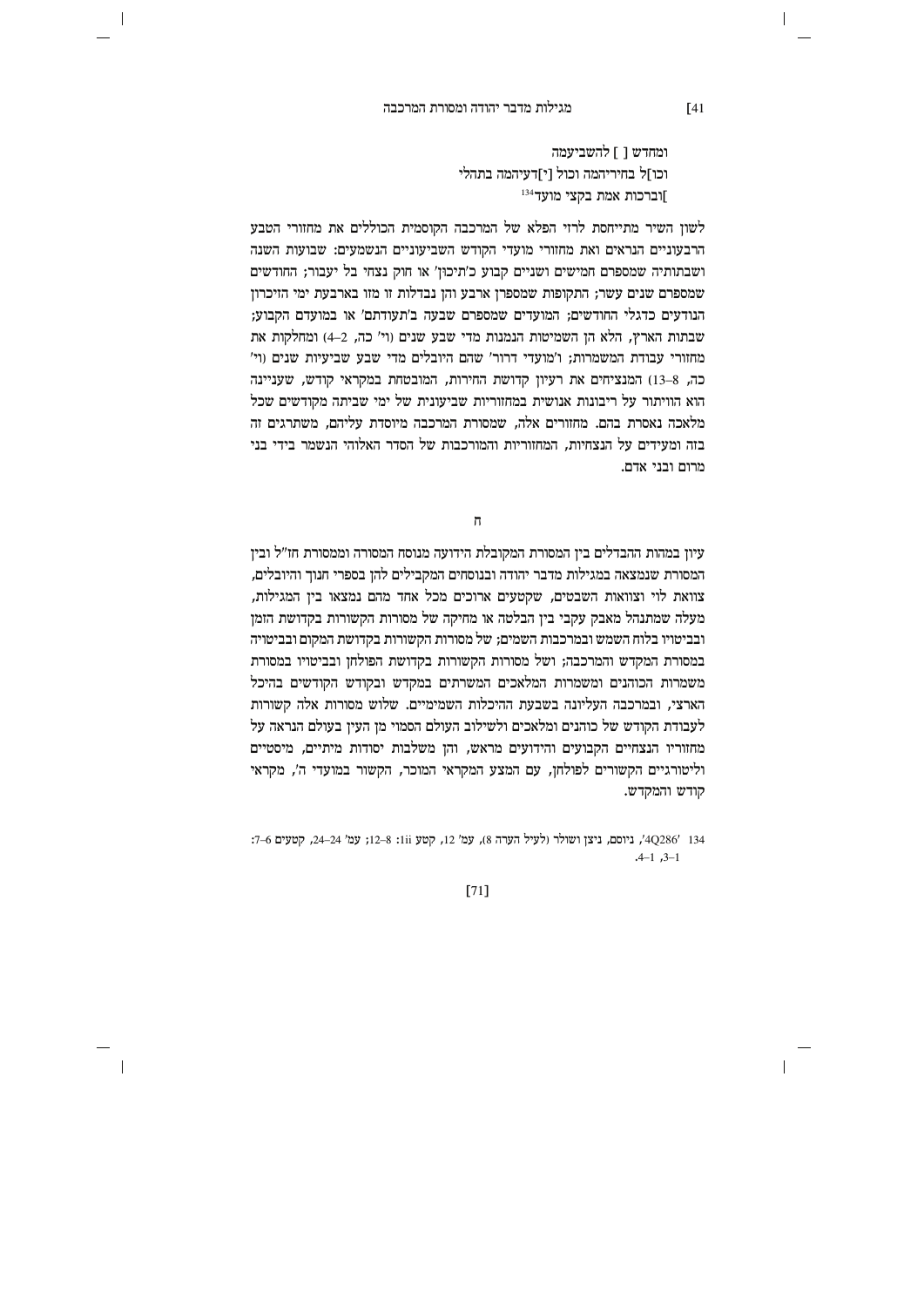במסורת המקראית, בעריכתה הקנונית במאה הראשונה והשנייה לסה״נ, שנעשתה בידי חכמים והגיעה לידינו בנוסח המסורה, אין מספר ימים קבוע לשנה, אין מספר מפורש לימי החודש. איז מספר קבוע לשבועות השנה ואיז מוצע עיקרוז חישוב ללוח המועדים. לעומת זאת במסורת קומראן המיוסדת על דברי המלאכים לשביעי באבות העולם, חנוך בן ירד, מטעימים המחברים חזור ושנה שבכל שנה יש 52 שבתות ב־52 שבועות. העולים ל־364 ימים. המתחלקים לארבע תקופות בנות 91 ימים כל אחת. השנה מתחלקת לשנים עשר חודשים בני 30 יום, ולחודשים השלישי, השישי, התשיעי והשנים עשר מתוסף יום החוצץ ביו תקופה לתקופה. ארבעה ימים אלה מכונים, כאמור לעיל, בשם פגועים ומלשוו פגע=פגש, בר' כח, 11), מציינים את סוף הרבעון ביום ה־31 לחודש השלישי שבכל רבעון ופוגעים־פוגשים בימי תחילת הרבעון הסמוך, הלא הם ארבעת ימי הזיכרון שבהם חלים ימי השוויון ברבעון הראשון והשלישי, שבהם אורכם של היום והלילה שווה (אקווינוקס האביב והסתיו), והיום הקצר ביותר והיום הארוך ביותר בשנה (סולסטיס הקיץ והחורף) ברבעוז השני והרביעי. השנה מתחילה ביום הזיכרוז שהוא יום השוויוז של האביב בחודש ניסו. חודש היציאה משעבוד לחירות.<sup>135</sup> וראשיתה תמיד ביום רביעי. יום בריאת המאורות<sup>136</sup> א' ניסן, הראשון מארבעת הדגלים או ארבעת ימי הזיכרון המציינים את חילופי העונות. כל אחד מארבעה רבעיה, המקבילים לארבע עונות השנה או לארבע תקופות השנה. מתחיל אף הוא ביום רביעי. יום הזיכרוז. ופותח רבעוז של שלוש עשרה שבתות המסתיים תמיד ביום שלישי. היום הפגוע. בכל שנה יש 52 שבתות שמועדו קבוע כעולה משירות עולת השבת, שכן השבת הראשונה לעולם תחול ברביעי לחודש הראשון, השבת השנייה באחד עשר לחודש הראשון השבת השלישית בשמונה עשר לחודש הראשון, וכן הלאה עד לשבת השלוש עשרה שתחול תמיד בעשרים ושמונה לחודש השלישי שבו מסתיים הרבעון ביום ה־31. באמצעו של כל רבעון חלה השבת השביעית ב־16 לחודש השני שבכל אחד מהרבעונים. הרבעוז השני נפתח תמיד ביום רביעי הראשוז לחודש הרביעי (א׳ תמוז) שהוא יום זיכרון ויום הסולסטיס הקיצי, והספירה מתחילה מחדש והשבת הראשונה לעולם תהיה ברביעי לחודש. וכך גם ברבעון השלישי שיום הזיכרון הפותח אותו, יום זיכרון תרועה, בראשון לחודש השביעי (המכונה בפי חכמים ראש השנה א' תשרי) הוא יום השוויון של הסתיו החל תמיד ביום ד, וברבעון הרביעי שנפתח ביום הקצר בשנה, הראשון לחודש .<br>העשירי (א בשבט) שחל אף הוא תמיד ביום ד

השנה נפתחת תמיד ביום רביעי הוא יום השוויון של האביב. חג המצות חל תמיד ביום רביעי במחצית החודש הראשון (ט"ו ניסן), וחג סוכות המסיים את שבעת המועדים בשבעת חודשי השנה הראשונים חל תמיד ביום רביעי במחצית החודש השביעי (ט״ו תשרי). קרבז

135 'החודש הזה לכם ראש חודשים ראשון הוא לכם לחודשי השנה', שמות יב, 2; וראו: שמות יג, 3. 136 בר' א 14–15.

 $[72]$ 

42]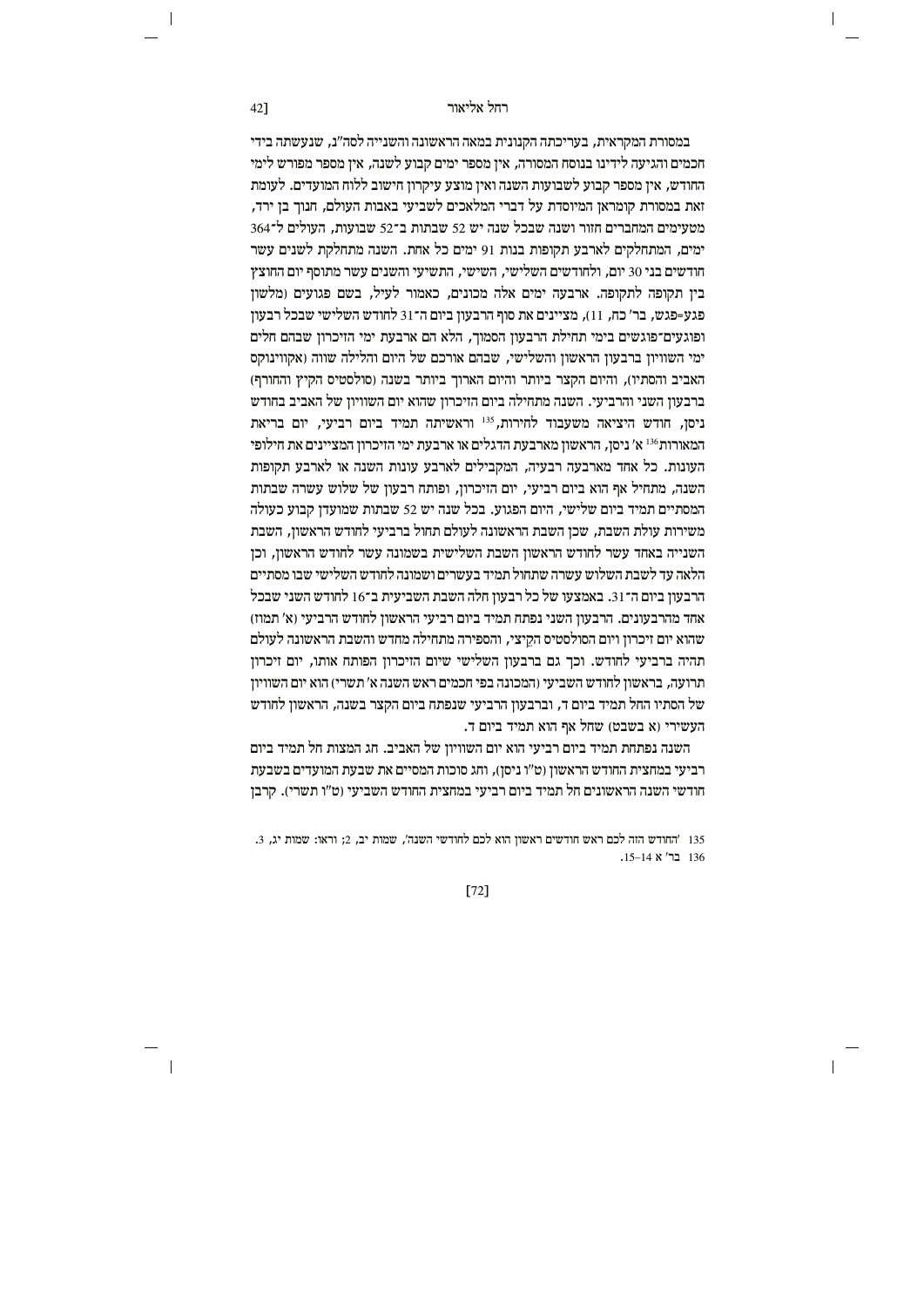$\overline{\phantom{a}}$ 

פסח נחוג ביום שלישי הארבעה עשר לחודש הראשון (במ' כח, 17) חודש האביב (שמות כג, 15; לר, 18) ראש חודשים (שמות יב, 2). העומר נחוג ביום ראשון ממחרת השבת שאחרי הפסח ושבת בראשית). החל תמיד ב־כ״ו בחודש הראשוז, וחג השבועות ביום ראשון, שבע שבתות אחרי העומר, בט"ו לחודש השלישי (ט"ו סיוון). יום זיכרון תרועה הוא היום הפותח את הרבעון השלישי ואת החודש השביעי (תשרי) והוא יום השוויון של הסתיו, ובהיותו ראש רבעון הוא חל תמיד ביום רביעי (א' תשרי), ואילו יום הכיפורים חל תמיד לפי לוח זה ביום שישי בעשור לחודש השביעי (י' תשרי). כל אחד משנים עשר חודשי השנה מתחיל ביום ד. ביום ו או ביום א בסדר רצוף. דהיינו החודש הראשוז מתחיל ביום ד, החודש השני ראשיתו ביום ו, החודש השלישי ביום א, החודש הרביעי ביום ד, החודש החמישי ביום ו, החודש השישי ביום א, והחודש השביעי ביום ד וכן הלאה. אין זה מקרה שבמסורת חכמים ידוע הביטוי לא אד"ו ראש האוסר על ימים אלה בדיוק בראש חודש שחל בו ראש השנה. בכתבי קומראן, כבחומש ובכתבים הכוהניים במקרא, החודשים כמו הימים נמנים רק במספרים. כלומר יום ראשוז. שני. שלישי וכו׳. ולא בשמות. כלומר החודש הראשון, השני, השלישי והרביעי וכך הלאה. ניכר בכתבים אלה שהכוהנים שומרי מסורת הלוח המקראית אינם מכירים כלל ועיקר בשמות החודשים הבבליים שהועלו עם השבים מגלות בבל והשתגרו מאוחר יותר במסורת כחודשים עבריים של השנה הירחית. <sup>137</sup> לעומת זאת. הכוהנים מציינים את השבועות בשמות כ״ד משמרות הכוהנים המפורטים בספר דברי הימים א כד. מנהג שנשתמר במסורת בית הכנסת לאחר חורבו הבית במשר תקופה ארוכה.

שבעת המועדים הנזכרים בתורה נחוגים כולם במועד קבוע וביום קבוע בשבוע בשבעת חודשי השנה הראשונים (מהחודש הראשון, ניסן, עד השביעי, תשרי). לעולם חג אינו חל בשבת על פי לוח זה, המתאים ללוח המועדים המקראי בספר ויקרא כג ולמקבילותיו בספר שמות כג, במדבר כח–כט, דברים כה, ורק מוסיף עליו את ימי השבוע הקבועים שבהם חל כל חג וקובע את פרקי הזמן המדויקים הקובעים את חישוב מחזור היבולים

137 לשמות החודשים ניסן, אייר, סיוון, תמוז, אב, אלול, תשרי, חשוון, כסלו, טבת, שבט, אדר שנשתגרו בשפה בזמן החזרה מגלות בבל ולדמיון מסוים בשיטת העיבור של הוספת אדר שני השוו שמות 'The Babylonian month names were Nisanu, Ayaru, Simanu, Du'muzu, החודשים הבבליים: Abu, Ululu, Tashritu, Arakhsamna, Kislimu, Tebetu, Shabatu, Adaru, The month Adaru II was intercalated six times within the 19 year cycle but never in the year that was 17th Eliahu J. Bickerman, 'Calendar', The New: האו: of the cycle when Ululu II was inserted' : עוד ראו; Encyclopedia Britannica, Macropedia, 3, Chicago and London 1974, p. 605 כורשה' גורדון, 'חֹדֵש', אנציקלופדיה מקראית, ג, טור 39. האזכור הראשון לשמות החודשים הבבליים מחוץ לספרי המקרא אשר נתחברו אחרי שיבת ציון הוא במגילת תענית. בכתבי הכוהנים מקומראן ובספרות החיצונית שמות החודשים הבבליים אינם נזכרים.

# $[73]$

 $\sqrt{43}$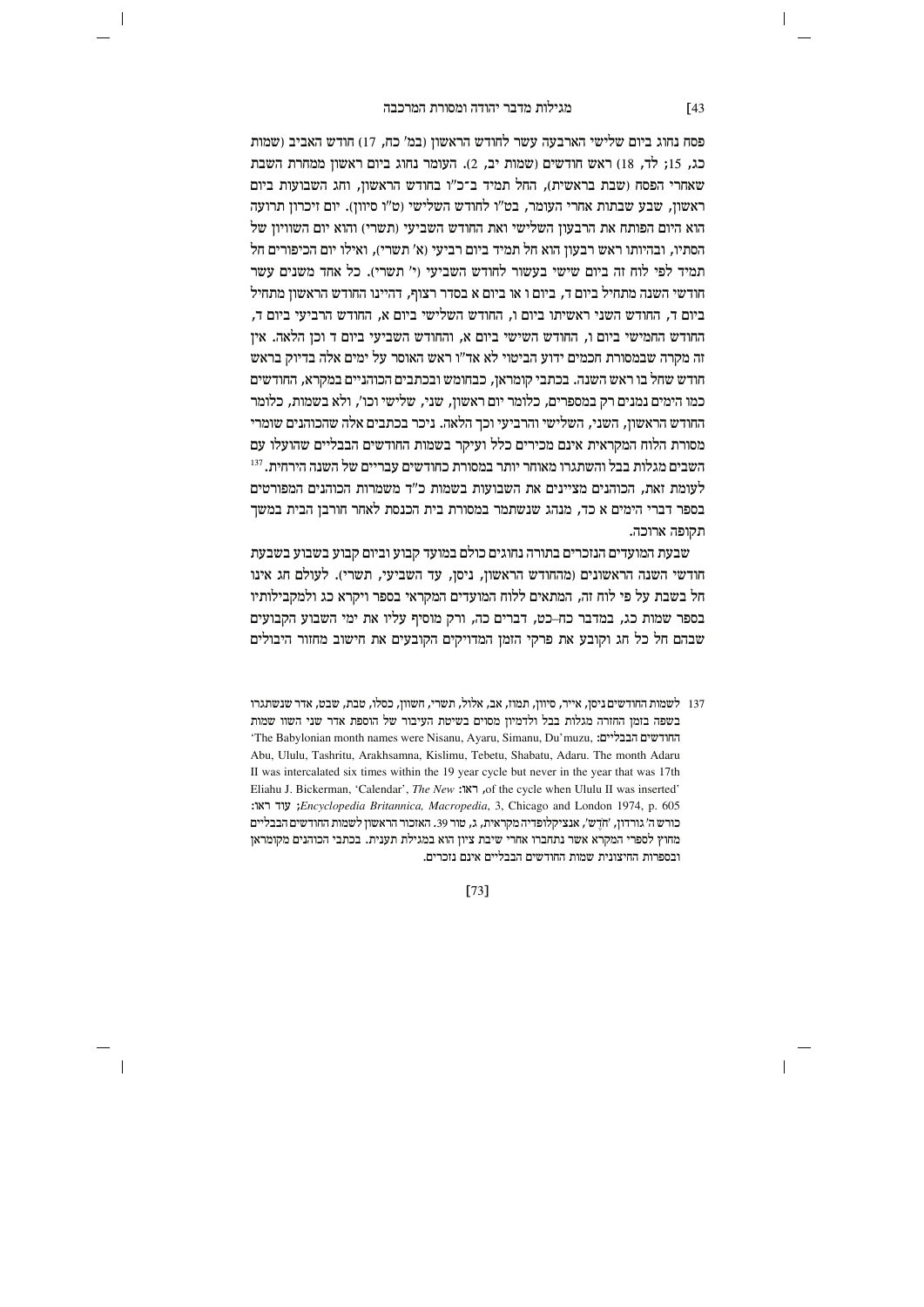ומועדי העלייה לרגל. <sup>138</sup> חמישים ושתיים שבתות השנה ושמונה עשר ימי מקראי קודש של שבעת מועדי ה' (וי' כג) עולים לשבעים ימי שביתה ומועדי דרור בכל שנה שנאסרת בהם כל מלאכה ובהם מקריבים קרבן מוסף, קרבן אשה, נוסף על עולת התמיד.

לוח זה מיוסד על עדות מלאכית, על מסורת כוהנית, על עבודת הקרבנות, על מחזורי שירת הקודש ועל מחזורי היבולים. התלויים כולם בחישוב מתמטי ובידע אסטרונומי שיש בו שילוב בין מחזורי שביתה שביעוניים, הקובעים את מועדי הקודש, לבין מחזורי ברכה רבעוניים, המתייחסים לתמורות הרצף היוצר של טבע, ויוצרים סינכרוניזציה הרמונית ביניהם. ביסוסו של מתאם זה ביז ארבע עונות הטבע למחזוריות השביעונית של מועדי השביתה והדרור הנשמרים בידי כ"ד משמרות הכוהנים ומצווים על כלל העדה מפורט במסמכי לוח שונים החל בספר חנוך הראשון, ספר היובלים וסיפור המבול בנוסח קומראן139 וכלה במגילת המקדש, מגילת המשמרות, מזמורי דוד, 140 שירות עולת השבת, איגרת מקצת מעשי התורה וספר חנוך השני. מרכזיות הלוח הרבעוני־שביעוני ותשתיתו במסורת המרכבה הכוהנית המתייחסת לארבעת פני המרכבה ולשבעה היכלות בעולמות עליונים ולחלוקות רבעוניות ושביעוניות בעבודת הקודש, המופקדת בידי משמרות הכהונה והמלאכים, מבארת את עצמת המאבק על שמירתו בספרות הכוהנית מזה ואת גניזתו בספרות חכמים מזה.

לוח השמש מיוסד כאמור על מסורות חישוב שביעוניות המתייחסות למחזורי שביתה קבועים לפי מועדי ה' הנזכרים במקרא ומכונים מקראי קודש. ולמסורות רבעוניות המתייחסות לתמורות אסטרונומיות קבועות ביחס לארבע עונות השנה ומכונות מרכבות השמים, שחלוקותיהן נגלו לחנוך מפי המלאכים, כמפורט בספר חנוך ובספר היובלים. יישומו הראשון של לוח זה מובא בסיפור המבול המחולק לחלוקות המציינות את רבעי השנה ואת חודשיה בנוסח קומראן, בספר היובלים ובמסורות המבול. <sup>141</sup> לוח זה – הצופה בדייקנות את מחזורי ארבעת היבולים של השעורה, הדגן, התירוש והיצהר הרחוקים זה מזה שבע שבתות תמימות, את מועדי הביכורים משבעת המינים ואת חילופי ארבע התקופות בזיקה לתמורות האסטרונומיות, תוך שילובם במחזורי השביתה השביעוניים

- 138 על הלוח בזיקה למחזור היבולים הנזכר במגילת המקדש ראו: לעיל הערה 29. למקור המועדים הקשורים ביבולים ולזיקתם לזכויות הלווים (מעשר הדגן, התירוש והיצהר), ראו: במ' יח, 12–13; דב' יח; נח' י, 33–40; ספר היובלים ז, 36. במגילת המקדש (ידין, מגילת המקדש [לעיל הערה 29], א, עמ' 95–99; קימרון, מגילת המקדש [לעיל הערה 29], עמ' 27–37), במגילת המשמרות (טלמון ובן־דב [לעיל הערה 36]) ובקטעי מגילות נוספים (11QTemple', Florentino García-Martínez) et al. [eds.], *Qumran Cave 4*, II: 11Q2-18, 11Q20-31 [DJD, 13], Oxford 1998, pp. 374-381; '4Q286Berakhot' [לעיל הערה 8]) נזכרים מועדי הדגן התירוש והיצהר בזיקה למקדש.
	- 139 '40252' (לעיל הערה 25).
	- 110Ps' 140 (לעיל הערות 24, 115).
		- 141 '4Q252' (לעיל הערה 25).

 $[74]$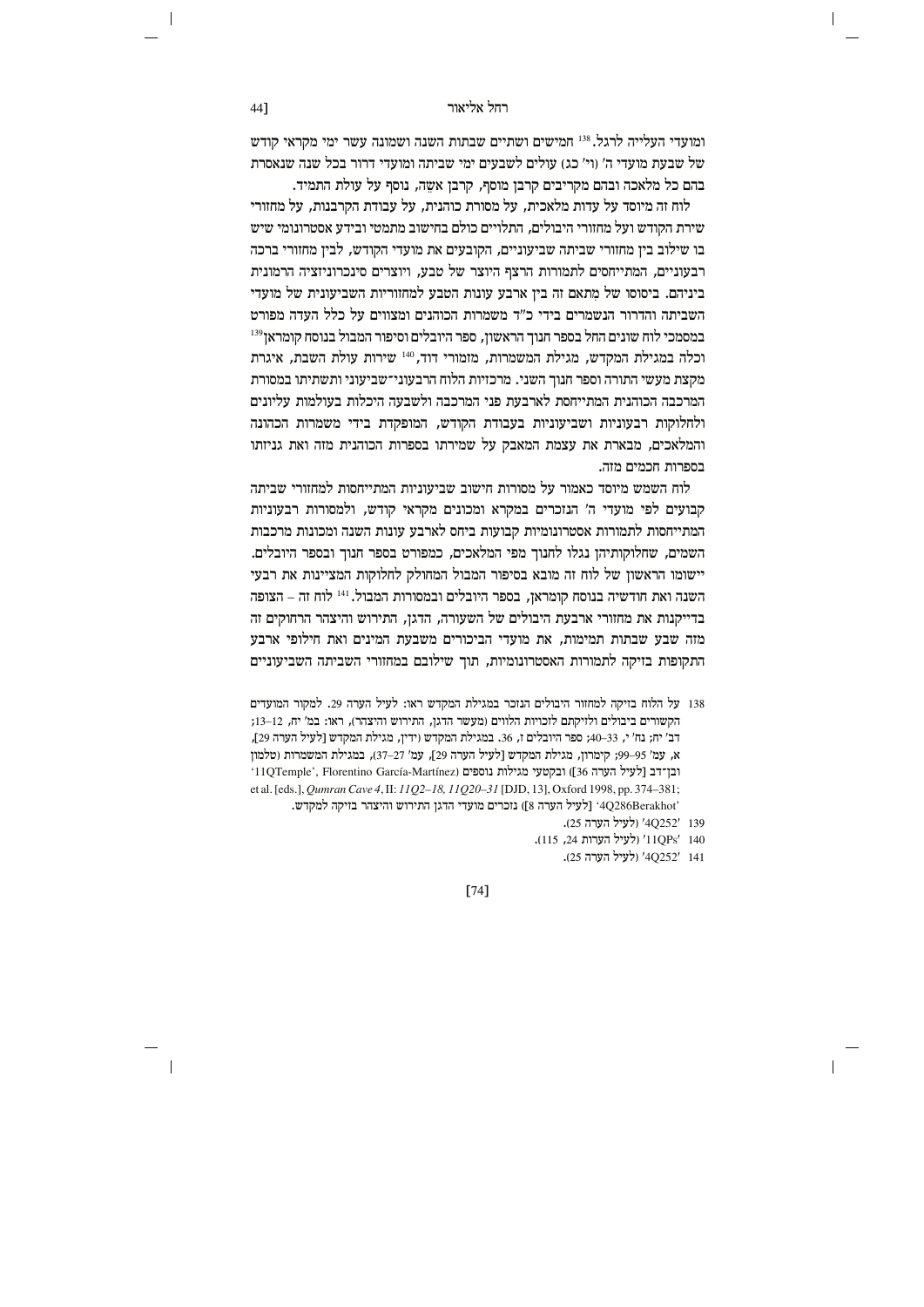$\overline{\phantom{a}}$ 

של השבתות, שבעת המועדים, השמיטות והיובלים ומקראי קודש – לוח זה משמש בסיס הן לעבודת משמרות הכוהנים שמחזוריה מצוינים במגילות המשמרות, הן לעבודת המלאכים המתוארת בשירות עולת השבת, בספר חנוך ובספר היובלים. שירות עולת השבת ערוכות, כאמור, על פי שלוש עשרה השבתות שתאריכן קבוע וחופף בכל אחד מארבעת הרבעונים.<sup>142</sup> ארבעה רבעונים ליטורגיים אלה המקבילים לארבע עונות השנה או לארבע התקופות המכונות במגילת הסרכים קציר, קיץ, זרע ודשא, <sup>143</sup> מפורטים בספר חנוך, בסיפור המבול ובמקבילותיו בספר היובלים.

לוח זה הוא סימטרי ומעגלי ומחולק לארבע, שבע ושלוש עשרה – ארבעה רבעוני תקופות בני 91 ימים היוצרים בצירופם את 364 ימי השנה; 52 שבתות המשביתות מדי שבעה ימים את זמן החולין המחולקות ל־13 שבתות חופפות בתאריכיהן בכל אחד מארבעת הרבעונים שבהן מושרות שירות עולת השבת בפי כוהני קורב השמימיים ובפי בני דמותם הארציים המשרתים בקודש ומעלים את קרבן השבת להלכה או למעשה, בפולחן או בשיר. חלוקות אלה נשמרו בעבודתם של 24 משמרות הכוהנים שהיו מחולקות למחזורים בני שש שנים. שבהם כל משמרת שירתה שלוש עשרה פעמים מחזור של שבעה ימים בכל אחת משש השנים, בנות 364 ימים כל אחת. בשנה השביעית, שנת השמיטה, שנאסרת בה עבודה<sup>144</sup> ואין בה מחזורי יבולים שסופרים את מועדיהם ואין בה בציר, קציר<sup>145</sup> ועלייה לרגל וספירת שבתות ביחס לשנה החקלאית, הוסיפו ככל הנראה שבעה ימים, לא ספורים, אולי אחרי מעמד הקהל בחג הסוכות בחודש השביעי. או בסוף חודש אדר. כדי לגרום ליום א בניסן ליפול ביום הראשון של האביב וכדי לכסות על הפער של יום בין שנת השמש בת 365 הימים לבין השנה הכוהנית שביעונית, שהיא בת 364 ימים 365 (7x364+7=7x365), ואת הפער של רבע יום נוסף מדי שנה (שכן שנת שמש מונה) ימים כפי שמציין בבירור בעל ספר חנוך השני בפרק ו, 11), השלימו בהוספת שבוע לא ספור מעין זה מדי עשרים ושמונה שנים בשנת השמיטה הרביעית במחזור השמיטות. לחישובים אלה שנשמרו בסוד לא נמצא תיעוד כתוב וקרוב לוודאי שנשמרו בידי הכוהנים שהיו בקיאים במחזורים הקוסמיים ובמקביליהם הפולחניים והיו ערים לפער המחייב השלמה למען שמירת הדיוק המתמטי אסטרונומי, שהיה מכריע לסינכרוניזציה שערכו בין שבעת

 $r<sub>751</sub>$ 

 $[45]$ 

<sup>142</sup> ראו: ניוסם, 1985 (לעיל הערה 30); הנ"ל, 1998 (לעיל הערה 30), עמ' 173-401; עוד ראו: John Maier, 'Shire Olat hash-Shabbat: Some Observations on their Calendrical Implications and on their Style', Julio Trebolle Barrera and L. Vegas Montaner (eds.), The Madrid Qumran Congress: Proceedings of the International Congress on the Dead Sea Scrolls, Madrid 1991, Leiden 1992, pp. 543-560

<sup>143</sup> סרך היחד י, 7.

<sup>144</sup> וי' כה, 2-6. 145 שם, ה.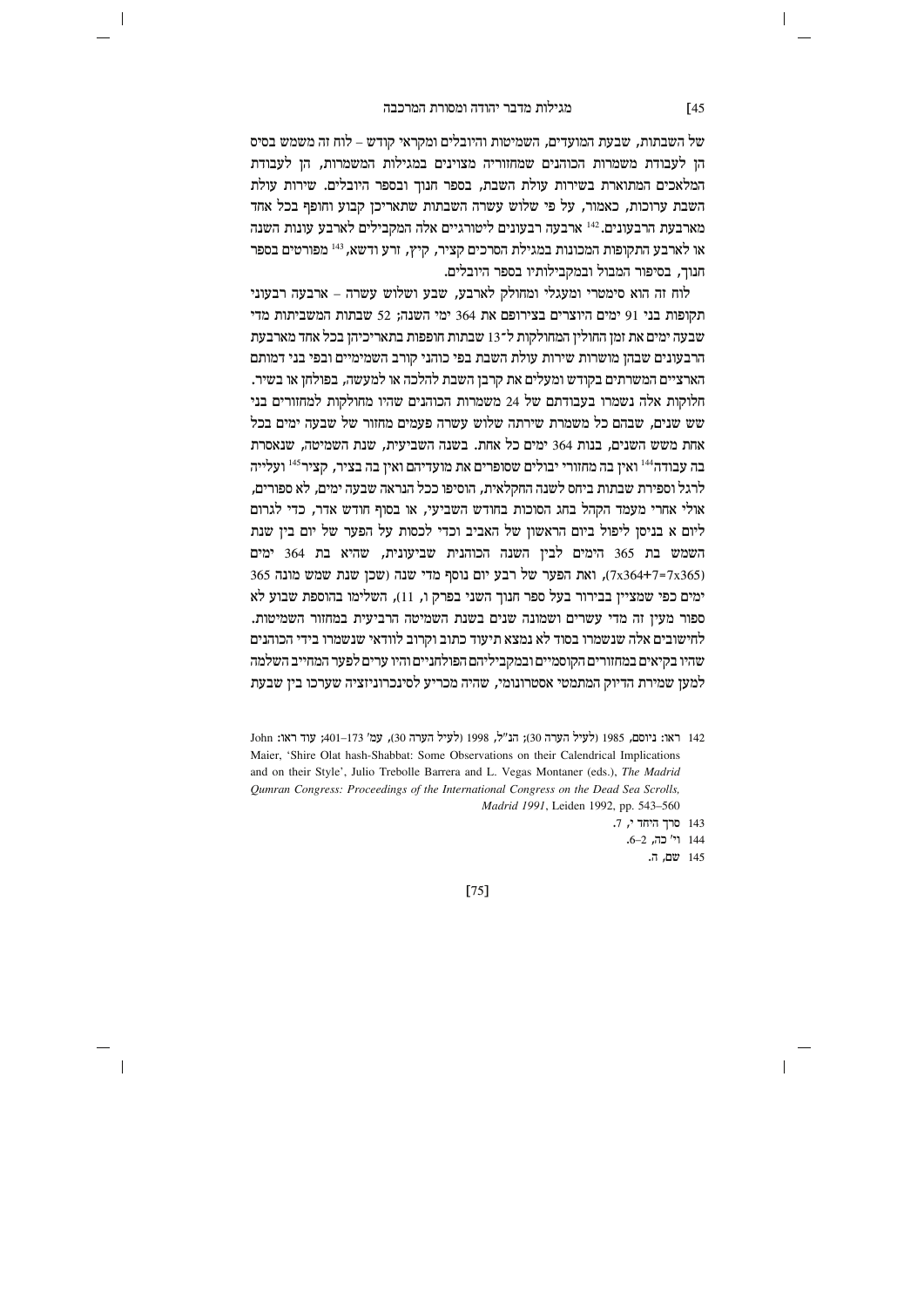מקראי קודש לארבע עונות השנה ומועדי היבולים והביכורים של שבעת המינים. מתאם זה, בין שמירת חוקי האל בידי האדם, המצווה על מחזורי השבתה שביעוניים, מחזורי קודש של חירות ודרור. וביו ברכת שמים. המבטיחה את המחזוריות הנצחית של ארבעת היבולים משבעת המינים, התלויה במחזוריות ארבע תקופות השנה, היה מופקד בידי הכוהנים ובני בריתם המלאכים.

פירוט המחזורים השש שנתיים של עשרים וארבע משמרות הכהונה. השומרות את הסדר הליטורגי של השבתות ומועדי ה' בסדר מחזורי רציף בין שמיטה לשמיטה, נמצא בתעודות ובמסמכי לוח המבוססים על חישובי השבתות. השנים. השמיטות והיובלים. הסינכרוניזציה בין המחזורים השונים והוספת הימים, כדי להשלים בין השנה בת 364 הימים לבין ימי שנת השמש הריאלית, נשמרה בסוד ונקראה רזי פלא, שכן בתעודות השונות פזורים רק פרטי מידע חלקיים ולא שלמים, ואת אלה ניתן להשלים על ידי צירוף המידע המצוי בתעודות השונות. <sup>146</sup> ללוח מחזורי מורכב זה – השומר על מחזורי שביתה שנתיים ומחזורי שמיטות ויובלים רב שנתיים ביחס ל'מרכבות השמים'. ביחס לשבעה היכלות וביחס לארבעת פני המרכבה. על מחזורי שירות של משמרות הכהונה ביחס לעבודת הקודש בזיקה למרכבה בקודש הקודשים, וביחס למחזורי שירות של משמרות המלאכים ביחס ׳לכל מרכבות הדרו ולדבירי קודשו׳ בעולמות עליונים׳147 ועל מחזורי ארבעת היבולים ושעורה. חיטה תירוש ויצהר. שאת ראשיתם מביאים לבית המקדש בהפרשי זמז של שבעה שבועות ושבע שבתות החל בכ"ו לחודש הראשוז [ביכורי שעורה] עבור בט"ו לחודש השלישי [ביכורי החיטה], עבור בשלושה לחודש החמישי [מועד התירוש] ועד כ״ב לחודש הששי [מועד היצהר]) ושבעת המועדים הקשורים במקדש – ללוח זה היו כמה שיטות שמירה שהבטיחו שסדרו יישמר:

א. שמות מחזורי עשרים וארבע משמרות הכוהנים שחלוקתם נקבעה בידי דוד בן ישי וצדוק בן אחיטוב הכוהן, <sup>148</sup> שעל שמו נקראים המופקדים על שמירת מסורת הכהונה בשם בני צדוק. מחזורי השירות של כ"ד משמרות הכוהנים, המהווים לוח ליטורגי חי, הנמנים במחזורים של שש שנים, והשובתים מדי שנה שביעית, מבטיחים את רצף חישובי השמיטה ואת הרצף המחזורי הקבוע של שמות השבועות הנקראים על שמות המשמרות.

ב. סוגים שונים של שירים, החופפים לסוגים שונים של קרבנות, ומתייחסים למחזורים השנתיים השונים, הבטיחו את שמירת מחזור השבתות והמועדים השנתי. דהיינו מחזורי הקרבנות, המתייחסים למועדי קודש אלה (עולת השבת, עולת החודש, עולת

146 ראו: מיליק (לעיל הערה 29).

 $[76]$ 

46]

<sup>147 0−1–2 11</sup>QShirShabb 2-1 (לפי הסימון הישן. ראו עתה: 129<br/>.23 11QShirShabb 2-1-9 147 מרטינז וטישלאר (לעיל הערה 10), עמ' 293.

<sup>148</sup> הה"א כד, 3–4, 7–18.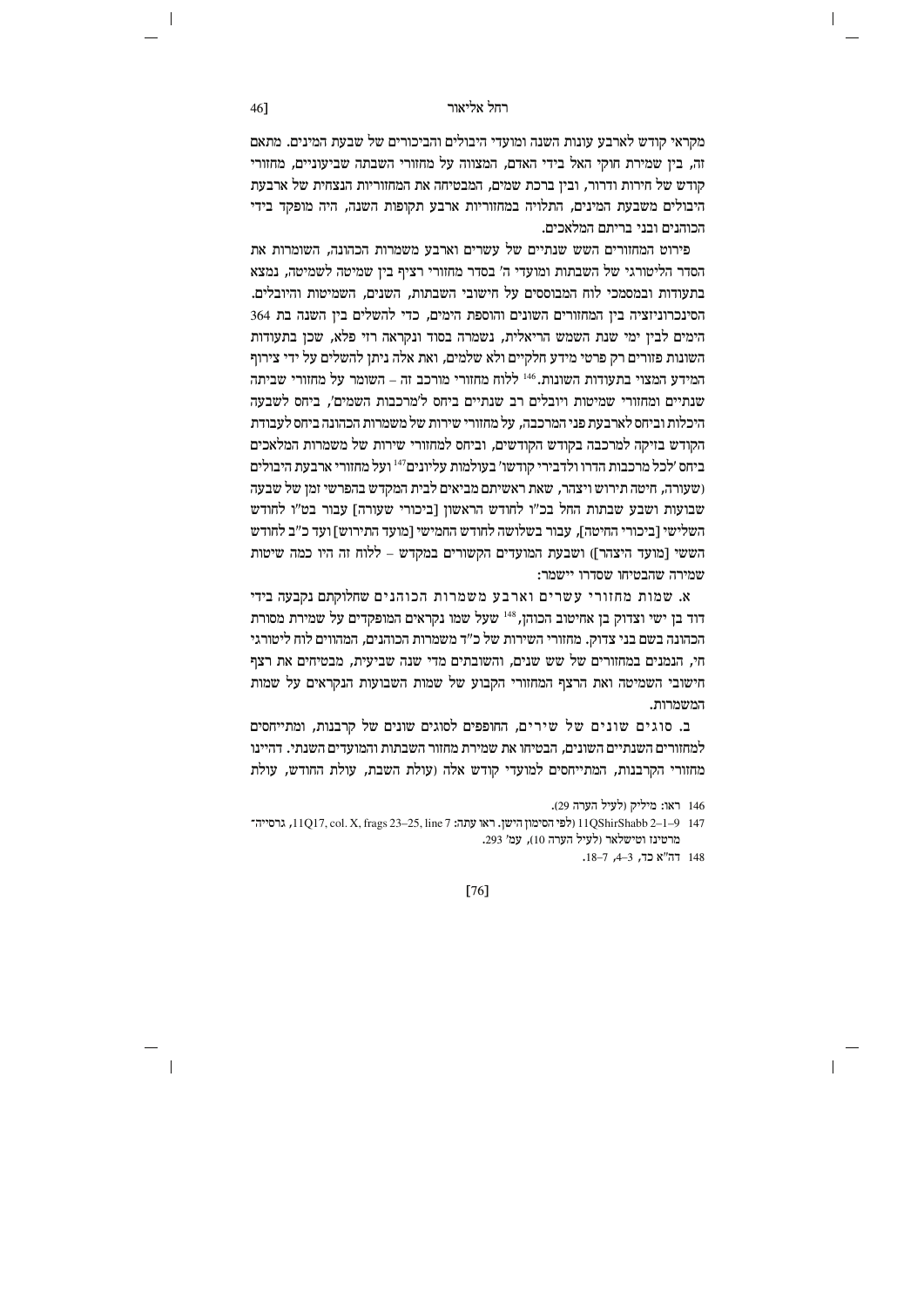$\overline{\phantom{a}}$ 

המועד ועולת התמיד), נשמרו בעזרת מחזורי השירה המחולקים לפי חלוקות ריטואליות הנזכרות לעיל במזמורי דוד.

ג. 'לוח' הקטורת, מחזור 364 הימים של השנה נשמר באמצעות הקטורת שהייתה מוכנה מראש לכל השנה ומחולקת למספר ימות שנת החמה<sup>149</sup> והכנתה, חלוקתה, והקטרתה המחזורית הייתה שמורה לכוהנים בלבד. 150 הקטורת במיתוס הכוהני הייתה קשורה בכפרה ובקרבן והורכבה משבעה סממנים שמקורם בגן עדן, הוא מקור החיים. רכיבי הקטורת והכנתה כלוח של ימי שנת השמש נעשו בידי כוהנים בלבד. 151

ד. חלוקות הזמז נשמרו באמצעות מחזורי הקרבנות, עולת התמיד, עולת השבת, עולת החודש ועולת המועדים, שציינו בצורה נראית לעין ביחס לזריחת השמש ושקיעתה את חילופי הזמן הנראה וחילופי הזמן הנשמע. צירוף אש הקרבנות הנראית עם שירת הקודש הנשמעת שנלוותה לה יצרו כרונוטופיה מקודשת מרהיבה שציינה את נצחיות מחזורי הזמן האלוהי.

הזמז המקודש וחלוקותיו הנראות והנשמעות נשמרו באמצעות עבודת הקודש של מחזורי המשמרות ששמרו על מחזורי השירה ומחזורי הקרבנות. עבודתם נסמכה על עדות המלאכים ששמרו עמם את שבעים ימי השביתה של מועדי הדרור מדי שנה, ועל מניין שבע השבתות בשבעת חודשי השנה הראשונים בין ארבעת מחזורי הביכורים. מתאמים מורכבים אלה על מחזוריותם השביעונית העידו על מהותו האלוהית של הזמז המקודש הנשמר בידי עשרים וארבע משמרות הכוהנים שומרי משמרת הקודש בספר מספר וסיפור. במחזורי שיר, בלוח הקטורת, בריטואל מקודש ובמחזורי הקרבנות.

 $\mathcal{D}$ 

בשנת 175 לפסה"נ החיל המלך הסלווקי אנטיוכוס אפיפנס את לוח הירח היווני־מקדוני, המונה 360 ימים בשנה, 12 חודשים בני 30 יום ושנים מעוברות (שאינן ידועות כלל וכלל במסורת המקראית), על כל תחומי ממלכתו. 152 אירוע זה מתואר כאמור לעיל בספר דניאל

149 בבלי. כריתות ו ע"א.

150 שמות ל, 1-8; 34-34.

 $\overline{\phantom{a}}$ 

151 ספר אדם וחוה כט, 3–7; חנוך א כט-לב; היובלים ג, 27; בן סירא כד, 15; צוואת לוי ג, 5–6.

152 – בשנת 445 לפסה״נ תיאר הרודוטוס את הלוח היווני בסיפור הדז ביחסיות האושר. המתייחס לדיאלוג בין סולון לקרזוס: 'קח 70 שנה כחיי אדם, 70 שנה אלה כוללים 25,200 ימים בלי לספור חודשים מעוברים. הוסף חודש כל שנה שניה כדי להתאים את העונות ויהיו לך 35 חודשים נוספים שעולים ל־1050 יום כך שסך כל ימי חייך 26,250 וכל אחד מהם שונה מחברו'. הרודוטוס, היסטוריה, תרגמו בנימין שימרון ורחל צלניקוב, תל אביב 1999, עמ' 31. חישוב נתונים אלה מראה שסך הימים במשפט הראשון המחולק במספר השנים נותן את מספר ימי השנה 360=25,200:70, המשפט השני מלמד על עיבור מדי שנה שנייה (ייתכן שיש כאן טעות חישוב והכוונה לעיבור מדי שנה שלישית).

 $[47]$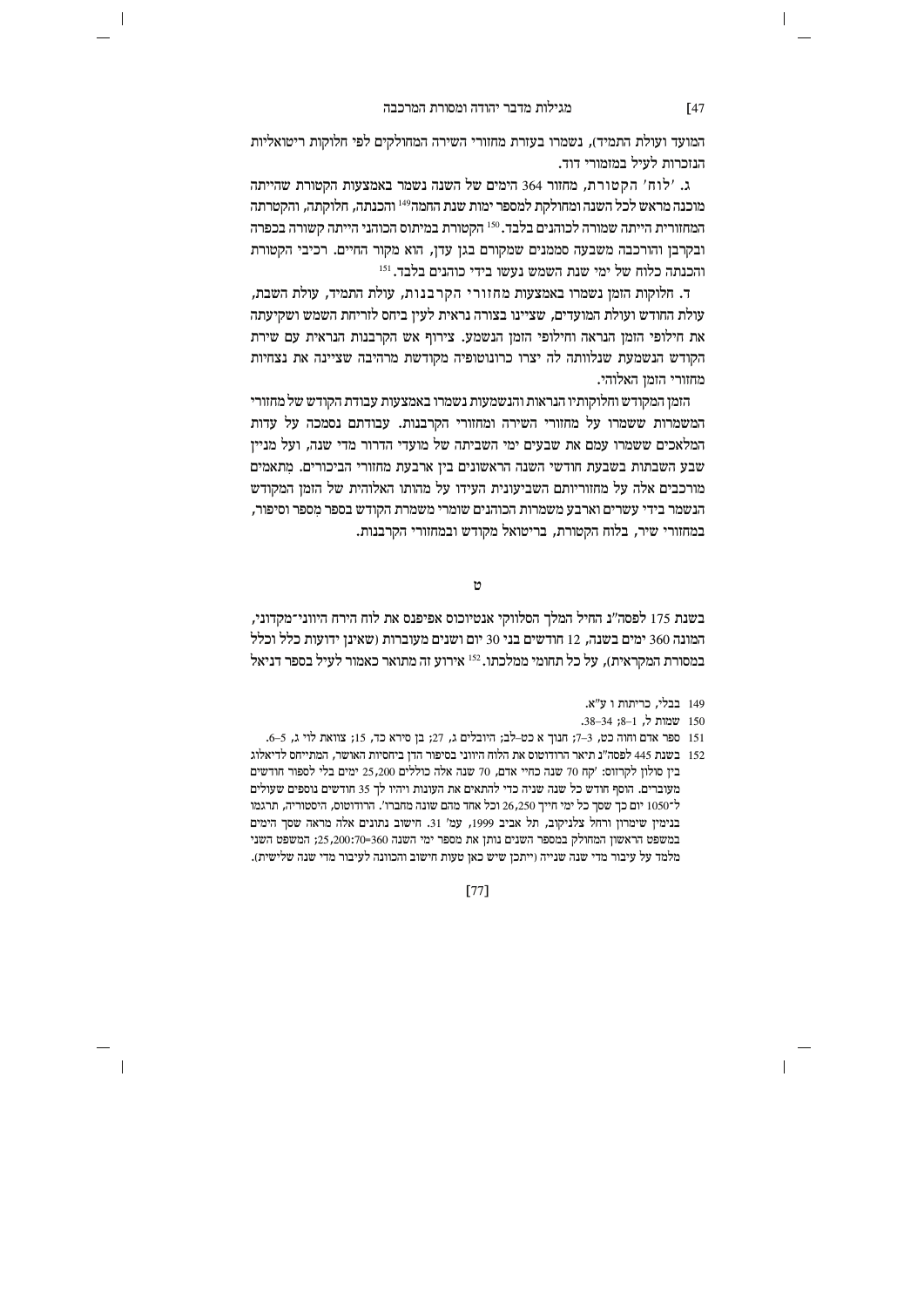שכתיבתו הסתיימה בשנת 165 לפסה"נ, בסוף חזונו על המלכים השולטים בישראל המתוארים בלשון סמלית. על המלך האחרון, אנטיוכוס אפיפנס, הוא אומר: 'ומלין לצד עליא ימלל ולקדישי עליוניו יבלא ויסבר להשניה זמניו ודת […]'. <sup>153</sup> איו בידינו נתונים מספיקים על משמעותו של מהלך זה של שינוי זמנים ומועדים בארץ ישראל, שבמשך אחת עשרה שנים. ביו 164–164 לפסה"ג. הייתה תחת שלטונו של אנטיוכוס הרביעי. תיאוס אפיפנס, ששאף להפיץ את התרבות ההלניסטית ברחבי ממלכתו, ולחוג לו יום

Edwyn R. Bevan, ו-153 הנ' ז, 25. לעניין אנטיוכוס אפיפנס ושינוי הלוח הנרמז במקבים ב $\,$  153 הנ' ז, 25. לעניין ה גביגדור צ'ריקובר, היהודים ;The House of Seleucus, II, London 1902, pp. 162-177, esp. 173 והיוונים בתקופה ההלניסטית, תשכ"ג; הנ"ל, 'גזירות אנטיוכוס ובעיותיהן', בר כוכבא (עורך) (לעיל ;John Collins, *Daniel* (Hermeneia), Minneapolis 1993, p. 322 ;112-110 'הערה 152, ונדרקם ולעיל הערה 75). יום הולדת חודשי במועד קבוע חייב הצמדות ללוח מוסכם ובמקרה של הממלכה הסלווקית היה זה הלוח הסלווקי שחודש בידי סלווקוס הראשון, ניקאטור. סלווקוס הראשון רצה לחדש את תפארת בבל הקדומה מימי נבוכדנצר ולהפוך למלך בבל ולשם כך חידש לוח אימפריאלי אחיד לממלכתו. השנה הראשונה של לוח זה היא שנת 312 לפסה"נ, השנה שבה הפך את בבל שעל נהר פרת לבירת האימפריה הסלווקית. בכל רחבי ממלכתו נתבעו נתיניו לתארך את כל התעודות על פי מניין חדש זה שנודע בעברית כמניין השטרות. השיטה החדשה שנקראה הלוח הסלווקי התבססה על הלוח הבבלי העתיק הירחי־שמשי, והשנה הראשונה נודעה כראשית התקופה הסלווקית. המקדונים בסוריה החלו את המניין בסתיו בחודש דיוס, המקביל לתשרי, אוקטובר של שנת 312 לפסה"ג. בבבל הסלווקית נפתחה השנה בחודש ניסן, והמקורות הבבליים חישבו את המניין מאביב 311 לפסה"נ. ראו: בר כוכבא (לעיל הערה 75), עמ' 343. שנים מספר לאחר שעלה סלווקוס ניקאטור לשלטון העביר את בירתו מבבל על נהר פרת לבבל החדשה על החידקל (טיגריס), בשל שינוי בנתיב נהר פרת שהתרחק מהעיר והפך את בבל העתיקה למוקפת ביצות. בבל החדשה על הטיגריס (היא מקום בגדד היום) נקראה גם סלווקייה על הטיגריס והייתה המרכז המאחד של האימפריה. הלוח הסלווקי היה האיחוד בזמז של חלקי הממלכה השונים. כל יהודי בבל השתמשו בלוח החדש שראשיתו כאמור בשנת 312 לפסה״נ לתיארוך השטרות. הסלווקים כבשו את ארץ ישראל במאה השנייה לפני הספירה, וכשאנטיוכוס ניסה להחיל את הלוח הסלווקי ולבטל את הלוח היהודי אירעה שרשרת המאורעות המתוארת בספר מקבים א א. 45: א. 59: מקבים ב ו. 6–7: דנ' ב. 21. ז. 25. על פי הלוח הסלווקי חולל המקדש ביום הולדתו של המלך, שנחוג מדי חודש בעשרים וחמישה בו, כעולה ממקורות אלה. פקודות מלכותיות אלה לא הוסרו עד 162 לפסה"ג. אולם שום מקור חשמונאי אינו מתאר את טיב הלוח שנשמר בידי החשמונאים שכן הלוח הסלווקי נותר בתוקפו עד שנת 83 לפסה"נ, כאשר סוריה נכבשה בידי טיגרנס מלך ארמניה והשלטון הסלווקי נפסק.

 $[78]$ 

48]

חלוקת ימי העיבור במספר החודשים הנוספים מלמדת על מספר הימים בחודש 1050:35=30, מחילוק .<br>25,200 הימים ב־30 ימי החודש מתקבלת תוצאה של 840 חודשים, העולים כדי 70 שנה: ומחילוק סך ימי החיים ל־875 החודשים העולים במניין שבעים שנה ו־35 החודשים הנוספים בשנים  $26,\!250$ מעוברות, מתקבלת תוצאה של 875 חודשים המונים כל אחד 30 יום, 30=250:875, 50. עובדה מעניינת היא שחישובי השנים בדניאל יב, 11 המתייחסים למועד מועדים וחצי, שנחשבים כשלוש וחצי שנים, המונים 1290 יום, מעלים גם הם שנה של 360 יום לפי הלוח היווני, שכן מכפלה של 360 ב־3.5 נותנת 1260, ולמספר יש להוסיף 30 יום של חודש מעובר, החיוני בחישוב הלוח היווני, העולים ל־1290 יום. ראו: אוריאל רפפורט, 'הערות לתקופת גזירות אנטיוכוס באספקלריה של ספר דניאל', בצלאל בר כוכבא (עורך), התקופה הסלווקית בארץ ישראל, תל אביב תש"ם, עמ' 71.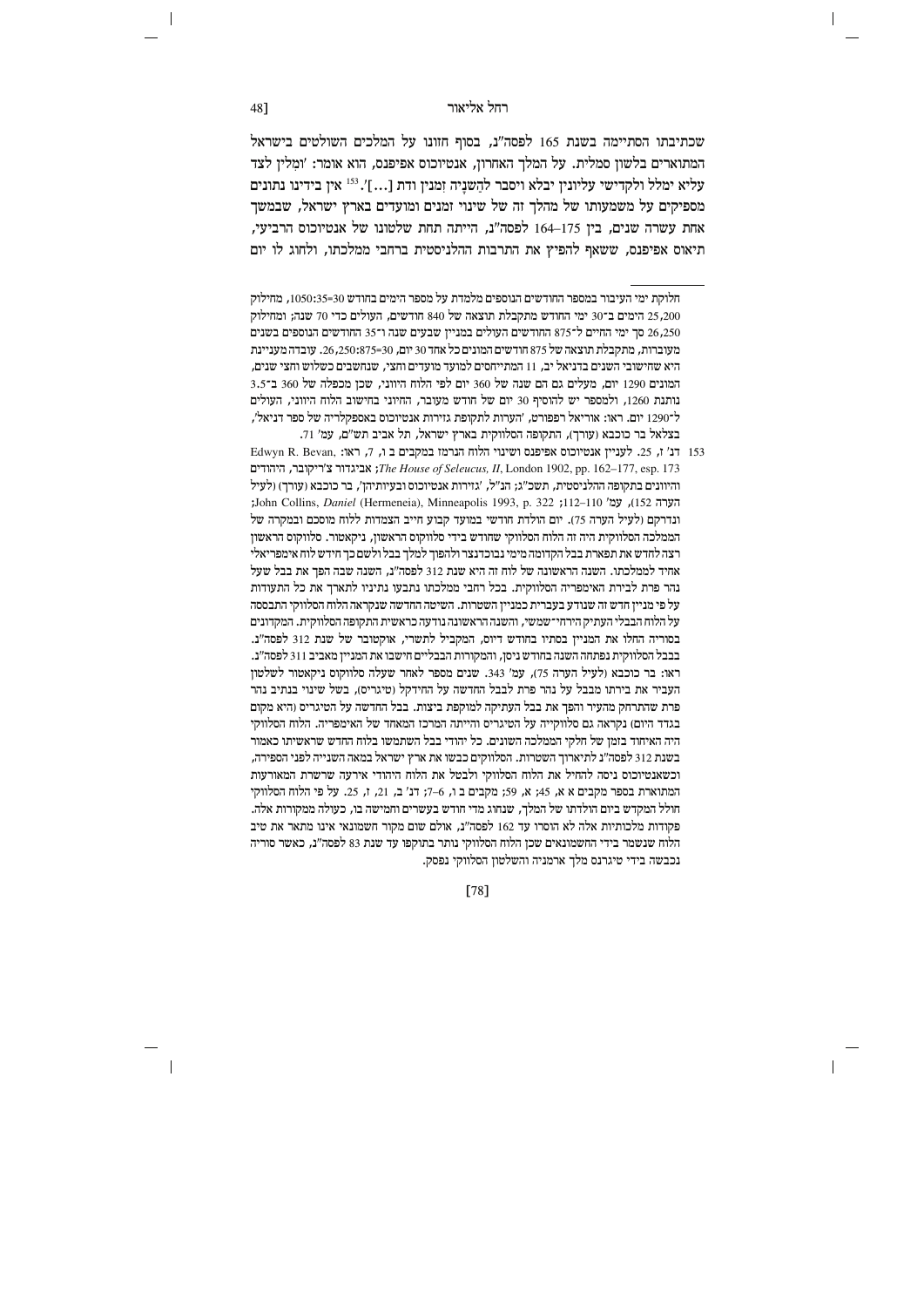$\overline{\phantom{a}}$ 

הולדת מדי חודש במועד קבוע על פי הלוח האימפריאלי שלו, אולם זה בדיוק העשור שהתרחשו בו המאבקים בין שני כוהני בית צדוק האחרונים יאזון וחוניו – הראשון צידד בבית סלווקוס שהחיל את לוח הירח. והשני בבית תלמי ובמצרים. שם נהג לוח השמש בז 365 ימים, הלוח המצרי העתיק, שגלגולו הכוהני המחלק את שנת השמש לשביעיות ימים יצר את הלוח בן 364 הימים, וייתכן שאף את השלמתו בשבוע מדי שנת שמיטה. במאה השלישית לפסה״נ שלט בית תלמי. שנהג על פי לוח השמש המצרי העתיק. על ארץ ישראל, וכוהני בית צדוק שירתו בקודש על פי לוח השבתות השמשי המקודש. רק בראשית המאה השנייה תפס בית סלווקוס את מקומו של בית תלמי. ובשעה שאנטיוכוס הרביעי עלה לשלטון בשנת 175, הפיץ אנטיוכוס את היוונות ואת הלוח היווני־מקדוני הירחי בן 360 הימים. ומאז השתנו הסדרים התרבותיים והפולחניים ששררו בעולם היהודי. המאבקים בין כוהנים מתייוונים נוספים שצידדו בבית סלווקוס ובלוח הירח היווני־מקדוני (יאזון, מנלאוס ואלקימוס) לבין כוהני בית צדוק ממשפחת חוניו, שברחו למצרים והחזיקו במסורת לוח השמש. נרמזים בספרות התקופה. <sup>154</sup> הכוהגים שאחזו במסורת העתיקה של לוח השמש איבדו את הכהונה. ובעשורים הבאים תפסו כוהני בית חשמונאי את מקומם אחרי מאבק ומרד, אולם כאמור לעיל בשעה שיהונתן ושמעון עלו לשלטון, הם עשו זאת בחסות בית סלווקוס: אלכסנדר באלאס היה זה שהעניק סמכות ליהונתן לכהן למן שנת 152 או 150 לפסה״נ. ודמטריוס השני היה זה שהעניק סמכות לשמעוז. אחי יהונתז. לכהו משנת 142 לפסה״נ. וככל הנראה עמדו כקודמם על הלוח האימפריאלי היווני־מקדוני. מכל מקום כוהני בית חשמונאי לא שבו להשתמש בלוח של בית צדוק בין מבחירה ובין מכפייה. הכוהנים שישבו בקומראן פרשו מן המקדש בירושלים, משום שנהג לפי סדר חדש שלא הסכימו לו. כך עולה מדבריהם באיגרת הפולמוסית ׳מקצת מעשי התורה׳, שפותחת בציון מפורט של השבתות והמועדים המחושבים לפי לוח השמש הכוהני, 155 שכן ראו בסדר החדש שנהג בידי כוהני בית חשמונאי – שהיו כפופים למלכים הסלווקים וכפי הנראה ללוח הירח היווני־מקדוני – משום חילול קודש והריסת מחזורי השבתות, המועדים, הקרבנות והמשמרות.

דומה שבשעה שכוהני בית צדוק פרשו מהמקדש הנשלט בידי בית חשמונאי, כדבריהם באיגרת 'מקצת מעשי התורה': 'על כן פרשנו מקרב העם', לקחו עמם למתחם המקודש .<br>בקומראז את ספריית המקדש שאותה שמרו ויצרו בימי בית ראשוז ובית שני. בימי כהונת בית צדוק, והמשיכו לשמור על ספרייה זו להעתיקה, ללמוד בה, ללמדה ולהרחיבה. הם אף לקחו את מסורות הלוח הרבעוניות המשקפות את מרכבות השמים, את נצחיות מחזורי

 $[79]$ 

 $[49]$ 

Gideon Bohak, Joseph and נעל סיפור יוסף ואסנת שמקורו מחוג כוהני מקדש חוניו במצרים ראו: 611 Aseneth and the Jewish Temple in Heliopolis, Atlanta 1996

<sup>155</sup> ראו: 4Q394, קימרון, סטרגנל, ואחרים (לעיל הערה 11), עמ' 7–8, פרגמנט v-1 ב-1.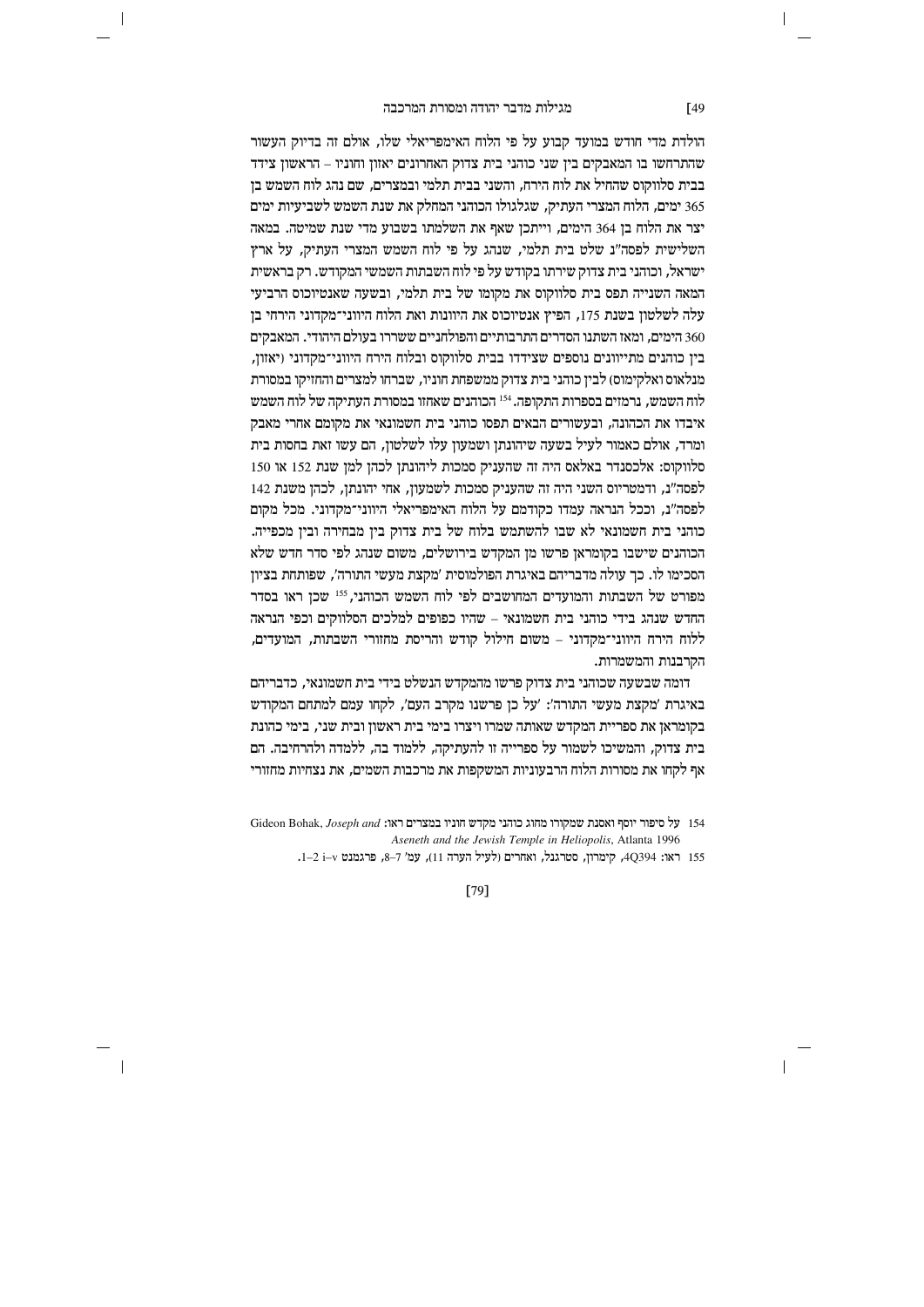#### וקל אליאור החל אליאור ה

הטבע ואת המסורות השביעוניות המבטאות כולן את השבועה והברית במחזורים שביעוניים של השבתה וויתור על ריבונות אנושית בזמן ובמרחב, בעבודה ובבעלות. ויתור זה מותנה בפרישה מהחוליו הנראה אל הקודש הבלתי נראה. כביטוי להזדהות עם הקדושה האלוהית הנשמרת בידי כוהנים ומלאכים בזיקה למסורת המרכבה.

המאבק ביו האוחזים בלוח השמש המבוסס על חישוב מופשט. על עקרוז מקודש ועל צדות ממקור מלאכי, המכוננים לוח קבוע מראש, ידוע ולא משתנה, המעוגו בשנה החקלאית ובמועדי שביתה שביעוניים קצובים בשבעת חודשי השנה הראשונים, בשביעיות שנים ובשבע שביעיות שנים. לביז האוחזים בלוח הירח המבוסס על תצפית מוחשית. על הכרעה אנושית, ועל זמן משתנה שמועדיו מוכרעים בידי אדם שאינו קשור במחזורי  $n$  היבולים ובמועדים קבועים מראש – הוא המאבק בין בני אור ובני חושך ובין בני צדק ובני עוול במאות האחרונות לפני הספירה. המתועד במגילות מדבר יהודה.<sup>156</sup>

המסורות השונות לגבי הלוח שהתגלו בקומראן מצביעות על התשתית המיתית והמיסטית של לוח השמש. גילוי הלוח קשור לידע מלאכי מקודש ולשותפות ביז כוהנים למלאכים בשמירתו. יחידת החישוב הבסיסית של הלוח בו 364 הימים היא שבעת ימי הבריאה הנחתמים בשבת. היום שבו המלאכים שובתים. היום שבו נופלות המחיצות ביז  $m$ עולם המלאכים לעולם האדם. לשבת אין מהות נראית או מוחשית, אלא רק מהות נשמעת המיוסדת על ציווי אלוהי וטקסט מקודש ועל מסורות מלאכיות וכוהגיות המתייחסות לספירה ושביתה מחזוריים במקצב שביעוני. מחזורים שביעוניים אלה יוצרים מתחם מקודש של חירות ומועדי דרור שבהם האדם השובת מתקרב לתחום הקודש בעולם המחשבה המופשטת, עולם המלאכים, בשעה שהוא מוותר על ריבונותו בתחום החולין ושומט את אחיזתו בעולם המעשה. מקצב זה של שישה ימי עמל כנגד יום שביתה מעבודה וויתור  $\gamma$ על ריבונות אנושית בעולם המעשה והשעבוד, מדי שבוע, המתייחס גם לשמיטה וליובל ביחס לשבתות שנים. נשמר באמצעות משמרות הכהונה המתחלפות מדי שבעה ימים. וסופרות בשיר עולת השבת ובקרבן עולת השבת את חלוקתו המחזורית של הזמן המחולק  $\tau$ לשבתות, למקראי קודש ולמועדי דרור, שאסורה בהם מלאכה,  $^{157}$  ומשביתות באופז מחזורי קבוע וידוע מראש את רצף תקופות העמל והשעבוד. מחזורי הזמן האלוהי מתחלקים לשני

, בני חושך הם אל נכון הסלווקיים הנקראים כיתיים, כפי שקבע סוקניק (אוצר המגילות הגנוזות ירושלים תשט״ו. עמ׳ 31–32), שהחילו לוח ירחי זה למז שנת 313/312 לפסה״נ על האימפריה ששלטו בה ובשנת 175 לפסה"נ על ארץ ישראל. כל מי שהסכימו ללוח מקרב הציבור היהודי ותמכו בו מטעמים שונים, והכוהנים החשמונאים בראשם, מכונים אף הם בשם זה. פירושו של יגאל ידין שהביטוי כיתיים במגילת המלחמה מתייחס לרומאים שגוי, כעולה מפרסום הנוסח המקביל של מגילת המלחמה, כפי שהראה דוד פלוסר כבר במאמרו 'היסודות האפוקליפטים של מגילת המלחמה', יהדות  $137-119$ יצוי: הומראן האפוקליפטיקה, ירושלים תשס"ב, עמ' 19

157 שמות ל, 17-12; וי' כג.

[80]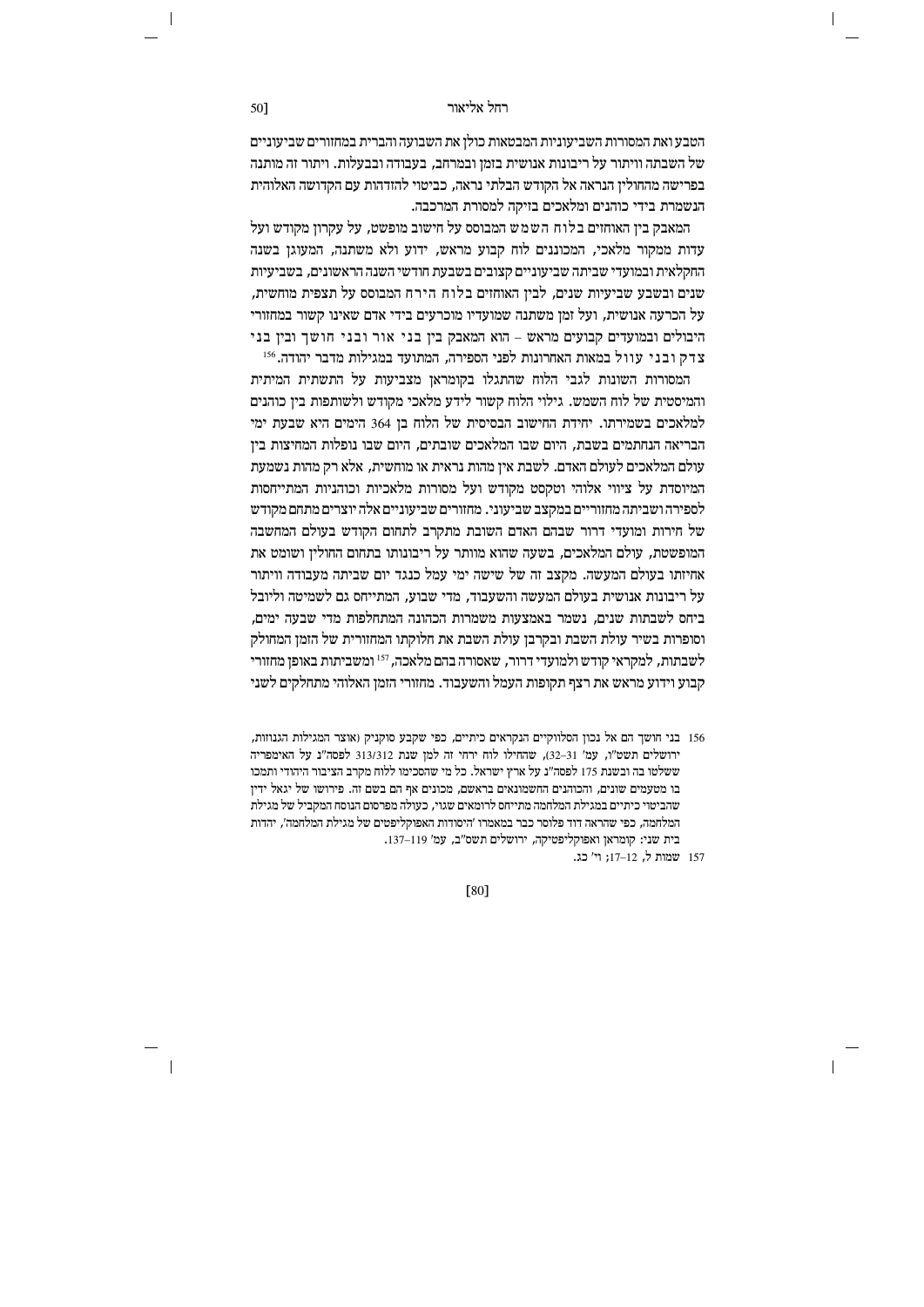$\overline{\phantom{a}}$ 

סוגים, אלה הנראים לעין ומשקפים את מחזורי הטבע ונמנים במספרים זוגיים רבעוניים ותריסריים (ימים, תקופות, חודשים ומזלות או שנים־עשר גבולי אלכסון בלשונו של ספר יצירה וארבעה ימי זיכרון בלשון ספר היובלים), ואלה הסמויים מן העין ומשקפים את מצוות האל ואת עדות המלאכים, ונודעים רק למשמע אוזן בשם מועדי ה' או מועדי דרור, ונמנים במספרים פרדיים: שבע, שלוש עשרה ותשעים ואחד ביחס לימים, ושבע וארבעים ותשע ביחס לשנים. המחזורים הנמנים במספרים זוגיים, הנראים לכל עין, מתייחסים למשך היוצר של הטבע ולהיבטיו הנגלים בתמורות העתים ולרצף הבריאה הקשור במחזורי אותות השמים הניתנים לחישוב קבוע וידוע מראש. ואילו המחזורים השביעוניים הבלתי נראים מתייחסים למחזורי השביתה, הקדושה, השמיטה, הפרישה והבלימה, המשקפים את הציווי האלוהי המחזורי על מועדי דרור. על ויתור על ריבונות אנושית. ויתור המעוגז בקדושת החוק הכתוב, הברית והעדות, הנשמרים בעולם המלאכים הסמויים מן העין, הוא עולם המרכבה ולוחות השמים, ונשמרים בעולם הכוהנים בני בריתם, בעולם המקדש ולוחות הברית.

הסינכרוניזציה ביו מחזורי השביתה המקודשים. המכונים 'מועדי ה' מקראי קודש אשר תקראו אותם במועדם׳. הנמנים במקצב שביעוני מחזורי של שבתות מועדים. שמיטות ויובלים, 'מועדי דרור', לבין מחזורי הבריאה הנצחיים, המכונים 'רזי פלא', 'רזי פלאכה' ו'רזי נפלאותכה'<sup>158</sup> ו'מרכבות השמים<sup>159</sup> ומתייחסים לתמורות הטבע, לאותות השמים ולמחזורי העונות והיבולים המשקפים את הברכה וחסד הבריאה – היא המתנה את הברית והברכה.

בשבעת חודשי השנה הראשונים חלים שבעת מועדי ה' (וי' כג) ואף חלים מחזורי היבולים של שבעת המינים. מדי שבע שבתות מצמיחה האדמה את יבולה – השנה החקלאית מתחילה ביבול השעורה, עומר, בחודש האביב, שאותו מניפים הכוהנים ממחרת השבת אחרי חג הפסח, ביום ראשון כ״ו לחודש הראשון, 160 שבע שבתות לאחר מכן מבשילה החיטה שאותה מביאים למקדש בחג השבועות החל ביום ראשון ט"ו בחודש השלישי, כביכורי קציר חיטים. <sup>161</sup> שבע שבתות לאחר מכז הגפז מניבה ענבים, והתירוש, הייז החדש, מובא למקדש ב׳מועד התירוש׳ ביום ראשון ג׳ לחודש החמישי, ושבע שבתות לאחר מכן הזיתים מניבים פרי, והיצהר, השמן החדש, מובא למקדש ב'מועד היצהר' ביום ראשון כ"ב בחודש

> 158 הודיות א 1, 21. 159 חנוך א עה, 3. 160 וי' כג, 9–14. 161 שמות לד, 22; וי' כג, 15–16.

> > $\overline{\phantom{a}}$

 $[81]$ 

 $\sqrt{51}$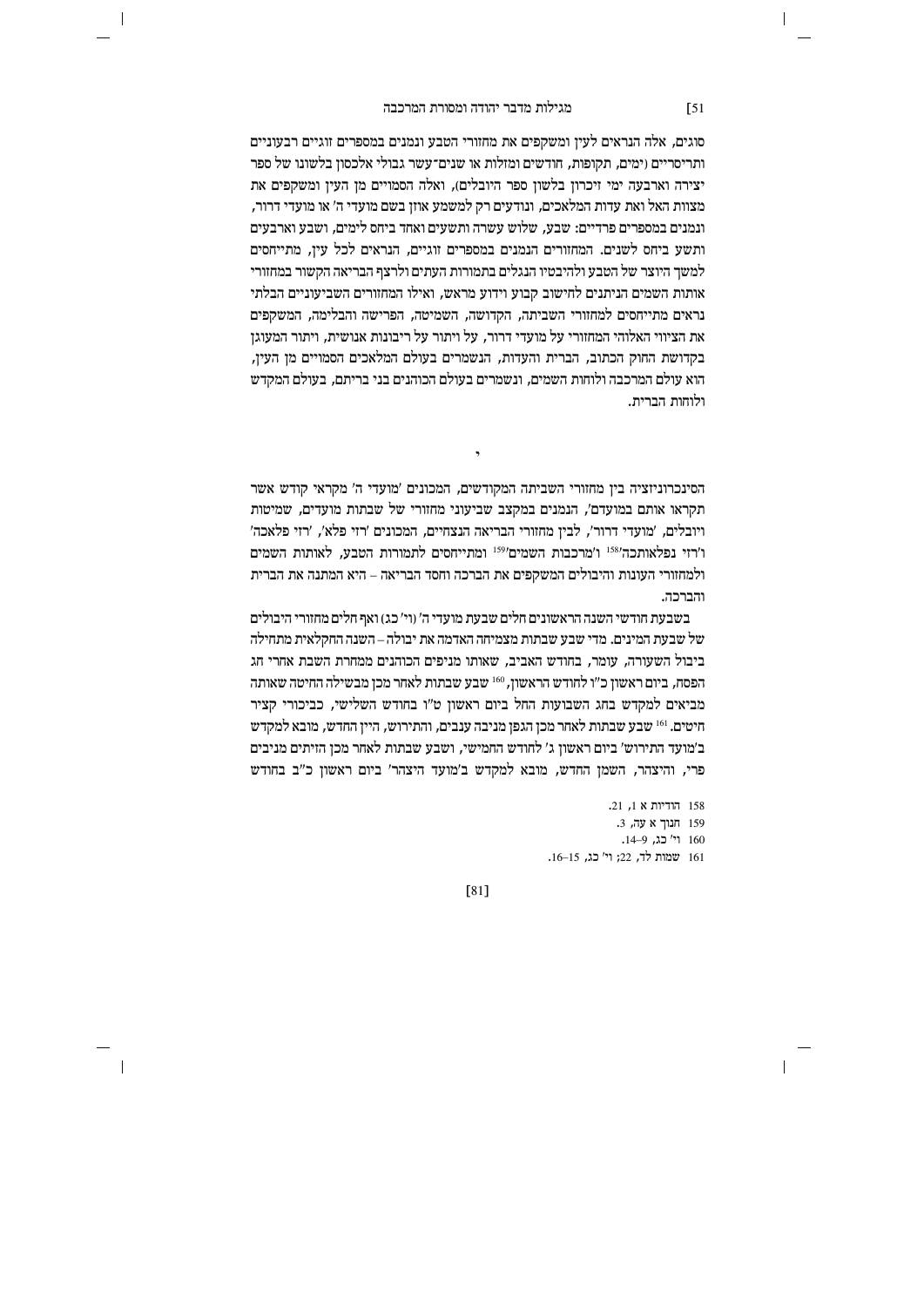השישי.<sup>162</sup> שבעת חודשי השנה החקלאית שבה צומחים שבעת המינים מסתיימים בחג בן שבעה ימים במחצית החודש השביעי הוא חג האסיף, חג הסוכות החל ביום ד ט״ו לחודש. מחזוריות שביעונית זו של צמיחה. תנובה. יבול וברכה בעולם האדם. הותנתה במחזוריות שביעונית של שביתה, שמיטה ומועדי דרור בזיקה לעולם המלאכים כמבואר במגילת המקדש ובספר היובלים. בשירות עולת השבת ובמגילת הברכות. השביעיות. שלוח השביתה של מקראי הקודש ומועדי הדרור מיוסד עליהן, מנציחות את ברית החירות המקודשת מדי שבעה ימים (שבת), מדי שבעה שבועות הנמנים במחזור של שבע שבתות ומחזורי היבולים ומועדי הביכורים התלויים בשמירת מקראי הקודש). מדי שבעה חודשים (מן העומר בחודש הראשון ועד לאסיף בחודש השביעי), מדי שבעת מועדי ה' מקראי קודש בשבעת החודשים הראשונים של השנה. מדי שבע שנים (שמיטה), ומדי שבע שבתות שנים (יובל).

הוויתור במקצב שביעוני קבוע על הריבונות האנושית, המתבטאת בוויתור על הזמן ועל המרחב. על הבעלות ועל הרכוש. על כיבוש עולם החוליו בעבודה ויצירה. בשעבוד והשתעבדות. היה מהות הקדושה והברית שנשמרה בספירה קפדנית בידי כוהגים ומלאכים. ההשבתה המחזורית המקודשת, שהייתה זיכרון מתריס כנגד השעבוד בבית עבדים במצרים לזמן חולין ועמל בלתי פוסק, שאין בו מחזור, שביתה, דרור וחירות, יצרה במסורת הכוהנית את לוח מועדי הדרור של מקראי הקודש. לוח השבועות והשבועות ששובתים בהם מכל מלאכה במחזוריות שביעונית מקודשת. שביתה המתנה את הברית ביז האל לעמו. כדברי הנביא הכוהן ירמיהו: 'הנותן גשם ויורה ומלקוש בעתו, שבעות חוקות קציר ישמר לנו'. 163 הקדושה הקשורה בשביתה, והטהרה המותנית בספירה שביעונית, החירות והדרור המכוננים את הצדק החברתי, והשביתה המחזורית מדי שבע, הברית והמועד, השמיטה והיובל והוויתור על הבעלות ועל הריבונות, מבטיחים את נצחיות הברכה במחזורי הטבע וקשורים כולם במחזורים שביעוניים נצחיים הנשמרים בלוח שביעוני קבוע.<sup>164</sup>

לוח השביעיות הנשמר במחזור שירות עולת השבת ובמזמורי דוד, בלוחות המשמרות המשרתות בקודש ומתחלפות מדי שבעה ימים בראשית כל שבוע הקרוי על שם משמר המשמרת ובשבעה מועדי ה' בשבעת חודשי השנה הראשונים, מסומל בשבעת קני המנורה המתייחסים לשבעת ימי השבוע.<sup>165</sup> לוח זה, המבוסס על חישוב, על סינכרוניזציה, על עדות. על מחזור ועל שביתה. מעוגז במסורת הכוהנית במקור אלוהי ובעדות מלאכית

162 מגילת המקדש מג, 8–9.

 $\overline{\phantom{a}}$ 

- 163 יר' ה, 24; השוו: שמות לד, 22; וי' כה, 2-5.
- 164 יש עניין בעובדה שלמושגים הכרוכים בברכה, בפריון ובקדושה יש בשפה העברית, השומרת על ערך גימטרי לאותיות, ערך שביעוני וזיקה למספר 7: גד=7, מזל=77, חיטים=77, גן עדן=177, ורע-277, כפרת-700, אמן-91, מלאך=91 (13 כפול 7).
	- 165 יוסף בן מתתיהו, מלחמת היהודים ז, ה, ה.

 $[82]$ 

52]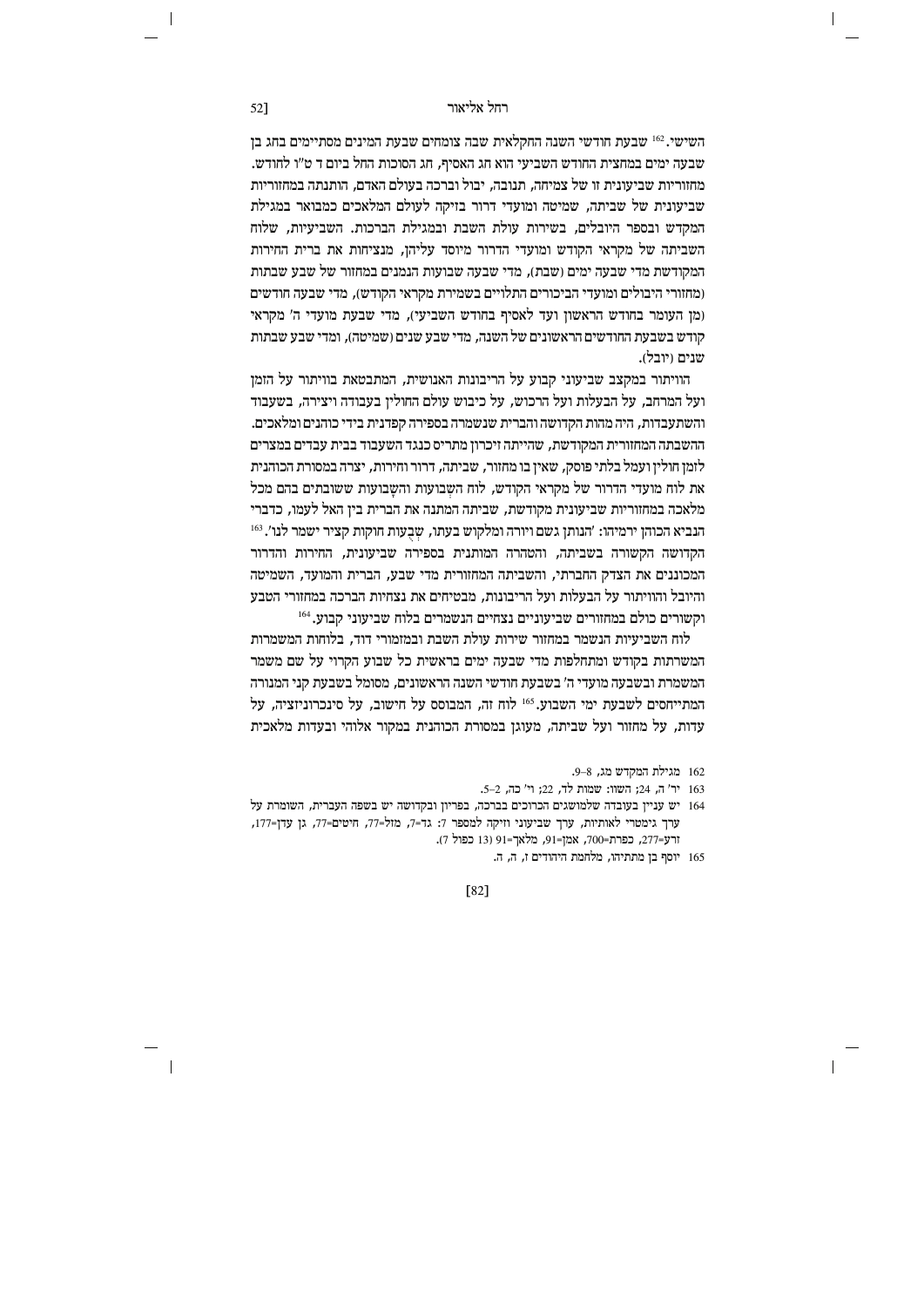$\overline{\phantom{a}}$ 

ומיוסד על דברי מלאך הפנים למשה בהר סיני המובאים בספר היובלים, וקודם לכן על דברי מלאך הפנים הקרוי אוריאל, הנאמרים לחנוך בן ירד ומפורטים בספר חנוך. דברי המלאכים מופקדים בידי לוי המתכהן בדברי שבעה מלאכים המנחילים לו בבית אל את המסורת הכוהנית.<sup>166</sup> הברכה בה מתברך לוי בפי סבו, יצחק, הבאה לבטל את הקללה שהתקלל בפי אביו, יעקב, מגלה את זיקת אבי הכהונה והלוייה לעולם המלאכים: 'יברכך ה' אלהי הכל אדוני כל העולמים אותך ובניך בכל העולמים [...] וקרב אותך וזרעך אליו מכל הכשר לשרתו במקדשו כמלאכי הפנים וכקדושים'.<sup>167</sup>

הלוח הכוהני מבוסס על ספר מספר וסיפור. על עדות חישוב ומועד. ברית ושבועה שראשיתם בשבוע הבריאה, מקורם נלמד מן המלאכים, ומשמרתם מופקדת בידי הכוהנים. המצדדים בלוח קבוע וידוע מראש, המבוסס על חישוב וסינכרוניזציה המתנים את הברית והברכה. התנגדו מכול וכול ללוח המבוסס על ראייה ותצפית. או ללוח הירח המשתנה שאינו מאפשר חישוב קבוע מראש של מספר ימי השנה, של ימי החודש או של היום הקבוע מראש שבו יחול כל מועד ויעלה כל יבול. וממילא משבש את הסינכרוניזציה המתמטית בין מחזורי הטבע למחזור מקראי קודש, ואת הקשר בין מחזורי שביתה קצובים למחזורי ברכה קצובים, הנשמרים בידי משמרת הקודש בזיקה למקום מקודש וזמן מקודש, למקדש ועלייה לרגל. לוח השמש מבוסס על חישוב מופשט הנודע ממקור מלאכי של זמן ידוע מראש הנשמר בידי כוהנים וקושר בין בריאה לברית, בין שבע לשבועה, בין שביתה ופרישה, לביו שפע וברכה בטבע של מקום מסוים, ואילו לוח הירח מיוסד על הפקדת חישוב חלוקת הזמן בידי בני האדם הצופים בירח בכל מקום, רואים בתמורותיו ציוני זמן שאינם קשורים לקדושה, וקובעים על פיו את ראשית החודש באופן שרירותי המועד לטעות בשוגג או במזיד במקומות שונים, ללא אחיזה לטבע מסוים של ארץ מסוימת, למחזורי יבולים, לכוהנים ולמקדש.

 $x$ ,

הנסיבות המדויקות שבהן לוח השמש הכוהני־מלאכי, המבוסס על חישוב, הוחלף בלוח הירח האנושי, המבוסס על תצפית ועיבור, אינן ידועות במפורט שכן אינן מתועדות בכתובים מעמדתם של המשנים. אלא רק מעמדתם של המוחים נגד השינוי והנאבקים בו עד חרמה. הרמזים בספר דניאל בדבר המלך שכפה שינוי זמנים ומועדים<sup>168</sup> והעדויות הרבות בדבר המאבק על הלוח בספרות הכהונה המתבדלת מעידות על עמדתם של

> 166 צוואת לוי ז, 4-ח, 3. 167 היובלים לא, 13–14. 168 דנ' ב, 21; ז, 25.

> > $\overline{\phantom{a}}$

 $[83]$ 

 $\sqrt{53}$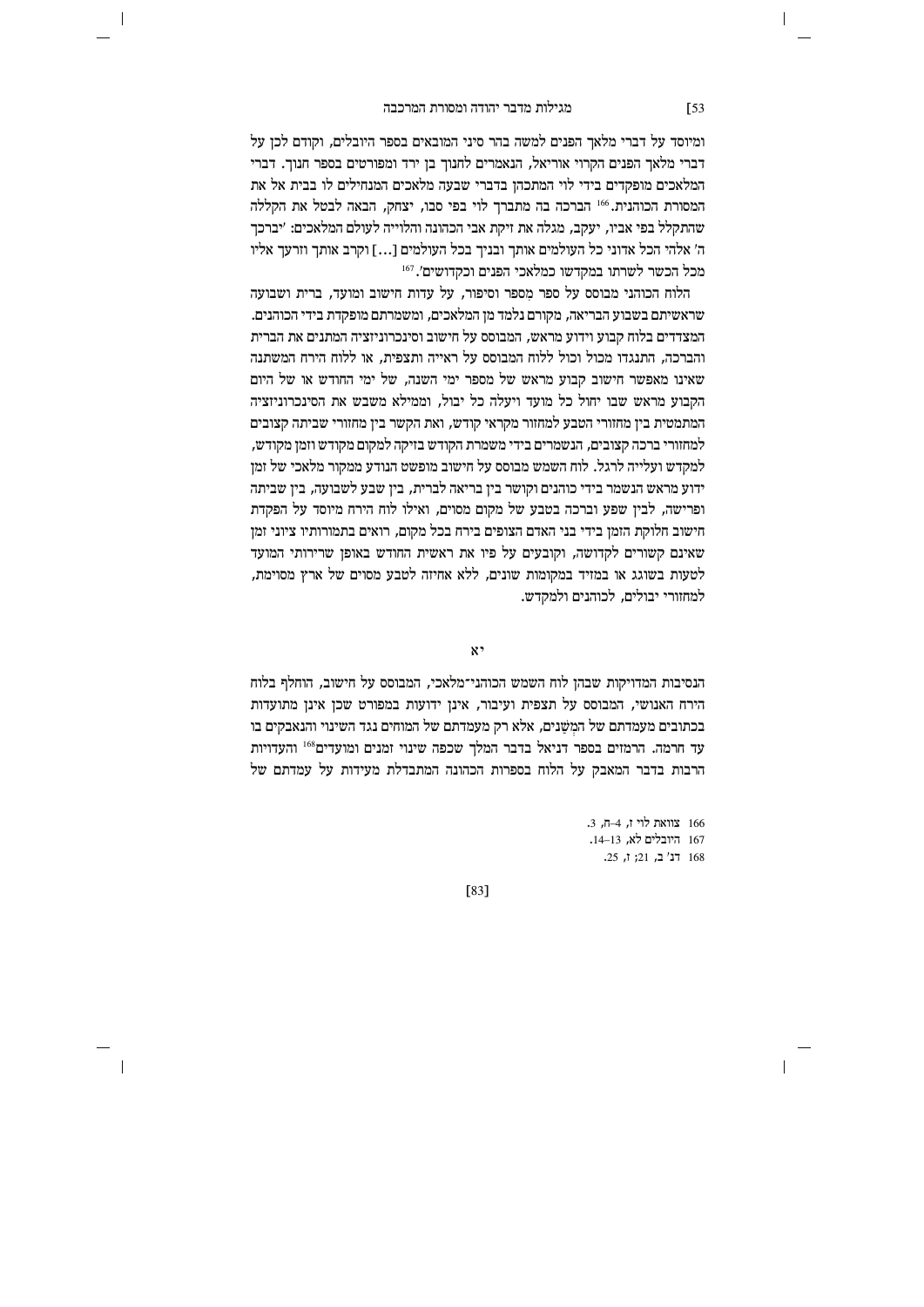המתנגדים לשינוי, אולם אין בנמצא עדויות של המשנים המנמקים את השינוי או המבארים את כפייתו. העדות המאוחרת ביותר המצויה במקרא מתייחסת לספר דניאל בשליש הראשון של המאה השנייה לפסה״נ. דהיינו לימי אנטיוכוס אפיפנס לפי קביעת החוקרים. כאמור לעיל, המקרא בעריכתו בנוסח המסורה, שנעשתה בידי חכמים שבחרו לסיים את האסופה המקראית לפני עליית בני חשמונאי. אינו כולל פירוט של לוח, ואינו כולל מספר ימים לשנה. במקום שמקבילותיו במגילות מדבר יהודה שבות ומטעימות את המספר 364 כמספר ימי השנה. נוסח המסורה אף אינו קושר את מועדי ה' במלאכים, בעונות השנה ובמחזורי היבולים. במשמרות הכוהנים ובמחזורי הקרבנות. בשירת הקודש המלווה את עבודת הקרבנות ובהקטרת הקטורת, בדרך המובהקת שבה עושות זאת המגילות, בזיקה לעולם המושגים המקראי. קרוב לוודאי שהעשורים הסוערים בשנות השבעים והשישים של המאה השנייה לפסה״נ, שבהם עלה בית סלווקוס שהחליף את בית תלמי והחיל את הלוח הירחי היווני־מקדוני כלוח השליט ברחבי הממלכה ובהם ירד בית צדוק נושא המסורת הכוהנית השמשית. הם שמצויים ברקע ההתרחשות שבה החליפו את סדר הזמנים המקראי על פניו. אז גם החליפו את השנה המתחילה באביב ובניסו) בנוסח המקרא בשנה המתחילה בסתיו (בתשרי) בנוסח בית סלווקוס. החודש הראשון של הלוח היווני־מקדוני Dios מתחיל ביום השוויון של הסתיו (המקביל לראשון לחודש השביעי או לא' תשרי, ראש השנה), והמחליפים שרצו להתרחק מהרצף המספרי המקראי־כוהני הפותח בחודש הראשוז. בחודש האביב. בחרו לקרוא לחודשים בשמות הבבליים לפי שנה המתחילה בתשרי. שלא על פי דרד ספירתם המקראית לפי שנה המתחילה בחודש האביב, הוא ראש החודשים שנודע מאוחר יותר כחודש ניסן. ייתכן שהברייתא בפסחים, 169 על הלל שידע לבדו לבאר לבני בתירא כיצד ראוי לנהוג בפסח שחל בשבת, מעידה על כך שקודם לכן מעולם לא נתקלו בארץ ישראל בשאלה מעין זו, שכן קרבן הפסח לפי לוח השמש חל תמיד ביום שלישי בי"ד לחודש הראשוז. וחג המצות ביום רביעי ט״ו לחודש זה. גם בבבלי, ראש השנה כט ע״ב נזכרים בני בתירא בשאלה הנוגעת למועד ראש השנה שחל להיות בשבת. מועד בלתי אפשרי על פי לוח השבתות הכוהני, הקובע שראש השנה לעולם יחול ביום רביעי, בהיותו ראש רבעון, יום זיכרון תרועה (אולי בני בתירא מייצגים את המבוכה שחלה במעבר מהסדר הכוהני לסדר הפרושי, והם אלה התוהים בימי הלל ומקשים על ר׳ יוחנן בן זכאי, מייצג הסדר החדש. בשאלת ההתנגשות ביז מועד לשבת. שאלה שאף פעם לא יכולה לעלות על פי הסדר הכוהני). ייתכן שהיו מחלוקות על הלוח הכוהני השמשי עוד קודם לכן, אולי משעה שחזרו מגלות בבל במקום שנהג רק לוח ירחי ושמות החודשים שנהגו בבבל עלו עמם. אולם ידוע שבזמנו של בעל פשר חבקוק, ממגילות מדבר יהודה, המתייחס

169 – בבלי, פסחים סו ע"א; ירושלמי, פסחים ו, א (לג ע"א); תוספתא, פסחים, ד, א (מהדורת צוקרמאנדל, עמ' 162).

 $[84]$ 

54]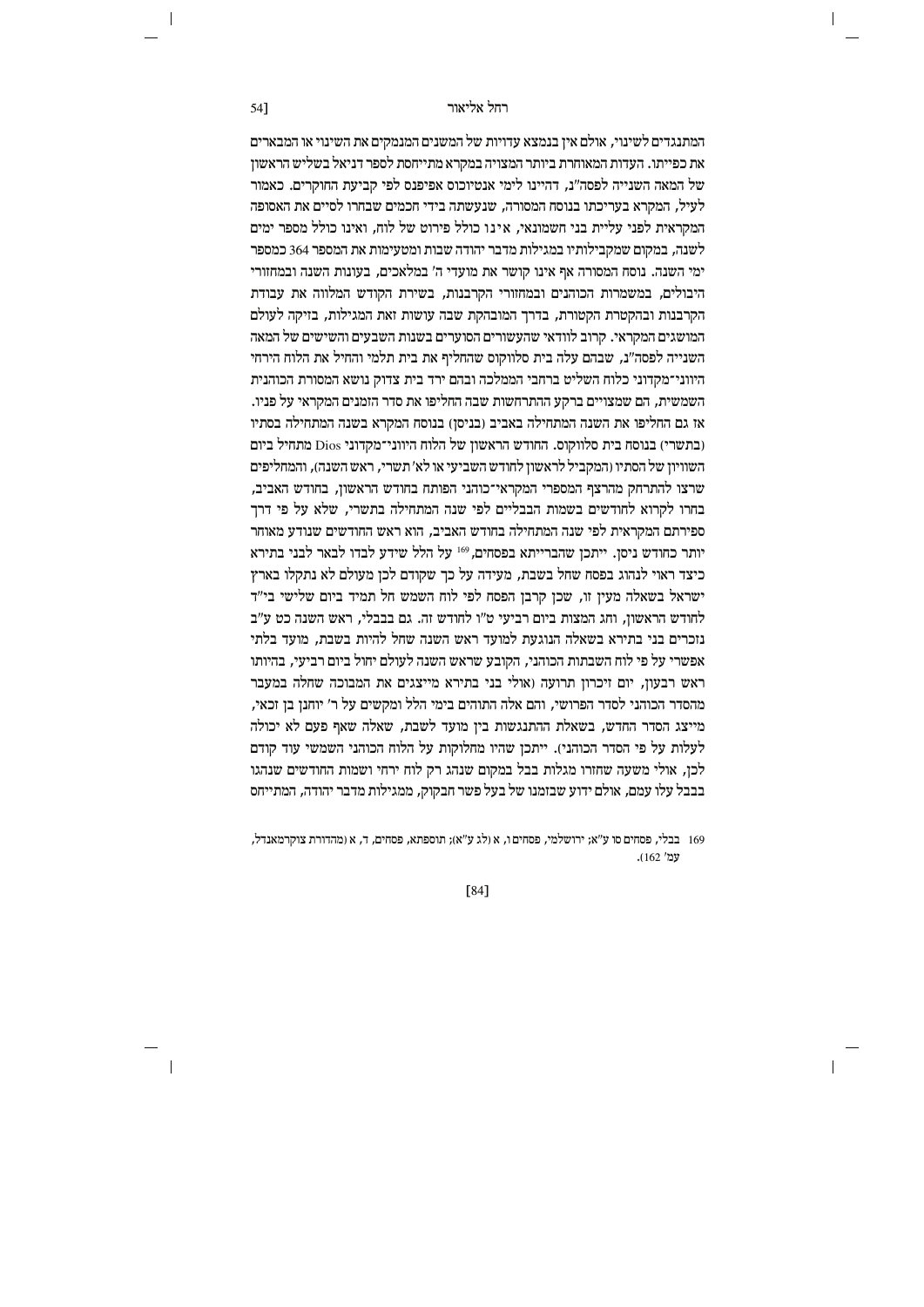$\overline{\phantom{a}}$ 

לראשית ההגמוניה החשמונאית במחצית השנייה של המאה השנייה לפסה״נ, המחלוקת על הלוח הייתה בעיצומה. בדברי המחבר נזכר הכוהן הרשע מירושלים או כוהן הרשע שבא להפר את מנוחת הצמים ביום כיפורים. שחל על פי לוח המועדים של בית צדוק ואנשי בריתם ביום שישי העשירי לחודש השביעי, ובא לרדוף את מורה הצדק או כוהן הצדק, כדי להפגין את שררתה של ההגמוניה החדשה הנוהגת לפי לוח אחר: 'אף שכר למען הבט אל מועדיהם: פשרו על הכוהן הרשע אשר רדף אחרי מורה הצדק לבלעו בכעס חמתו [ב]בית גלותו ובקץ מועד מנוחת יום הכיפורים הופיע אליהם לבלעם ולהכשילם  $^{170}$ יהתם'. ביום שבת מנוחתם'

בלוח המקובל היום, יום כיפורים אף פעם אינו חל ביום שישי, <sup>171</sup> שכן לשם כך השנה חייבת להתחיל ביום רביעי (על פי הלוח הכוהני הפותח כל אחד מהרבעונים ביום רביעי. והחודש השביעי, תשרי, הוא ראש הרבעון השלישי, החל ככל ארבעת הרבעונים ביום רביעי). כאמור, הביטוי 'לא אד"ו ראש' מתייחס לאיסור זה ומונע את התחלת השנה ביום רביעי ואת מועדו של יום כיפור ביום שישי. בעל ברית דמשק מותח ביקורת על השוגים והחוטאים בשמירת המועדים, ומשבח את העדה ומייסדיה בלשון הקרובה ללשוו הנביא יחזקאל בשבח בני צדוק שומרי משמרת הקודש של השבתות והמועדים, <sup>172</sup> ורואה אותם כמי שזכו ׳לגלות להם נסתרות אשר תעו בם כל ישראל שבתות קדשו ומועדי כבודו, עידות צדקו ודרכי אמתו […] אשר יעשה האדם וחיה בהם'. <sup>173</sup> כמוהו גם בעל ספר היובלים מרחיב את הדיבור על טעותם וחטאם של אלה המחשבים את החודשים והמועדים על פי לוח הירח והולכים 'במועדי העמים אחרי שגגתם ואולתם'.<sup>174</sup> כאמור, בתקופה הנדונה, במאה השנייה לפסה"נ, הלוח הירחי היה הלוח היווני־מקדוני שהחילה האימפריה הסלווקית על נתיניה, 175 ואליו מתייחס הביטוי 'מועדי העמים'. לוח זה, כפי שהראה שירר, 176 היה קשור בעולמם של יורשיו של אלכסנדר הגדול ברחבי האימפריה הסלווקית, בפולחן 'המלכים חיים כאלים', שהיה נפוץ בתקופה ההלניסטית אצל הסלווקים מימי

- 170 מגילת פשר חבקוק יא, 3–8 (מהדורת ניצן [לעיל הערה 14], עמ׳ 190–191), וראו: שם עמ׳ 48–51. בנוסח המסורה הפסוק המפורש, חב' ב, 15, נכתב 'ואף שַׁכֵר למַעַן הבִיט על מִעורֲיהֶם', בעוד שבפשר חבקוק על אתר כתוב 'אף שכר למען הבט אל מועדיהם'.
	- 171 ירושלמי, מגילה א, ב (ע ע"ב).
		- 172 יח' מד, 15–16, 24.
		- 173 ברית דמשק ג, 13–16.
			- 174 שם, ו, 32–38.
				- .25 **דנ' ז.** 25
- 176 על הדוגמאות מרחבי העולם ההלניסטי לחגיגות יום הולדת חודשיות של המלך והטקסים הכרוכים Emil Schürer, 'Zu II Mak. 6, 7 בחגיגת הולדת השליט ראו: ארבע התעודות שאסף שירר: ה (monatlische Geburtstagsfeier)', Zeitschrift für die Neutestamentliche Wissenschaft, 2 rx ו-1901); וראו: ונדרקם (לעיל הערה 153), עמ' 173. עוד על יום ההולדת החודשי ראו: אביגדור צריקובר, גזירות אנטיוכוס ובעיותיהן, אשכולות, א (תשי"ד), עמ' 86–109.

#### [85]

 $\sqrt{55}$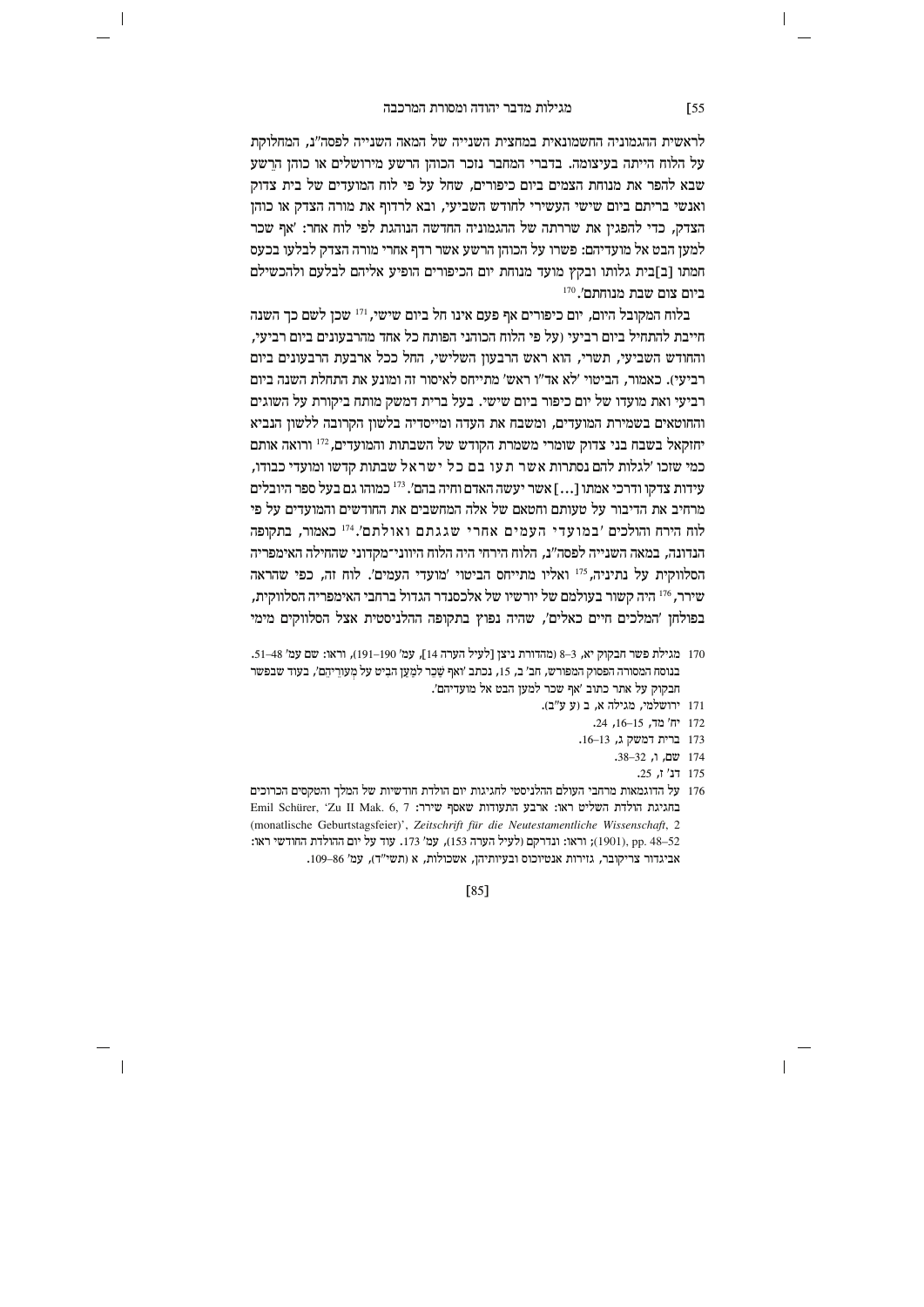# וקל אליאור החל אליאור ה

אנטיוכוס השלישי (223–187 לפסה"ג). ובחגיגה חודשית של יום הולדתו של המלר. שדרש וקיבל כבוד אל, שנערכה בתאריך קבוע $^{\text{\tiny{171}}}$  על פי הלוח המלכותי. השליטים החשמונאים ששלטו בחסות השלטוז הסלווקי היו כפופים ללוח ירחי מלכותי זה ובשעה שהשתחררו מעול השלטוז הסלווקי. דומה שלא רצו לשוב ללוח הכוהני השמשי הקודם. שהיה קשור בעולמם של מתנגדיהם בעלי הלגיטימציה המקראית ההיסטורית. הכוהנים בני צדוק. הרוב לוודאי שבשעה שהתחלף השלטוז הסלווקי בשלטוז הרומאי. סמור למחצית המאה הראשונה לפסה"נ. התחלף הלוח הירחי בלוח שמשי. בשנת 45 לפסה"נ החיל יוליוס קיסר את לוח השמש המתוקן בן 365 ימים על תחומי שלטונו. הבחירה בלוח ירחי משתנה המבוסס על תצפית שעשו חכמים היא בחירה בעלת משמעות הן בהקשר לשינויי הלוח האימפריאלי מלוח ירחי ללוח שמשי, הן בהקשר לפרידה מההגמוניה הכוהנית שאחזה בלוח שמשי בן 364 ימים המבוסס על חישוב קבוע. במאה הראשונה לסה"נ המתיחות הרבה סביב עקרון חישוב הלוח ניכרה עדיין היטב בוויכוחים הידועים שבמשנה בין פרושים (חכמים) לצדוקים (הכוהנים בני צדוק) על מועד העומר, מועד תג השבועות ומועד יום הכיפורים; בני צדוק גרסו שמועדים אלה מחושבים וקבועים וידועים מראש, ביחס לשנה בת 364 ימים, ואילו חכמים גרסו שמועדים אלה אינם קבועים ושימי השנה אינם ספורים וידועים מראש.

יב<sup></sup>

דומה שבימי רבן גמליאל ורבי יהושע, בדור יבנה, הוויכוח על מועד יום הכיפורים ועל שיטת חישובו עדיין לא הסתיים.<sup>178</sup> בעקבות מחלוקת על קביעת החודש על פי לוח הירח, הנעשית בידי רבן גמליאל, על פי עדות של עדים שמהימנותם חשודה, ר' יהושע – שהוא לוי ששימש במקדש, $^{\rm 181}$  המומחה בחישובי עתים, $^{\rm 180}$  הסובר שהעולם נברא בא׳ ניסן $^{\rm 181}$ כדעת לוח השמש הכוהני העתיק, המתחיל את מניין השנה ממועד זה, והטוען שהמבול היה בי״ז אייר, שהוא המועד לפי הלוח הכוהני: ׳אותו היום שבעה עשר באייר היה׳ $^{\rm 182}$ ' – מסכים עם אלה האומרים שהעדים הם עדי שקר וממילא פוסל את הכרעתו של רבז גמליאל  $x$ בדבר מועד ראש השנה ויום כיפורים. תגובתו של המנהיג נחרצת: 'שלח לו רבן גמליאל גוזרני עליך שתבא אצלי במקלך ובמעותיך ביום הכיפורים שחל להיות בחשבונך'.<sup>183</sup> ר'

177 מקבים בו, 7.

- 178 משנה, ראש השנה ב, ט; בבלי, ראש השנה כה ע"א.
	- 179 בבלי, ערכין יא ע"ב.
	- 180 בבלי, הוריות י $x^{\prime\prime}$ יצג. בבלי, הוריות בבלי, ב
- 181 'רבי יהושע אומר בניסן נברא העולם', בבלי, ראש השנה יא ע"א.

182 **שם, ע"ב.** 

 $\mathbf{I}$ 

183 בבלי, ראש השנה כה ע"א.

[86]

 $\overline{\phantom{a}}$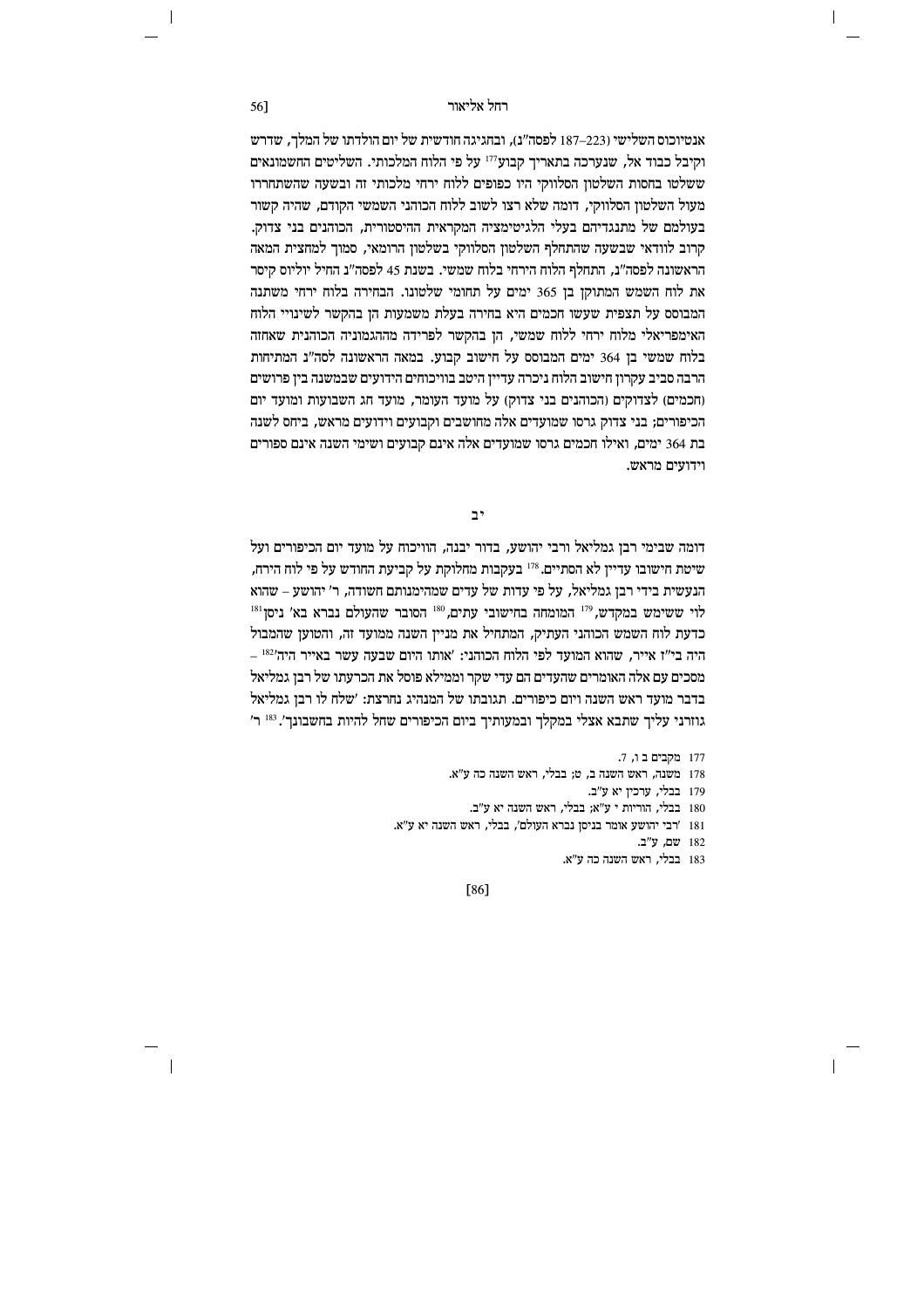$\overline{\phantom{a}}$ 

יהושע (אשר אולי שמר עדיין על המסורת הכוהנית של מועד קבוע וידוע מראש ליום כיפור אם החל את חישוב השנה בא׳ ניסן, והחזיק בחלוקה הרבעונית לתקופות המחייבת את ראשית התקופה ביום ד') מיצר עד מאוד על גזירה זו שמשמעה לדידו חילול המועד. ור׳ עקיבא תלמידו מנחמו במשפט בעל חשיבות מכרעת: ׳אמר לו יש לי ללמוד שכל מה שעשה רבן גמליאל עשוי שנאמר (וי' כג) אלה מועדי ה' מקראי קדש אשר תקראו אתם בין בזמנן בין שלא בזמנן אין לי מועדות אלא אלו.184 ר׳ עקיבא מצטט כאן לכאורה פסוק מפרשת המועדות מספר ויקרא כג, 4, אולם הוא פוסח במכוון על המילה החותמת את הפסוק. 'במועדם'. המכריעה לגבי הסדר הכוהני וממילא מוציא את הנאמר מידי פשוטו והופך את משמעותו.

המסורת בדבר המאבק על מועד יום הכיפורים בין רבן גמליאל לרבי יהושע הלוי שנודע בבקיאותו בחישובי הלוח על יסוד מחזורי הטבע האסטרונומיים כעולה מהגמרא<sup>185</sup> מלמדת, ככל הנראה, שבתקופת התנאים סמוך לחורבן, עדיין לא הייתה עמדה חד־משמעית בסוגיה זו. ואולי אף מעידה על כר שהלוח הכוהני העתיק שטעז למועדים קבועים בימים קבועים מראש בתקופות ידועות ומתוארכות מראש, המבוססות על מחזוריות אסטרונומית קבועה, נשמר בידי חוגים כוהניים שהתנגדו ללוח הירח גם אחרי החורבן. מן הנמנע לפי שעה לאשש השערה זו ולהוכיחה אם כי עצם ההתלבטות בעניין המועד שממנו מתחילים את מנייז חודשי השנה. הניכרת במשנה ראש השנה ובבבלי על אתר. תומכת בטענה זו. אולם ראוי לצייז שעדויות שונות מרמזות שהיה יותר מאשר לוח אחד ויותר מאשר שיטת חישוב אחת, ומצביעות על מתיחות בשאלה מכריעה זו הקובעת את זהות ההנהגה ואת שיטת החישוב שהיא מחילה. כמה מפסיפסי בתי הכנסת משמרים בגלגל המזלות את המניין המקראי והכוהני של ראשית השנה מחודש ניסן ואת חלוקתה לארבע עונות המקבילות ללוח התקופות הכוהני. 186 חיבורים, כגון ספר יצירה מן המאה הראשונה לספירה, שומרים אף הם על שנה כוהנית שמתחילה בניסן ולא בתשרי. 187 ספרות ההיכלות חוזרת על מספר ימי שנת החמה בתיאור עולם המלאכים, ולוח הקטורת במקדש הנזכר בבבלי<sup>188</sup> מונה לשס"ה ימות החמה. ייתכן שדברי רבי אלעזר בן חסמא, תלמידם של רבן גמליאל ורבי יהושע, על חשיבות חישובים שעוסקים בהם חכמים בסוגיות של טומאה וטהרה ביחס לזמן אינדיווידואלי של כל אדם, לעומת משניותו של הלוח הכוהני, העוסק בהתאמה בין

- 184 בבלי, ראש השנה כה ע"א.
- 185 בבלי, הוריות י ע"א; ראש השנה יא ע"ב.
- 186 כמו פסיפס חמת טבריה. ראו: מ' דותן, בתי הכנסת בחמת טבריה', קדמוניות, א (תשכ"ט), עמ' 116–123; ז' וייס, 'בית הכנסת משכבה 2 בחמת טבריה: הצעת שחזור', ארץ ישראל, כג (תשנ"ד), M. Dothan, Hammath Tiberias, Jerusalem 1983 ;326-320 'עמ
	- 187 ספר יצירה ה, ח-כא.
	- 188 בבלי, כריתות ו ע"א.

 $[87]$ 

 $\sqrt{57}$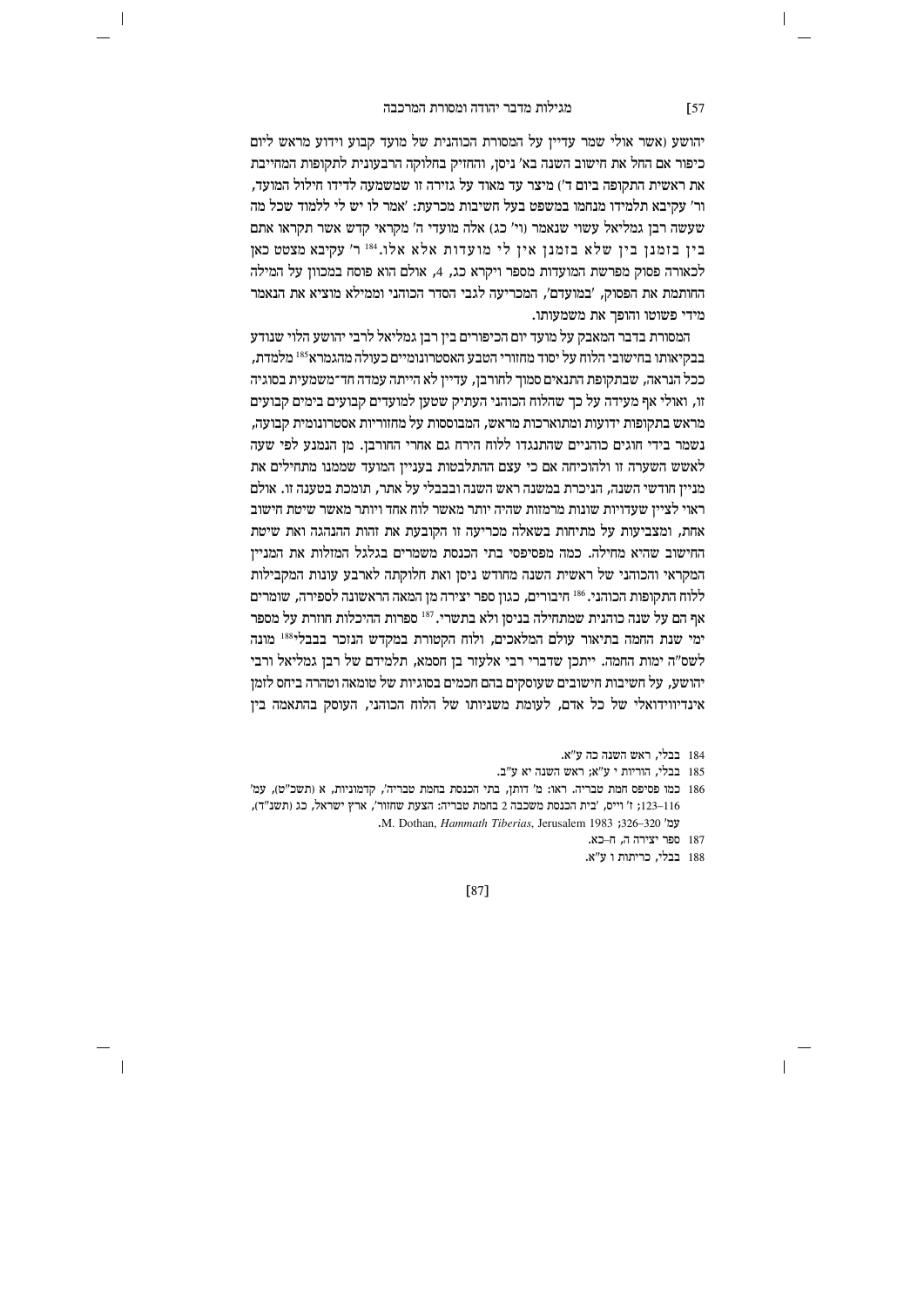תקופות לשבתות ובין זמן למרחב, ביחס לזמן אוניברסלי, ביחס לשנת החמה, רומזים בעקיפין למתיחות בסוגיית חישוב הלוח ולמחלוקת בין שני רבותיו: 'קנין ופתחי נידה הן הו גופי הלכות: תקופות וגימטריאות – פרפראות לחוכמה'.<sup>189</sup>

בהמשך הדיון במסכת ראש השנה בבבלי בצערו העמוק של ר' יהושע, שנגזר עליו לחלל את יום כיפור שחל על פי חשבונו. ובפיוסו של ר' עקיבא נאמר:

תא שמע דתניא הלך רבי עקיבא ומצאו לרבי יהושע כשהוא מיצר, אמר לו רבי מפני מה אתה מיצר? אמר לו: עקיבא, ראוי לו שיפול למטה שנים עשר חדש ואל יגזור עליו גזירה זו, אמר לו: רבי תרשני לומר לפניך דבר אחד שלמדתני, אמר לו: אמור, אמר לו הרי הוא אומר אתם אתם אתם שלש פעמים: אתם אפילו שוגגין, אתם אפילו מזידין, אתם אפילו מוטעין לשון הזה, אמר לו:  $^{190}$  עקיבא. נחמתני

הסיפור המלמד על פירושו של ר' עקיבא לפרשת המועדים בויקרא מאלף ומצביע על מהות המהפכה הפרשנית שנקטו בה חכמים בשעה שהשתחררו מהכפיפות לפשט הכתוב המקראי, ומיצו את חירות הקריאה האלטרנטיבית של נוסח הכתוב, האפשרית בכתיב חסר. את הפסוק 'אלה מועדי ה' מקראי קדש אשר תקראו אתם במועדם' (וי' כג, 4) קורא ר' עקיבא בנוסח 'אלה מועדי ה' אשר תקראו אתם, אתם אפילו שוגגין, אפילו מזידים. אפילו מוטעיז'. דהיינו. במקום לקרוא אתם עם חולם כאמור שלוש פעמים בנוסח הכתוב בפרקים סמוכים בפסוקים סמוכים, <sup>191</sup> הוא משמיט את המילה במועדם וקורא אתם עם קמץ. עובדה מאלפת היא שבנוסח מגילת המקדש של פסוק זה כתוב בכתיב מלא ככל האפשר: 'אשר תקראו אותמה במועדם'. הגרסה אותמה מפקיעה אפשרות פירוש כגון זו שנוקט בה ר' עקיבא. ר' עקיבא פוסח על המילה במועדם, ומשנה את אותם לאתם וקורא בנוסח המדגיש את היתר ההכרזה על מועד המיוסד על טעות, שגגה וזדון, אחרי חורבן המקדש, בשעה שלא נותר עוד מקום מקודש ואין יותר מוקד אחד לקביעת זמן מקודש, בזמן שלמועד כוהני מדויק ומחושב מראש כבר לא נודעת משמעות, שהרי בטלו מחזורי היבולים שאת ראשיתם מקדש הכוהן וחדלו מחזורי הקרבנות שהעלו שומרי משמרת הקודש, ולא נותר מי שימנה, ישמור ויכריז במחזורי קרבנות, עולות, שירות וקטורת. על מחזורי השבתות. החודשים. המועדים. השנים. השמיטות. והיובלים. ר' עקיבא פותח בפני ר' יהושע הלוי אפשרות, המעוגנת בכתובים בקריאתם החדשה, לקבל את מרותו של רבן גמליאל, המייצג את הסמכות החדשה שאינה תלויה בסדר

> 189 משנה, אבות ג, יח. 190 בבלי, ראש השנה כה ע"א. 191 וי' כב, 31; כג, 2, 4.

[88]

58]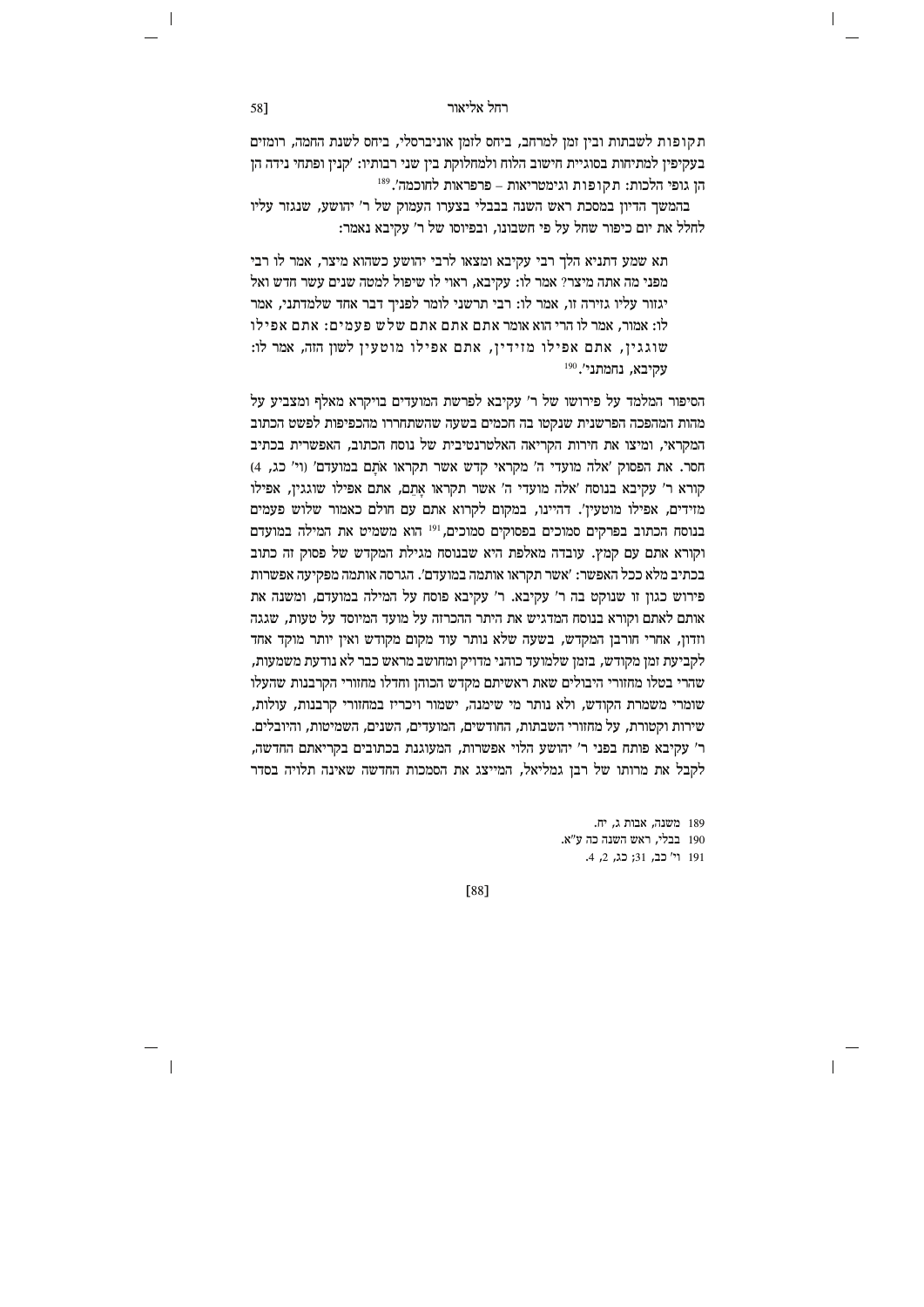$\overline{\phantom{a}}$ 

הכוהני, בחישוביו ובתפיסת הזמן המקודש שלו. משמעות מהלך זה היא דחיית לוח השמש הכוהני ('מועדי ה' אשר תקראו אותם מקראי קודש אלה הם מועדי [...] אלה מועדי ה' מקראי קדש אשר תקראו אותם במועדם'. וי' כג 2. 4) והחלפתו בלוח הירח החכמי, המשתמש במילה שאינה בחומש המנותקת מן הקודש – זמן (מילה זו נזכרת לראשונה בכתובים, קהלת, נחמיה, אסתר ודניאל) – המחליפה את המילה הכוהנית מו עד, המתייחסת לזמן שנודע משמים ('אלה מועדי ה' מקראי קודש אשר תקראו אתם בין בזמנן בין שלא בזמנן'). דהיינו, אותם גוף שלישי רבים, המתייחס למועדי האל שמועדם קבוע מראש. מתחלף באתם גוף שני נוכחים. המתייחס לקוראי המועדים ביז בזמנם ובין שלא בזמנם – מהלך המיטיב לבטא את החלפתו של המועד האלוהי הקבוע והידוע מראש, המופקד בידי כוהנים שומרי משמרת הקודש, בזמן אנושי משתנה שקביעתו מופקדת בידי בית דין של חכמים המסתמכים על עדות של כל אדם, גם אם ישגה או יטעה במזיד.

הקריאה 'המהפכנית' של ר' עקיבא המבקש למצוא דרד לשכנע את ר' יהושע באפשרותו של המהלך החדש של רבו גמליאל. שבידו מופקדת עתה קביעת הזמז בתוקף נשיאותו. מפקיעה את הפסוקים מפשוטם ונותנת לגיטימציה לשינוי בעומקו של הטקסט המקודש, המתפענח מחדש בשם חירותו הפרשנית של הקורא וערכיו בני הזמן המשתנה. חירות זו גוברת על פני קדושתו של פשט הטקסט הכתוב ושל ערכיו העתיקים המוסמכים והקבועים. המעוגנים במונחים עדות. מועד ותעודה. חירות הפירוש האנושית של הקורא. המוצא משמעות חדשה בנסיבות משתנות של קדושת הזמן וקדושת המקום, גוברת על המחויבות לעוצמת סמכותו של הכתוב המקודש, המיוסד על מסורת עתיקה ומקור אלוהי, המתייחסים לאחדות של מקום מקודש וזמן מקודש הקשורים במושגים מועד, תעודה מקודשת ועדות מלאכית. דומה שר' עקיבא מבהיר לר' יהושע שההכרה בסמכות החדשה, בלוח החדש שהיא קובעת ובתקפותה לגבי הציבור אחרי החורבן, בשעה שאין יותר קודש קודשים במקדש ולא מועדי ה' הקשורים במקדש ואין המשך למסורת המרכבה הכוהנית – הכרה זו חשובה יותר מידיעתו הכוהגית וממומחיותו הכוהגית בחישוב מחזורי הטבע, התקופות, ומחזורי הלוח, 'מרכבות השמים', שהיו רבי משמעות לעבודת המקדש ולמחזורי המשמרות לפני החורבן. משעה שהופרו אחדות הזמן המקודש, אחדות המקום המקודש ואחדות הפולחן המקודש אחרי חורבו המקום המקודש. הוחלפו מועדי ה' – המיוסדים על נוסח המקרא ועל מסורות של כוהנים ומלאכים הקוראים אותם ומכריזים עליהם במועד מקודש, קבוע וידוע מראש, ביחס למקום מקודש הנשמר בידי כוהנים ולוויים וביחס למחזורי הטבע הקשורים בחישוב מועדי ה' – בחגים המוכרזים על ידי שוגגים. טועים ומזידים שכוונתם לכונן סדר דתי ציבורי חדש אחרי חורבן הסדר הישן, סדר חדש זה שאינו קושר את המסורת בזמן אלוהי קבוע הקשור בלוח השמש המופשט והמחושב, המקודש והנשמר בידי משמרת הקודש, אלא דווקא בזמן אנושי הקשור בלוח הירח המיוסד על זמן נראה לעין, מוכרע

[89]

 $\sqrt{59}$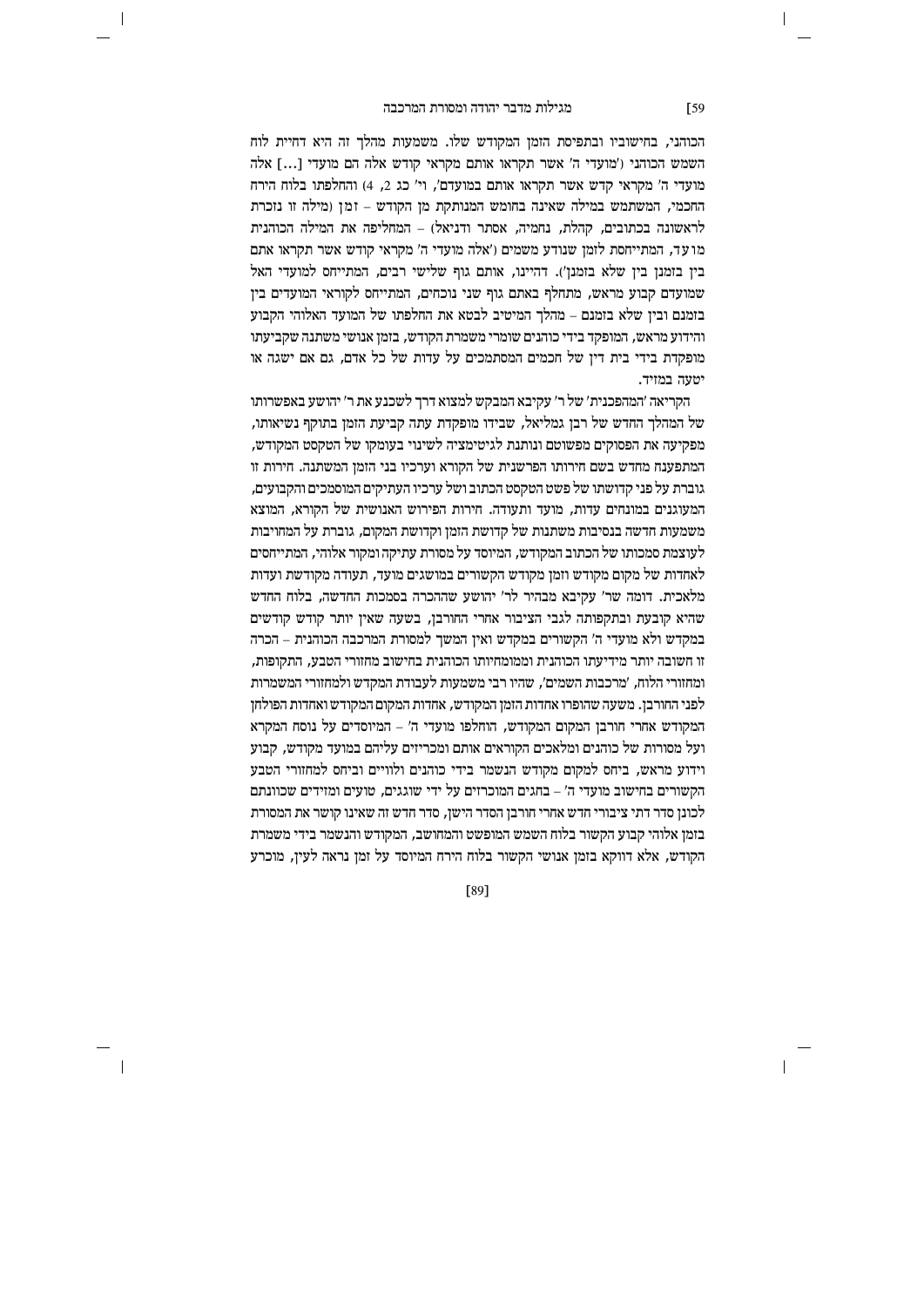בידי בית דין המקדש את הלבנה, מכריז על החודש ומעבר את השנה אף שאין לכך שום תקדים במסורת המקראית. על כן משנים חכמים את מילות הפסוק 'אשר תקראו אתם במועדם׳. ומחליפים אותו במשפט ׳אשר תקראו אתם ביו בזמנו וביו שלא בזמנו׳. המהווה תשתית לכינון קהילה הכפופה ללוח משותף הנקבע בידי סמכות אנושית והכרעה ציבורית אנושית, המביאה בחשבון טעות ושגגה בשעה שהיא מתנתקת מהכפיפות לעקרונות הכוהניים של אחדות זמן מקום ופולחן, כמהות שמירת שבועת הברית המופקדת בידי שומרי משמרת הקודש.

הכרעה אנושית אוטונומית של זמז נומינלי משתנה. שבו האדם מקדש את הזמז בהכרזתו, בזיקה לשנה שמספר ימיה לא ידוע – זכות שהייתה שמורה בידי בית הנשיא ומסומלת בהכרזת ראשית החודש ובקידוש החודש על פי צפייה במולד הלבנה – מחליפה את הזמז האלוהי הסובסטנציאלי הנצחי של 'רזי הפלא' ו'מרכבות השמים' שבו המועד מקודש משמים, מחושב וידוע מראש ביחס לשנת החמה, שמספר ימיה קבוע מראש ומקודש. והזמז אינו תלוי כלל וכלל בהכרעתו של אדם. שיטה חדשה זו שאחזו בה חכמים זונחת את 'מועדיהמה' ו'תעודותמה'. 'תקופותמה' ו'מרכבותיהמה' של הסדר הכוהני־מלאכי הקובע את ראשית החודש ואת סיומו על פי חישוב מתמטי של מחזור השמש הקבוע הנשמר בידי שומרי משמרת הקודש. בין אם החלפת הלוח הכוהני־מקדשי הייתה מהלך בלתי נמנע אחר החורבו וביו אם חכמים רצו לצייו עידו חדש ולהפקיע את השליטה על קביעת הלוח מידי הכוהנים. שדעתם לא הייתה נוחה מההגמוניה שהייתה בידיהם ומז המסורות המקודשות שהחזיקו בהן, בין אם העדיפו את העמדה הדמוקרטית המשתפת את כלל הציבור בקביעת הלוח על פי תצפית במולד הירח המסורה לכל אדם על פני הסמכות הכוהנית המיוסדת על חישוב וידע סודי ממקור מיסטי־מלאכי, בין אם הושפעו מדעת חכמי בבל שם נהג לוח ירחי ובין אם רצו להבדיל בבירור את הלוח של העדה היהודית מלוח השמש היוליאני שהיה הלוח האימפריאלי השליט בארץ ישראל למז המחצית השנייה של המאה הראשונה לפסה"ג – עובדה היא שהוויכוח על תפיסת הזמן, על מקורו ועל הסמכות להכריע את אופן חלוקתו, קדושתו וקביעותו הוא שעומד כחיץ בלתי עביר בין היהדות הכוהנית הנסמכת על עולם המקרא ועל מקורו המלאכי של לוח השמש, הנשמר בידי בני צדוק, האוחזים בחישוב קבוע של זמן בלתי נראה, ידוע מראש, כתשתית לעבודת הקודש. לביו היהדות הרבנית המחזיקה בהיפוכם של כל אלה. ויכוח זה הוא הוויכוח ביז צדוקים, הכוהנים בני צדוק, האוחזים רק בפשט הכתוב, ובין פרושים, הנוטלים את חירות הפירוש של הטקסט המקודש ואת הרשות להוסיף את משקל הנסיבות המשתנות והידע האנושי המשתנה לידע האזוטרי הקבוע והמקודש. דבריו המאלפים של יוסף בו מתתיהו מצביעים על המתיחות בעניין מהותי זה: 'עכשיו רוצה אני להגיד, שהפרושים מסרו לעם כמה הלכות ממסורת האבות, שלא נכתבו בתורת משה, ומשום כך דוחה אותם כת הצדוקים, האומרת שיש לחשוב לחוקים (רק) את הכתובים, ואילו אלה שממסורת האבות אין (חובה)

[90]

60]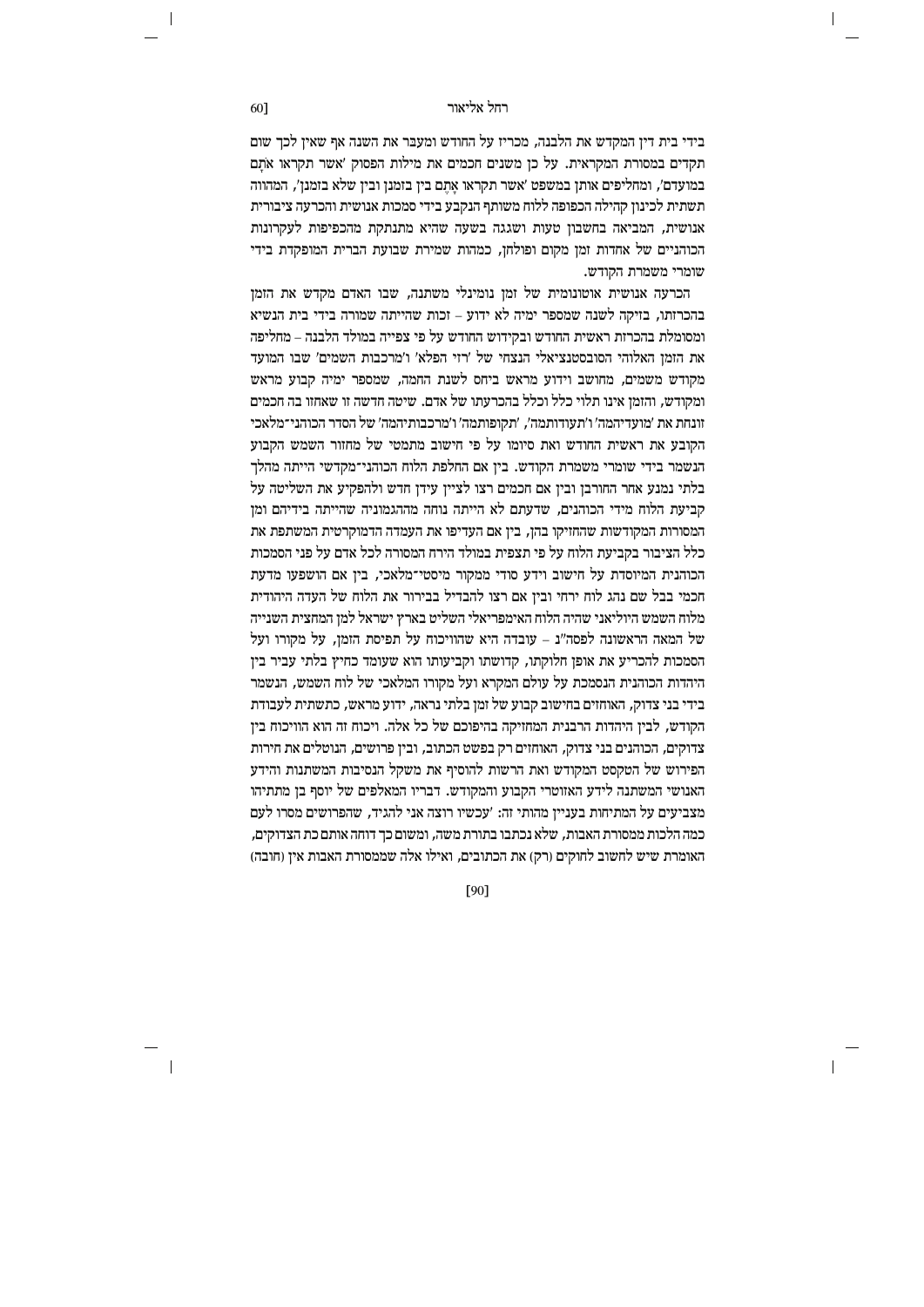$\overline{\phantom{a}}$ 

לשמור. ועל דברים אלה היו ביניהם דיונים וחילוקי דעות גדולים'. <sup>192</sup> קבוצה זו של מפרשים הנודעת בשם פרושים<sup>193</sup> מייסדת בהדרגה עולם חדש הנסמך על תפיסת זמן אנושית, על תמורות נראות לעין ועל לוח הירח שאין בו זמן ידוע מראש ומועדים קבועים מראש, וממילא ממעיטה בחשיבות הזמן המקודש המדויק כמתנה את קדושת המועדים, ומחשיבה את עצם קריאתם ושמירתם בידי כלל הציבור.

החלפת הקדושה הסובסטנציאלית של הזמן ('אלה מועדי ה' מקראי קודש אשר תקראו אותם במועדם) בתפיסתו הנומינלית (אלה מועדי ה' מקראי קדש אשר תקראו אתם בין בזמנו בין שלא בזמנו) היא חלק ממהלך רחב שבו המהות המקודשת הקושרת בין טבע, חישוב, קדושה וברית אלוהית, המותנית בזמן קבוע הנשמר בידי מלאכים וכוהנים. המסתמכים על ספרי קודש ולוחות שמימים. מתחלפת באוטונומיה אנושית המנתקת בין מחזורי הטבע, מחזורי הזמן, מחזורי היבולים ומחזורי הבריתות והמועדים של מקראי קודש ושומרי משמרת הקודש בשמים ובארץ, ומכפיפה אותם לרשות אנושית הקוראת את המועדים ביו בזמנם וביו שלא בזמנם. משנה את פשט הכתוב. הופכת את סדרי הלוח, מחליפה את סדר החודשים ואת עקרון חישובם ומקדשת את הירח מדי חודש במולדו, לעומת האדרת השמש בלוח הכוהני. תפיסה חדשה זו משנה את תפיסת הקדושה הכוהנית, הנסמכת על התורה שבכתב, הקובעת שראש חודשים הוא חודש האביב, הראשון לחודשי השנה. וגוזרת ממנו את סדר החודשים בחומש ובמסורת הכוהנית. במקומה היא מייסדת את התורה שבעל פה שבוחרת בראש השנה בחודש השביעי (ראש השנה אינו קיים בחומש או במסורת הכוהנית וראש החודש השביעי אינו אלא ראש חודש הנקרא יום זיכרון תרועה, אחד מארבעת ימי הזיכרון של חילופי העונות הנזכרים בסיפור המבול), והופכת אותו לראשון בחודשי השנה. דומה שבמסגרת מהפך זה של סדר החודשים, שבו החודש הראשון בסדר המקראי הפך לשביעי בסדר של חכמים, והחודש השביעי בסדר המקראי־כוהני הפך לראשון אצל חכמים, דחקו האחרונים, גנזו והוציאו מחוץ לקנון כל חיבור שאחז בסדר הכוהני העתיק והפכו אותו לספרות גנוזה, לספרי מינים או לספרים חיצוניים.

 $[91]$ 

# $\sqrt{61}$

 $\mathbf{I}$ 

<sup>192</sup> קדמוניות יג, 297–298. בתרגום אחר של פסוק זה נאמר ש'רק החוקים הכתובים בתורת משה הם בני תוקף, אבל אלה שנמסרו על ידי הדורות הראשונים אין צורך לשמרם'.

<sup>193</sup> אולי במקור פורְשִׁים על משקל דורשים, קוראים וכדומה, על פי 'לְפַרִשׁ להם על פי ה", וי' כד, 12; נח' ח, 8; ספרי במדבר כד. יוסף בן מתתיהו מתאר את הפרושים ואומר שהם 'האנשים אשר יצא להם שם חכמים יודעים לבאר [לפרש] את החוקים באר [פרש] היטב,' מלחמת היהודים ב, ח, 14 וסוגריים מרובעים שלי. ר״א).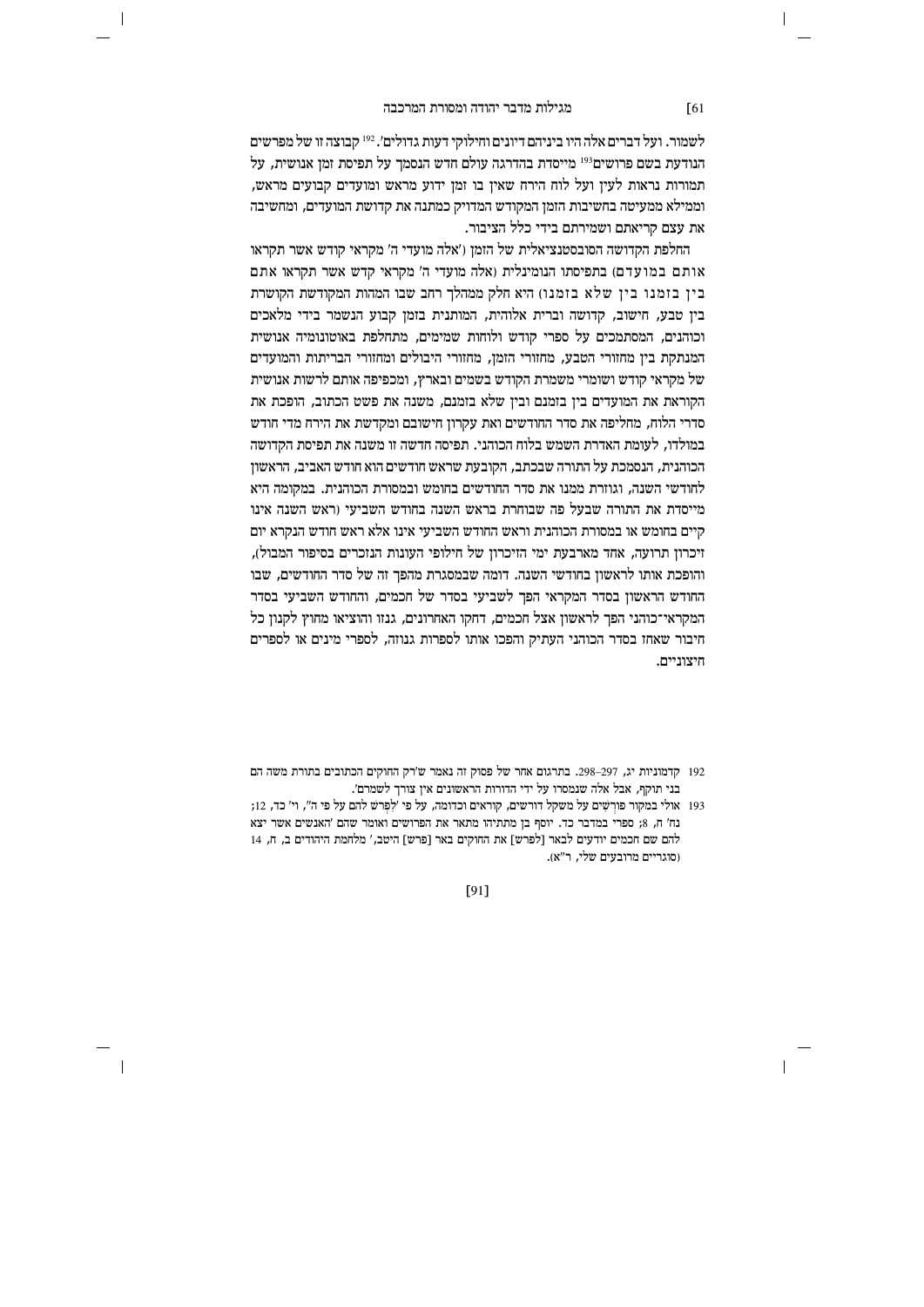$\overline{\phantom{a}}$ 

 $\mathfrak{z}$ 

יש ענייו בעובדה שהמילה זמו אינה נמצאת בחומש או בחיבורי המקרא שהתחברו לפני גלות בבל. בחומש ובחיבורים הקדומים משתמשים במילה מועד הקרובה למילים עדות, תעודה, ועדה כדי לציין את חלוקת הזמן האלוהית; ובמילים קץ, עת, ושנה כדי לסמן פרק זמן ידוע כגון יום, חודש או שנה. רבות מהמילים הקשורות בתפיסת הקדושה הכוהנית של הזמן והמקום המאוחדים זה בזה במחזורי הטבע, במחזורי התקופות והיבולים, ונשמרים בידי מלאכים וכוהנים. נעלמו מז השפה ונשתקעו. רק במגילות מדבר יהודה נמצא רובד לשוני שלם שבו מילים, ניבים ומושגים רבים הקושרים בין מחזורי הטבע למועדי ה' ולברכת הארץ. ביטויים ממין זה הם 'מועד התירוש' ו'מועד היצהר', 'מועדי דרור', או 'מועד קציר קיץ זרע ודשא', המתייחס לארבע עונות השנה אביב, קיץ, סתיו וחורף, ולמושג המכליל אותם, 'תקופותמה', או למושג המתייחס לחוקיותם המחזורית 'תיכון', 'תיכונמה'. תפיסת זמז מחזורית אלוהית פרה־דטרמינסטית זו מתוארת במגילת ההודיות: ׳לכול ימי עולם ודורות נצח למלא פעולותיהמה בקציהם. פלגתה עבודתם בכול דוריהם ומשפט במועדיה לממשלתם תִכַנתה, ודרכיהם הכינותה לדור ודור […] הכול חקוק לפניכה בחרת זכרון לכול קצי נצח ותקופות מספר שני עולם בכול מועדיהם.<sup>194</sup> רק במגילות נמצא את המושגים המיסטיים לאחדות מקודשת זו של זמז מקום ופולחז במקבילותיהם הסמויות מז העיז בעולם השמימי: 'ארבעת מוסדי רקיע הפלא'. 'מרכבות הפלא'. 'מרכבות השמים׳, ׳מרכבות כבודכה׳, ׳סוד פלאכה׳, ׳תבנית כסא מרכבה׳, ׳תבנית קודש קודשים׳, 'מרכבותיהמה', 'תעודותמה', 'תעודות עולמים', 'תכון', 'תכונמה', 'רזים', 'רז ניהיה' ו'קצי נצח'.

מסורת המרכבה עוסקת כאמור במקורו של הזמן המקודש, בזיקה לעדותו של חנוך השביעי. באבות העולם על 'מרכבות השמים' ובזיקה לשירת המלאכים השביעונית ב'מרכבותיהמה' בשירות עולת השבת ובמגילת הברכות; במקורו של המקום המקודש בזיקה 'לתבנית המרכבה הכרובים זהב' שנראתה לחנוך בן ירד בחזון המרכבה, ולמרכבה שנגלתה ללוי בן יעקב, למשה בן עמרם, לדוד בן ישי וליחזקאל בן בוזי, ול׳מרכבות כבודך׳ בשבעה היכלות עליונים שאולי מקורן בחזונו של מורה הצדק במגילות: ובמהות הפולחו המקודש ביחס לשירות עולת השבת. המתארות את שירת בריות המרכבה השמימית בשבעה היכלות עליונים, שם נאמר: 'תבנית כסא מרכבה מברכים ממעל לרקיע הכרובים׳, ׳הללו יחד מרכבות דבירו וברכו פלא כרוביהם  $^{195}$  'ראותו

> 194 הודיה א 16–17, 24 (מהדורת ליכט [לעיל הערה 32], עמ' 59–61). 195 ניוסם (לעיל הערה 10), עמ' 279, 345.

> > $[92]$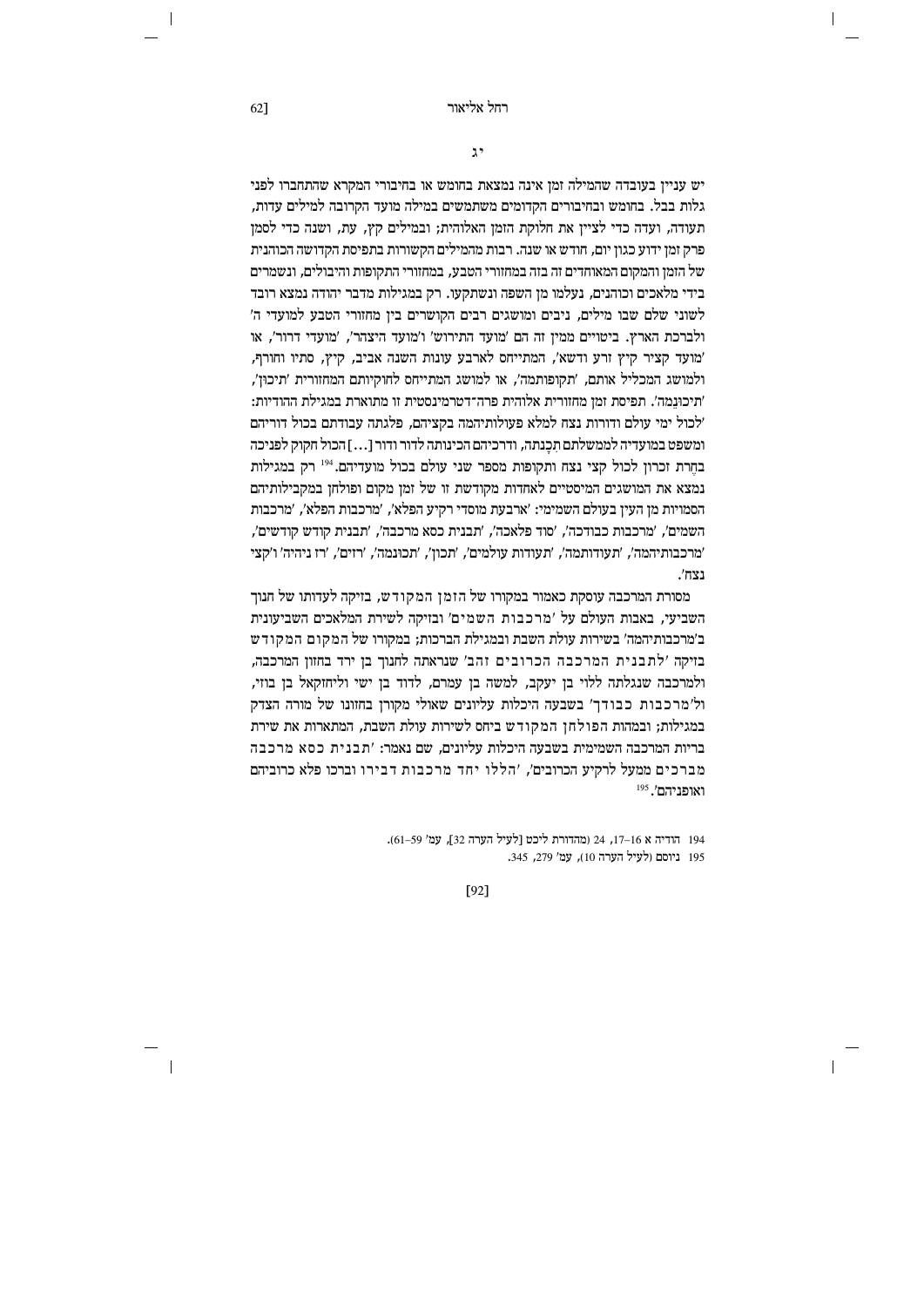$\overline{\phantom{a}}$ 

מסורות מקודשות אלה, הקושרות בין תבניות מספריות שביעוניות ורביעוניות מחזוריות ובין ביטויי העולם הסמוי מן העין המיוצג בקודש הקודשים, דנות במעברים בין שמים וארץ של כוהנים ומלאכים השובתים במחזוריות שביעונית ובתשתית השמימית של הפולחז הארצי המיוסד על לוח הנשמר בידי כוהנים ומלאכים המחלקים אותו לרבעוני התקופות ולשביעיות השבתות והמועדים. ובעבודת הקודש הנערכת במחזוריות שביעונית סביב קודש הקודשים, מקום מושב הכרובים במקדש הארצי לעומת בני דמותם במרכבה השמימית שעבודתם מתוארת בשירות עולת השבת.

 $7,$ 

ייתכן ששורשי המחלוקת על תפיסות חלופיות של הזמן והמועד עתיקים ונרמזים כבר בנוסחים השונים של ספירת חג השבועות הנזכרים במקרא, לפי שבתות196 או לפי שבועות<sup>197</sup> כפי שהציע שלמה נאה.<sup>198</sup> השיטה הראשונה המתייחסת לשבוע שבתי. שהשבת תוחמת את גבולותיו – ׳וספרתם לכם ממחרת השבת […] שבע שבתות תמימות תהיינה' – היא זו הכוהנית, הסופרת שבתות וחוגגת ביום ראשון ממחרת השבת את חג השבועה והברית, חג ביכורי קציר חיטים, שבע שבתות אחרי העומר, החל אף הוא תמיד ביום ראשון, ומשקפת את עמדת הצדוקים, הם בני צדוק. לעומתה, השיטה השנייה רואה בשבוע כל תקופה בת שבעה ימים רצופים – 'שבעה שבועות תספור לד מהחל חרמש בקמה תחל לספור שבעה שבועות׳ – דומה לזו של חכמים שקבעו שאפשר להתחיל את הספירה מימים שונים בשבוע בזיקה למועד משתנה של העומר, וממילא לחוג את החג שבעה שבועות לאחר מכן בימים משתנים, כשיטת הפרושים. עובדה מאלפת היא שחג זה, הנזכר שבע פעמים בחומש, וידוע כאחד משלושה רגלים וכחג ביכורי קציר חיטים, שמועדו היה שנוי במחלוקת בין בית צדוק (צדוקים) לבין חכמים (פרושים), החג שהיה מועד המעבר בברית מדי שנה בשנה בעולמם של בעלי סרך היחד, החג שמסורת המרכבה קשורה בו ומסורת הבריתות כרוכה בו, חג המלאכים שספר היובלים מתמקד בו, והחג שרוח הקודש נגלתה בו ליהודים שונים מהעת העתיקה ועד לעת החדשה<sup>199</sup> – חג זה לא זכה למסכת במשנה או בתלמוד הנקראת על שמו,

- 196 וי' כג, 15–16; וראו: שם, כג, 11.
	- 197 דב' טו. 9-10.
- 198 ראו: שלמה נאה, 'אין אם למסורת או: האם דרשו התנאים את כתיב התורה שלא כקריאתו המקובלת?' תרביץ, סא ותשנ״ב), עמ׳ 401–448; הנ״ל, ׳איז אם למסורת – פעם שנייה׳, תרביץ, סב ותשנ״ג), עמ' 462–456.
- 199 ממעמד הר סיני ועד חזוו יחזקאל. ממעשה השליחים ועד האידרא בזוהר, מתיקוו ליל שבועות של רשב״י עד לר׳ יוסף קארו ועד שבתי צבי, רמח״ל וש״י עגנון, שכולם זכו להתגלויות אלוהיות בליל חג השבועות.

[93]

 $\sqrt{63}$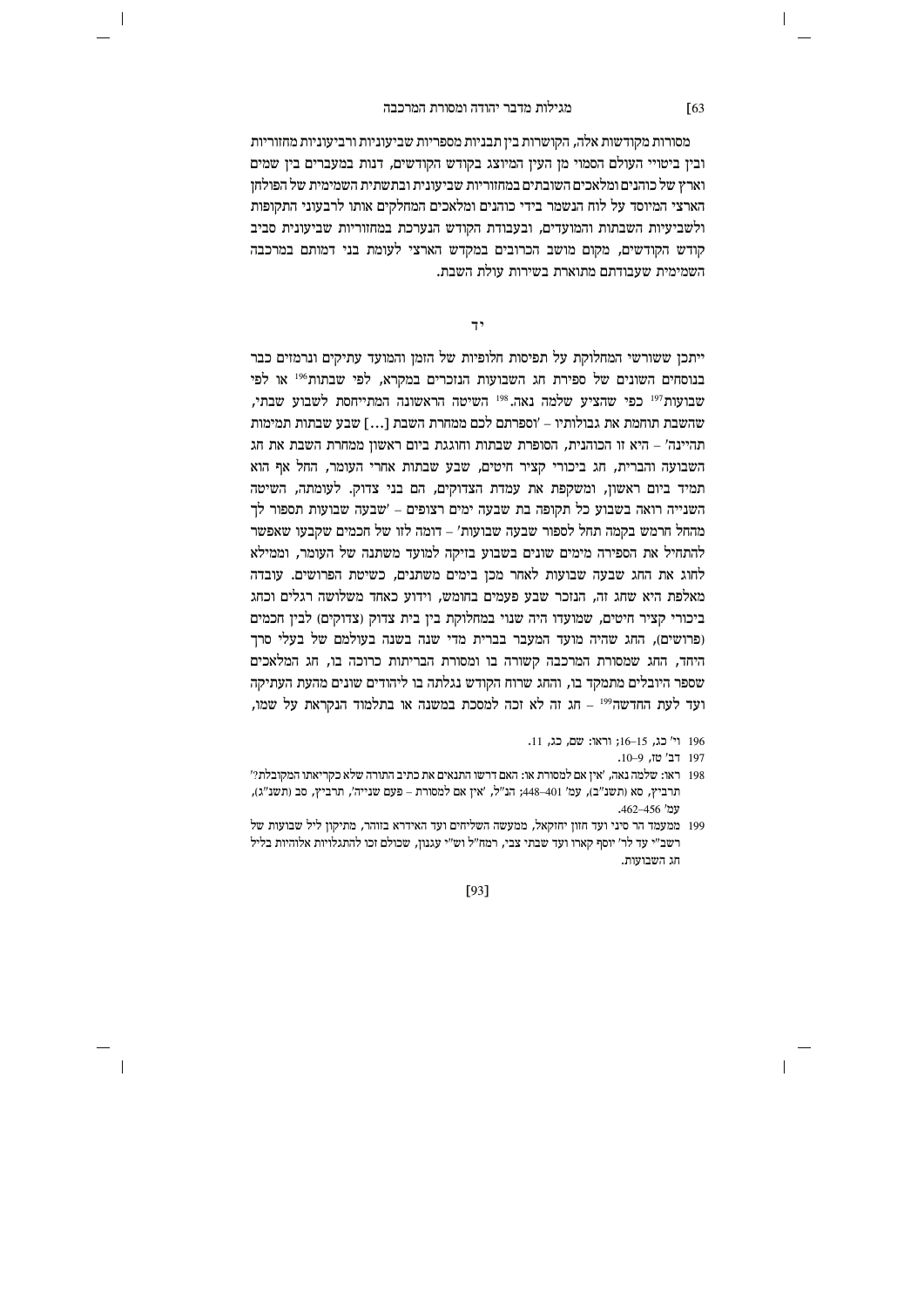ואף מצווה לא נקשרה בו, לבד מהנהוג בכל מקראי קודש, שלא כמו החגים האחרים הנזכרים בחומש.

על פי ספר היובלים חג השבועות במחצית החודש השלישי. הקשור במסורת המרכבה. הוא מועד כל הבריתות החל בברית הקשת בענן, עבור בברית בין הבתרים וכלה בברית הר סיני. והוא מועד חידוש הברית מדי שנה בשנה – והוא יחול לעולם בט״ו לחודש השלישי. ביום ראשוז. שבע שבתות אחרי ספירת העומר. שמתחילה ממחרת השבת שאחרי הפסח, ביום ראשון כ"ו לחודש הראשון. ואילו חכמים קבעו, בניגוד מוחלט למסורת הכוהנית הקודמת להם. שמועד החג הוא ו׳ בסיווז ולעולם מועד זה לא יחול ביום א׳. במסורת הכוהנית חג השבועות נחוג ביום ראשון אחרי השבת האחת עשרה ברבעון, שבע שבתות אחרי העומר הנחוג ביום ראשון אחרי השבת הרביעית ברבעון. בין חוקרי המקרא, שאינם נדרשים כלל למסורת מגילות מדבר יהודה ולפולמוסים הכרוכים בהם, מובעת הדעה, המיוסדת על בירור נוסח המקרא, שמועד החג על פי החומש היה צריך להיות ט״ו לחודש השלישי בדומה לשני חגי העלייה לרגל האחרים החלים במחצית החודש – חג המצות במחצית החודש הראשון וחג האסיף במחצית החודש השביעי. 200

חג השבועות אינו נזכר בשמו זה במשנה ולא בכדי. במשנה הוא קרוי עצרת – שם המשכיח את מסורת השבועות והבריתות הקשורה בו ואת הספירה השביעונית הכרוכה בו. את זיקתו למעמד סיני שהתרחש ביום א. שבע שבתות אחרי מועד שבוע הפסח של יציאת מצרים ואחרי השבת החלה בכ״ה לחודש הראשוז) ואת מקומו הייחודי כחג שהמלאכים חוגגים בשמים. אין מצווה המיוחדת לחג זה על פי חכמים ואין מסכת המוקדשת לו, לעומת זאת בכתבי הכהונה הוא מתואר כציר מרכזי של הלוח, שכן הוא חג הברית, חג השבועה והשבועות, <sup>201</sup> מועד גילוי המרכבה, חג המעבר בברית, חג כל הבריתות והשבועות שנכרתו במחצית החודש השלישי וחג חידוש הברית והברכה הנערך לנוכחם של המלאכים והכוהנים.<sup>202</sup> ספר היובלים מוקדש לבריתות שנכרתו במחצית החודש השלישי עם נוח (ו, 1), אברהם (יד, 10), יצחק (טז, 13–14), יעקב (פרק כב), לוי (פרק לא) ומשה (א. 1: 1. 11) ולשבועות ולברכות. לחובות ולהבטחות הכרוכות בבריתות אלה. חטיבות שונות בספרות קומראן קשורות לטקס חידוש הברית (השבועה) בחודש השלישי, שהוא שחזור של מעמד ברכה וקללה המתרחש בנוכחות המלאכים ואף קשור להתגלות האלוהית בסיני ולחזוז המרכבה. 203

במסורת הכוהנית שם החג, חג השבועות, נלמד מלשון שבועת הברית שנחוגה בו

200 ראו: מרדכי ברויאר, פרקי מועדות, ירושלים 1993, חג השבועות.

201 יר' ה. 24.

- 202 היובלים ו<br/>, דברכות: 11Q14, גרסייה־מרטינז וטישלאר (לעיל הערה 10), עמ' 246–247, פרגמנט 1: 1–15; 4Q285 (לעיל הערה 53), עמ' 241, פרגמנט 12–12.
	- 203 ראו: שם; הלפרין (לעיל הערה 2); אליאור (לעיל הערה 6), פרק ז, עמ' 142–167.

 $[94]$ 

64]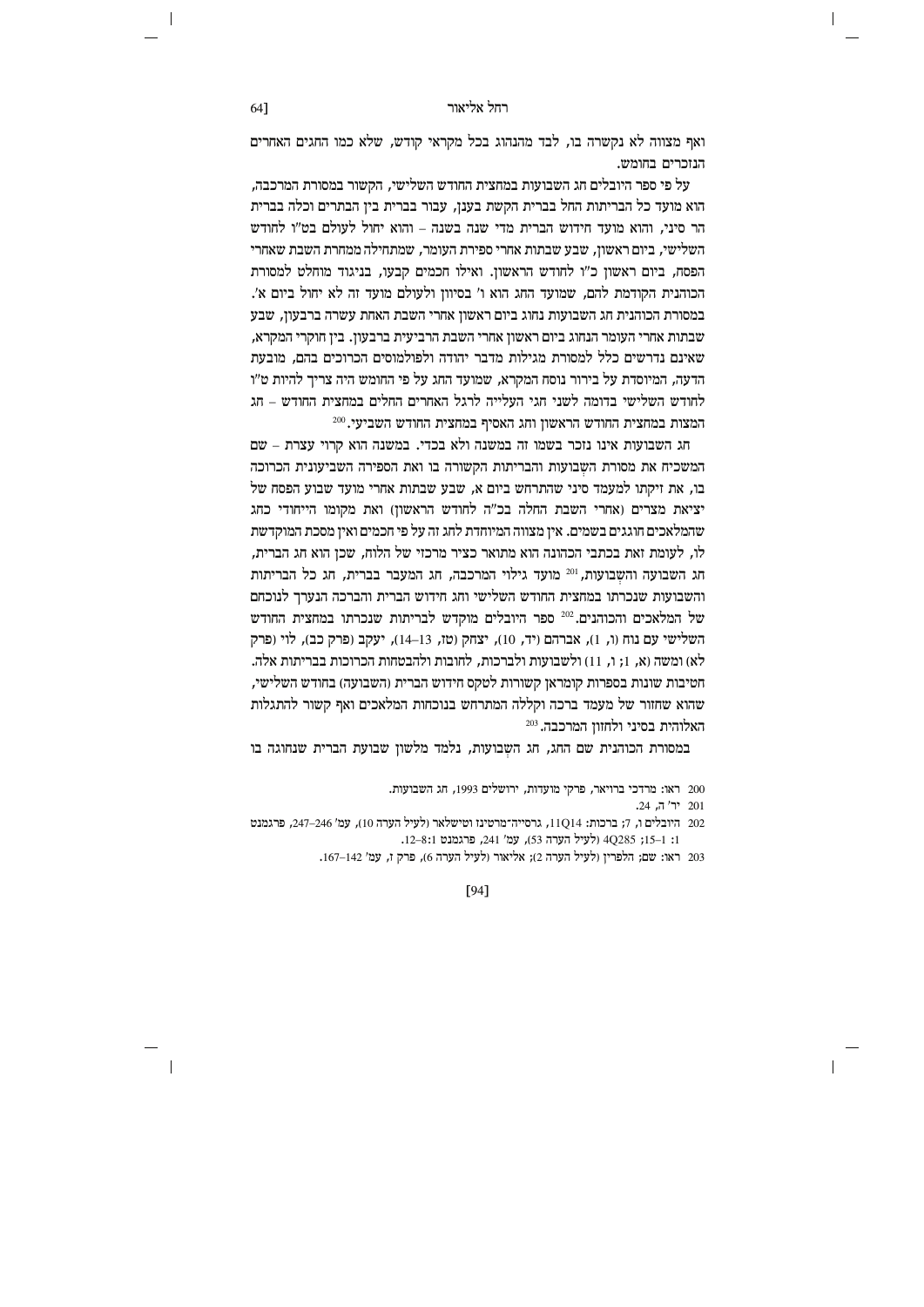$\overline{\phantom{a}}$ 

לראשונה בימי נוח, אחרי שיצא מהתיבה ששהה בה 364 ימים.<sup>204</sup> קודם לכן נשמר החג בשמים בידי המלאכים שומרי השבתות והמועדים כמתואר בספר היובלים, והוא חודש ביד אברהם יצחק ויעקב במועד זה במחצית החודש השלישי. לא נשמר בשעבוד מצרים וחודש במעמד ההתגלות האלוהית של כריתת הברית בהר סיני.

חג השבועות קשור למסורת הבריתות ולמסורת המרכבה, וקריאת חזון יחזקאל כהפטרה לקריאה בתורה של מעמד סיני הנקראת בחג משמרת מסורת זו. הפסוקים 'רכב אלהים רבתים אלפי שנאן אדני בם סיני בקדש. עלית למרום שבית שבי לקחת מתנות באדם'<sup>205</sup> הקושרים ביז סיני למרכבה. למלאכים ולעליה למרום. הם הפסוקים המקשרים ביז תיאור מעמד הר סיני בחודש השלישי לבין מרכבת יחזקאל במסורת ההפטרות. על פי לוח השמש, חזון יחזקאל נגלה לנביא בחג השבועות, כפי שהראה מיכאל חיוטין, 206 דהיינו ברית סיני וחזון המרכבה אירעו במסורת הכוהנית באותו תאריך, ושתיהן מתייחסות למעמד ברית במחצית החודש השלישי. בברית החדשה במעשה השליחים ב. 1–4 נזכר חג השבועות כמועד התגלות רוח הקודש. ובעדות נוצריות שונות הוא נחוג ב־15 לחודש כהד למקורותיו העתיקים.

כאמור, במסורת חז"ל אין מוקדשת מסכת לחג השבועות, קרוב לוודאי בשל זיקתו הכוהנית־נבואית הקשורה למסורת הבריתות והשבועות במועד זה שנשמרה בידי מלאכים וכוהנים. כמפורט בספר היובלים. בשל זיקתו למעמד חידוש הברית בחודש השלישי המתואר במגילת סרר היחד ובברית דמשק כמסורת הנשמרת מדי שנה בשנה במועד זה. ובשל זיקתו למסורת המרכבה שנגלתה ליחזקאל בחג השבועות. מסורות על נוכחות מלאכים במעמד הר סיני נשמרו בברית החדשה, מעשה השליחים ז, 53 ('אתם אשר קיבלתם את התורה על ידי מלאכים'), במדרש במדבר רבה ב, ג ('אמרו בשעה שנגלה הקב"ה  $x$ לישראל על הר סיני ירדו עמו כ"ב רבבות של מלאכים'), בפסיקתא דרב כהנא ובפסיקתא רבתי בפרשת בחודש השלישי, אולם במקורות קודמים להם במאות שנים, במגילות מדבר יהודה, מפורטים הקשרים שונים שבהם המלאכים נוכחים בטקס הברית של ההתגלות האלוהית בסיני, בחג השבועות, מועד טקס חידוש הברית במחצית החודש השלישי, הנערך מדי שנה.

חכמים לא כללו מסורות על מלאכים במשנה ולא הזכירו את חג השבועות בשמו במסורת המשנה. ואף הגבילו את הדרישה במרכבה $^{\rm 207}$  ובקשו להוציא את ספרו של הכוהז יחזקאל

204 252Q4 (לעיל הערה 25).

- 205 תה' סח, 18–19. השוו: הלפרין (לעיל הערה 2), עמ' 147–148, 355.
- על מועד חזון יחזקאל בחג השבועות על פי החשבון המטוני ראו: מיכאל חיוטין, מלחמת לוחות  $206$ השנה בתקופת בית שני, תל אביב 1993, עמ' 75. על השבועה כבסיס שמו של חג השבועות ראו: וליגמן (לעיל הערה 107), עמ' 438–439.

[95]

<sup>207</sup> משנה, תגיגה ב<br/>, א.  $\,$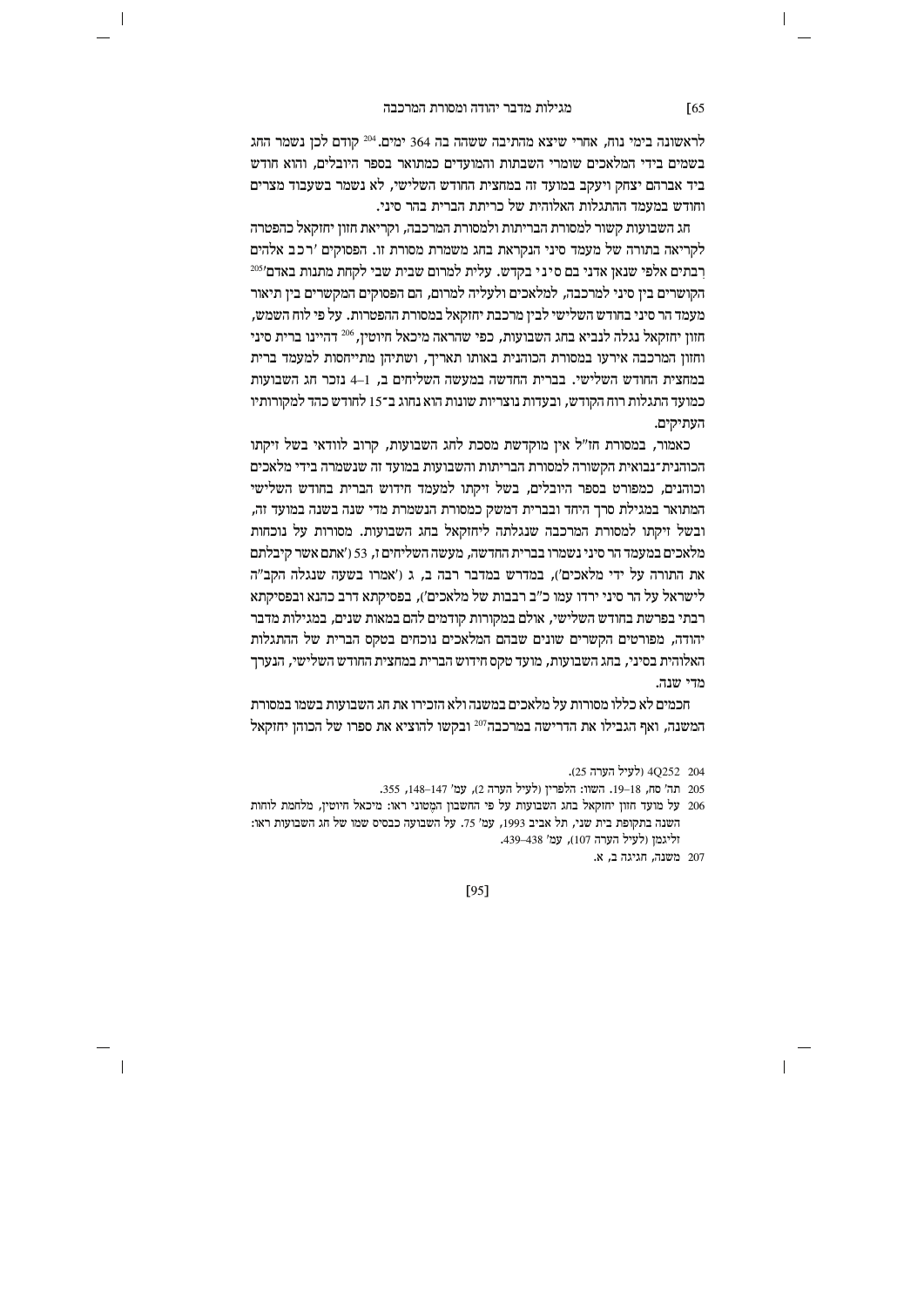בן בוזי מהאסופה המקראית. <sup>208</sup> ספר יחזקאל הוא חיבורו של נביא כוהן המדבר בשבח בני צדוק, הם בני אהרן שהוקדשו כקודש קדשים209 בפירוט רב לאורך הפרקים האחרונים בספרו<sup>210</sup> ומוסר את מסורת המרכבה בראש חיבורו. המילה מרכבה המצויה בנוסח חזוז המרכבה של יחזקאל בקומראן<sup>211</sup> נעדרת שלא במפתיע מנוסח המסורה. מילה זו מצויה פעם נוספת בנוסח תרגום השבעים של יחזקאל לפסוק מג, 3, שם נאמר: 'וכמראה המרכבה הפסוק מוזר והמילה מראה נזכרת בו ארבע פעמים! בנוסח תרגום השבעים של דברי הימים א כח, 18 הצירוף העברי 'ולתבנית המרכבה הכרובים', המרמז לחזון יחזקאל בנוסח קומראן המילה. on the cherubs chariot = επί άρματος χέρυβιμ "και παιτίσης". המילה harmatos, מרכבה, היא זו הנמצאת בתרגום השבעים ליחזקאל מג. 3.

בספרות חז״ל התחוללה מהפכה בכל הנוגע לסדרי הלוח. וככל הנראה מסורות שהיו קשורות ללוח הכוהני השמשי ולמלאכים שומרי הלוח, למרכבה ולשבועות, לחנוך וליחזקאל עברו עריכה בנוסח המסורה ועברו גניזה והשתקה במשנה. כאמור לעיל, בכל הנוגע לסדרי הלוח ולראשית מניינו החליפו חכמים את כל מערכת החישוב והמנייז המקראית. לעומת המסורת המקראית הקובעת ראש לחודשים בחודש האביב, קובעת מסורת חז"ל ראש לשנה בחודש שנחשב במקרא לחודש השביעי, ובמסורת חז"ל הוא הופר לחודש הראשוז. בחודש השביעי שבו מסתיימת השנה החקלאית הכוהנית־המקדשית על פי לוח השמש. מתחילה השנה שקבעו חכמים על פי לוח הירח. לעומת שנת השמש המחושבת משבוע הבריאה ומתחילה ביום רביעי, יום בריאת המאורות בחודש האביב ראש חודשים, מתחילה מסורת חכמים את השנה בכל יום מלבד בימי המועדים, בראשי החודשים ובראשי הרבעונים של הלוח הכוהני החלים תמיד בימים א, ד, ו – עיקרון שההתנגדות לו נזכרת במסורת בביטוי לא אד"ו ראש שמשמעו שראש השנה (א' בתשרי) לעולם אינו חל ביום רביעי. כדי שיום כיפור (י' בתשרי) לא יחול ביום שישי כנקבע במסורת הכוהנית. ושבועות לא יחול אף פעם ביום ראשון. השנה במסורת חז"ל מתחילה בראשית הרבעון השלישי של לוח השמש שנקרא במקרא שבתון זיכרון תרועה באחד בחודש השביעי (וי' כג, 24), והפך בלשון חכמים לראש השנה בחודש הראשון – יום שנשכח במסורת חז"ל כראש חודש או ראש רבעון והפך לחג של יומיים שקשור ביום הדין ואין אומרים בו הלל ומזמורי תהלים קיג–קיח הנאמרים בראשי חודשים וחגים). לשינויים אלה איז שום יסוד בנוסח המקרא המציין יום זה כאמור רק כשבתון זיכרון תרועה מקרא קודש באחד בחודש השביעי.

> 208 בבלי, שבת יג ע"ב. 209 הה"א כג. 13. 210 יח' מ, 46; מג, 19; מד, 15-17, 23-23; מח, 11-11. 211 4Q385 (לעיל הערה 105).

[96]

66]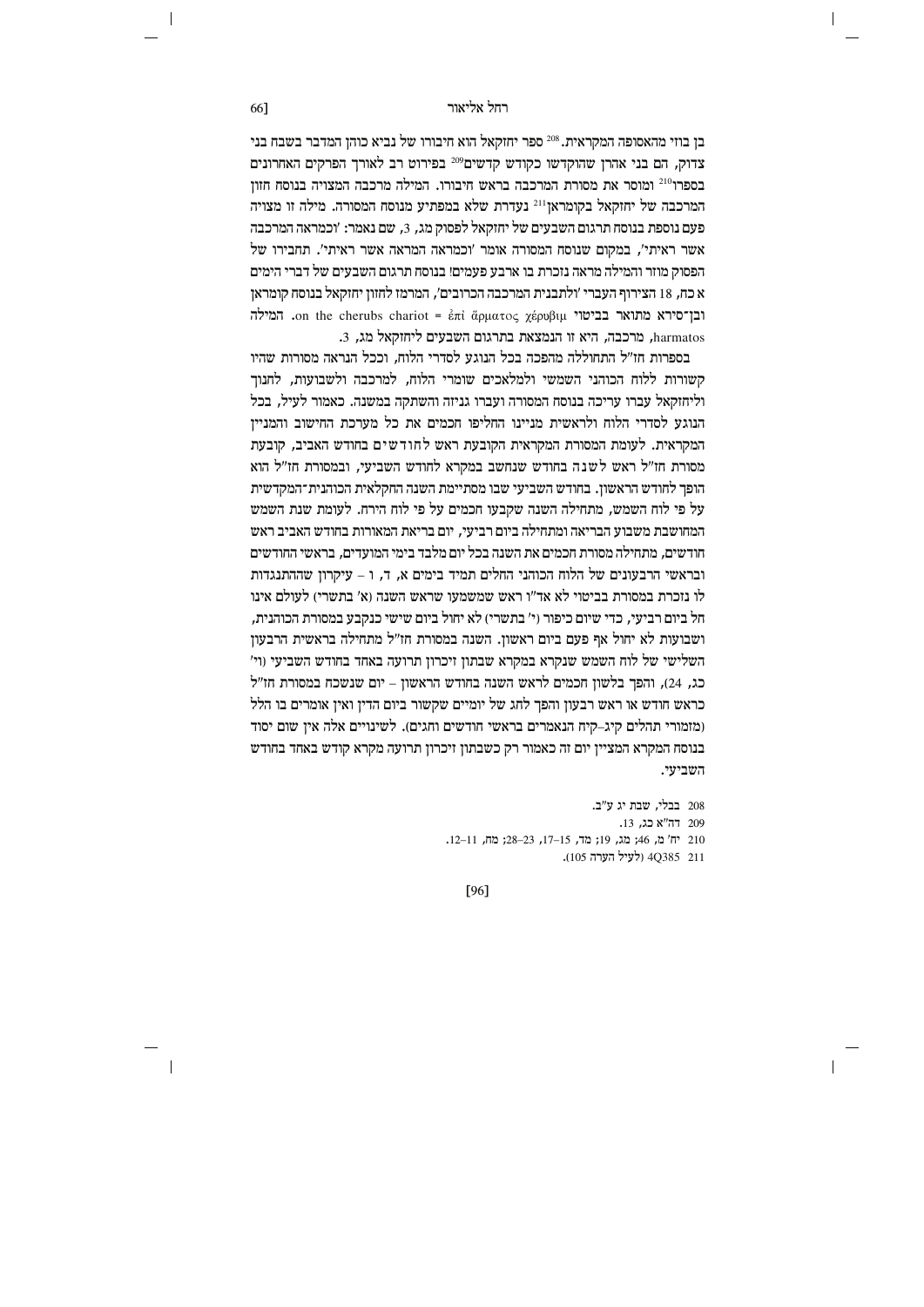$\overline{\phantom{a}}$ 

חכמים חידשו את קידוש החודש (קידוש לבנה) המבטא באופן ריטואלי את העדפת לוח הירח המיוסד על תצפית אנושית בלתי ידועה מראש על פני לוח השמש המבוסס על .<br>חישוב כוהני־מלאכי קבוע וידוע מראש. כעיקרוז שעל פיו קובעים את ראשית החודש. ה הינו ידוע הראש (בבלי, סנהדרין מב ע"א), המסמן ראשית חודש שמועדו אינו ידוע מראש ביחס ליום מסוים, עומד בניגוד מוחלט לעיקרון הכוהני של חלוקת זמן מחזורית קבועה, מחושבת וידועה מראש הקובעת משך קבוע וידוע מראש של שמונה חודשים בני שלושים יום (החודש הראשון, השני, הרביעי, החמישי, השביעי והשמיני, העשירי והאחד עשר) וארבעה חדשים בני 31 יום מדי שלושה חודשים (השלישי, השישי, התשיעי והשנים עשר) ביחס לשנת שמש בת 364 ימים. הבחירה בלוח משתנה המבוסס על תצפית. הנסמכת על עדותו של כל אדם. ובלוח ירחי הכולל עיבור. לעומת לוח המבוסס על חישוב המסור בידי כוהנים, הנסמכים על מסורת מלאכית של לוח שמשי שאין בו עיבור, היא הכרעה בעלת משמעות רבה המסמנת את חילופי המשמרות שהתחוללו אחרי החורבן.

דומה שהחכמים המנהיגים את הסדר החדש גונזים. מעלימים. עורכים ומטשטשים את המסורות המייצגות את הסדר הישו ואת ערכיו. ומדיחים ומשבשים את דמות מייצגיו כפי שעולה מיחס חכמים לחנוך, לנוח, ללוי, ליחזקאל, ללוח בן 364 הימים, לוח השבתות והתקופות הנודע כלוח השמש, למרכבה, למלאכים ולחג השבועות. ככל הנראה, הם משנים. מעט ככל האפשר. בכמה פסוקים בנוסח המקרא. בעריכתו בנוסח המסורה. כדי להסתיר את המסורות המקראיות שדנו בלוח השמש ובמועדים הנגזרים ממנו. כד למשל בספר היובלים בסיפור הבריאה נזכר רק המאור הגדול ביחס לחלוקת הזמנים: 'ויתן השמש לאות גד]ול [על הארץ] לימ[ים] ול[ש]בתות ולחדשים ולמועדים', 212 במקום שבנוסח המסורה נאמר 'ויתן אותם', דהיינו את שני המאורות (בר' א, 17), עם זאת בבראשית א, 14 מצוי נוסח תמוה בלשון יחיד 'יהי מארות' במקום יהיו מאורות, המעיד על קושי בטקסט, כפי שעולה מתיקוני המתרגמים למילה יהי שהופכת בתרגום אונקלוס ובתרגום יונתן ללשון רבים, 'יהון נהורין'.

בספר היובלים ובתעודות נוספות בקומראן נזכר סיפור המבול עם ציון הימים והתאריכים המדויקים המאפשרים כתיבת לוח מפורט של תקופות, חודשים ושבתות במועד קבוע, במקום שנוסח המסורה מביא את הסיפור ללא אזכור ימים. במקום שנוסחי המקרא מקומראן מציינים במודגש שנוח שהה בתיבה שנה תמימה בת 364 ימים. המקרא אינו מעיר על מספר הימים שהיה בתיבה אף שגם מנוסח המסורה עולה ששהה שנה תמימה בתיבה שהרי נכנס אליה בחודש השני בשנת 600 ויצא ממנה בחודש השני בשנת 601. ההבדלים ביחס למבנה השנה שבה שהה נוח בתיבה ולחלוקותיה בנוסח סיפור המבול ביז תרגום השבעים. ספר היובלים, פשר בראשית, קדמוניות ונוסח המסורה מלמדים על מאבק בשאלה

212 היובלים ב, 9; 8-7 AQ216 vi.

[97]

 $\sqrt{67}$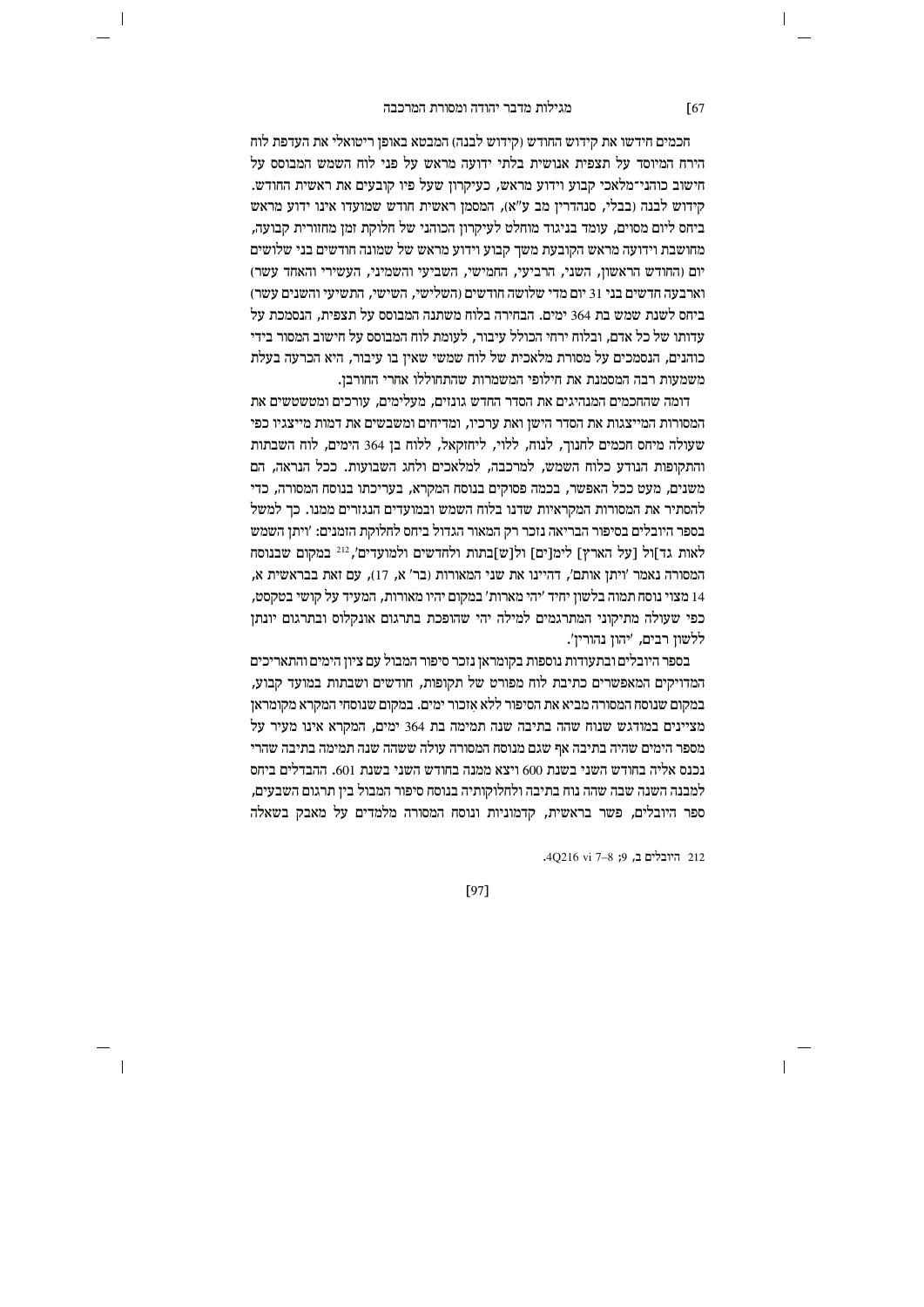זו. <sup>213</sup> הואיל ולוח זה, של ארבע תקופות וחמישים ושתיים שבתות, הוא תשתית מסורת המרכבה, תשתית החלוקה לעבודתם המחזורית של כ״ד משמרות הכהונה, מסד מחזורי הקרבנות של עולת השבת. עולת החודש, עולת התמיד, ועולת המועדים, ותשתית לוח שבעת המועדים הקשורים במקדש ומחזורי היבולים של שבעת המינים, אין פלא שהחוגים הכוהניים מקדשים אותו בעוד שמתנגדיהם מעלימים ומטשטשים אותו.

טו

חנוך בן ירד הוא גיבור המסורת הכוהנית המיסטית. הוא מתואר בחיבורים ובתעודות שונות מן המאות שלפני הספירה כאדם שחצה את גבולות השמים והארץ ואת גבולות הזמן והמקום, כמביא הלוח בן 364 הימים משמים, כמייסד המסורת הכוהנית האסטרונומית ליטורגית על פי הנחיות המלאכים, כאדם שהתהלך עם האלוהים ונודע בצדקתו, 214 שהפך לבו אלמוות השוכו בגו עדו. ושנודע כעד וסופר צדק. כראשוו יודעי קרוא. כתוב וספור המביא את המסורת של ספר. מספר וסיפור מז המלאכים. כאבי הכהונה הקודמת לשבט לוי הכוללת את מתושלח, נוח, ניר, למך ומלכיצדק, כמי שבזכותו ניצל גן עדן מטביעה בזמן המבול, כמי שנבחר להיות לעד על חטאי דור המבול וכבעל חזון המרכבה ובעל מסורת מרכבות השמים.<sup>215</sup> במאות השנים הראשונות לספירה חנור בז ירד הפר בדבריהם של חכמים ל'חנור שאינו נכתב בתור טומוסז של צדיקים אלא בטומוסז של רשעים'.<sup>216</sup>  $^{217}$ או לחנוך ש'חנף היה פעמים צדיק פעמים רשע אמר הקב"ה עד שהוא צדיק אסלקנו ולפי תרגום אונקלוס לבראשית ה, 24 נלקח לשמים בידי האל כדי להרגו ('והליך חנוך בדחלתא דיוי וליתוהי ארי אמיתיה יוי'). דהיינו, חנוך במסורת חכמים הפך לאדם חנף, חוטא ורשע שנטלו ממנו הצדק, הדעת והאלמוות שהיו מנת חלקו לפני הספירה במיתוס הכוהני. מועד מיתתו של בן האלמוות הכוהני חנוך בן ירד, במסורות חכמים אנטי חנוכיות אלה, הוא יום הדין, היום שהמציאו חכמים, ראש השנה, שאינו נזכר במקרא בשם זה המבטא את ראשית הלוח החדש, לעומת ראש חודשים, חודש ניסן שהוא ראשית השנה בלוח שהביא חנוך משמים, הוא הלוח המקראי. בבראשית רבה נאמר על מות חנוך: 'אמר ר' אייבו בראש השנה דנו, בשעה שדן כל העולם'.<sup>218</sup> אולם בספר חנוך ב, שנכתב במאה הראשונה לספירה. נאמר שנלקח לשמים בא׳ ניסז. ביום הפותח את שנת השמש. כנגד

213 על המבול בנוסחיו השונים ועל זיקתם ללוח ראו: לעיל הערה 25.

214 בר' ה, 21–24.

 $\mathbf{I}$ 

215 על חנוך ראו: לעיל הערה 43.

216 בבלי, עבודה זרה עז ע"א. 217 בר"ר כה, א, עמ' 239–239.

218 בר"ר כה, א.

[98]

68]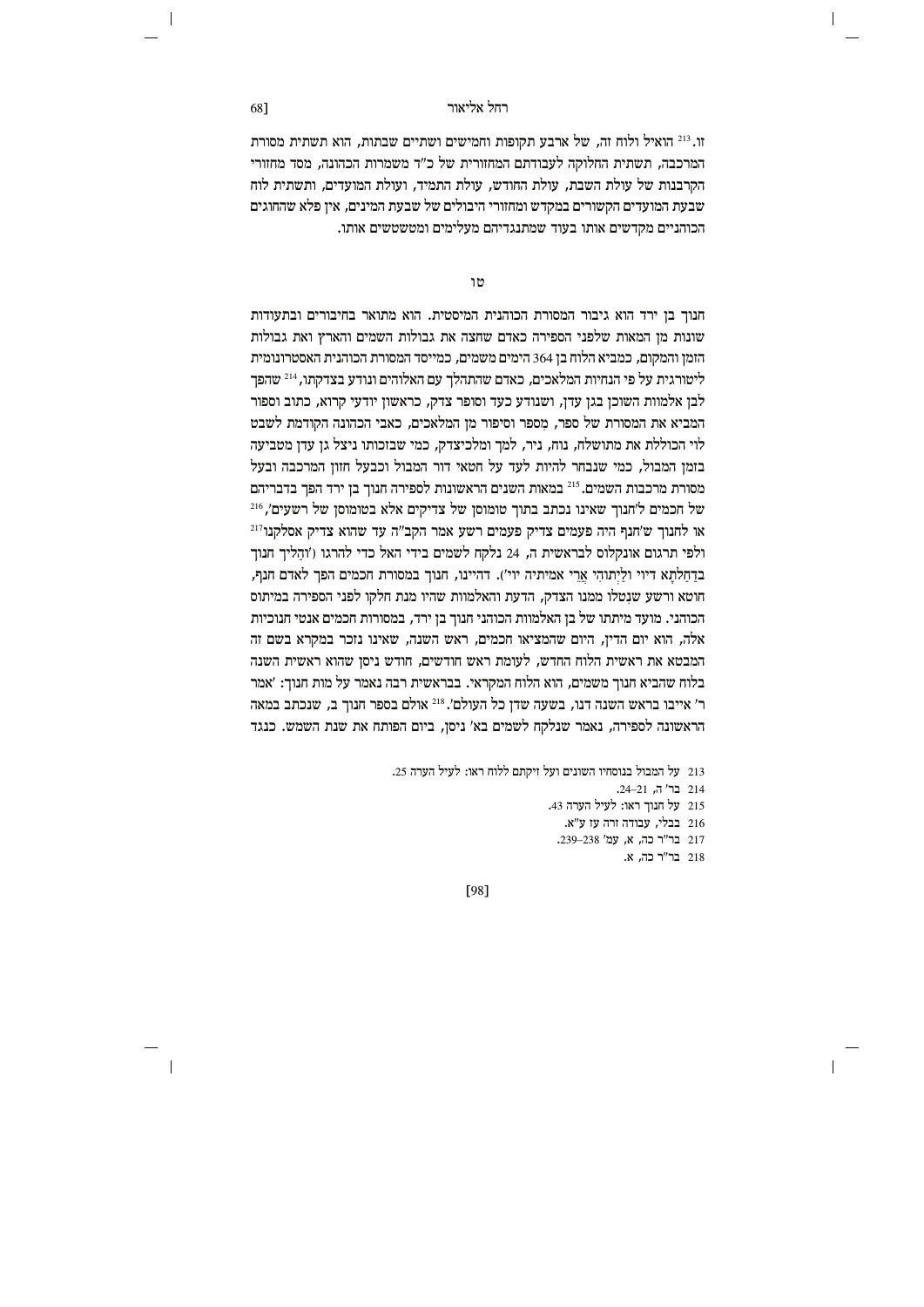$\overline{\phantom{a}}$ 

המעטתו, השתקתו והכפשתו בדברי חכמים (חנוך כמו המלאכים וחג השבועות אינו נזכר במשנה) הופך חנוך בן ירד לחנוך־מטטרון מלאך שר הפנים בספרות ההיכלות והמרכבה, המשקפת עולם מושגים בעל צביוז כוהני־מיסטי מובהק. מטמורפוזה זו מהדהדת גם בסיפור בעל אופי הפוך הבא ללמד על הדחת חנוך והשפלתו: חנוך הוא העד העל זמני שנמנה עם גיבורי המקרא בשירי התהילה של בז סירא: 'חנוד נמצא תמים והתהלר עם ייי ונלקח אות דעת לדור ודור׳. 219 הוא בחירו הראשוז של האל בצוואת לוי. 220 הוא מייסד הכהונה על פי ספר חנוך, תלמיד המלאכים על פי ספר היובלים, בעל מסורת לוח השמש שהובא משמים על פי ספר חנור. היושב בגז עדו על פי המגילה החיצונית לבראשית ועל פי ספר היובלים, סנגורם של העירים על פי ספר חנוך וספר הענקים, זה המעיד על ההיסטוריה ומגשר בין דורותיה על פי ספר חנוך וספר היובלים. חנוך, שעליו נאמר במגילות 'חנוך בחרת מבני אדם', <sup>221</sup> מודח ממקומו הרם בשמים, בפתח ההיכל השביעי, ומולקה בשישים פולסאות של אש בסיפור הארבעה שנכנסו לפרדס. מהפך זה מתחולל בשל טעותו של ישב אלישע אין אבויה אסבר געמא אתי רשויות המה<sup>2221</sup> בשעה שראה את חנור מטטרוז א בפתח ההיכל השביעי כשירד למרכבה ונכנס לפרדס. <sup>223</sup>

סיפור נודע זה, שרוב העוסקים בו דנו בגורלם של גיבוריו האנושיים ולא במנת חלקו של גיבורו המלאכי, הוא סיפור הדחתו של חנוך – בן אנוש שנלקח לשמים (בר' ה, 24) כדי להביא את לוח השמש, הפך לבן אלמוות או למלאך החורג מגבולות הזמן והמקום, תואר ככוהז גדול שמימי המשרת בהיכלות עליונים וכותב כסופר צדק בגז עדז את זכויות בני האדם, גיבור הסדר הכוהני, הצופה הראשון במרכבה (חנוך א יד), שנקרא 'חנוך מטטרון מלאך שר הפנים' – והחלפתו בר' עקיבא בן יוסף, גיבור הסיפור החכמי התופס את מקומו כמי שנכנס לפרדס ומביא ידע משמים.

219 **בן סירא מד, 16.** 

 $\overline{\phantom{a}}$ 

- 222 בבלי, חגיגה יד-טו.
- 223 להשקפות מחקריות שונות על מטטרון וסיפור הארבעה שנכנסו לפרדס ראו: שלום, גנוסטיקה יהודית (לעיל הערה 2); הנ"ל, זרמים (לעיל הערה 1), פרק ב, עמ' 52, 67–70; אפרים א' אורבך, 'המסורות על תורת הסוד בתקופת התנאים׳, מחקרים בקבלה ובתולדות הדתות, מוגשים לגרשם שלום במלאת Joseph T. Milik, The Books of Enoch Aramaic ;<br/>28–1  $\gamma$ עמ' רושלים השכ"ח, לו שבעים ל דן (לעיל הערה 2); והודה ליבס, Fragments of Qumran cave 4, Oxford 1976, pp. 125-135 ארבעה שנכנסו לפרדס, ירושלים תש"ן; אליאור (לעיל הערה 6), עמ' 241–276. תרגום יונתן בן עוזיאל לבראשית ה, 24 הוא המקום בו הופך חנוך למטטרון: 'ופלח חנוך בקושטא קדם יי והא ליתוהי עם דיירי ארעא ארום אתנגיד וסליק לרקיעא במימר קדם יי וקרא שמיה מיטטרון ספרא רבא' (מקראות גדולות, ונציה רפ"ג, על אתר), וזהו זיהויו בספר חנוך השלישי בספרות ההיכלות. ראו: פטר שפר, מרגרטה שלוטר וג'ורג' פון מוטיוס (עורכים), סינופסיס לספרות ההיכלות, טיבינגן 1981, סעיפים  $-30-1$

[99]

 $\sqrt{69}$ 

<sup>220 5</sup>Q13 (לעיל הערה 91).

<sup>221</sup> שם.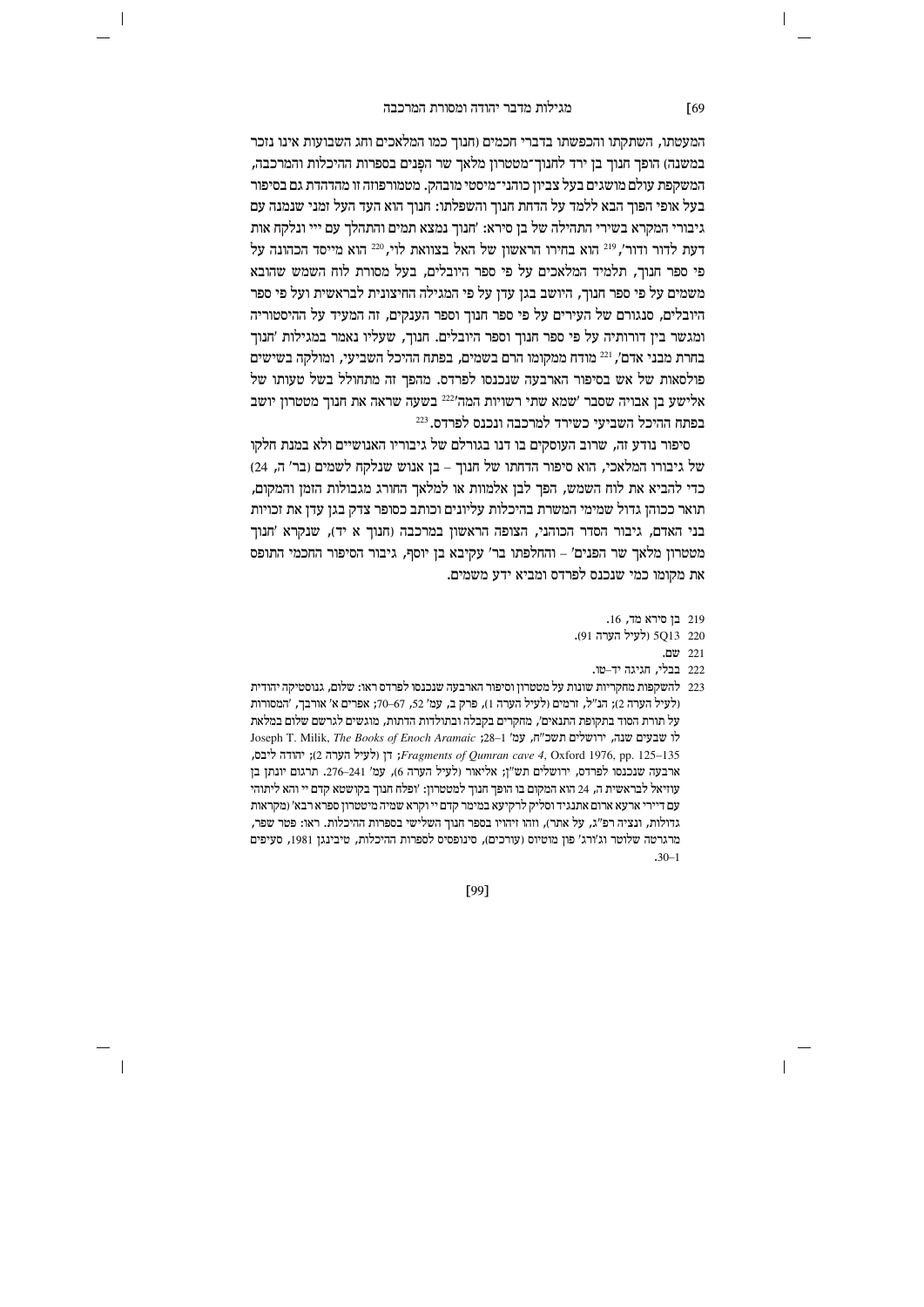ר' עקיבא, מספר הסיפור, הוא השורד היחיד ממסע שליחי העולם הארצי לעולמות עליונים, הנקרא ירידה למרכבה או כניסה לפרדס, שהם מושגים שמקורם בסדר הכוהני בכלל ובמסורת חנור בפרט. הפרדס, או פרדיסוס – המושג שבו נקט תרגום השבעים במאה השלישית לפסה"נ כדי לתרגם את הביטוי גן עדן (בר' ב, 3) – מתואר כייצוגו ותבניתו של קודש הקודשים הארצי בשמים וכתבניתו השמימית של קודש הקודשים הארצי. ונודע ופרדס הוא (כפרדס הוא גן האמת) בספר חנוך שנמצא הקומראן. 224 הפרדס הוא המקום השמימי (חנוך א עז, 3) שבו יושב חנוך, העד הנצחי, סופר הצדק, הנקרא מטטרון מלאר שר הפנים. במחיצת הכרובים והמלאכים. הביטוי פרדס כגז עדו מצוי גם בברית החדשה בתיאור המיסטי של פאולוס הנלקח לרקיע השלישי ולפרדס. 225

גן העדן הנשמר בידי הכרובים כמתחם מקודש החורג מהשגה אנושית רגילה הוא הפרדס paradise המכונה מרכבה במיתוס הכוהני בשל זיקתו למרכבת הכרובים בקודש הקודשים<sup>226</sup> ולכרובים בגן העדן, המתוארים בהתעלותו המיסטית של חנוך שנלקח אף הוא לשמים,  $^{227}$ הוא המקום המקודש והתחום האסור והחתום. הפתוח בפני שרי המלאכים בשמים. ובפני האדם שהפך למלאך, חנוך בן ירד, ופתוח פעם אחת בשנה בפני הכוהן הגדול בתבניתו הארצית בקודש הקודשים, הנתפס כייצוגו של גן עדן 228 וכמעבר אל מעבר לגבולות הזמן והמקום. הסכנה הגדולה, סכנת נפשות, בקרבה לתחום זה מודגמת במסורת המציינת שהכוהו הגדול ידע שהיה עלול למות בכניסתו לקודש הקודשים ועל כו היה מצווה לביתו וקושר חוט לרגלו לפני כניסתו לפני ולפנים כדי שאפשר יהיה להוציאו משם במקרה מוות, ואף היה עושה יום טוב לאוהביו כשיצא בשלום כדברי הגמרא במסכת יומא המתארת את סדר האירועים. הכוהן הגדול עשוי היה לדבר בכניסתו לקודש הקודשים עם בן דמותו המלאכי בדביר, לשמוע בת קול או לחזות במראות אלוהים, כעולה ממסורות שונות המתארות כניסה זו לפני ולפנים, 229 אולם מעבר זה אל התחום המקודש היה כרוך תמיד בסכנת נפשות.

לאור סכנה זו שבקרבה אל הקודש, התחום האסור על בני אנוש רגילים, אין לתמוה ששלושה מארבעת הנכנסים לפרדס, הלא הוא המתחם המקודש של גן עדן והמתחם המיסטי של קודש הקודשים אחרי שהמקדש חרב, נפגעו, מתו, השתגעו או כפרו, ורק ר' עקיבא, גיבור מסורת החלפת הלוח במסכת ראש השנה, נכנס בשלום ויצא בשלום. אין זה מקרה

- 224 40209 ולעיל הערה 53), עמ' 159. פרגמנט 23:9.
	- 225 האיגרת השנייה אל הקורינתים יב, 2–10.
		- 226 דה"א כח, 18.
		- 227 בר' א, 24; חנוך א יד, 8–25.
			- 228 בבלי, יומא כא ע"ב.
- 229 השוו: ברכות, ז ע"א; ספר היכלות סעיף 1, סינופסיס לספרות ההיכלות (לעיל הערה 223), סעיף  $.151$

 $[100]$ 

70]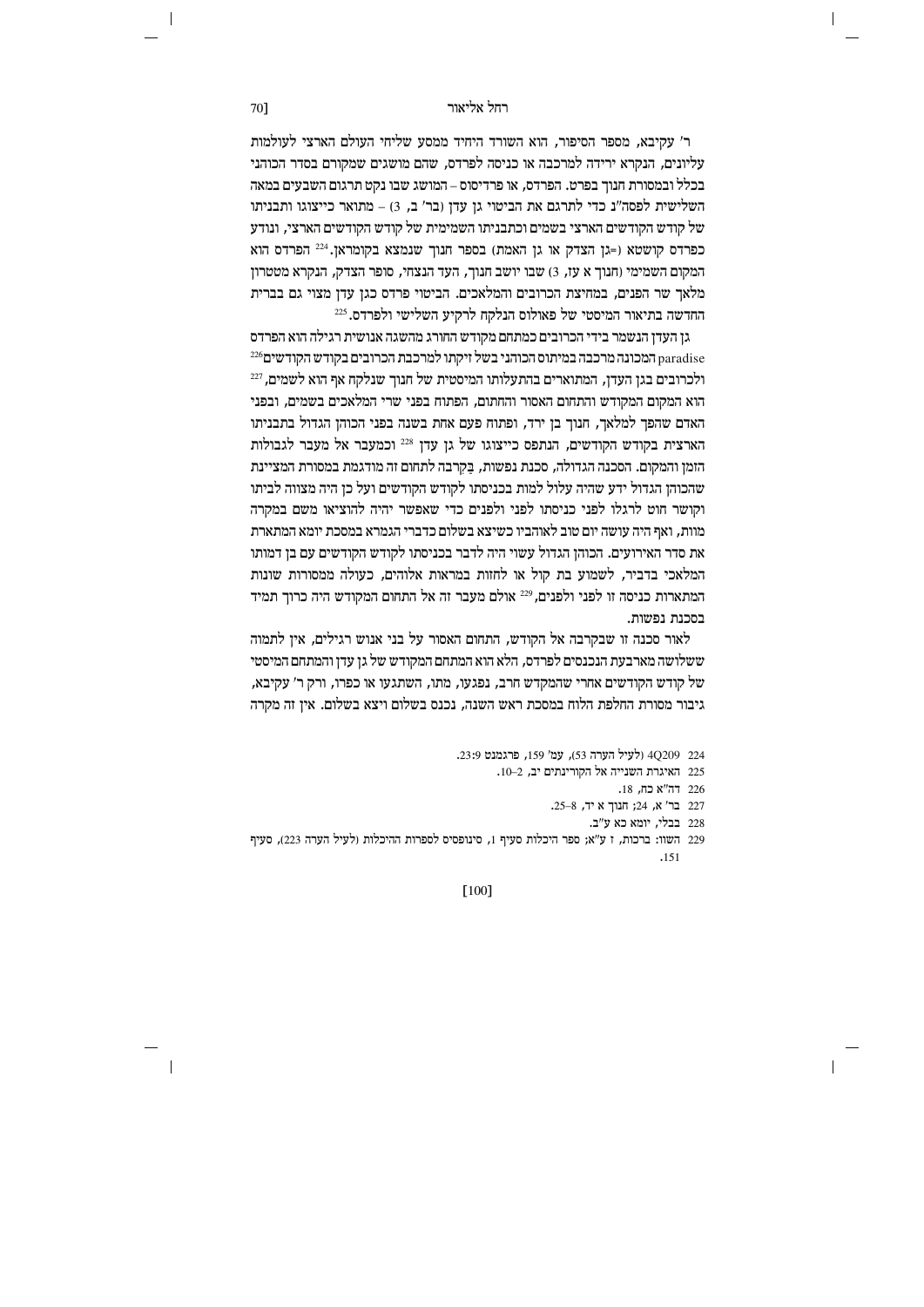$\overline{\phantom{a}}$ 

שביטוי זה מיוסד על דברי הכוהן הגדול אחרי שנכנס ובשעה שיצא מקודש הקודשים בשלום: 'ויום טוב היה עושה כהן גדול לכל אוהביו כשנכנס בשלום ויצא בשלום בלי  $\,$  פגע'. $^{230}$  דברים אלה נשענים על דברי המשנה 'ויום טוב היה עושה לאוהביו בשעה שיצא  $z^{231}$  בשלום מן הקודש'.  $^{231}$  בעת שר' עקיבא, שלא היה כוהן, מספר על השתלשלות הכניסה  $q$ לפרדס, הוא מאמץ את מושגיה של המיסטיקה הכוהנית – שאת גיבוריה הוא דוחה ואת עיקרון החישוב של לוח המועדים שלה הוא מחליף. בדומה לחנוך, גם בן ירד נכנס לפרדס והוא יורד למרכבה. המרכבה היא מושג שראשיתו בכרובים, בגן עדן במשכן ובמקדש, המשכו בתיאור בדברי הימים א כח. 18 המתייחס למקדש שלמה ובתיאור המיסטי של יחזקאל בן בוזי הכוהן בפרקים א, י בספר יחזקאל, אחרי חורבן בית ראשון, ובספרות המרכבה בקומראן שראשיתה בחזון המרכבה בחנוך א יד, 8–25, ובספר דברי המאורות  $\chi$ על מרכבות השמים, המשכה ביחזקאל השני, שיאה בשירות עולת השבת ובמגילת הברכות ואחריתה לפני הספירה בספרו של הכהן שמעון בן יהושע בן סירא המזכיר את יחזקאל  $z$ ש'ראה מראה ויגד זני מרכבה'.  $^{232}$ את חנור ש'נמצא תמים והתהלד עם ייי ונלקח אות דעת לדור ודור׳<sup>233</sup> ואת האחרוז בכוהני בית צדוק ששירתו במקדש בירושלים בראשית . המאה השנייה לפסה"נ, שמעון הצדיק, <sup>234</sup> המתואר בזיקה לחזון המרכבה של יחזקאל.

אחרי החורבן נשמרה מסורת המרכבה המאחדת בין מקום מקודש, זמן מקודש ופולחן מקודש בעולם הנסתר. בספרות ההיכלות והמרכבה שנכתבה כביטוי שירי מיסטי לעולם המלאכים ולגלגולו המיסטי של המסורות הכוהניות על הלוח והמרכבה. על הזמז המקודש. המקום המקודש, והפולחן המקודש בזיקה לעולם המלאכים, לאחר שכל ייצוגיה הארציים בטלו מז העולם. 235

כשם שר׳ עקיבא מאמץ מושגים כמו מרכבה וכניסה לפרדס מן המיתוס הכוהני ומקשר אותם לתיאור המקום המקודש – כאמור, כניסה לפרדס עניינה כניסה לגן עדן ולייצוגיו המיסטיים בקודש הקודשים, המקום המקודש מעבר לגבולות הזמן והמקום שנקרא גן  $^\prime$ הצדק ופרדס קושטא בפי חנוך, נקרא בספר היובלים 'גן עדן קדש קדשים ומשכן יי הוא (ח, 19), נקרא פרדס בפי פאולוס באיגרת השנייה אל הקורינתים ונקרא היכל ובית יער הלבנון בפי חז״ל – כך בעלי ספרות ההיכלות, ממשיכי מסורת המרכבה המיסטית מקומראן, מאמצים את ר' עקיבא והופכים אותו לאחד משני גיבוריה הארציים של ספרות זו המעוצבים

230 תפילת מוסף ליום כיפור, מחזור רבא ליום כיפור, הוצאת אשכול, עמ' 359.

- ר. יומא $\,$  17. יומא
- $232$  בן סירא מט,  $232$
- 233 my, cn, .16
- 234 **שם. נ.** 1-21.
- 235 על ספרות ההיכלות ראו: רחל אליאור, 'בין ההיכל הארצי להיכלות עליונים', תרביץ, סד, (תשנ"ה), עמ' 380–341; הנ"ל, ספרות ההיכלות ומסורת המרכבה, תל אביב תשס"ד.

[101]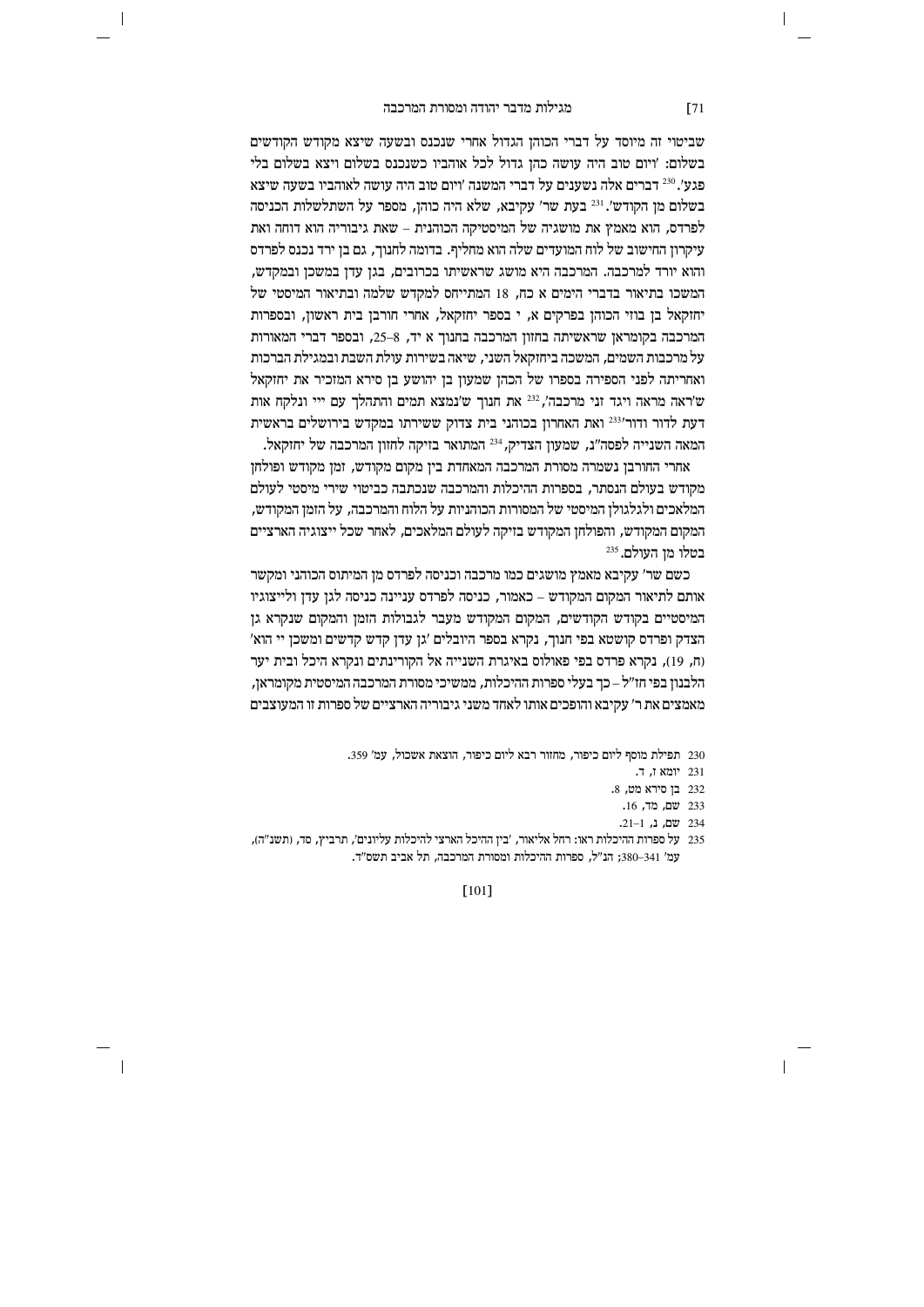# רחל אליאור **ו**

בדמותם של משה ואהרן כנביא וכוהן. ר' עקיבא, שנכנס לפרדס<sup>236</sup> ועלה למרכבה או ירד  $\kappa$ במרכבה במסורת ההיכלות והעיד על עולמות עליונים ועל שיעור קומתו של האל, הוא זה שעליו נאמר בהיכלות זוטרתי שכל מסורת ההיכלות מבוססת על השירות ששמע בשמים  $\alpha$ בדומה לחנוך שהביא שירות מן המלאכים. $^{237}$  ר' עקיבא הוא הגיבור הנבואי של מסורת  $^{238}.$ זו השב עם ידע חדש משמים. וזה המתואר כבז דמותו של משה בהיכלות זוטרתי

הגיבור השני הוא ר' ישמעאל כוהן גדול הנזכר בפתיחת ספר היכלות (המכונה גם ספר  $j$ הנוך השלישי או ספר שבעה היכלי קודש) בזיקה לזרעו של אהרן. ר' ישמעאל כוהן גדול הנזכר בתפילת מוסף ליום כיפור בסיפור קידוש השם. המוכר כאלה אזכרה,<sup>239</sup> הוא ר׳  $\epsilon$ ישמעאל הנזכר בתלמוד כמי שנכנס לקודש הקודשים ביום הכיפורים, ראה את אכתריאל יה ה' צבאות, ובירך אותו.<sup>240</sup> ר' ישמעאל מתואר בנוסח כמעט זהה בהיכלות רבתי כבן 'סיחו של אכתריאל בקודש הקודשים אחרי חורבן המקדש. <sup>241</sup> בן שיחו השמימי של ר ישמעאל בספרות ההיכלות הוא חנוך־מטטרון מלאך שר הפנים, ולעתים אכתריאל. מלאך הפנים. המכונה לעתים אוריאל, כשם המלאר שלימד את חנור את מסורות הלוח לפני הספירה $^\mathrm{242}$  הוא אף זה שהכתיב למשה את ספר היובלים וגילה לו את סדרי הלוח הכוהני השביעוני. דהיינו בספרות ההיכלות ר' ישמעאל כוהן גדול, בן זוגו הארצי של ר' עקיבא, הוא גם בן זוגו של בן דמותו השמימי חנוך־מטטרון, מלאך שר הפנים.<sup>243</sup> מטטרון מלמד את ר' ישמעאל את סדרי שבעת ההיכלות השמימיים בעולם המרכבה. את ארבעת פני המרכבה הקשורים בכרובים ובארבע חיות הקודש, את שמות המלאכים המשמרים את התבנית השמימית של ההיכל הארצי שחרב ואת מחזורי הפולחן שבטלו. התבנית השמימית מכפילה פי שבע את מה שבמקדש הארצי היה נמנה כאחד כאשר לשביעיות הזמן המקודשות מצטרפות שביעיות מרחב מקודשות. לפיכך נמצא בספרות ההיכלות שבעה היכלות, שבע מרכבות ושבעה ראשי מלאכים כנגד היכל, מרכבה וכוהן הראש. במגילת הסרכים מקומראן

- תוספתא, חגיגה ב, ג-ד (מהדורת צוקרמאנדל, עמ' 234); בבלי, חגיגה יד ע"ב; ירושלמי חגיגה ב, א (עז ע"ב); רחל אליאור, היכלות זוטרתי, מוסף א, מחקרי ירושלים במחשבת ישראל, תשמ"ב, עמ' 22.
	- 237 **הנוך בי, ו-4.**
- 5" על ר' עקיבא במסורת המיסטית ראו: לעיל הערה 223; היכלות זוטרתי (מהדורת רחל אליאור); הנ"ל (לעיל הערה 6), עמ' 252–257. ראו עוד: "Four emtered paradise" ולעיל הערה 6), Revisited', *Harvard Theological Review*, 88, 1 (1995), pp. 13-69
	- 239 מחזור רבא, יום הכיפורים, הוצאת אשכול, עמ' 372.
		- בבלי, ברכות ז $x^{\prime\prime}$  i בבלי, ב
	- 241 סינופסיס לספרות ההיכלות (לעיל הערה 223), סעיף 151.
	- 242 חנוך א לג, 3–4; עה, 2–4; עט, 6; פ, 1; חנוך ב<, 1–4.
- $243$  ראו: סינופסיס לספרות ההיכלות (לעיל הערה 223), סעיפים 1–80; פטר שפר (עורך), קונקורדנציה  $i'$ לספרות ההיכלות, טיבנגן 1984, הערכים 'מטטרון', 'מלאך שר הפנים' ו'ישמעאל'.

[102]

 $\overline{\phantom{a}}$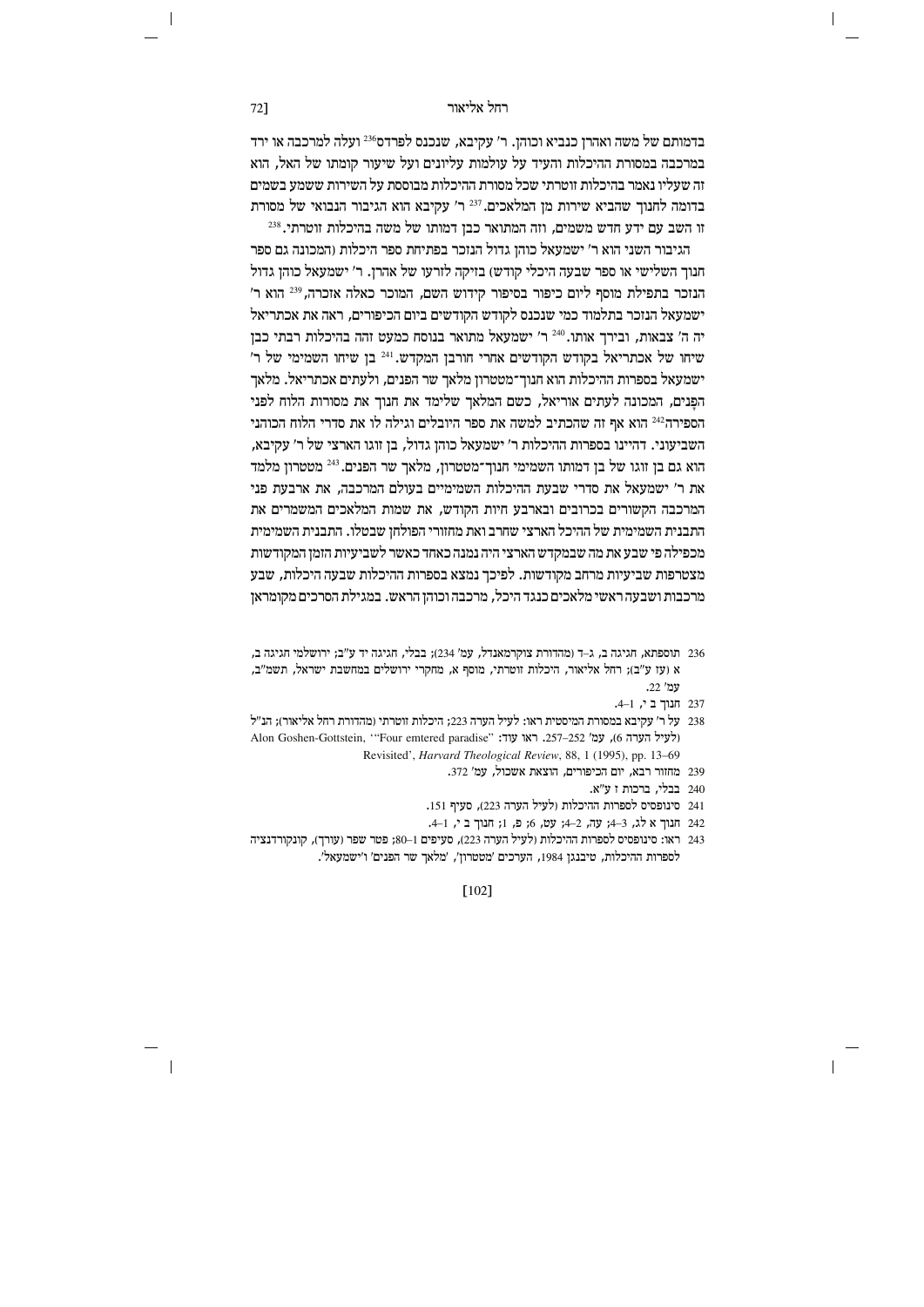# מגילות מדבר יהודה ומסורת המרכבה

 $\overline{\phantom{a}}$ 

מתוארת דמותו המלאכית של הכוהן הגדול $^{244}$ סמוך לברכה לבני צדוק הכוהנים, ובספרות ההיכלות בן דמותו המלאכית של הכוהן הגדול הוא חנוך־מטטרון המנחיל את המסורת .<br>ליורדי המרכבה, שהם גלגולם המיסטי של שומרי המסורת הכוהנית אחרי חורבז המקדש. כנגד קולו של הכוהן הגדול שהיה קורא בשם האל ביום כיפורים במקדש הארצי שבע  $c$ פעמים, קורא חנוך־מטטרון בשם האל בשבעה קולות, 245 כנגד מרכבת הכרובים שעמדה בקודש הקודשים בבית ראשון מתוארות שבע מרכבות בשירות עולת השבת ובספרות ההיכלות. שבע מרכבות אלה מתוארות בדפוסים כוהניים מובהקים כשרות, מהללות, משרתות בקודש ומברכות בסדר שביעוני בדומה לבנות דמותו שנזכרו לעיל בשירות  $^{246}$ . עולת השבת

בתלמוד הבבלי, במסכת יומא, המתארת את כניסתו של הכוהן הגדול לקודש הקודשים ביום הכיפורים, נחשפת מהותה הנסתרת של המרכבה שעמדה בקודש הקודשים וסוד החיים והפריון הטמון בה, הקשור לברכה ולברית, לטהרה ולכפרה. כרובי המרכבה, שנודעו בחזוז יחזקאל כחיות הקודש. מלשוז חיים ויצירת חיים, היו מוראים מרחוק לעולי הרגל, ככל הנראה בחג השבועות. הכרובים המתוארים במסורת המקראית הכוהנית כדבקים זה בזה<sup>247</sup> נוגעים או חוברים זה לזה<sup>248</sup> מתוארים בבבלי כמדובקים ומעורים זה בזה: 'בשעה שהיו ישראל עולין לרגל מגללין להם את הפרוכת ומראין להם את הכרובים שהיו מעור ים זה בזה ואומרים להז ראו חבתכם לפני המקום כחיבת זכר ונקבה'. <sup>249</sup> רש"י מבאר על אתר. 'הכרובים מדובקיז זה בזה ואחוזיו ומחבקיז זה את זה כזכר החובק את הנקבה. מעורים  $\dot{\gamma}$ לשון דיבוק׳. ערייה וערווה מתייחסים כידוע לחלקי הגוף הערום שאיחודם וזיווגם יוצר חיים. דיבוק נגזר מהפסוק המתאר את הזוג האנושי הראשון ברגע בריאתו: 'על כן יעזוב איש את אביו ואת אמו ודבק באשתו והיו לבשר אחד: ויהיו שניהם ערומים האדם ואשתו ולא יתבוששו.<sup>250</sup> במסורת המרכבה הכרובים מופקדים על ייצוג סוד החיים, הפריון, הדבקות, ההמשכיות, והנצחיות המותנים בקדושה ובטהרה, בשביתה ובספירה שביעונית בזיקה למקום מקודש, קודש הקודשים, מרכבה, גן חיים, גן עדן ופרדס. הזיכרון המיתי המיסטי והריטואלי העתיק קשור במסורת הכוהנית שומרת הסוד והמדברת בלשון שיר ורמז על ׳צורות אלוהים חיים צורי רוחות מאירים כול מעשיהם קודשי דבקי פלא׳.<sup>251</sup>

מגילת הסרכים (מהדורת ליכט [לעיל הערה 11], עמ' 284–285). 245 סינופסיס לספרות ההיכלות ולעיל הערה 223), סעיפים 389–390: אליאור ולעיל הערה 6), עמ׳ 254. 246 מעשה מרכבה, סינופסיס לספרות ההיכלות (שם), סעיפים 554–559. 247 הה"ב ג. 12. 248 מל"א ו, 28; יח' א, 8, 12. יומא נד ע"א; ועיינו שם ע"ב. <br>249 -

250 בר' ב, 24–25.

.5-4 ניוסם (11 DJD, 11 ביוסם (11 kvr), עמ' 339, פרגמנט 13: 4-5.

[103]

 $\overline{\phantom{a}}$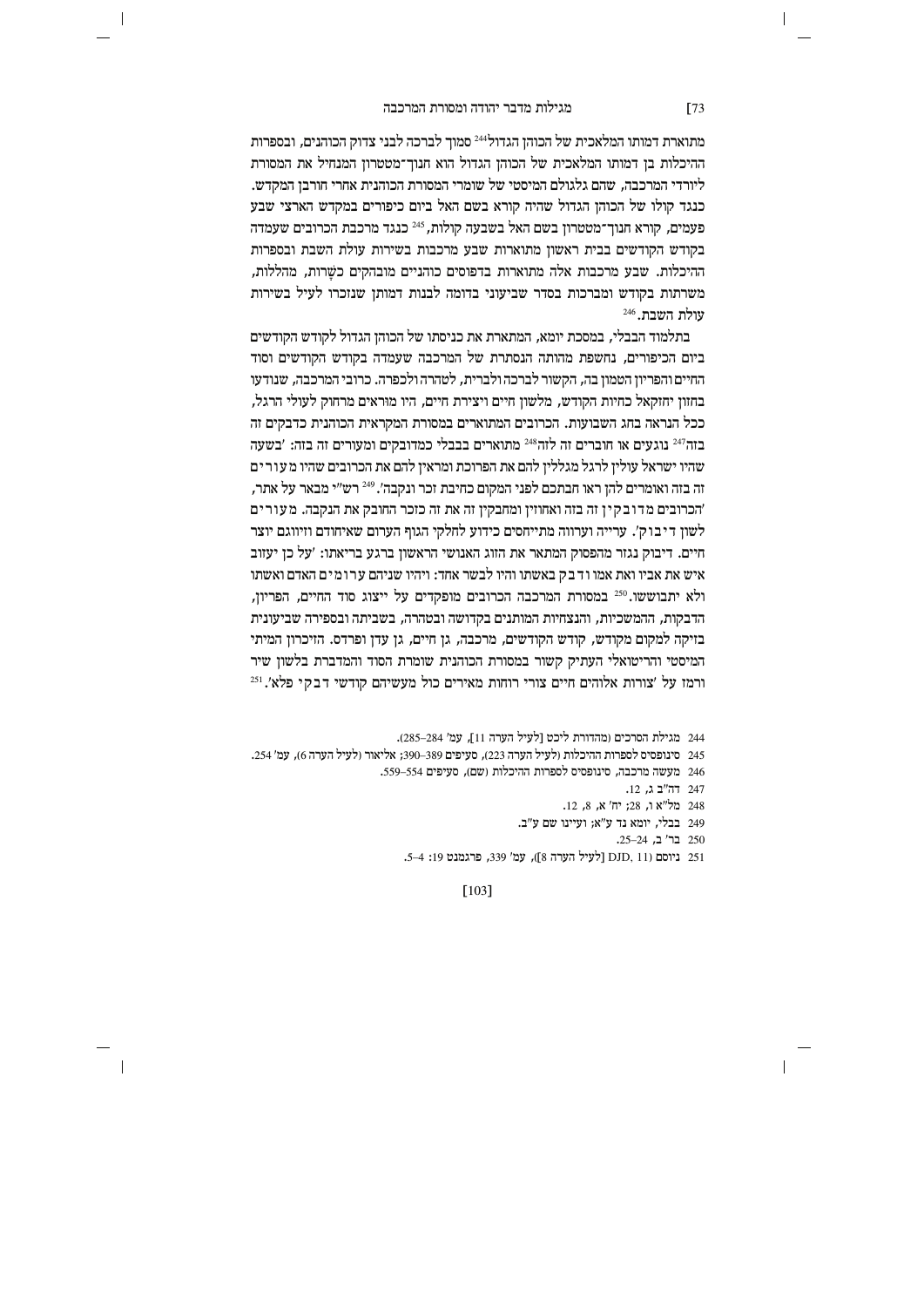## רחל אליאור **וועדווי**

במאות הראשונות לספירה הנוצרית שיר עולת השבת השמינית, המדבר על ׳קודשי דבקי מלא׳, הופך במסורת חכמים לזיכרון גלוי הקשור במקדש ובמרכבה שאינם עוד, המתואר בלשוז 'הכרובים המעורים זה בזה'.

המעבר מהמתחם הפולחני המקודש שהפך לבלתי נגיש במישור הארצי – החל בחורבן בית ראשון וגלות בבל במאה השישית לפסה"נ, עבור בחילול בית שני עם המחלוקת בין שני בתי הכהונה במאה השנייה לפסה"נ וכלה בחורבן בית שני במאה הראשונה לסה"נ, שעמו בטלה עבודת הקודש – אל בן דמותו המיסטי החזיוני התחולל בשלושה  $\alpha$ שלבים הקשורים לשלוש הכהונות שנמנע מהז לשרת בקודש ושיצרו את מסורת המרכבה. בכל אחד משלבים אלה, החל ביחזקאל בן בוזי הכוהן ובני צדוק בשלהי בית ראשון, עבור בבני צדוק ואנשי בריתם שכתביהם מתקופת בית שני נמצאו בקומראן, וכלה במחברי ספרות ההיכלות שכתבו אחרי חורבן הבית, מצויים יסודות ריאליים, היסטוריים, מיתיים ומיסטיים המתייחסים בדפוסי זיכרון שונים למתחם המקודש שאבד ולשושלת שכיהנה בו. שהייתה מופקדת על משמרת הקודש. רכיבים שונים מז המקום המקודש, הזמן המקודש והפולחן המקודש שבטלו מן העולם בפולחן ההיכל הארצי הופכים למסורות מיתיות ולישויות מיסטיות וריטואליות בפולחן השמימי בהיכלות עליונים המכונה מסורת המרכבה.

הזיכרוז הליטורגי והתיאור המיסטי שימרו בתחום השמימי את זכר הכהונה והמקדש בתבניתם הארצית שחלפה מז העולם. המרכבה הפכה למושג המתייחס לזיכרוז המיתי של המקדש הארצי שנבנה מלכתחילה על פי תבנית שמימית<sup>252</sup> ויסודותיו הפולחניים – הקרבנות, השירות, הקדושות, הברכות, הקטורת, הטבילות, משמרת הקודש, משמרות הכוהנים והשושלות הכוהניות *–* הפכו למציאות השמימית של עולם המלאכים. כוהנים ומלאכים היו שותפים בחטיבותיה השונות של ספרות זו לשמירת מחזורי הזמן המקודשים  $z$ במחזור ליטורגי המשמר את מחזורי הקרבנות, את מחזורי השירות, את מחזורי השביעיות ואת מחזורי המשמרות של לוח השמש בגלגול מיסטי שמימי.

אחרי החורבן זכו מסורות כוהניות מלאכיות אלה לתחייה מחודשת בספרות ההיכלות הקשורה במסורות כוהגיות ליטורגיות שנשמרו בחלקן ב'מקדש מעט' הלא הוא בית הכנסת. אין זה המקום לדון בקשר בין המסורת הכוהנית־מלאכית לבין התפתחות מסורת בית הכנסת כמוסד בעל תשתית כוהנית. אולם אצייז בקצרה שבבית הכנסת. המתנהל על פי לוח שבתות הקשור למחזור משמרות הכוהנים מן העת העתיקה ועד ימינו, נשמרה כידוע עדיפות לכוהנים, הנקראים ראשונים לתורה ועורכים טקסים כוהניים כגון ברכת כוהנים ופדיוז הבו. שם אף נשמרות מסורות ליטורגיות המשותפות למלאכים ולמתפללים כגוז תפילת הקדושה ותפילות ופיוטים בימים נוראים. בבית הכנסת אף נשמרו מסורות פיוטיות

252 שמות כה, 8-9, 40.

[104]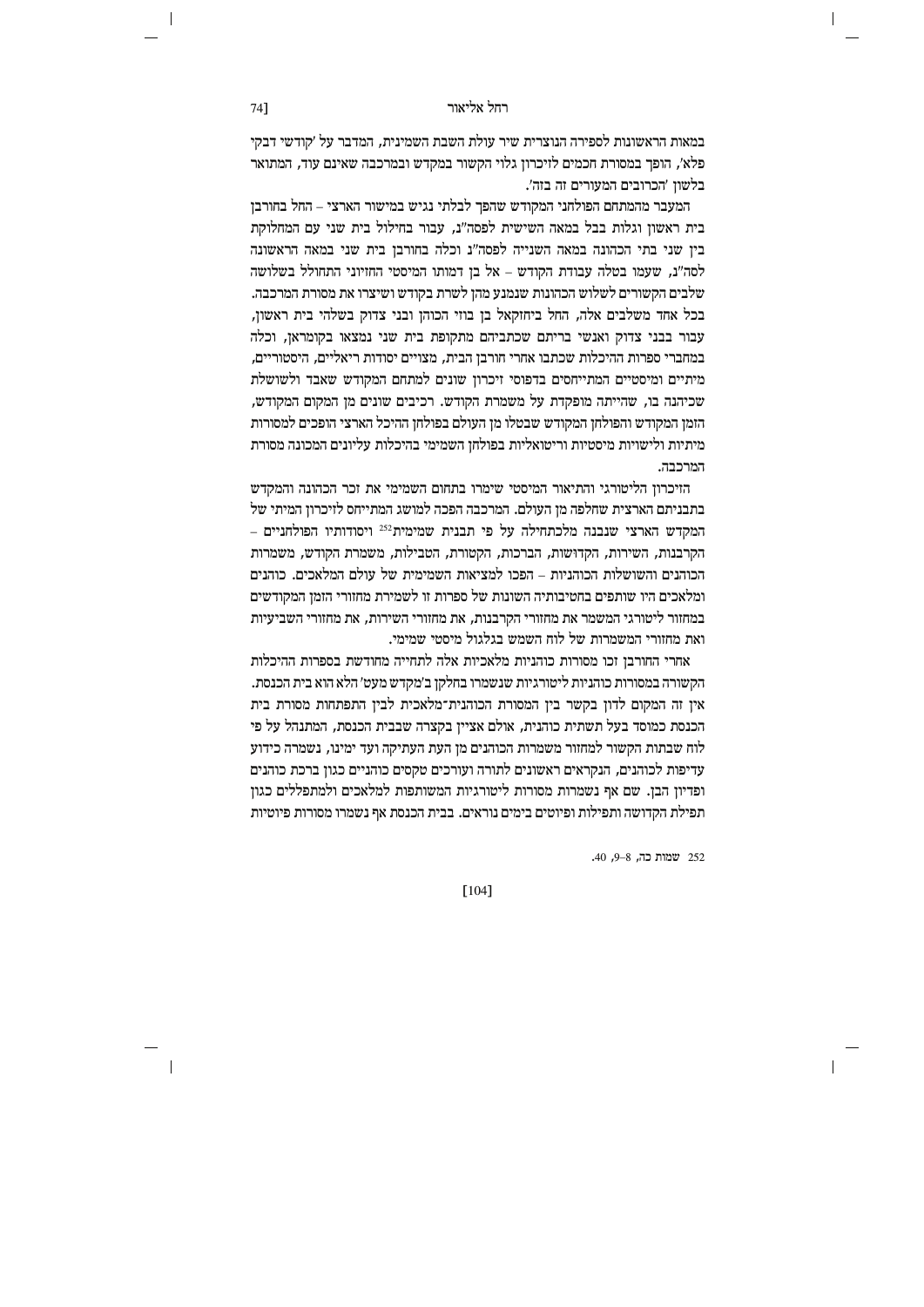### מגילות מדבר יהודה ומסורת המרכבה **g**75

ואמנותיות בדבר משמרות הכוהנים מאות שנים אחר החורבן ונשמרו גלגולים של יסודות איקונוגרפיים ופולחניים שהיו קשורים במקורם למקדש, כגון היכל, פרוכת, מנורה, רימונים ונפילת אפיים, והתחברו מסורות על סדר העבודה של הכוהו הגדול ביום הכיפורים ועל חג השבועות בזיקה למסורת המרכבה. בניגוד למקומם הייחודי של כוהנים ומלאכים במסורות בית הכנסת ובמסורת ספרות ההיכלות והמרכבה. הרי בשכבות הקדומות של מחשבת חז"ל, במשנה ובתוספתא, אין נזכרים מלאכים כלל ובבית המדרש אין מקום מיוחד לכוהנים או לאיקונוגרפיה מקדשית. חכמים לא ייחסו חשיבות לשושלות יוחסין כוהניות או לירושה מלידה המעוגנת בזכות טבעית ובבחירה אלוהית. ואף לא לתפילה עם מלאכים. תפילת הקדושה אינה נזכרת בדיונים על התפילה במשנה, ולוח השבתות הקבוע המצוין בשמות המשמרות שתאריכיו ידועים מראש, נעלם. לחג השבועות הוא הג הבריתות הכוהני אין מסכת, שמו אינו נזכר בספרות חז"ל הקדומה, וחנוך בן ירד הסופר רם המעלה שישב בעת העתיקה ב'פרדס קושטא' הודח ממקום מושבו בפתח ההיכל השביעי בסיפור הארבעה שנכנסו לפרדס והפר לדמות שלילית. מגונה וענושה במסורת הומיח

ראשיתה של המיסטיקה היהודית מעוגנת במסורת הכוהנית המפרשת את הנגלה על פי הנעלם וכורכת בין עולם המלאכים לעולם האדם במחזורי שביתה וקדושה, חירות וצדק, פריוז וברכה הקשורים בשבע ושבועה. וקושרת את העדות והברית בנוכחותם התלויה בשמירת מחזורים שביעוניים של שביתה. קדושה וטהרה, ויתור על ריבונות. שמיטה ופרישה. בחטיבות ספרותיות המאדירות יסודות של המורשת הכוהנית מצויים זמן אלוהי הנשמר בידי מלאכים וכוהנים במחזוריות שביעונית של שביתה ומועדי דרור, מחזורי שירה ושבח, חזיונות מרכבה, לוח שמשי, שושלות יוחסין, זכויות מעוגנות בטבע מלידה  $c$ בצד סמכות מעוגנת בבחירה אלוהית, ספרי קודש, לוחות שמימיים, זיקה ישירה למלאכים, מונופול על שמירת התורה וההוראה, החוק והמשפט, הפולחן והמחזורים הליטורגיים. עוד מצויים בספרות זו היסטוריה דטרמיניסטית הקשורה במסורת הבריתות, בכוהנים מבני הנוך, בני לוי ובני צדוק העוסקים בחישובים מורכבים, בסינכרוניזציה בין מחזורי פולחן למחזורי יבולים, בין צדק ושביתה לבין שפע פריון וברכה ומסורות מיתיות, מיסטיות וריטואליות ביחס למועדי ה' הקושרות בין עבודת כוהנים לנוכחות המלאכים וכורכות חוק, מוסר, ברית ודרכי צדק עם מחזורי הטבע וחסד אלוהים.

בחטיבות המסתייגות ממורשת כוהנית זו רבים מיסודות אלה נמחקו, טושטשו או הוסטו  $\sigma$ לשוליים. כנגד מסורות אלה אומרת המשנה אין דורשין 'במרכבה ביחיד' – מושג זה מתייחס למרכבת הכרובים ולמסורת המקדש הארצי והשמימי על מכלול רכיביהם: איז  $\epsilon$ דורשין ב'מעשה בראשית בשנים' – מושג זה מתייחס לסדרי הבריאה ומחזוריה הנמדדים לפי לוח שביעוני רבעוני; ו'אין דורשין בעריות בשלושה' – מושג זה עשוי להתייחס ברמז  $\gamma$ 'כרובים המעורים זה בזה', ואולי הוא מתייחס לעירים, הלא הם המלאכים שלימדו את

[105]